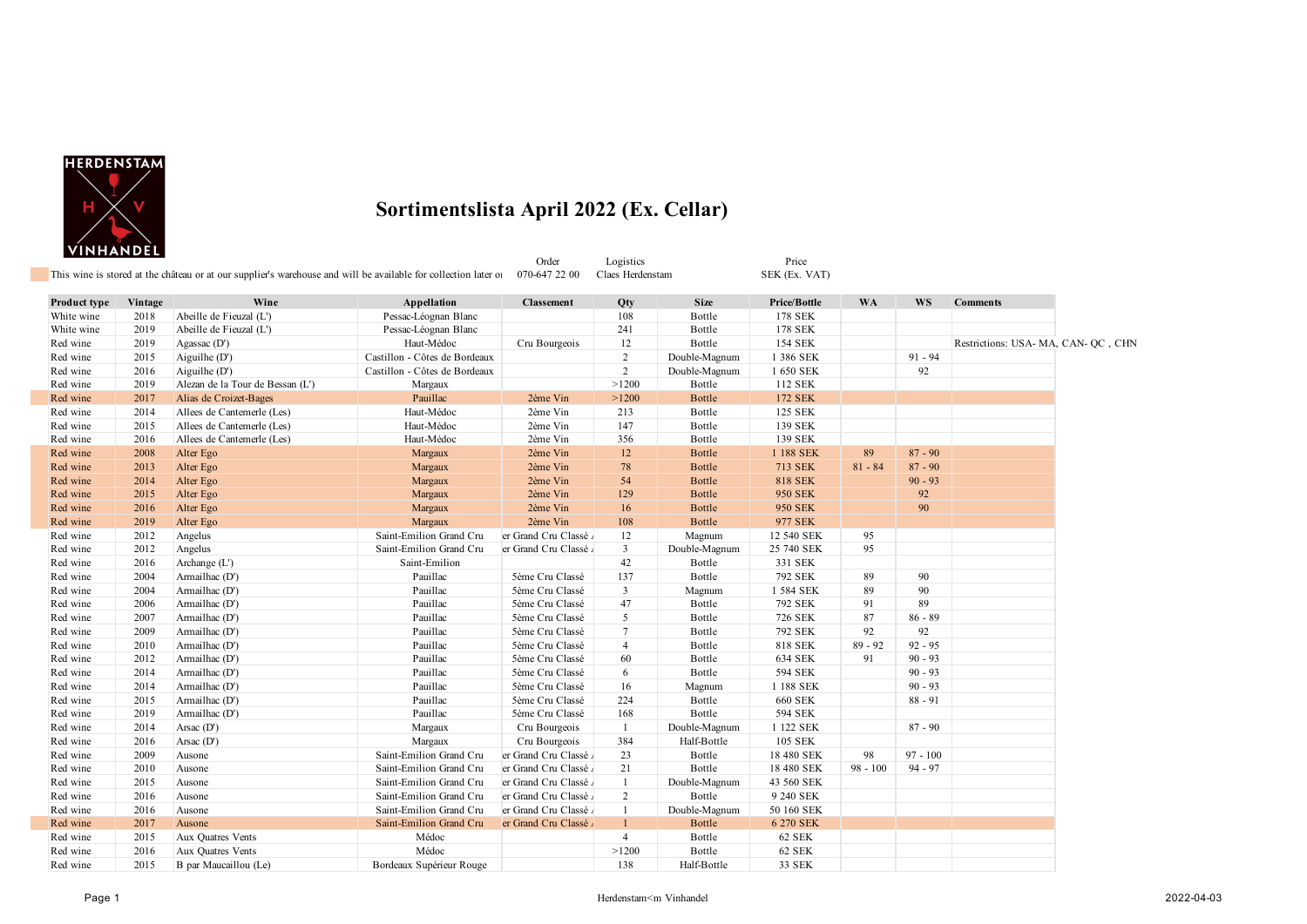

| , ,,,,,,,,,,,,,, |         | This wine is stored at the château or at our supplier's warehouse and will be available for collection later of |                           | Order<br>070-647 22 00 | Logistics<br>Claes Herdenstam |               | Price<br>SEK (Ex. VAT) |           |           |                                               |
|------------------|---------|-----------------------------------------------------------------------------------------------------------------|---------------------------|------------------------|-------------------------------|---------------|------------------------|-----------|-----------|-----------------------------------------------|
| Product type     | Vintage | Wine                                                                                                            | Appellation               | <b>Classement</b>      | Qty                           | <b>Size</b>   | Price/Bottle           | <b>WA</b> | <b>WS</b> | <b>Comments</b>                               |
| Red wine         | 2015    | B par Maucaillou (Le)                                                                                           | Bordeaux Supérieur Rouge  |                        | 18                            | Bottle        | <b>58 SEK</b>          |           |           |                                               |
| Red wine         | 2016    | B par Maucaillou (Le)                                                                                           | Bordeaux Supérieur Rouge  |                        | >1200                         | Bottle        | <b>58 SEK</b>          |           |           |                                               |
| Red wine         | 2017    | B par Maucaillou (Le)                                                                                           | Bordeaux Supérieur Rouge  |                        | >1200                         | Bottle        | <b>54 SEK</b>          |           |           |                                               |
| White wine       | 2017    | B par Maucaillou (Le)                                                                                           | Bordeaux Blanc Sec        |                        | 154                           | Bottle        | <b>59 SEK</b>          |           |           |                                               |
| Red wine         | 2015    | Badine de la Patache                                                                                            | Pomerol                   | 2ème Vin               | 207                           | Bottle        | 183 SEK                |           |           |                                               |
| Red wine         | 2013    | Barde-Haut                                                                                                      | Saint-Emilion Grand Cru   | Grand Cru Classé       | 139                           | Bottle        | 210 SEK                | $86 - 88$ | $88 - 91$ |                                               |
| Red wine         | 2019    | Baret                                                                                                           | Pessac-Léognan Rouge      |                        | 18                            | Bottle        | 122 SEK                |           |           |                                               |
| Red wine         | 2014    | Baron de Brane (Grand Vin Du)                                                                                   | Margaux                   | 2ème Vin               | 21                            | Bottle        | 277 SEK                |           | 87        |                                               |
| Red wine         | 2015    | Baron de Brane (Grand Vin Du)                                                                                   | Margaux                   | 2ème Vin               | $\overline{1}$                | Double-Magnum | 2 046 SEK              |           |           |                                               |
| Red wine         | 2016    | Baron de Brane (Grand Vin Du)                                                                                   | Margaux                   | 2ème Vin               | $\overline{4}$                | Half-Bottle   | <b>158 SEK</b>         |           |           |                                               |
| Red wine         | 2016    | Baron de Brane (Grand Vin Du)                                                                                   | Margaux                   | 2ème Vin               | 733                           | Bottle        | 284 SEK                |           |           |                                               |
| Red wine         | 2016    | Baron de Brane (Grand Vin Du)                                                                                   | Margaux                   | 2ème Vin               | 8                             | Magnum        | 594 SEK                |           |           |                                               |
| Red wine         | 2016    | Baron de Brane (Grand Vin Du)                                                                                   | Margaux                   | 2ème Vin               | 2                             | Double-Magnum | 1 848 SEK              |           |           |                                               |
| Red wine         | 2017    | Baron de Brane (Grand Vin Du)                                                                                   | Margaux                   | 2ème Vin               | 696                           | Bottle        | 238 SEK                |           |           |                                               |
| Red wine         | 2018    | Baron de Brane (Grand Vin Du)                                                                                   | Margaux                   | 2ème Vin               | 204                           | Half-Bottle   | 139 SEK                |           |           |                                               |
| Red wine         | 2018    | Baron de Brane (Grand Vin Du)                                                                                   | Margaux                   | 2ème Vin               | >1200                         | Bottle        | <b>264 SEK</b>         |           |           |                                               |
| Red wine         | 2019    | Baron de Brane (Grand Vin Du)                                                                                   | Margaux                   | 2ème Vin               | 396                           | Bottle        | 238 SEK                |           |           |                                               |
| Red wine         | 2017    | Barrabaque "Cuvee Prestige"                                                                                     | Canon-Fronsac             |                        | 16                            | Bottle        | 142 SEK                |           |           |                                               |
| White wine       | 2017    | Beaucastel (De) - "Vieilles Vignes"                                                                             | Châteauneuf-Du-Pape Blanc |                        | 12                            | <b>Bottle</b> | 1 848 SEK              |           |           |                                               |
| Red wine         | 2013    | Beaucastel (De) - Hommage A Jacques Per                                                                         | Châteauneuf-Du-Pape Rouge |                        | 26                            | Bottle        | 3 234 SEK              |           |           | Forbidden sale to USA & Canada                |
| Red wine         | 2014    | Beaucastel (De) - Hommage A Jacques Per                                                                         | Châteauneuf-Du-Pape Rouge |                        | $\overline{1}$                | Double-Magnum | 12 540 SEK             |           |           | Forbidden sale to USA & Canada                |
| Red wine         | 2015    | Beaucastel (De) - Hommage A Jacques Per                                                                         | Châteauneuf-Du-Pape Rouge |                        | $\overline{1}$                | Bottle        | 3 432 SEK              |           |           | Forbidden sale to USA & Canada                |
| Red wine         | 2015    | Beaucastel (De) - Hommage A Jacques Per                                                                         | Châteauneuf-Du-Pape Rouge |                        | $\mathbf{1}$                  | Double-Magnum | 17 160 SEK             |           |           | Forbidden sale to USA & Canada                |
| Red wine         | 2017    | Beaucastel (De) - Hommage A Jacques Per                                                                         | Châteauneuf-Du-Pape Rouge |                        | $\overline{4}$                | Magnum        | 6 864 SEK              |           |           |                                               |
| Red wine         | 2018    | Beaucastel (De) - Hommage A Jacques Per                                                                         | Châteauneuf-Du-Pape Rouge |                        | 2                             | Magnum        | 7 260 SEK              | 98-100    |           | Restrictions: USA, CAN                        |
| Red wine         | 2018    | Beaucastel (De) - Hommage A Jacques Per                                                                         | Châteauneuf-Du-Pape Rouge |                        | $\overline{1}$                | Double-Magnum | 15 840 SEK             | 98-100    |           | Restrictions: USA, CAN                        |
| Red wine         | 2019    | Beaucastel (De) - Hommage A Jacques Per                                                                         | Châteauneuf-Du-Pape Rouge |                        | 18                            | Magnum        | 6 402 SEK              |           |           | Restriction(s): USA, CAN                      |
| Red wine         | 2019    | Beaucastel (De) - Hommage A Jacques Per                                                                         | Châteauneuf-Du-Pape Rouge |                        | 6                             | Double-Magnum | 12 804 SEK             |           |           | Restriction(s): USA, CAN                      |
| Red wine         | 2017    | Beaulieu Vineyard - "Georges de Latour P1 Napa Valley Rouge - California                                        |                           |                        | 180                           | Bottle        | 1 096 SEK              |           |           |                                               |
| Red wine         | 2017    | Belle Connivence (La)                                                                                           | Pomerol                   | 2ème Vin               | 156                           | Bottle        | 436 SEK                |           |           | Forbidden sale to UK, Hong Kong, Switzerlanld |
| Red wine         | 2018    | Belle Connivence (La)                                                                                           | Pomerol                   | 2ème Vin               | 120                           | Bottle        | 462 SEK                |           |           | Interdictions: Hong Kong, GB, Suisse Romande  |
| Red wine         | 2011    | Bellefont-Belcier                                                                                               | Saint-Emilion Grand Cru   | Grand Cru Classé       | >1200                         | Half-Bottle   | 166 SEK                | 92        | 90        |                                               |
| Red wine         | 2018    | Bellefont-Belcier                                                                                               | Saint-Emilion Grand Cru   | Grand Cru Classé       | 648                           | Bottle        | 396 SEK                |           | 90        |                                               |
| Red wine         | 2019    | Bellefont-Belcier                                                                                               | Saint-Emilion Grand Cru   | Grand Cru Classé       | 114                           | Bottle        | 396 SEK                |           |           |                                               |
| Red wine         | 2016    | Bellegrave                                                                                                      | Pomerol                   |                        | $\mathbf{1}$                  | Double-Magnum | 2 046 SEK              |           |           | Vin Biologique / Organic Wine                 |
| Red wine         | 2010    | Bellevue                                                                                                        | Saint-Emilion Grand Cru   | Grand Cru Classé       | 12                            | Bottle        | 766 SEK                | $92 - 94$ | $89 - 92$ |                                               |
| Red wine         | 2016    | Bellevue                                                                                                        | Saint-Emilion Grand Cru   | Grand Cru Classé       | 27                            | Bottle        | <b>660 SEK</b>         |           | 93        |                                               |
| Red wine         | 2018    | <b>Bernard Magrez</b>                                                                                           | Saint-Estèphe             |                        | 114                           | Bottle        | 388 SEK                |           |           |                                               |
| Red wine         | 1998    | Beychevelle                                                                                                     | Saint-Julien              | 4ème Cru Classé        | 2                             | Bottle        | 1 320 SEK              | 87        | 84        |                                               |
| Red wine         | 2014    | Beychevelle                                                                                                     | Saint-Julien              | 4ème Cru Classé        | 23                            | Bottle        | 1 254 SEK              |           | $91 - 94$ |                                               |
| Red wine         | 2015    | Beychevelle                                                                                                     | Saint-Julien              | 4ème Cru Classé        | 15                            | Bottle        | 1 254 SEK              |           | $90 - 93$ |                                               |
|                  |         |                                                                                                                 |                           |                        |                               |               |                        |           |           |                                               |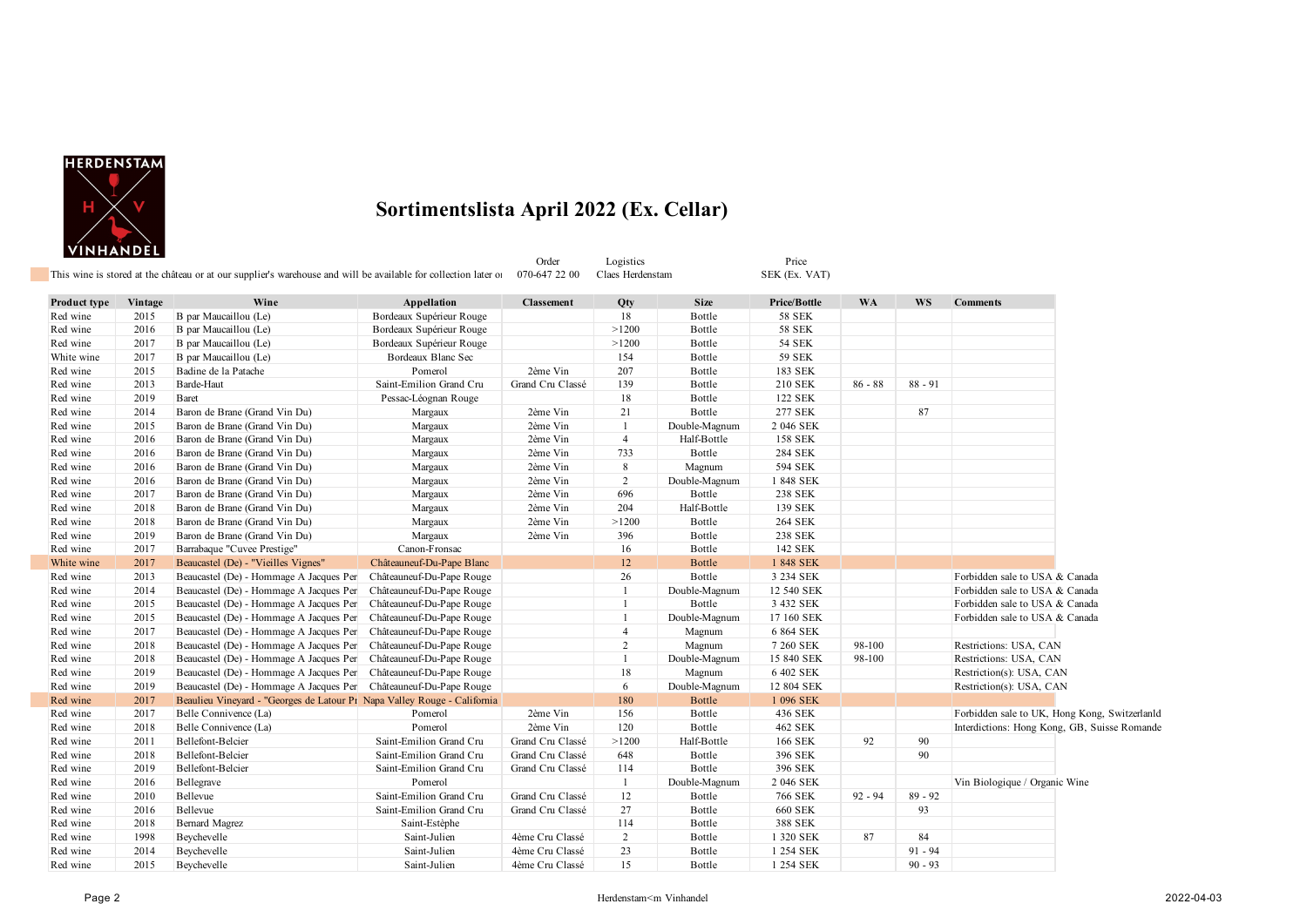

| <b>Product type</b><br>Red wine<br>Red wine<br>Red wine<br>Red wine<br>Red wine<br>Red wine<br>Red wine<br>Red wine<br>Red wine<br>Red wine<br>Red wine | Vintage<br>2016<br>2016<br>2017<br>2018<br>2019<br>2016<br>2016<br>2016<br>2016<br>2016<br>2018 | This wine is stored at the château or at our supplier's warehouse and will be available for collection later of<br>Wine<br>Beychevelle<br>Beychevelle<br>Beychevelle<br>Beychevelle<br>Beychevelle<br>Bibi Graetz - "Colore"<br>Bibi Graetz - "Colore"<br>Bibi Graetz - "Colore" | Appellation<br>Saint-Julien<br>Saint-Julien<br>Saint-Julien<br>Saint-Julien<br>Saint-Julien<br>Toscane<br>Toscane | 070-647 22 00<br><b>Classement</b><br>4ème Cru Classé<br>4ème Cru Classé<br>4ème Cru Classé<br>4ème Cru Classé<br>4ème Cru Classé | Claes Herdenstam<br>Qty<br>87<br>5<br>34<br>232 | <b>Size</b><br>Bottle<br>Magnum | SEK (Ex. VAT)<br><b>Price/Bottle</b><br>1 294 SEK<br>2 640 SEK | <b>WA</b> | WS<br>93  | <b>Comments</b>              |
|---------------------------------------------------------------------------------------------------------------------------------------------------------|-------------------------------------------------------------------------------------------------|----------------------------------------------------------------------------------------------------------------------------------------------------------------------------------------------------------------------------------------------------------------------------------|-------------------------------------------------------------------------------------------------------------------|-----------------------------------------------------------------------------------------------------------------------------------|-------------------------------------------------|---------------------------------|----------------------------------------------------------------|-----------|-----------|------------------------------|
|                                                                                                                                                         |                                                                                                 |                                                                                                                                                                                                                                                                                  |                                                                                                                   |                                                                                                                                   |                                                 |                                 |                                                                |           |           |                              |
|                                                                                                                                                         |                                                                                                 |                                                                                                                                                                                                                                                                                  |                                                                                                                   |                                                                                                                                   |                                                 |                                 |                                                                |           |           |                              |
|                                                                                                                                                         |                                                                                                 |                                                                                                                                                                                                                                                                                  |                                                                                                                   |                                                                                                                                   |                                                 |                                 |                                                                |           |           |                              |
|                                                                                                                                                         |                                                                                                 |                                                                                                                                                                                                                                                                                  |                                                                                                                   |                                                                                                                                   |                                                 |                                 |                                                                |           | 93        |                              |
|                                                                                                                                                         |                                                                                                 |                                                                                                                                                                                                                                                                                  |                                                                                                                   |                                                                                                                                   |                                                 | Bottle                          | 1 201 SEK                                                      |           | 93        |                              |
|                                                                                                                                                         |                                                                                                 |                                                                                                                                                                                                                                                                                  |                                                                                                                   |                                                                                                                                   |                                                 | Bottle                          | 1 188 SEK                                                      |           | $94 - 97$ |                              |
|                                                                                                                                                         |                                                                                                 |                                                                                                                                                                                                                                                                                  |                                                                                                                   |                                                                                                                                   | 94                                              | <b>Bottle</b>                   | 1 254 SEK                                                      |           |           |                              |
|                                                                                                                                                         |                                                                                                 |                                                                                                                                                                                                                                                                                  |                                                                                                                   |                                                                                                                                   | 57                                              | Bottle                          | 2 508 SEK                                                      |           |           |                              |
|                                                                                                                                                         |                                                                                                 |                                                                                                                                                                                                                                                                                  |                                                                                                                   |                                                                                                                                   | 54                                              | Magnum                          | 4 884 SEK                                                      |           |           |                              |
|                                                                                                                                                         |                                                                                                 |                                                                                                                                                                                                                                                                                  | Toscane                                                                                                           |                                                                                                                                   | 10                                              | Double-Magnum                   | 10 032 SEK                                                     |           |           |                              |
|                                                                                                                                                         |                                                                                                 | Bibi Graetz - "Colore"                                                                                                                                                                                                                                                           | Toscane                                                                                                           |                                                                                                                                   | 2                                               | Imperial                        | 20 064 SEK                                                     |           |           |                              |
|                                                                                                                                                         |                                                                                                 | Bibi Graetz - "Colore"                                                                                                                                                                                                                                                           | Toscane                                                                                                           |                                                                                                                                   | $\mathbf{1}$                                    | Nabuchadnezzar                  | 50 160 SEK                                                     |           |           |                              |
|                                                                                                                                                         |                                                                                                 | Bibi Graetz - "Colore"                                                                                                                                                                                                                                                           | Toscane                                                                                                           |                                                                                                                                   | 108                                             | Bottle                          | 1782 SEK                                                       | 97        |           |                              |
| Red wine                                                                                                                                                | 2018                                                                                            | Bibi Graetz - "Colore"                                                                                                                                                                                                                                                           | Toscane                                                                                                           |                                                                                                                                   | 22                                              | Magnum                          | 3 432 SEK                                                      | 97        |           |                              |
| Red wine                                                                                                                                                | 2018                                                                                            | Bibi Graetz - "Colore"                                                                                                                                                                                                                                                           | Toscane                                                                                                           |                                                                                                                                   | -1                                              | Nabuchadnezzar                  | 38 940 SEK                                                     | 97        |           |                              |
| Red wine                                                                                                                                                | 2019                                                                                            | Bibi Graetz - "Colore"                                                                                                                                                                                                                                                           | Toscane                                                                                                           |                                                                                                                                   | 18                                              | Bottle                          | 1703 SEK                                                       |           |           | Restriction(s): USA, CAN, IT |
| Red wine                                                                                                                                                | 2019                                                                                            | Bibi Graetz - "Colore"                                                                                                                                                                                                                                                           | Toscane                                                                                                           |                                                                                                                                   | 23                                              | Magnum                          | 3 630 SEK                                                      |           |           | Restriction(s): USA, CAN, IT |
| Red wine                                                                                                                                                | 2019                                                                                            | Bibi Graetz - "Colore"                                                                                                                                                                                                                                                           | Toscane                                                                                                           |                                                                                                                                   | $\overline{4}$                                  | Double-Magnum                   | 7 920 SEK                                                      |           |           | Restriction(s): USA, CAN, IT |
| Red wine                                                                                                                                                | 2016                                                                                            | Bibi Graetz - "Testamatta"                                                                                                                                                                                                                                                       | Toscane                                                                                                           |                                                                                                                                   | 916                                             | Bottle                          | 726 SEK                                                        |           |           |                              |
| Red wine                                                                                                                                                | 2016                                                                                            | Bibi Graetz - "Testamatta"                                                                                                                                                                                                                                                       | Toscane                                                                                                           |                                                                                                                                   | 153                                             | Magnum                          | 1 518 SEK                                                      |           |           |                              |
| Red wine                                                                                                                                                | 2016                                                                                            | Bibi Graetz - "Testamatta"                                                                                                                                                                                                                                                       | Toscane                                                                                                           |                                                                                                                                   | 18                                              | Double-Magnum                   | 3 234 SEK                                                      |           |           |                              |
| Red wine                                                                                                                                                | 2016                                                                                            | Bibi Graetz - "Testamatta"                                                                                                                                                                                                                                                       | Toscane                                                                                                           |                                                                                                                                   | 6                                               | Imperial                        | 6 468 SEK                                                      |           |           |                              |
| Red wine                                                                                                                                                | 2016                                                                                            | Bibi Graetz - "Testamatta"                                                                                                                                                                                                                                                       | Toscane                                                                                                           |                                                                                                                                   | -1                                              | Nabuchadnezzar                  | 17 292 SEK                                                     |           |           |                              |
| Red wine                                                                                                                                                | 2018                                                                                            | Bibi Graetz - "Testamatta"                                                                                                                                                                                                                                                       | Toscane                                                                                                           |                                                                                                                                   | $7\phantom{.0}$                                 | Magnum                          | 1 320 SEK                                                      | 94        |           |                              |
| Red wine                                                                                                                                                | 2018                                                                                            | Bibi Graetz - "Testamatta"                                                                                                                                                                                                                                                       | Toscane                                                                                                           |                                                                                                                                   | 11                                              | Double-Magnum                   | 2 904 SEK                                                      | 94        |           |                              |
| Red wine                                                                                                                                                | 2018                                                                                            | Bibi Graetz - "Testamatta"                                                                                                                                                                                                                                                       | Toscane                                                                                                           |                                                                                                                                   | $\mathbf{1}$                                    | Imperial                        | 5 808 SEK                                                      | 94        |           |                              |
| Red wine                                                                                                                                                | 2018                                                                                            | Bibi Graetz - "Testamatta"                                                                                                                                                                                                                                                       | Toscane                                                                                                           |                                                                                                                                   | $\mathbf{1}$                                    | Nabuchadnezzar                  | 15 708 SEK                                                     | 94        |           |                              |
| Red wine                                                                                                                                                | 2019                                                                                            | Bibi Graetz - "Testamatta"                                                                                                                                                                                                                                                       | Toscane                                                                                                           |                                                                                                                                   | >1200                                           | Bottle                          | 647 SEK                                                        |           |           | Restriction(s): USA, CAN, IT |
| Red wine                                                                                                                                                | 2019                                                                                            | Bibi Graetz - "Testamatta"                                                                                                                                                                                                                                                       | Toscane                                                                                                           |                                                                                                                                   | 56                                              | Magnum                          | 1 320 SEK                                                      |           |           | Restriction(s): USA, CAN, IT |
| Red wine                                                                                                                                                | 2019                                                                                            | Bibi Graetz - "Testamatta"                                                                                                                                                                                                                                                       | Toscane                                                                                                           |                                                                                                                                   | 15                                              | Double-Magnum                   | 2 904 SEK                                                      |           |           | Restriction(s): USA, CAN, IT |
| Red wine                                                                                                                                                | 2019                                                                                            | Bibi Graetz - "Testamatta"                                                                                                                                                                                                                                                       | Toscane                                                                                                           |                                                                                                                                   | 6                                               | Imperial                        | 5 808 SEK                                                      |           |           | Restriction(s): USA, CAN, IT |
| Red wine                                                                                                                                                | 2019                                                                                            | Bibi Graetz - "Testamatta"                                                                                                                                                                                                                                                       | Toscane                                                                                                           |                                                                                                                                   | -1                                              | Nabuchadnezzar                  | 15 708 SEK                                                     |           |           | Restriction(s): USA, CAN, IT |
| White wine                                                                                                                                              | 2017                                                                                            | Blanc Sec de Suduiraut (Le)                                                                                                                                                                                                                                                      | Bordeaux Blanc Sec                                                                                                |                                                                                                                                   | 270                                             | Bottle                          | 111 SEK                                                        |           | 90        |                              |
| White wine                                                                                                                                              | 2018                                                                                            | Blanc Sec de Suduiraut (Le)                                                                                                                                                                                                                                                      | Bordeaux Blanc Sec                                                                                                |                                                                                                                                   | $\overline{3}$                                  | Bottle                          | 111 SEK                                                        |           | $90 - 93$ |                              |
| White wine                                                                                                                                              | 2019                                                                                            | Blanc Sec de Suduiraut (Le)                                                                                                                                                                                                                                                      | Bordeaux Blanc Sec                                                                                                |                                                                                                                                   | 137                                             | Bottle                          | 103 SEK                                                        |           |           |                              |
| White wine                                                                                                                                              | 2018                                                                                            | Blanc de Lynch-Bages                                                                                                                                                                                                                                                             | Bordeaux Blanc Sec                                                                                                |                                                                                                                                   | 96                                              | Bottle                          | 594 SEK                                                        |           | $90 - 93$ |                              |
| White wine                                                                                                                                              | 2019                                                                                            | Blanc de Lynch-Bages                                                                                                                                                                                                                                                             | Bordeaux Blanc Sec                                                                                                |                                                                                                                                   | 51                                              | Bottle                          | 594 SEK                                                        |           | 90        |                              |
| White wine                                                                                                                                              | 2020                                                                                            | Blanc de Lynch-Bages                                                                                                                                                                                                                                                             | Bordeaux Blanc Sec                                                                                                |                                                                                                                                   | 204                                             | Bottle                          | 554 SEK                                                        |           |           |                              |
| Red wine                                                                                                                                                | 2016                                                                                            | Blason d'Issan                                                                                                                                                                                                                                                                   | Margaux                                                                                                           | 2ème Vin                                                                                                                          | 423                                             | Bottle                          | 271 SEK                                                        |           |           |                              |
| Red wine                                                                                                                                                | 2018                                                                                            | Blason d'Issan                                                                                                                                                                                                                                                                   | Margaux                                                                                                           | 2ème Vin                                                                                                                          | 27                                              | Bottle                          | 246 SEK                                                        |           |           |                              |
| Red wine                                                                                                                                                | 2019                                                                                            | Blason d'Issan                                                                                                                                                                                                                                                                   | Margaux                                                                                                           | 2ème Vin                                                                                                                          | 60                                              | <b>Bottle</b>                   | <b>218 SEK</b>                                                 |           |           |                              |
| Red wine                                                                                                                                                | 2019                                                                                            | Bon Pasteur (Le)                                                                                                                                                                                                                                                                 | Pomerol                                                                                                           |                                                                                                                                   | 300                                             | <b>Bottle</b>                   | <b>594 SEK</b>                                                 |           |           |                              |
| Red wine                                                                                                                                                | 2018                                                                                            | Bouscaut                                                                                                                                                                                                                                                                         | Pessac-Léognan Rouge                                                                                              | Grand Cru Classé                                                                                                                  | $\overline{4}$                                  | Bottle                          | 277 SEK                                                        |           |           |                              |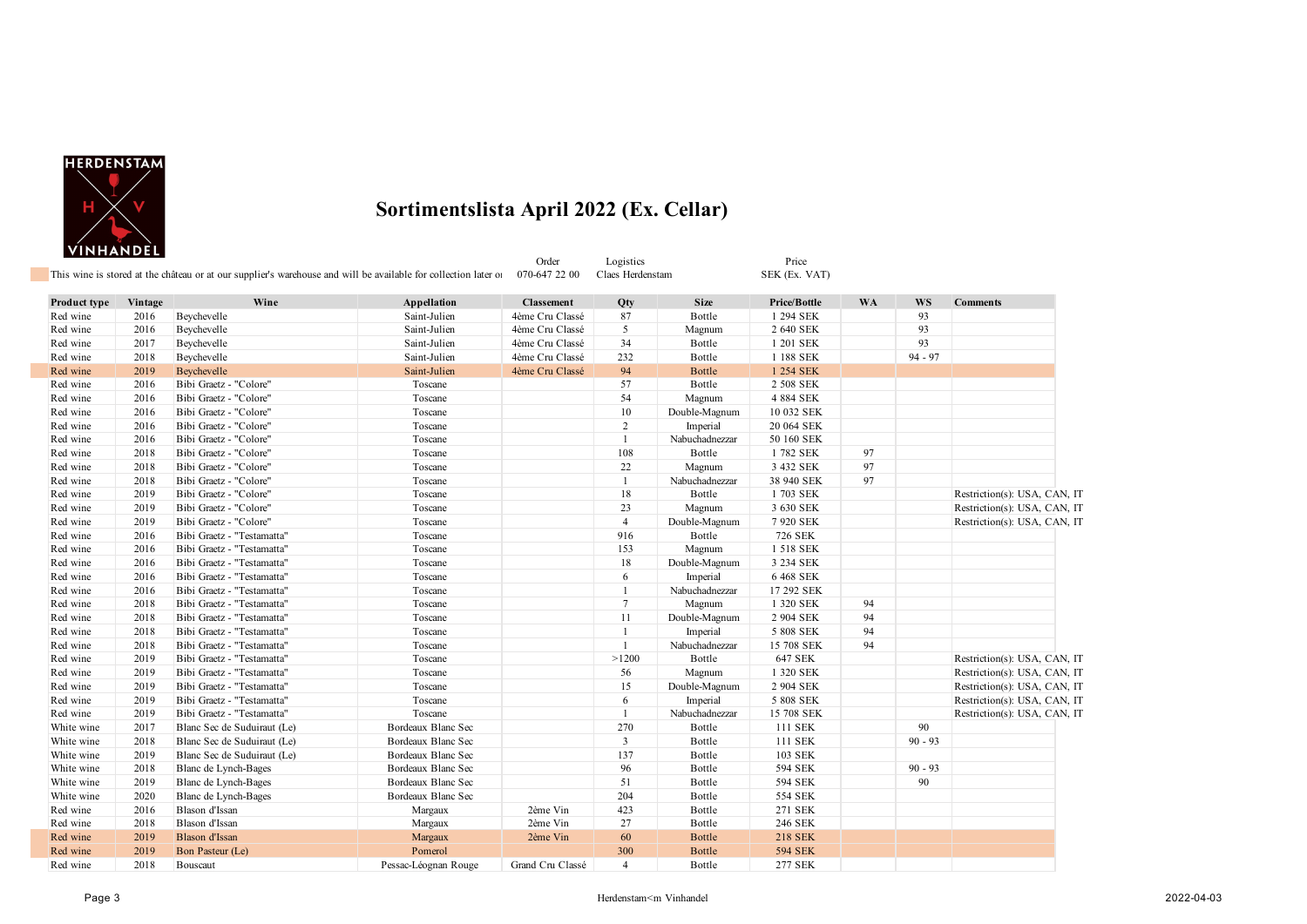

|              |           | This wine is stored at the château or at our supplier's warehouse and will be available for collection later of |                 | Order<br>070-647 22 00 | Logistics<br>Claes Herdenstam |               | Price<br>SEK (Ex. VAT) |           |           |                                                               |
|--------------|-----------|-----------------------------------------------------------------------------------------------------------------|-----------------|------------------------|-------------------------------|---------------|------------------------|-----------|-----------|---------------------------------------------------------------|
|              |           |                                                                                                                 |                 |                        |                               |               |                        |           |           |                                                               |
| Product type | Vintage   | Wine                                                                                                            | Appellation     | <b>Classement</b>      | Qty                           | <b>Size</b>   | Price/Bottle           | <b>WA</b> | <b>WS</b> | <b>Comments</b>                                               |
| Red wine     | 2016      | Boyd-Cantenac                                                                                                   | Margaux         | 3ème Cru Classé        | -1                            | Double-Magnum | 2 640 SEK              |           |           |                                                               |
| Red wine     | 2018      | Boyd-Cantenac                                                                                                   | Margaux         | 3ème Cru Classé        | 15                            | Bottle        | 436 SEK                |           |           | Interdit GD                                                   |
| Red wine     | 2019      | Boyd-Cantenac                                                                                                   | Margaux         | 3ème Cru Classé        | 6                             | Bottle        | <b>388 SEK</b>         |           |           |                                                               |
| Red wine     | 2010      | Branaire-Ducru                                                                                                  | Saint-Julien    | 4ème Cru Classé        | 69                            | Bottle        | 924 SEK                | $93 - 95$ | $92 - 95$ |                                                               |
| Red wine     | 2011      | Branaire-Ducru                                                                                                  | Saint-Julien    | 4ème Cru Classé        | 240                           | Bottle        | <b>620 SEK</b>         | 89        | $90 - 93$ |                                                               |
| Red wine     | 2012      | Branaire-Ducru                                                                                                  | Saint-Julien    | 4ème Cru Classé        | 120                           | <b>Bottle</b> | <b>594 SEK</b>         | 90        | $90 - 93$ |                                                               |
| Red wine     | 2013      | Branaire-Ducru                                                                                                  | Saint-Julien    | 4ème Cru Classé        | 480                           | <b>Bottle</b> | 475 SEK                | $90 - 92$ | $89 - 92$ |                                                               |
| Red wine     | 2014      | <b>Branaire-Ducru</b>                                                                                           | Saint-Julien    | 4ème Cru Classé        | 360                           | <b>Bottle</b> | <b>568 SEK</b>         |           | $91 - 94$ |                                                               |
| Red wine     | 2015      | Branaire-Ducru                                                                                                  | Saint-Julien    | 4ème Cru Classé        | 99                            | Bottle        | <b>568 SEK</b>         |           | $90 - 93$ |                                                               |
| Red wine     | 2016      | Branaire-Ducru                                                                                                  | Saint-Julien    | 4ème Cru Classé        | 61                            | Bottle        | 594 SEK                |           | 96        |                                                               |
| Red wine     | 2018      | Branaire-Ducru                                                                                                  | Saint-Julien    | 4ème Cru Classé        | 222                           | Half-Bottle   | 257 SEK                |           | $94 - 97$ |                                                               |
| Red wine     | 2018      | Branaire-Ducru                                                                                                  | Saint-Julien    | 4ème Cru Classé        | 120                           | Bottle        | 554 SEK                |           | $94 - 97$ |                                                               |
| Red wine     | 2018      | Branaire-Ducru                                                                                                  | Saint-Julien    | 4ème Cru Classé        | 21                            | Magnum        | 1 188 SEK              |           | $94 - 97$ |                                                               |
| Red wine     | 2019      | Branaire-Ducru                                                                                                  | Saint-Julien    | 4ème Cru Classé        | 60                            | Bottle        | 502 SEK                |           |           |                                                               |
| Red wine     | 2012      | Branas Grand Poujeaux                                                                                           | Moulis-En-Médoc |                        | 2                             | Double-Magnum | 1 386 SEK              | 89        |           |                                                               |
| Red wine     | 2009      | Brane-Cantenac                                                                                                  | Margaux         | 2ème Cru Classé        | 87                            | Bottle        | 1 056 SEK              | 95        | 92        |                                                               |
| Red wine     | 2014      | Brane-Cantenac                                                                                                  | Margaux         | 2ème Cru Classé        | 12                            | Bottle        | 686 SEK                |           | $87 - 90$ |                                                               |
| Red wine     | 2014      | Brane-Cantenac                                                                                                  | Margaux         | 2ème Cru Classé        | $\mathbf{1}$                  | Double-Magnum | 2 904 SEK              |           | $87 - 90$ |                                                               |
| Red wine     | 2015      | Brane-Cantenac                                                                                                  | Margaux         | 2ème Cru Classé        | $\overline{c}$                | Bottle        | <b>858 SEK</b>         |           | $90 - 93$ |                                                               |
| Red wine     | 2015      | Brane-Cantenac                                                                                                  | Margaux         | 2ème Cru Classé        | 5                             | Magnum        | 1848 SEK               |           | $90 - 93$ |                                                               |
| Red wine     | 2015      | Brane-Cantenac                                                                                                  | Margaux         | 2ème Cru Classé        | $\mathbf{1}$                  | Double-Magnum | 5 016 SEK              |           | $90 - 93$ |                                                               |
| Red wine     | 2016      | Brane-Cantenac                                                                                                  | Margaux         | 2ème Cru Classé        | 90                            | Bottle        | <b>858 SEK</b>         |           | $90 - 93$ |                                                               |
| Red wine     | 2018      | Brane-Cantenac                                                                                                  | Margaux         | 2ème Cru Classé        | 589                           | Bottle        | 766 SEK                |           |           |                                                               |
| Red wine     | 2018      | Brane-Cantenac                                                                                                  | Margaux         | 2ème Cru Classé        | 33                            | Magnum        | 1 650 SEK              |           |           |                                                               |
| Red wine     | 2017      | Bridane (La)                                                                                                    | Saint-Julien    |                        | 429                           | Bottle        | <b>168 SEK</b>         |           |           |                                                               |
| Red wine     | 2018      | Bridane (La)                                                                                                    | Saint-Julien    |                        | 1089                          | Bottle        | 198 SEK                |           |           |                                                               |
| Red wine     | 2019      | Bridane (La)                                                                                                    | Saint-Julien    |                        | 402                           | <b>Bottle</b> | 185 SEK                |           |           |                                                               |
| Red wine     | 2016      | Brio de Cantenac Brown                                                                                          | Margaux         | 2ème Vin               | 5                             | Bottle        | 271 SEK                |           |           |                                                               |
| Red wine     | 2018      | Brio de Cantenac Brown                                                                                          | Margaux         | 2ème Vin               | >1200                         | Bottle        | <b>222 SEK</b>         |           |           |                                                               |
| Red wine     | 2016      | Cabanne (La)                                                                                                    | Pomerol         |                        | 264                           | Bottle        | 356 SEK                |           |           |                                                               |
| Red wine     | 2016      | Cabanne (La)                                                                                                    | Pomerol         |                        | -1                            | Double-Magnum | 2 178 SEK              |           |           |                                                               |
| Red wine     | 2018      | Cabanne (La)                                                                                                    | Pomerol         |                        | 6                             | Bottle        | 333 SEK                |           |           | Interdictions: Quebec                                         |
| Red wine     | 2019      | Cabanne (La)                                                                                                    | Pomerol         |                        | $\mathbf{3}$                  | Bottle        | 301 SEK                |           |           | VEGAN Wine                                                    |
| Red wine     | 2017      | Caiarossa                                                                                                       | Toscane         |                        | 30                            | Bottle        | 380 SEK                |           |           | Restrictions: CAN, IT                                         |
| Red wine     | 2018      | Caiarossa                                                                                                       | Toscane         |                        | 293                           | Bottle        | 429 SEK                | 95        | 95        | Restriction Canada - Italy                                    |
|              | 2010      | Caisse 1er Sauternes 2010                                                                                       | Caisse Panachée | ler Cru Classé         | 6                             | Half-Bottle   | 3 036 SEK              |           |           |                                                               |
|              | <b>NM</b> | Caisse Exception Figeac Leoville Las Case                                                                       | Caisse Panachée |                        | 48                            | Bottle        | 12 210 SEK             |           |           | Figeac $2010 +$ Palmer $2005 +$ LÃ $\circ$ ov. Las Cases 2000 |
|              | <b>NM</b> | Caisse Llc Magnum Collection 1                                                                                  | Caisse Panachée |                        | 9                             | Magnum        | 17 820 SEK             |           |           |                                                               |
|              | <b>NM</b> | Caisse Mouton Rothschild Chene 3 Boute                                                                          | Caisse Panachée |                        | 6                             | Bottle        | 27 720 SEK             |           |           |                                                               |
| Red wine     | 2014      | Caleches de Lanessan (Les)                                                                                      | Haut-Médoc      | 2ème Vin               | >1200                         | Bottle        | <b>86 SEK</b>          |           |           |                                                               |
| Red wine     | 2004      | Calon Segur                                                                                                     | Saint-Estèphe   | 3ème Cru Classé        | 6                             | Bottle        | 1 320 SEK              | 89        | 90        |                                                               |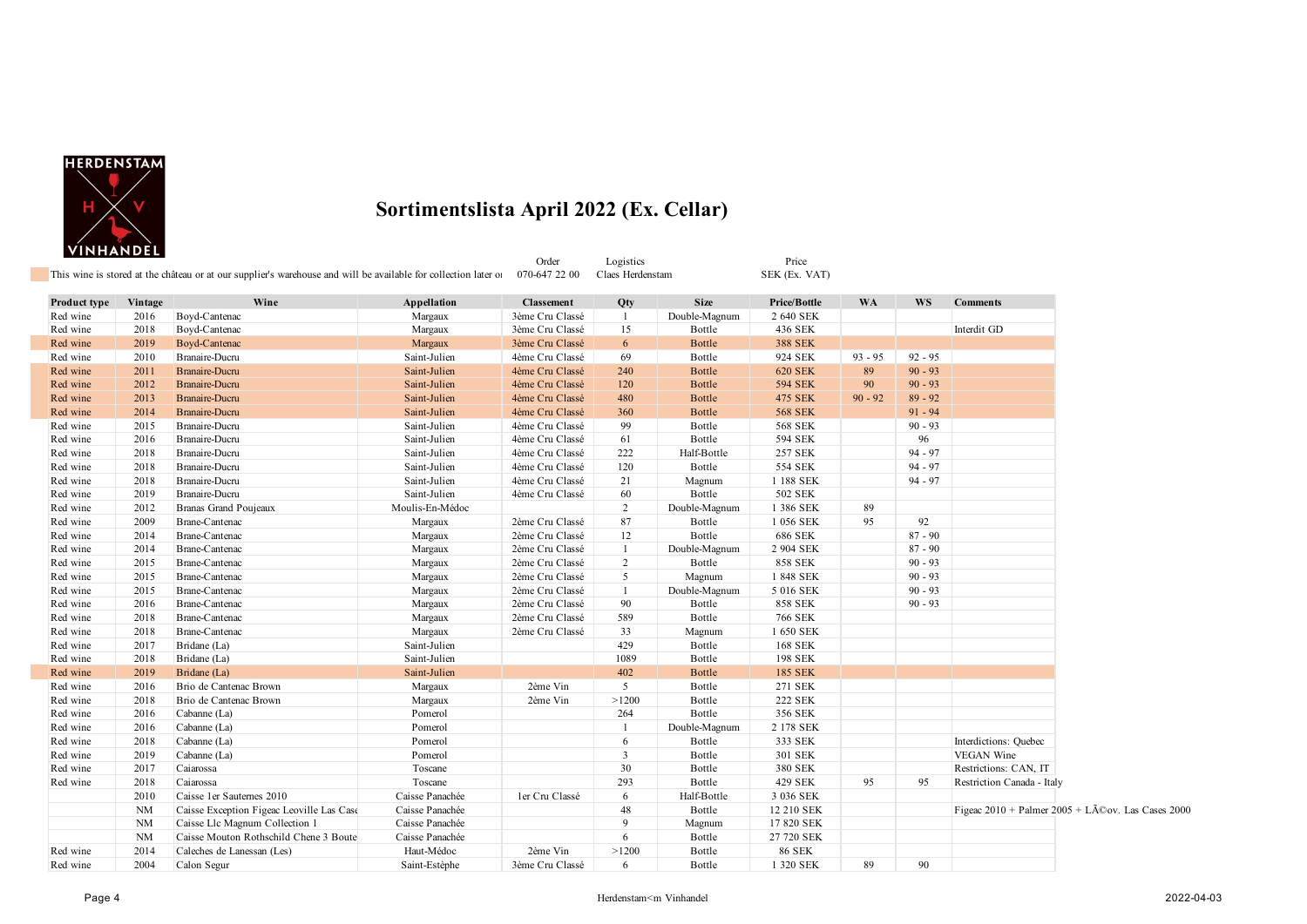

|                     |         |                     | This wine is stored at the château or at our supplier's warehouse and will be available for collection later of | Order<br>070-647 22 00 | Logistics<br>Claes Herdenstam |               | Price<br>SEK (Ex. VAT) |           |           |                               |
|---------------------|---------|---------------------|-----------------------------------------------------------------------------------------------------------------|------------------------|-------------------------------|---------------|------------------------|-----------|-----------|-------------------------------|
| <b>Product type</b> | Vintage | Wine                | Appellation                                                                                                     | <b>Classement</b>      | Qty                           | <b>Size</b>   | Price/Bottle           | <b>WA</b> | <b>WS</b> | <b>Comments</b>               |
| Red wine            | 2006    | Calon Segur         | Saint-Estèphe                                                                                                   | 3ème Cru Classé        | 11                            | Bottle        | 1 294 SEK              | 91        | 92        |                               |
| Red wine            | 2007    | Calon Segur         | Saint-Estèphe                                                                                                   | 3ème Cru Classé        | 24                            | Bottle        | 1 254 SEK              | 87        | $87 - 90$ |                               |
| Red wine            | 2009    | Calon Segur         | Saint-Estèphe                                                                                                   | 3ème Cru Classé        | 23                            | Bottle        | 1 584 SEK              | 94        | $93 - 96$ |                               |
| Red wine            | 2011    | Calon Segur         | Saint-Estèphe                                                                                                   | 3ème Cru Classé        | 102                           | Bottle        | 1 294 SEK              | 90        | 91        |                               |
| Red wine            | 2012    | Calon Segur         | Saint-Estèphe                                                                                                   | 3ème Cru Classé        | 12                            | Bottle        | 1 294 SEK              | 91        | 93        |                               |
| Red wine            | 2017    | Calon Segur         | Saint-Estèphe                                                                                                   | 3ème Cru Classé        | $\overline{3}$                | Bottle        | 1 254 SEK              |           | 93        |                               |
| Red wine            | 2018    | Calon Segur         | Saint-Estèphe                                                                                                   | 3ème Cru Classé        | 6                             | Bottle        | 1 518 SEK              |           | $96 - 99$ |                               |
| Red wine            | 2012    | Cambon la Pelouse   | Haut-Médoc                                                                                                      | Cru Bourgeois          | 1                             | Double-Magnum | 924 SEK                | 87        | 87        |                               |
| Red wine            | 2000    | Camensac (De)       | Haut-Médoc                                                                                                      | 5ème Cru Classé        | 174                           | Half-Bottle   | 271 SEK                | 89        | 90        |                               |
| Red wine            | 2005    | Camensac (De)       | Haut-Médoc                                                                                                      | 5ème Cru Classé        | 300                           | Half-Bottle   | 323 SEK                | $87 - 88$ | $85 - 88$ |                               |
| Red wine            | 2014    | Camensac (De)       | Haut-Médoc                                                                                                      | 5ème Cru Classé        | $\mathbf{3}$                  | Double-Magnum | 1 386 SEK              |           |           |                               |
| Red wine            | 2015    | Camensac (De)       | Haut-Médoc                                                                                                      | 5ème Cru Classé        | $\mathbf{1}$                  | Double-Magnum | 1782 SEK               |           |           |                               |
| Red wine            | 2016    | Camensac (De)       | Haut-Médoc                                                                                                      | 5ème Cru Classé        | $\mathbf{1}$                  | Double-Magnum | 1 980 SEK              |           |           |                               |
| Red wine            | 2001    | Canon               | Saint-Emilion Grand Cru                                                                                         | er Grand Cru Classé l  | 22                            | Bottle        | 1 650 SEK              | 88        | 91        |                               |
| Red wine            | 2004    | Canon               | Saint-Emilion Grand Cru                                                                                         | er Grand Cru Classé l  | 35                            | Bottle        | 1 056 SEK              | 88        | 90        |                               |
| Red wine            | 2006    | Canon               | Saint-Emilion Grand Cru                                                                                         | er Grand Cru Classé I  | 44                            | Bottle        | 1 056 SEK              | 90        | 90        |                               |
| Red wine            | 2008    | Canon               | Saint-Emilion Grand Cru                                                                                         | er Grand Cru Classé l  | 23                            | Bottle        | 1 122 SEK              | 90        | $89 - 92$ |                               |
| Red wine            | 2008    | Canon               | Saint-Emilion Grand Cru                                                                                         | er Grand Cru Classé l  | $7\phantom{.0}$               | Magnum        | 2 112 SEK              | 90        | $89 - 92$ |                               |
| Red wine            | 2012    | Canon               | Saint-Emilion Grand Cru                                                                                         | er Grand Cru Classé l  | 23                            | Bottle        | 990 SEK                | 92        | $88 - 91$ |                               |
| Red wine            | 2014    | Canon               | Saint-Emilion Grand Cru                                                                                         | er Grand Cru Classé l  | $\mathbf{1}$                  | Double-Magnum | 3 960 SEK              |           | $90 - 93$ |                               |
| Red wine            | 2015    | Canon               | Saint-Emilion Grand Cru                                                                                         | er Grand Cru Classé l  | 12                            | Bottle        | 2 904 SEK              |           | $94 - 97$ |                               |
| Red wine            | 2016    | Canon               | Saint-Emilion Grand Cru                                                                                         | er Grand Cru Classé I  | 24                            | Bottle        | 1980 SEK               |           | 95        |                               |
| Red wine            | 2016    | Canon               | Saint-Emilion Grand Cru                                                                                         | er Grand Cru Classé I  | $\overline{4}$                | Magnum        | 3 960 SEK              |           | 95        |                               |
| Red wine            | 2017    | Canon Pecresse      | Canon-Fronsac                                                                                                   |                        | 48                            | Bottle        | 156 SEK                |           |           |                               |
| Red wine            | 2008    | Canon la Gaffeliere | Saint-Emilion Grand Cru                                                                                         | er Grand Cru Classé l  | $\mathbf{1}$                  | Magnum        | 1 980 SEK              | 93        | 93        |                               |
| Red wine            | 2015    | Canon la Gaffeliere | Saint-Emilion Grand Cru                                                                                         | er Grand Cru Classé I  | 27                            | Bottle        | 1 188 SEK              |           | $94 - 97$ | Vin Biologique / Organic Wine |
| Red wine            | 2016    | Canon la Gaffeliere | Saint-Emilion Grand Cru                                                                                         | er Grand Cru Classé l  | $\mathbf{1}$                  | Double-Magnum | 5 016 SEK              |           | 95        | Vin Biologique / Organic Wine |
| Red wine            | 2018    | Canon la Gaffeliere | Saint-Emilion Grand Cru                                                                                         | er Grand Cru Classé l  | 78                            | Bottle        | 950 SEK                |           | $95 - 98$ | Vin Biologique / Organic Wine |
| Red wine            | 2018    | Canon la Gaffeliere | Saint-Emilion Grand Cru                                                                                         | er Grand Cru Classé l  | 36                            | Magnum        | 1914 SEK               |           | $95 - 98$ | Vin Biologique / Organic Wine |
| Red wine            | 2012    | Cantemerle          | Haut-Médoc                                                                                                      | 5ème Cru Classé        | 20                            | Bottle        | <b>277 SEK</b>         | 88        | $86 - 89$ |                               |
| Red wine            | 2014    | Cantemerle          | Haut-Médoc                                                                                                      | 5ème Cru Classé        | $\overline{2}$                | Bottle        | 257 SEK                |           | $90 - 93$ |                               |
| Red wine            | 2014    | Cantemerle          | Haut-Médoc                                                                                                      | 5ème Cru Classé        | $\mathbf{3}$                  | Double-Magnum | 1 518 SEK              |           | $90 - 93$ |                               |
| Red wine            | 2015    | Cantemerle          | Haut-Médoc                                                                                                      | 5ème Cru Classé        | 258                           | Bottle        | 323 SEK                |           | $89 - 92$ |                               |
| Red wine            | 2016    | Cantemerle          | Haut-Médoc                                                                                                      | 5ème Cru Classé        | 518                           | Bottle        | 310 SEK                |           | 90        |                               |
| Red wine            | 2018    | Cantemerle          | Haut-Médoc                                                                                                      | 5ème Cru Classé        | 483                           | Bottle        | <b>284 SEK</b>         |           | $87 - 90$ |                               |
| Red wine            | 2018    | Cantemerle          | Haut-Médoc                                                                                                      | 5ème Cru Classé        | 44                            | Magnum        | 581 SEK                |           | $87 - 90$ |                               |
| Red wine            | 2019    | Cantemerle          | Haut-Médoc                                                                                                      | 5ème Cru Classé        | >1200                         | Bottle        | 257 SEK                |           |           |                               |
| Red wine            | 2016    | Cantenac Brown      | Margaux                                                                                                         | 3ème Cru Classé        | 727                           | Bottle        | <b>528 SEK</b>         |           | 93        |                               |
| Red wine            | 2017    | Cantenac Brown      | Margaux                                                                                                         | 3ème Cru Classé        | 133                           | Bottle        | 459 SEK                |           | 92        |                               |
| Red wine            | 2018    | Cantenac Brown      | Margaux                                                                                                         | 3ème Cru Classé        | 255                           | Bottle        | 521 SEK                |           | $94 - 97$ |                               |
| Red wine            | 2019    | Cantenac Brown      | Margaux                                                                                                         | 3ème Cru Classé        | 66                            | Bottle        | 422 SEK                |           |           |                               |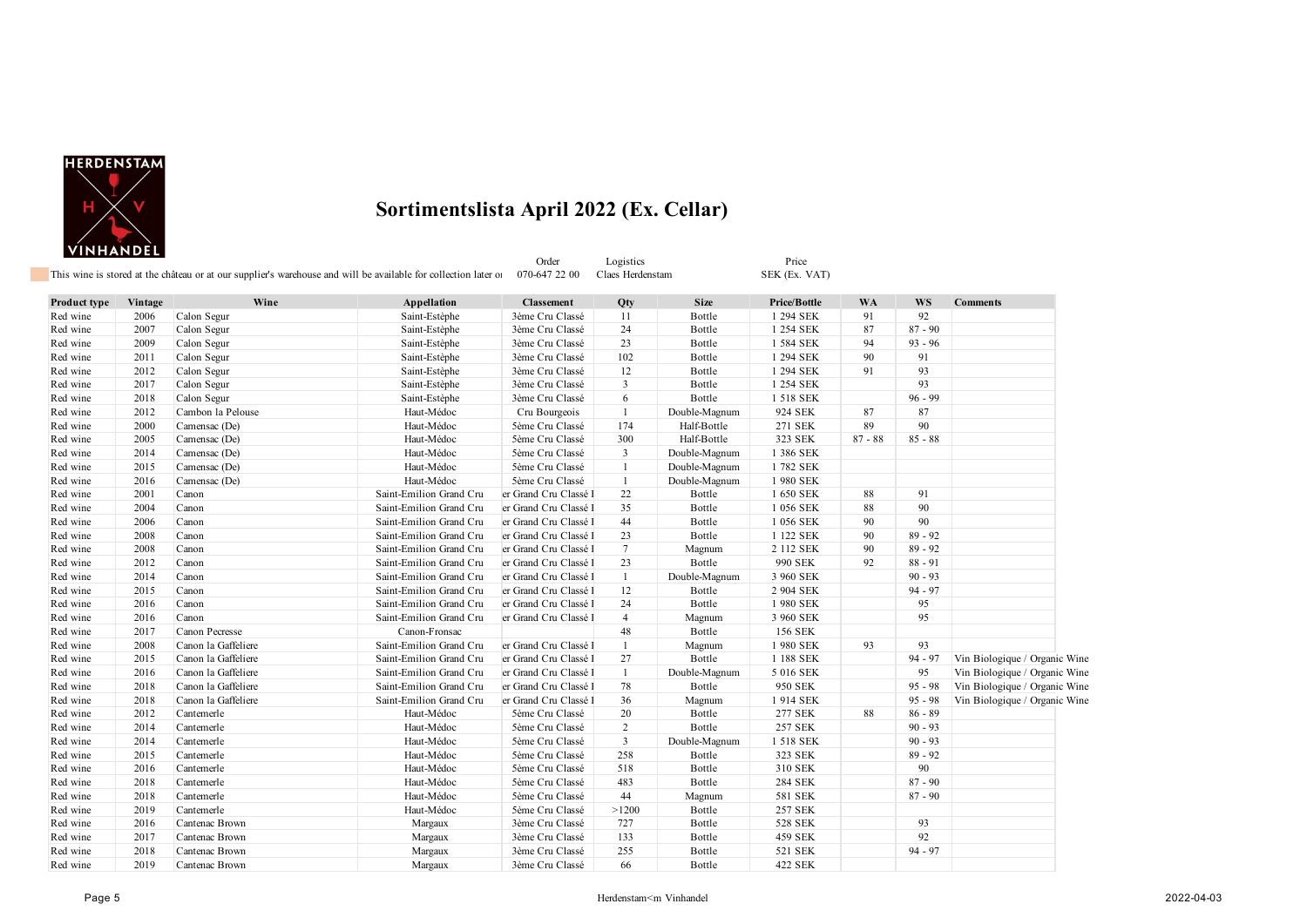

Order Logistics Price Price<br>
070-647 22 00 Claes Herdenstam SEK (Ex. VAT) This wine is stored at the château or at our supplier's warehouse and will be available for collection later of

**Product type Vintage Wine Appellation Classement Qty Size Price/Bottle WA WS Comments** Red wine 2016 Cap Saint George Saint-Georges-Saint-Emilion 3 Double-Magnum 1 320 SEK Red wine 2017 Cap Saint George Saint-Georges-Saint-Emilion 1090 Bottle 162 SEK Red wine 2018 Cap Saint George Saint-Georges-Saint-Emilion 276 Bottle 170 SEK Red wine 2019 Cap de Faugeres Castillon - Côtes de Bordeaux 150 Bottle 106 SEK Red wine 2014 Capdet 200 Saint-Julien 2016 Saint-Julien 2015 251 Bottle 206 SEK Red wine 2012 Carbonnieux Pessac-Léognan Rouge Grand Cru Classé 53 Bottle 370 SEK 91 88 - 91 88 - 91 Red wine 2014 Carbonnieux 2016 Pessac-Léognan Rouge Grand Cru Classé 3 Half-Bottle 165 SEK 88 - 91<br>Red wine 2016 Carbonnieux Pessac-Léognan Rouge Grand Cru Classé 1 Double-Magnum 2 112 SEK 92 Red wine 2016 Carbonnieux Pessac-Léognan Rouge Grand Cru Classé 1 Double-Magnum 2 112 SEK 92 Red wine 2017 Carbonnieux Pessac-Léognan Rouge Grand Cru Classé 108 Half-Bottle 185 SEK 93 Red wine 2018 Carbonnieux Pessac-Léognan Rouge Grand Cru Classé 216 Half-Bottle 185 SEK 93 - 96 Red wine 2018 Carbonnieux Pessac-Léognan Rouge Grand Cru Classé 285 Bottle 350 SEK 93 - 96 Red wine 2018 Carbonnieux **Pessac-Léognan Rouge Grand Cru Classé** 15 Magnum 726 SEK 93 - 96 Red wine 2019 Carbonnieux Pessac-Léognan Rouge Grand Cru Classé 201 Bottle 317 SEK White wine 2019 Carbonnieux Pessac-Léognan Blanc Grand Cru Classé 674 Bottle 329 SEK Red wine 2016 Carillon d'Angelus Saint-Emilion Grand Cru 2ème Vin 1 Double-Magnum 5 016 SEK<br>
Red wine 2018 Carillon d'Angelus Saint-Emilion Grand Cru 2ème Vin 12 Bottle 1 030 SEK 2018 Carillon d'Angelus Saint-Emilion Grand Cru 2ème Vin 12 Bottle Red wine 2016 Carillon de Rouget (Le) Pomerol 2ème Vin >1200 Bottle 210 SEK Red wine 2016 Carlmagnus 378 Bottle 119 SEK 89 Red wine 2017 Carlmagnus **Reduces 2017 Carlmagnus** 776 Bottle 119 SEK 91 Red wine 2019 Carlmagnus **Fronsac** 60 Bottle 103 SEK Red wine 2001 Carmes Haut-Brion (Les) Pessac-Léognan Rouge 24 Bottle 1 386 SEK 89 87 Red wine 2007 Carmes Haut-Brion (Les) Pessac-Léognan Rouge 6 Bottle 1 386 SEK 89 83 - 86

| Red wine   | 2008 | Carmes Haut-Brion (Les) | Pessac-Léognan Rouge |          | 24  | Bottle      | 1 188 SEK | 87        |           |  |
|------------|------|-------------------------|----------------------|----------|-----|-------------|-----------|-----------|-----------|--|
| Red wine   | 2011 | Carmes Haut-Brion (Les) | Pessac-Léognan Rouge |          | 57  | Bottle      | 1 188 SEK | 92        | $90 - 93$ |  |
| Red wine   | 2012 | Carmes Haut-Brion (Les) | Pessac-Léognan Rouge |          | 44  | Bottle      | 1 188 SEK | 94        | $90 - 93$ |  |
| Red wine   | 2014 | Carmes Haut-Brion (Les) | Pessac-Léognan Rouge |          | 96  | Bottle      | 1 320 SEK |           | $89 - 92$ |  |
| Red wine   | 2015 | Carmes Haut-Brion (Les) | Pessac-Léognan Rouge |          | 54  | Bottle      | 1 650 SEK |           | $92 - 95$ |  |
| Red wine   | 2017 | Carmes Haut-Brion (Les) | Pessac-Léognan Rouge |          | 398 | Bottle      | 1 294 SEK |           | 93        |  |
| Red wine   | 2018 | Carmes Haut-Brion (Les) | Pessac-Léognan Rouge |          | 60  | Bottle      | 1 914 SEK |           | $95 - 98$ |  |
| Sweet wine | 2019 | Carmes de Rieussec      | <b>Sautemes</b>      | 2ème Vin | 780 | Half-Bottle | 112 SEK   |           |           |  |
| Red wine   | 2009 | Carruades de Lafite     | Pauillac             | 2ème Vin | 90  | Bottle      | 4 950 SEK | 93        | 92        |  |
| Red wine   | 2009 | Carruades de Lafite     | Pauillac             | 2ème Vin | 3   | Magnum      | 8 184 SEK | 93        | 92        |  |
| Red wine   | 2010 | Carruades de Lafite     | Pauillac             | 2ème Vin | 192 | Bottle      | 4 950 SEK | $91 - 94$ | $93 - 96$ |  |
| Red wine   | 2011 | Carruades de Lafite     | Pauillac             | 2ème Vin | 247 | Bottle      | 4 620 SEK | $87 - 89$ | $90 - 93$ |  |
| Red wine   | 2012 | Carruades de Lafite     | Pauillac             | 2ème Vin | 36  | Bottle      | 4 620 SEK | 89        | $91 - 94$ |  |
| Red wine   | 2013 | Carruades de Lafite     | Pauillac             | 2ème Vin | 48  | Bottle      | 4 620 SEK | $77 - 79$ | $88 - 91$ |  |
| Red wine   | 2014 | Carruades de Lafite     | Pauillac             | 2ème Vin | 240 | Bottle      | 4 620 SEK |           | $90 - 93$ |  |
| Red wine   | 2014 | Carruades de Lafite     | Pauillac             | 2ème Vin | 3   | Magnum      | 7 656 SEK |           | $90 - 93$ |  |
| Red wine   | 2015 | Carruades de Lafite     | Pauillac             | 2ème Vin | 360 | Bottle      | 4 620 SEK |           | 91        |  |
| Red wine   | 2015 | Carruades de Lafite     | Pauillac             | 2ème Vin | 3   | Magnum      | 7788 SEK  |           | 91        |  |
| Red wine   | 2016 | Carruades de Lafite     | Pauillac             | 2ème Vin | 366 | Bottle      | 4 620 SEK |           | 93        |  |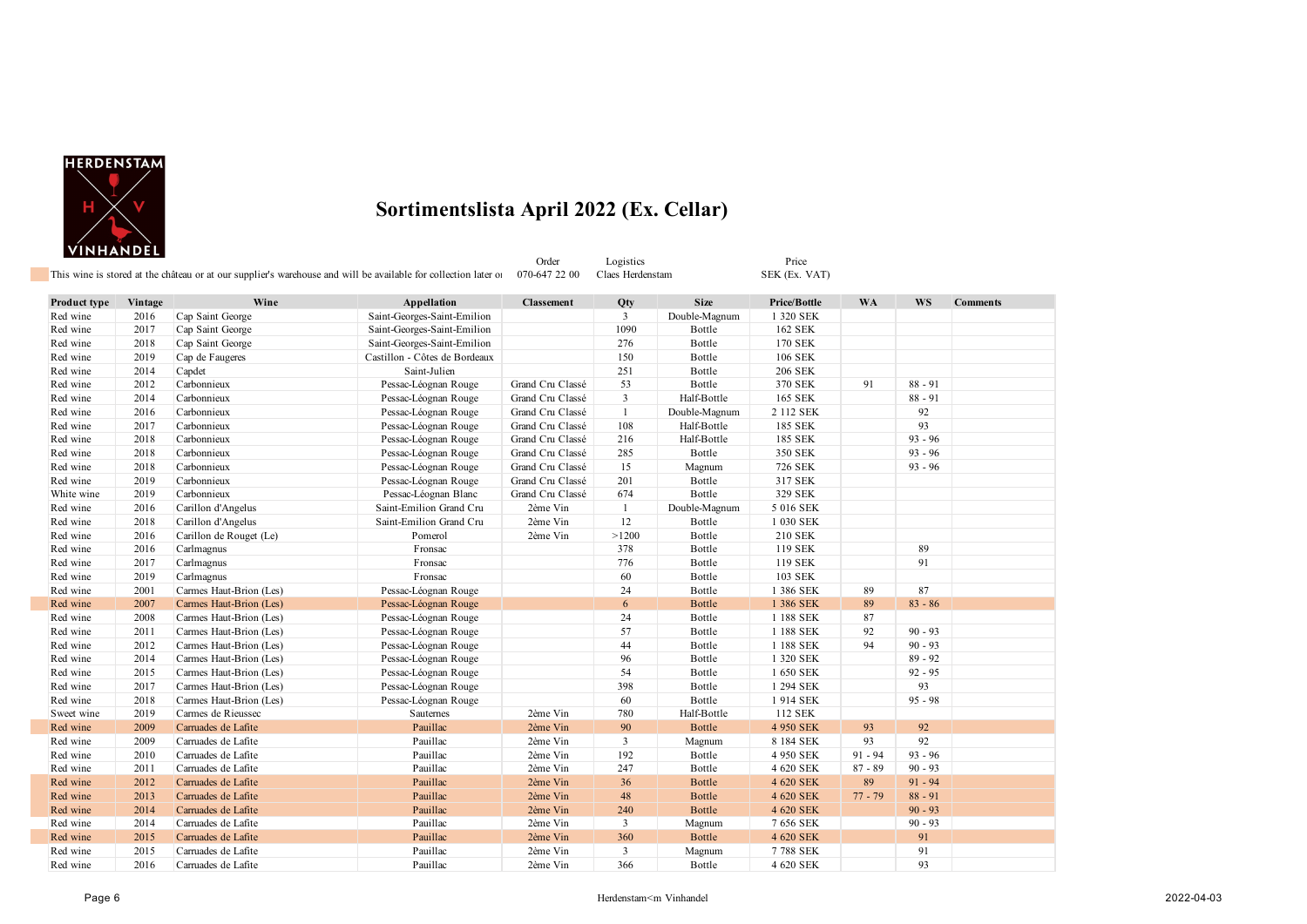

|              |         | This wine is stored at the château or at our supplier's warehouse and will be available for collection later of |                          | Order<br>070-647 22 00 | Logistics<br>Claes Herdenstam |               | Price<br>SEK (Ex. VAT) |           |           |                                    |
|--------------|---------|-----------------------------------------------------------------------------------------------------------------|--------------------------|------------------------|-------------------------------|---------------|------------------------|-----------|-----------|------------------------------------|
|              |         |                                                                                                                 |                          |                        |                               |               |                        |           |           |                                    |
| Product type | Vintage | Wine                                                                                                            | Appellation              | <b>Classement</b>      | Qty                           | <b>Size</b>   | Price/Bottle           | <b>WA</b> | <b>WS</b> | <b>Comments</b>                    |
| Red wine     | 2016    | Carruades de Lafite                                                                                             | Pauillac                 | 2ème Vin               | 6                             | Magnum        | 7788 SEK               |           | 93        |                                    |
| Red wine     | 2017    | Carruades de Lafite                                                                                             | Pauillac                 | 2ème Vin               | 360                           | <b>Bottle</b> | 4 620 SEK              |           | 89        |                                    |
| Red wine     | 2018    | Carruades de Lafite                                                                                             | Pauillac                 | 2ème Vin               | 366                           | Bottle        | 4 686 SEK              |           | 94        |                                    |
| Red wine     | 2019    | Carruades de Lafite                                                                                             | Pauillac                 | 2ème Vin               | 36                            | <b>Bottle</b> | 4 356 SEK              |           |           |                                    |
| Red wine     | 2003    | Catena Zapata - "Nicolas Catena Zapata"                                                                         | Mendoza - Argentina      |                        | 20                            | Bottle        | 950 SEK                |           |           | Restrictions, USA, DK              |
| Red wine     | 2004    | Catena Zapata - "Nicolas Catena Zapata"                                                                         | Mendoza - Argentina      |                        | 6                             | Bottle        | 1 016 SEK              |           |           | Restrictions: USA, DK              |
| Red wine     | 2016    | Catena Zapata - "Nicolas Catena Zapata"                                                                         | Mendoza - Argentina      |                        | 9                             | Magnum        | 1 188 SEK              |           |           | Restrictions: USA, DK              |
| Red wine     | 2016    | Catena Zapata - "Nicolas Catena Zapata"                                                                         | Mendoza - Argentina      |                        | $\overline{c}$                | Double-Magnum | 2 376 SEK              |           |           | Restrictions: USA, DK              |
| Red wine     | 2016    | Catena Zapata - "Nicolas Catena Zapata"                                                                         | Mendoza - Argentina      |                        | $\overline{1}$                | Imperial      | 4 752 SEK              |           |           | Restrictions: USA, DK              |
| Red wine     | 2018    | Catena Zapata - "Nicolas Catena Zapata"                                                                         | Mendoza - Argentina      |                        | 114                           | Bottle        | <b>581 SEK</b>         | 96        |           | Restriction(s): USA, CAN, DK       |
| Red wine     | 2018    | Catena Zapata - "Nicolas Catena Zapata"                                                                         | Mendoza - Argentina      |                        | 3                             | Double-Magnum | 2 482 SEK              | 96        |           | Restriction(s): USA, CAN, DK       |
| Red wine     | 2018    | Catena Zapata - "Nicolas Catena Zapata"                                                                         | Mendoza - Argentina      |                        | $\mathbf{1}$                  | Imperial      | 4 950 SEK              | 96        |           | Restriction(s): USA, CAN, DK       |
| Red wine     | 2016    | Catena Zapata - Adrianna Vineyard "Mund                                                                         | Mendoza - Argentina      |                        | 117                           | Bottle        | 1 584 SEK              |           |           |                                    |
| Red wine     | 2016    | Catena Zapata - Adrianna Vineyard "Mund                                                                         | Mendoza - Argentina      |                        | 6                             | Magnum        | 3 406 SEK              |           |           |                                    |
| Red wine     | 2016    | Catena Zapata - Adrianna Vineyard "Mund                                                                         | Mendoza - Argentina      |                        | $\overline{c}$                | Double-Magnum | 6758 SEK               |           |           |                                    |
| Red wine     | 2016    | Catena Zapata - Adrianna Vineyard "Mund                                                                         | Mendoza - Argentina      |                        | $\overline{c}$                | Imperial      | 13 596 SEK             |           |           |                                    |
| Red wine     | 2019    | Chadwick                                                                                                        | Aconcagua Valley - Chili |                        | 78                            | Bottle        | 2 970 SEK              | 97        |           | Restriction(s): CAN                |
| White wine   | 2018    | Chantegrive "Cuvee Caroline" (De)                                                                               | Graves Blanc             |                        | 3                             | Bottle        | 165 SEK                |           |           |                                    |
| Red wine     | 2014    | Chantegrive (De)                                                                                                | Graves Rouge             |                        | 255                           | Bottle        | 121 SEK                |           |           | forbidden sale to Quebec and China |
| Red wine     | 2014    | Chantegrive (De)                                                                                                | Graves Rouge             |                        | $\mathbf{1}$                  | Double-Magnum | 990 SEK                |           |           | forbidden sale to Quebec and China |
| Red wine     | 2015    | Chantegrive (De)                                                                                                | Graves Rouge             |                        | $\mathbf{1}$                  | Double-Magnum | 1 056 SEK              |           |           | forbidden sale to Quebec and China |
| Red wine     | 2016    | Chantegrive (De)                                                                                                | Graves Rouge             |                        | 716                           | Bottle        | 139 SEK                |           |           | forbidden sale to Quebec and China |
| Red wine     | 2016    | Chantegrive (De)                                                                                                | Graves Rouge             |                        | 17                            | Magnum        | 317 SEK                |           |           | forbidden sale to Quebec and China |
| Red wine     | 2016    | Chantegrive (De)                                                                                                | Graves Rouge             |                        | -1                            | Double-Magnum | 1 386 SEK              |           |           | forbidden sale to Quebec and China |
| Red wine     | 2018    | Chantegrive (De)                                                                                                | Graves Rouge             |                        | 102                           | Bottle        | 130 SEK                |           | 89        |                                    |
| White wine   | 2015    | Chantegrive Blanc (De)                                                                                          | Graves Blanc             |                        | $\mathbf{1}$                  | Bottle        | 53 SEK                 |           |           |                                    |
| White wine   | 2016    | Chantegrive Blanc (De)                                                                                          | Graves Blanc             |                        | $\overline{4}$                | Bottle        | <b>66 SEK</b>          |           |           |                                    |
| Red wine     | 2014    | Chantelys                                                                                                       | Médoc                    | Cru Bourgeois          | >1200                         | Bottle        | <b>88 SEK</b>          |           |           |                                    |
| Red wine     | 2015    | Chantelys                                                                                                       | Médoc                    | Cru Bourgeois          | >1200                         | Bottle        | 91 SEK                 |           |           |                                    |
| Red wine     | 2012    | Chapelle d'Ausone                                                                                               | Saint-Emilion Grand Cru  | 2ème Vin               | 24                            | Bottle        | 1 835 SEK              | 93        |           |                                    |
| Red wine     | 2015    | Chapelle d'Ausone                                                                                               | Saint-Emilion Grand Cru  | 2ème Vin               | 6                             | Magnum        | 5 544 SEK              |           |           |                                    |
| Red wine     | 2015    | Chapelle d'Ausone                                                                                               | Saint-Emilion Grand Cru  | 2ème Vin               | $\mathbf{1}$                  | Double-Magnum | 11 880 SEK             |           |           |                                    |
| Red wine     | 2019    | Chapelle d'Ausone                                                                                               | Saint-Emilion Grand Cru  | 2ème Vin               | 108                           | <b>Bottle</b> | 1 980 SEK              |           |           |                                    |
| Red wine     | 2016    | Chapelle d'Escurac (La)                                                                                         | Médoc                    | 2ème Vin               | 6                             | Bottle        | 63 SEK                 |           |           |                                    |
| Red wine     | 2005    | Chapelle de la Mission Haut-Brion (La)                                                                          | Pessac-Léognan Rouge     | 2ème Vin               | 120                           | Bottle        | 1 122 SEK              | 90        | 89        |                                    |
| Red wine     | 2010    | Chapelle de la Mission Haut-Brion (La)                                                                          | Pessac-Léognan Rouge     | 2ème Vin               | 1081                          | Bottle        | 1 518 SEK              | $91 - 94$ | $92 - 95$ |                                    |
| Red wine     | 2011    | Chapelle de la Mission Haut-Brion (La)                                                                          | Pessac-Léognan Rouge     | 2ème Vin               | 106                           | Bottle        | 792 SEK                | 88        | $90 - 93$ |                                    |
| Red wine     | 2012    | Chapelle de la Mission Haut-Brion (La)                                                                          | Pessac-Léognan Rouge     | 2ème Vin               | 2                             | Double-Magnum | 2 574 SEK              | 90        | $89 - 92$ |                                    |
| Red wine     | 2013    | Chapelle de la Mission Haut-Brion (La)                                                                          | Pessac-Léognan Rouge     | 2ème Vin               | 6                             | Bottle        | 634 SEK                | $85 - 86$ | $87 - 90$ |                                    |
| Red wine     | 2015    | Chapelle de la Mission Haut-Brion (La)                                                                          | Pessac-Léognan Rouge     | 2ème Vin               | 48                            | Bottle        | 924 SEK                |           | 93        |                                    |
| Red wine     | 2016    | Chapelle de la Mission Haut-Brion (La)                                                                          | Pessac-Léognan Rouge     | 2ème Vin               | $\mathbf{1}$                  | Double-Magnum | 4 620 SEK              |           | 93        |                                    |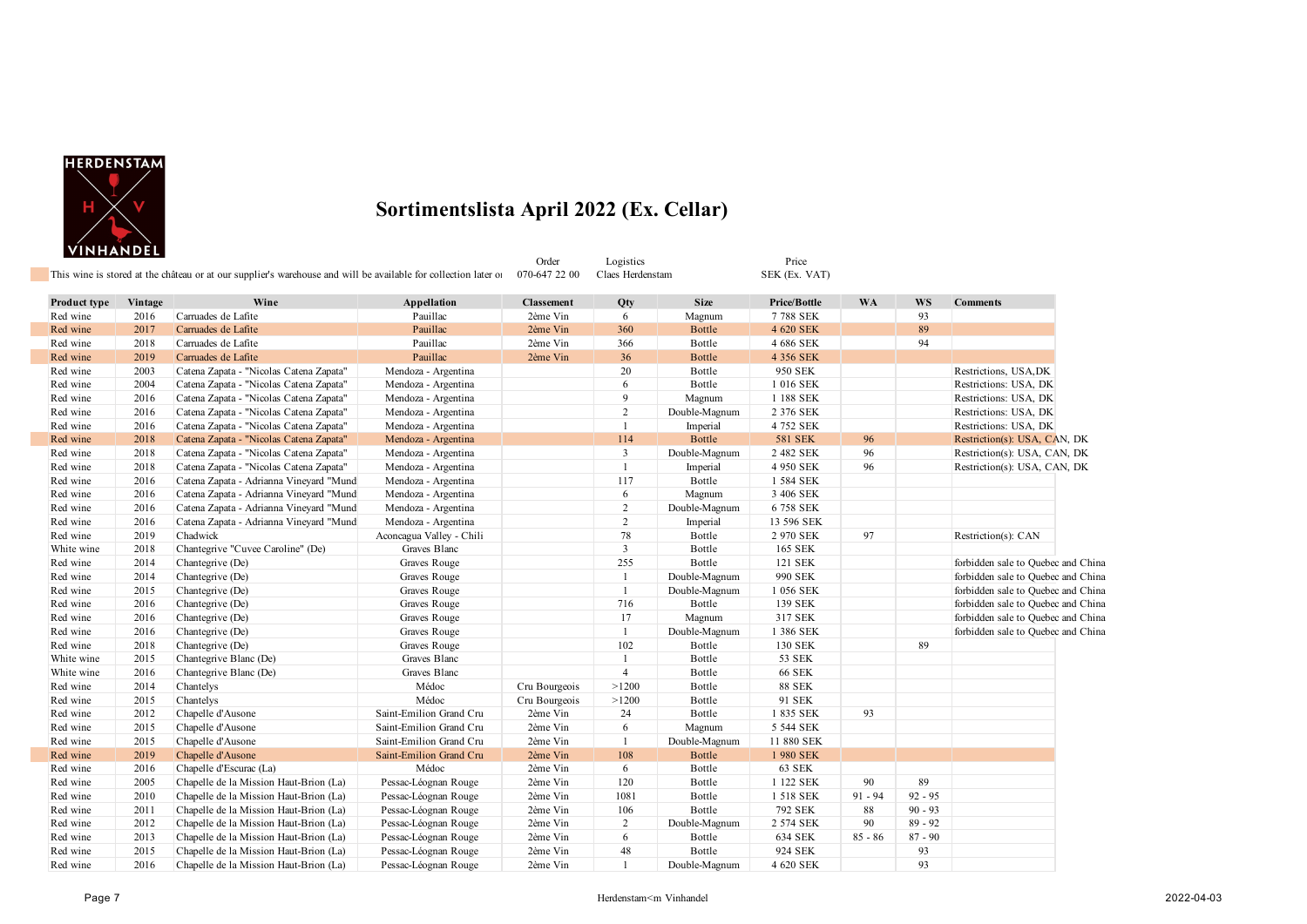

#### **Sortimentslista April 2022 (Ex. Cellar)**

| VINHANDEL    |         | This wine is stored at the château or at our supplier's warehouse and will be available for collection later of |                         | Order<br>070-647 22 00 | Logistics<br>Claes Herdenstam |               | Price<br>SEK (Ex. VAT) |           |           |                 |
|--------------|---------|-----------------------------------------------------------------------------------------------------------------|-------------------------|------------------------|-------------------------------|---------------|------------------------|-----------|-----------|-----------------|
| Product type | Vintage | Wine                                                                                                            | Appellation             | <b>Classement</b>      | Qty                           | <b>Size</b>   | Price/Bottle           | <b>WA</b> | <b>WS</b> | <b>Comments</b> |
| Red wine     | 2017    | Chapelle de la Mission Haut-Brion (La)                                                                          | Pessac-Léognan Rouge    | 2ème Vin               | 127                           | Bottle        | 792 SEK                |           | 89        |                 |
| Red wine     | 2016    | Charmail                                                                                                        | Haut-Médoc              | Cru Bourgeois          | 60                            | Half-Bottle   | <b>96 SEK</b>          |           |           |                 |
| Red wine     | 2016    | Charmail                                                                                                        | Haut-Médoc              | Cru Bourgeois          | 1                             | Double-Magnum | 1 386 SEK              |           |           |                 |
| Red wine     | 2019    | Charmail                                                                                                        | Haut-Médoc              | Cru Bourgeois          | 60                            | Bottle        | 185 SEK                |           |           |                 |
| Red wine     | 2015    | Chasse-Spleen                                                                                                   | Moulis-En-Médoc         |                        | >1200                         | <b>Bottle</b> | 436 SEK                |           | $89 - 92$ |                 |
| Red wine     | 2015    | Chasse-Spleen                                                                                                   | Moulis-En-Médoc         |                        | 60                            | Magnum        | 924 SEK                |           | $89 - 92$ |                 |
| Red wine     | 2016    | Chasse-Spleen                                                                                                   | Moulis-En-Médoc         |                        | 162                           | Bottle        | 396 SEK                |           |           |                 |
| Red wine     | 2017    | Chasse-Spleen                                                                                                   | Moulis-En-Médoc         |                        | 6                             | Bottle        | 277 SEK                |           |           |                 |
| Red wine     | 2018    | Chasse-Spleen                                                                                                   | Moulis-En-Médoc         |                        | 24                            | Half-Bottle   | 185 SEK                |           |           |                 |
| Red wine     | 2019    | Chasse-Spleen                                                                                                   | Moulis-En-Médoc         |                        | 120                           | Half-Bottle   | 165 SEK                |           |           |                 |
| Red wine     | 2019    | Chasse-Spleen                                                                                                   | Moulis-En-Médoc         |                        | 168                           | Bottle        | 310 SEK                |           |           |                 |
| Red wine     | 2019    | Chasse-Spleen                                                                                                   | Moulis-En-Médoc         |                        | 8                             | Magnum        | <b>660 SEK</b>         |           |           |                 |
| Red wine     | 2018    | Chauvin                                                                                                         | Saint-Emilion Grand Cru | Grand Cru Classé       | 24                            | Bottle        | 341 SEK                |           | 90        |                 |
| Red wine     | 2000    | Cheval Blanc                                                                                                    | Saint-Emilion Grand Cru | er Grand Cru Classé    | 24                            | Bottle        | 10 560 SEK             | 99        | 93        |                 |
| Red wine     | 2004    | Cheval Blanc                                                                                                    | Saint-Emilion Grand Cru | er Grand Cru Classé    | 36                            | Bottle        | 6 336 SEK              | 90        | 94        |                 |
| Red wine     | 2005    | Cheval Blanc                                                                                                    | Saint-Emilion Grand Cru | er Grand Cru Classé    | $\overline{3}$                | Magnum        | 23 364 SEK             | 100       | 97        |                 |
| Red wine     | 2006    | Cheval Blanc                                                                                                    | Saint-Emilion Grand Cru | er Grand Cru Classé    | $>60$                         | Bottle        | 6 996 SEK              | 95        | 95        |                 |
| Red wine     | 2008    | Cheval Blanc                                                                                                    | Saint-Emilion Grand Cru | er Grand Cru Classé    | 24                            | Bottle        | 6 336 SEK              | 93        | 93        |                 |
| Red wine     | 2009    | Cheval Blanc                                                                                                    | Saint-Emilion Grand Cru | er Grand Cru Classé    | $>60$                         | Bottle        | 11 748 SEK             | 99        | 98        |                 |
| Red wine     | 2009    | Cheval Blanc                                                                                                    | Saint-Emilion Grand Cru | er Grand Cru Classé    | 2                             | Magnum        | 20 262 SEK             | 99        | 98        |                 |
| Red wine     | 2010    | Cheval Blanc                                                                                                    | Saint-Emilion Grand Cru | er Grand Cru Classé    | 60                            | Bottle        | 12 012 SEK             | $96 - 98$ | 98        |                 |
| Red wine     | 2011    | Cheval Blanc                                                                                                    | Saint-Emilion Grand Cru | er Grand Cru Classé    | >60                           | Bottle        | 5 280 SEK              | 95        | $93 - 96$ |                 |
| Red wine     | 2014    | Cheval Blanc                                                                                                    | Saint-Emilion Grand Cru | er Grand Cru Classé    | 5                             | Bottle        | 5 412 SEK              |           | $96 - 99$ |                 |
| Red wine     | 2014    | Cheval Blanc                                                                                                    | Saint-Emilion Grand Cru | er Grand Cru Classé    | $\mathbf{1}$                  | Double-Magnum | 22 440 SEK             |           | $96 - 99$ |                 |
| Red wine     | 2018    | Cheval Blanc                                                                                                    | Saint-Emilion Grand Cru | er Grand Cru Classé    | $7\phantom{.0}$               | Magnum        | 14 520 SEK             |           | 97        |                 |
| Red wine     | 2020    | Cheval Blanc                                                                                                    | Saint-Emilion Grand Cru | er Grand Cru Classé    | $>60$                         | <b>Bottle</b> | 7 128 SEK              |           |           |                 |
| Red wine     | 2009    | Chevalier (Domaine De)                                                                                          | Pessac-Léognan Rouge    | Grand Cru Classé       | 459                           | Bottle        | 1 122 SEK              | 95        | 93        |                 |
| Red wine     | 2010    | Chevalier (Domaine De)                                                                                          | Pessac-Léognan Rouge    | Grand Cru Classé       | 198                           | Bottle        | 977 SEK                | $91 - 93$ | $92 - 95$ |                 |
| White wine   | 2014    | Chevalier (Domaine De)                                                                                          | Pessac-Léognan Blanc    | Grand Cru Classé       | 66                            | Bottle        | 832 SEK                |           | $92 - 95$ |                 |
| Red wine     | 2014    | Chevalier (Domaine De)                                                                                          | Pessac-Léognan Rouge    | Grand Cru Classé       | 498                           | Bottle        | 594 SEK                |           | $90 - 93$ |                 |
| Red wine     | 2014    | Chevalier (Domaine De)                                                                                          | Pessac-Léognan Rouge    | Grand Cru Classé       | 10                            | Magnum        | 1 452 SEK              |           | $90 - 93$ |                 |
| White wine   | 2014    | Chevalier (Domaine De)                                                                                          | Pessac-Léognan Blanc    | Grand Cru Classé       | 2                             | Double-Magnum | 4 092 SEK              |           | $92 - 95$ |                 |
| Red wine     | 2015    | Chevalier (Domaine De)                                                                                          | Pessac-Léognan Rouge    | Grand Cru Classé       | 1                             | Double-Magnum | 3 762 SEK              |           | $91 - 94$ |                 |
| White wine   | 2015    | Chevalier (Domaine De)                                                                                          | Pessac-Léognan Blanc    | Grand Cru Classé       | 3                             | Double-Magnum | 4 224 SEK              |           | $93 - 96$ |                 |
| Red wine     | 2016    | Chevalier (Domaine De)                                                                                          | Pessac-Léognan Rouge    | Grand Cru Classé       | 437                           | Bottle        | 713 SEK                |           | 96        |                 |
| White wine   | 2016    | Chevalier (Domaine De)                                                                                          | Pessac-Léognan Blanc    | Grand Cru Classé       | 119                           | Bottle        | 919 SEK                |           | 94        |                 |
| Red wine     | 2016    | Chevalier (Domaine De)                                                                                          | Pessac-Léognan Rouge    | Grand Cru Classé       | 21                            | Magnum        | 1 650 SEK              |           | 96        |                 |
| White wine   | 2016    | Chevalier (Domaine De)                                                                                          | Pessac-Léognan Blanc    | Grand Cru Classé       | 1                             | Double-Magnum | 4 620 SEK              |           | 94        |                 |

Red wine 2016 Chevalier (Domaine De) Pessac-Léognan Rouge Grand Cru Classé 9 Double-Magnum 4 092 SEK 96 Red wine 2017 Chevalier (Domaine De) Pessac-Léognan Rouge Grand Cru Classé 312 Bottle 554 SEK 94 94<br>1929 Red wine 2018 Chevalier (Domaine De) Pessac-Léognan Rouge Grand Cru Classé 288 Bottle 792 SEK 94 - 97

**Chevalier (Domaine De)**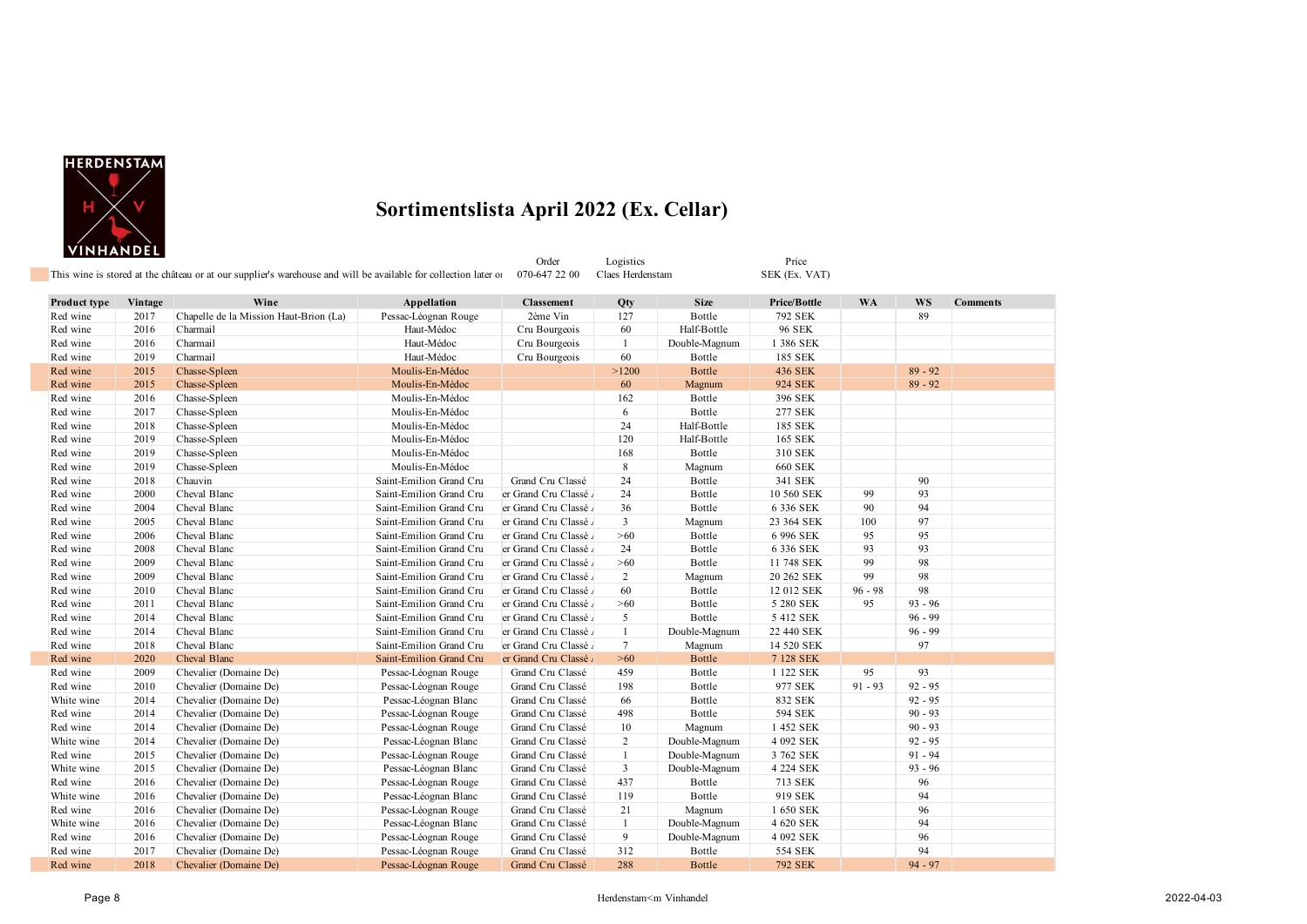

П

#### **Sortimentslista April 2022 (Ex. Cellar)**

|                     |         | This wine is stored at the château or at our supplier's warehouse and will be available for collection later of |                      | 070-647 22 00     | Claes Herdenstam |               | SEK (Ex. VAT)  |           |           |                 |
|---------------------|---------|-----------------------------------------------------------------------------------------------------------------|----------------------|-------------------|------------------|---------------|----------------|-----------|-----------|-----------------|
| <b>Product type</b> | Vintage | Wine                                                                                                            | Appellation          | <b>Classement</b> | Qty              | <b>Size</b>   | Price/Bottle   | <b>WA</b> | <b>WS</b> | <b>Comments</b> |
| Red wine            | 2019    | Chevalier (Domaine De)                                                                                          | Pessac-Léognan Rouge | Grand Cru Classé  | $\overline{2}$   | Bottle        | <b>607 SEK</b> |           |           |                 |
| Red wine            | 2019    | Chevalier (Domaine De)                                                                                          | Pessac-Léognan Rouge | Grand Cru Classé  | 6                | Magnum        | 1 650 SEK      |           |           |                 |
| Red wine            | 2019    | Chevalier (Domaine De)                                                                                          | Pessac-Léognan Rouge | Grand Cru Classé  |                  | Double-Magnum | 3 564 SEK      |           |           |                 |
| Red wine            | 2000    | Citran                                                                                                          | Haut-Médoc           | Cru Bourgeois     | 605              | Magnum        | 673 SEK        | 88        | 91        |                 |
| Red wine            | 2010    | Citran                                                                                                          | Haut-Médoc           | Cru Bourgeois     | >1200            | Bottle        | 211 SEK        | $85 - 87$ | 90        |                 |
| Red wine            | 2015    | Citran                                                                                                          | Haut-Médoc           | Cru Bourgeois     | 382              | Bottle        | 152 SEK        |           |           |                 |
| Red wine            | 2016    | Citran                                                                                                          | Haut-Médoc           | Cru Bourgeois     | 192              | Half-Bottle   | 95 SEK         |           |           |                 |
| Red wine            | 2016    | Citran                                                                                                          | Haut-Médoc           | Cru Bourgeois     | >1200            | Bottle        | 169 SEK        |           |           |                 |
| Red wine            | 2016    | Citran                                                                                                          | Haut-Médoc           | Cru Bourgeois     | 57               | Magnum        | 350 SEK        |           |           |                 |
| Red wine            | 2016    | Citran                                                                                                          | Haut-Médoc           | Cru Bourgeois     | 3                | Double-Magnum | 1 452 SEK      |           |           |                 |
| Red wine            | 2008    | Clarence de Haut-Brion (Le)                                                                                     | Pessac-Léognan Rouge | 2ème Vin          | 120              | Bottle        | 1742 SEK       | 91        | $88 - 91$ |                 |
| Red wine            | 2010    | Clarence de Haut-Brion (Le)                                                                                     | Pessac-Léognan Rouge | 2ème Vin          | 69               | Bottle        | 1 742 SEK      | $90 - 93$ | $93 - 96$ |                 |
| Red wine            | 2015    | Clarence de Haut-Brion (Le)                                                                                     | Pessac-Léognan Rouge | 2ème Vin          | 168              | Bottle        | 1 650 SEK      |           | 94        |                 |
| Red wine            | 2016    | Clarence de Haut-Brion (Le)                                                                                     | Pessac-Léognan Rouge | 2ème Vin          |                  | Double-Magnum | 6 600 SEK      |           | 93        |                 |
| White wine          | 2016    | Clarte de Haut-Brion (La)                                                                                       | Pessac-Léognan Blanc | 2ème Vin          | 66               | Bottle        | 950 SEK        |           | 92        |                 |
| White wine          | 2017    | Clarte de Haut-Brion (La)                                                                                       | Pessac-Léognan Blanc | 2ème Vin          | 157              | Bottle        | 990 SEK        |           | 92        |                 |
| White wine          | 2018    | Clarte de Haut-Brion (La)                                                                                       | Pessac-Léognan Blanc | 2ème Vin          |                  | Bottle        | 792 SEK        |           | 92        |                 |
| White wine          | 2013    | Clementin de Pape Clement                                                                                       | Pessac-Léognan Blanc | 2ème Vin          | 77               | Bottle        | 389 SEK        | $84 - 86$ |           |                 |
| White wine          | 2016    | Clementin de Pape Clement                                                                                       | Pessac-Léognan Blanc | 2ème Vin          | 269              | Bottle        | 396 SEK        |           |           |                 |
| Red wine            | 2014    | Clementin du Pape Clement                                                                                       | Pessac-Léognan Rouge | 2ème Vin          |                  | Double-Magnum | 1 452 SEK      |           |           |                 |
| Red wine            | 2004    | Clerc Milon                                                                                                     | Pauillac             | 5ème Cru Classé   | 30               | Bottle        | 1 056 SEK      | 90        | 90        |                 |
| Red wine            | 2007    | Clerc Milon                                                                                                     | Pauillac             | 5ème Cru Classé   | 24               | Bottle        | 1 056 SEK      | 89        | $88 - 91$ |                 |
| Red wine            | 2008    | Clerc Milon                                                                                                     | Pauillac             | 5ème Cru Classé   | 5                | Magnum        | 2 178 SEK      | 90        | $88 - 91$ |                 |
| Red wine            | 2011    | Clerc Milon                                                                                                     | Pauillac             | 5ème Cru Classé   | 12               | Bottle        | 1 056 SEK      | 88        | $90 - 93$ |                 |
|                     |         |                                                                                                                 |                      |                   |                  |               |                |           |           |                 |

| White wine | 2016 | Clementin de Pape Clement | Pessac-Léognan Blanc | 2ème Vin        | 269               | Bottle        | 396 SEK   |     |           |                               |
|------------|------|---------------------------|----------------------|-----------------|-------------------|---------------|-----------|-----|-----------|-------------------------------|
| Red wine   | 2014 | Clementin du Pape Clement | Pessac-Léognan Rouge | 2ème Vin        |                   | Double-Magnum | 1 452 SEK |     |           |                               |
| Red wine   | 2004 | Clerc Milon               | Pauillac             | 5ème Cru Classé | 30                | Bottle        | 1 056 SEK | 90  | 90        |                               |
| Red wine   | 2007 | Clerc Milon               | Pauillac             | 5ème Cru Classé | 24                | Bottle        | 1 056 SEK | 89  | $88 - 91$ |                               |
| Red wine   | 2008 | Clerc Milon               | Pauillac             | 5ème Cru Classé | 5                 | Magnum        | 2 178 SEK | 90  | $88 - 91$ |                               |
| Red wine   | 2011 | Clerc Milon               | Pauillac             | 5ème Cru Classé | $12 \overline{ }$ | Bottle        | 1 056 SEK | 88  | $90 - 93$ |                               |
| Red wine   | 2012 | Clerc Milon               | Pauillac             | 5ème Cru Classé | 30                | Bottle        | 1 122 SEK | 92  | $91 - 94$ |                               |
| Red wine   | 2014 | Clerc Milon               | Pauillac             | 5ème Cru Classé | $12 \overline{ }$ | Bottle        | 1 056 SEK |     | $91 - 94$ |                               |
| Red wine   | 2015 | Clerc Milon               | Pauillac             | 5ème Cru Classé | 132               | Bottle        | 1 122 SEK |     | $89 - 92$ |                               |
| Red wine   | 2017 | Clerc Milon               | Pauillac             | 5ème Cru Classé | 24                | Bottle        | 003 SEK   |     | 94        |                               |
| Red wine   | 2019 | Clerc Milon               | Pauillac             | 5ème Cru Classé | 36                | Bottle        | 1 056 SEK |     |           |                               |
| Sweet wine | 2010 | Climens                   | Sauternes            | ler Cru Classé  | 3                 | Bottle        | 950 SEK   |     |           |                               |
| Sweet wine | 2014 | Climens                   | Sauternes            | ler Cru Classé  | >60               | Bottle        | 578 SEK   |     | 97        | Vin Biologique / Organic Wine |
| Sweet wine | 2014 | Climens                   | Sauternes            | ler Cru Classé  | $\overline{2}$    | Double-Magnum | 3 102 SEK |     | 97        | Vin Biologique / Organic Wine |
| Sweet wine | 2015 | Climens                   | Sauternes            | ler Cru Classé  | >60               | Bottle        | 640 SEK   |     | 97        | Vin Biologique / Organic Wine |
| Sweet wine | 2015 | Climens                   | Sauternes            | ler Cru Classé  |                   | Double-Magnum | 3 300 SEK |     | 97        | Vin Biologique / Organic Wine |
| Sweet wine | 2016 | Climens                   | Sauternes            | ler Cru Classé  | >60               | Bottle        | 640 SEK   |     |           | Vin Biologique / Organic Wine |
| Red wine   | 2009 | Clinet                    | Pomerol              |                 | 36                | Bottle        | 3 960 SEK | 100 | 94        |                               |
| Red wine   | 2011 | Clinet                    | Pomerol              |                 | 12                | Bottle        | 1 188 SEK | 95  | $91 - 94$ |                               |
| Red wine   | 2011 | Clinet                    | Pomerol              |                 | 6                 | Magnum        | 2 442 SEK | 95  | $91 - 94$ |                               |
| Red wine   | 2011 | Clinet                    | Pomerol              |                 |                   | Double-Magnum | 4 950 SEK | 95  | $91 - 94$ |                               |
| Red wine   | 2011 | <b>Clinet</b>             | Pomerol              |                 |                   | Imperial      | 9 900 SEK | 95  | $91 - 94$ |                               |
|            |      |                           |                      |                 |                   |               |           |     |           |                               |

Red wine 2012 Clinet 2002 Clinet Clinet Clinet Archives and Democratic Pomerol 2007 10 Bottle 1 188 SEK 95 93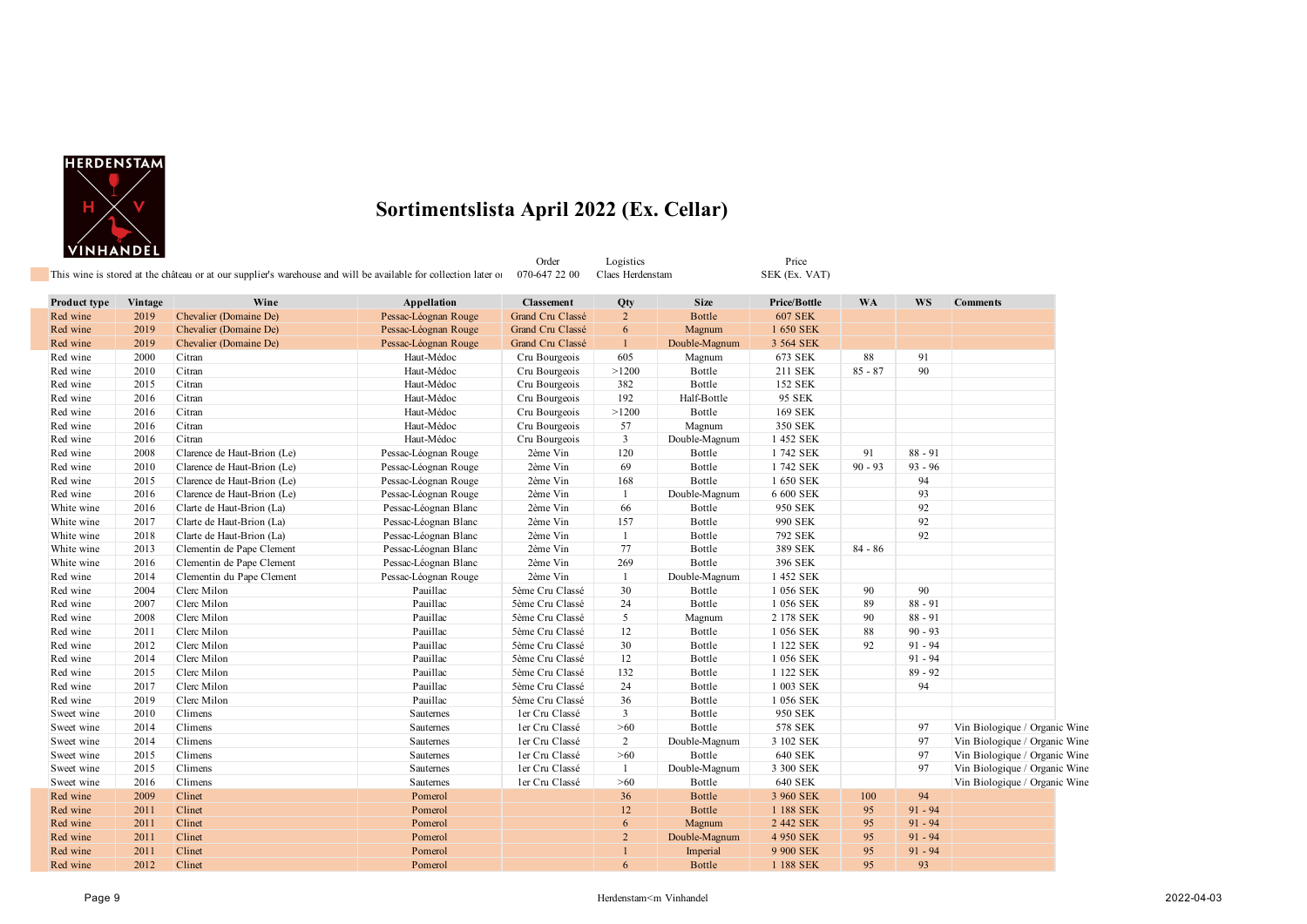

Order Logistics Price

| Product type | Vintage | Wine                | Appellation             | <b>Classement</b>     | Qty            | <b>Size</b>   | <b>Price/Bottle</b> | <b>WA</b> | WS        | <b>Comments</b>          |
|--------------|---------|---------------------|-------------------------|-----------------------|----------------|---------------|---------------------|-----------|-----------|--------------------------|
| Red wine     | 2012    | Clinet              | Pomerol                 |                       | $\mathbf{1}$   | Double-Magnum | 4 884 SEK           | 95        | 93        |                          |
| Red wine     | 2013    | Clinet              | Pomerol                 |                       | 36             | <b>Bottle</b> | <b>634 SEK</b>      | $91 - 93$ | $87 - 90$ |                          |
| Red wine     | 2014    | Clinet              | Pomerol                 |                       | 24             | Bottle        | <b>990 SEK</b>      |           | $91 - 94$ |                          |
| Red wine     | 2014    | Clinet              | Pomerol                 |                       | 6              | Magnum        | 2 046 SEK           |           | $91 - 94$ |                          |
| Red wine     | 2014    | Clinet              | Pomerol                 |                       | $\overline{4}$ | Double-Magnum | 4 224 SEK           |           | $91 - 94$ |                          |
| Red wine     | 2014    | Clinet              | Pomerol                 |                       | $\overline{2}$ | Imperial      | 8 580 SEK           |           | $91 - 94$ |                          |
| Red wine     | 2015    | Clinet              | Pomerol                 |                       | 30             | Bottle        | 1 584 SEK           |           | $94 - 97$ |                          |
| Red wine     | 2015    | Clinet              | Pomerol                 |                       | $\mathbf{1}$   | Magnum        | 3 300 SEK           |           | $94 - 97$ |                          |
| Red wine     | 2015    | Clinet              | Pomerol                 |                       | $\overline{c}$ | Double-Magnum | 7 656 SEK           |           | $94 - 97$ |                          |
| Red wine     | 2015    | Clinet              | Pomerol                 |                       | $\mathbf{1}$   | Imperial      | 12 870 SEK          |           | $94 - 97$ |                          |
| Red wine     | 2016    | Clinet              | Pomerol                 |                       | 36             | Half-Bottle   | <b>792 SEK</b>      |           | 93        |                          |
| Red wine     | 2016    | Clinet              | Pomerol                 |                       | 43             | Bottle        | 1 584 SEK           |           | 93        |                          |
| Red wine     | 2016    | Clinet              | Pomerol                 |                       | 6              | Magnum        | 3 234 SEK           |           | 93        |                          |
| Red wine     | 2016    | Clinet              | Pomerol                 |                       | 2              | Double-Magnum | 6 732 SEK           |           | 93        |                          |
| Red wine     | 2016    | Clinet              | Pomerol                 |                       |                | Imperial      | 12 540 SEK          |           | 93        |                          |
| Red wine     | 2017    | Clinet              | Pomerol                 |                       | 60             | Half-Bottle   | <b>502 SEK</b>      |           | 95        |                          |
| Red wine     | 2017    | Clinet              | Pomerol                 |                       | 12             | <b>Bottle</b> | 1 016 SEK           |           | 95        |                          |
| Red wine     | 2017    | Clinet              | Pomerol                 |                       | 6              | Magnum        | 2 046 SEK           |           | 95        |                          |
| Red wine     | 2018    | Clinet              | Pomerol                 |                       | 36             | <b>Bottle</b> | 1 254 SEK           |           |           |                          |
| Red wine     | 2017    | Clos Floridene      | Graves Rouge            |                       | $\overline{2}$ | Bottle        | 139 SEK             |           | 90        | Forbidden sale to Brazil |
| Red wine     | 2018    | Clos Floridene      | Graves Rouge            |                       | 120            | Bottle        | 152 SEK             |           | $90 - 93$ |                          |
| Red wine     | 2019    | Clos Floridene      | Graves Rouge            |                       | 36             | Bottle        | 152 SEK             |           |           | Restriction(s): BRA      |
| Red wine     | 2009    | Clos Fourtet        | Saint-Emilion Grand Cru | er Grand Cru Classé l | 10             | Bottle        | 2 970 SEK           | 100       | 93        |                          |
| Red wine     | 2014    | Clos Fourtet        | Saint-Emilion Grand Cru | er Grand Cru Classé l | $\overline{2}$ | Double-Magnum | 6 600 SEK           |           | $92 - 95$ |                          |
| Red wine     | 2015    | Clos Fourtet        | Saint-Emilion Grand Cru | er Grand Cru Classé l | 12             | Bottle        | 1 386 SEK           |           | $94 - 97$ |                          |
| Red wine     | 2016    | Clos Fourtet        | Saint-Emilion Grand Cru | er Grand Cru Classé l | 223            | Bottle        | 1 254 SEK           |           | 95        |                          |
| Red wine     | 2016    | Clos Fourtet        | Saint-Emilion Grand Cru | er Grand Cru Classé l | -1             | Double-Magnum | 7 260 SEK           |           | 95        |                          |
| Red wine     | 2018    | Clos Fourtet        | Saint-Emilion Grand Cru | er Grand Cru Classé I | 65             | Bottle        | 1 122 SEK           |           | $96 - 99$ |                          |
| Red wine     | 2018    | Clos Fourtet        | Saint-Emilion Grand Cru | er Grand Cru Classé l | 6              | Magnum        | 2 904 SEK           |           | $96 - 99$ |                          |
| Red wine     | 2018    | Clos Fourtet        | Saint-Emilion Grand Cru | er Grand Cru Classé l | 1              | Double-Magnum | 6 336 SEK           |           | $96 - 99$ |                          |
| Red wine     | 2019    | Clos Fourtet        | Saint-Emilion Grand Cru | er Grand Cru Classé l | 15             | <b>Bottle</b> | 1 188 SEK           |           |           |                          |
| Sweet wine   | 2012    | Clos Haut Peyraguey | Sauternes               | ler Cru Classé        | 22             | Bottle        | 329 SEK             |           |           |                          |
| Sweet wine   | 2016    | Clos Haut Peyraguey | Sauternes               | ler Cru Classé        | >60            | Bottle        | 317 SEK             |           |           |                          |
| Sweet wine   | 2017    | Clos Haut Peyraguey | Sauternes               | ler Cru Classé        | >60            | Bottle        | 317 SEK             |           |           |                          |
| Sweet wine   | 2018    | Clos Haut Peyraguey | Sauternes               | ler Cru Classé        | >60            | Bottle        | 317 SEK             |           |           |                          |
| Red wine     | 2016    | Clos Margalaine     | Margaux                 | 2ème Vin              | 132            | Bottle        | 218 SEK             |           | 88        |                          |
| Red wine     | 2018    | Clos Rene           | Pomerol                 |                       | 5              | Bottle        | 293 SEK             |           |           |                          |
| Red wine     | 2019    | Clos Rene           | Pomerol                 |                       | 504            | Bottle        | 290 SEK             |           |           |                          |
| Red wine     | 2017    | Clos de Bouard      | Montagne Saint-Emilion  |                       | 192            | Bottle        | 223 SEK             |           | 88        |                          |
| Red wine     | 2014    | Clos de l'Oratoire  | Saint-Emilion Grand Cru | Grand Cru Classé      | 153            | Bottle        | 449 SEK             |           | $89 - 92$ |                          |
| Red wine     | 2014    | Clos de l'Oratoire  | Saint-Emilion Grand Cru | Grand Cru Classé      | 3              | Double-Magnum | 1716 SEK            |           | $89 - 92$ |                          |
|              |         |                     |                         |                       |                |               |                     |           |           |                          |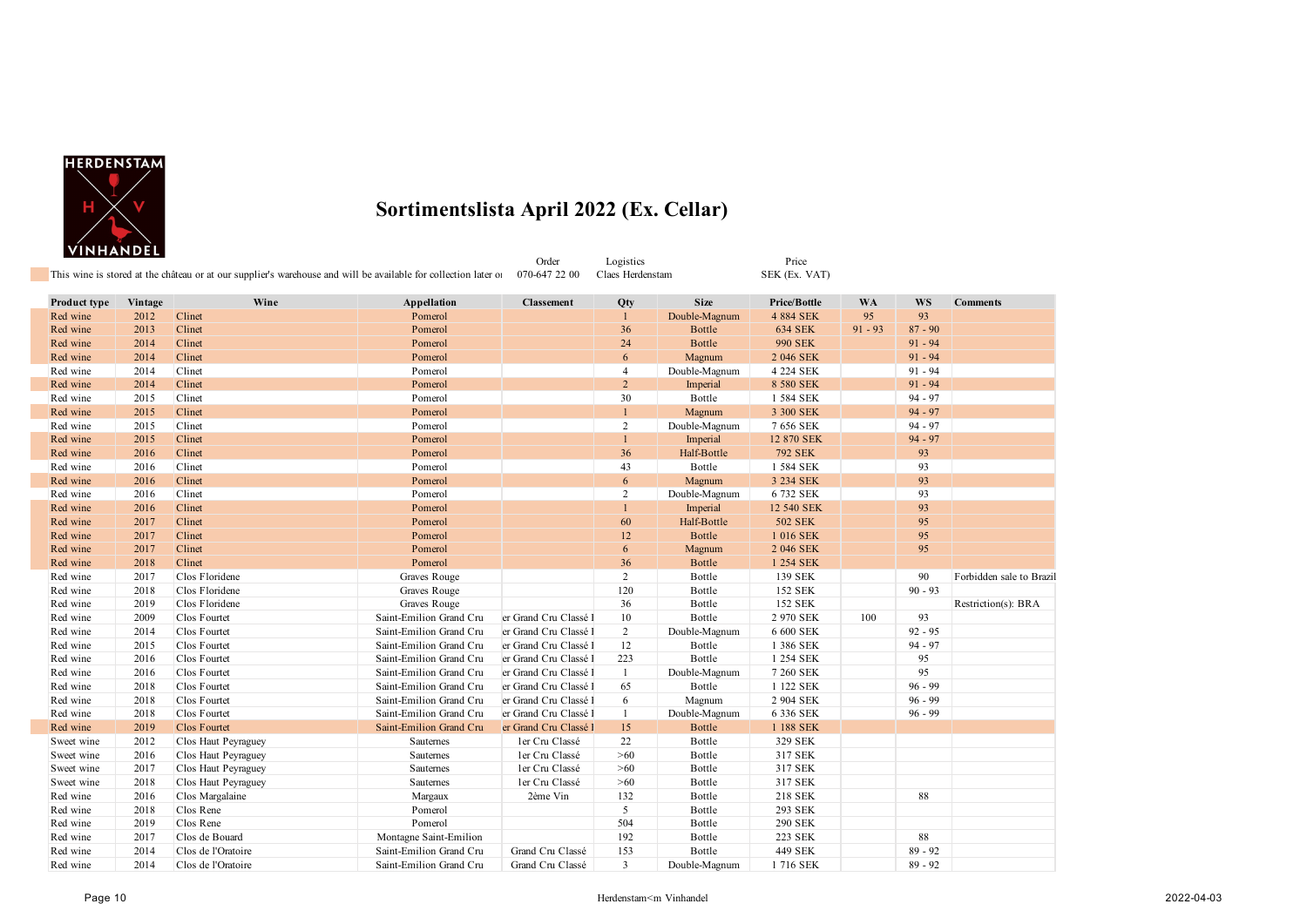

 $\mathbb{R}^n$ 

| I VINHANDEL I                                                                                                                                  | Order | Logistics | $P$ rice      |
|------------------------------------------------------------------------------------------------------------------------------------------------|-------|-----------|---------------|
| This wine is stored at the château or at our supplier's warehouse and will be available for collection later of 070-647 22 00 Claes Herdenstam |       |           | SEK (Ex. VAT) |

| Product type | Vintage | Wine                           | Appellation             | <b>Classement</b> | Qty            | <b>Size</b>   | <b>Price/Bottle</b> | <b>WA</b> | <b>WS</b> | <b>Comments</b>                               |
|--------------|---------|--------------------------------|-------------------------|-------------------|----------------|---------------|---------------------|-----------|-----------|-----------------------------------------------|
| Red wine     | 2016    | Clos de l'Oratoire             | Saint-Emilion Grand Cru | Grand Cru Classé  | 2              | Jeroboam      | 3 696 SEK           |           | 93        |                                               |
| White wine   | 2013    | Clos des Lunes - Lune d'Argent | Bordeaux Blanc Sec      |                   | 2              | Bottle        | 107 SEK             | $88 - 89$ |           |                                               |
| White wine   | 2017    | Clos des Lunes - Lune d'Argent | Bordeaux Blanc Sec      |                   | 212            | Bottle        | 94 SEK              |           | 93        |                                               |
| White wine   | 2018    | Clos des Lunes - Lune d'Argent | Bordeaux Blanc Sec      |                   | 62             | Bottle        | 94 SEK              |           | $90 - 93$ |                                               |
| White wine   | 2018    | Clos des Lunes - Lune d'Or     | Bordeaux Blanc Sec      |                   | 57             | Bottle        | 396 SEK             |           | 93        |                                               |
| Red wine     | 2017    | Clos du Clocher                | Pomerol                 |                   | $\overline{3}$ | Bottle        | 436 SEK             |           |           |                                               |
| Red wine     | 2018    | Clos du Clocher                | Pomerol                 |                   | 10             | Bottle        | 528 SEK             |           |           |                                               |
| Red wine     | 2004    | Clos du Marquis                | Saint-Julien            |                   | 360            | Bottle        | <b>726 SEK</b>      | $87 - 89$ | 91        |                                               |
| Red wine     | 2004    | Clos du Marquis                | Saint-Julien            |                   | 180            | Magnum        | 1 650 SEK           | $87 - 89$ | 91        |                                               |
| Red wine     | 2006    | Clos du Marquis                | Saint-Julien            |                   | 282            | Bottle        | 594 SEK             | 90        | 92        |                                               |
| Red wine     | 2011    | Clos du Marquis                | Saint-Julien            |                   | 591            | Bottle        | 570 SEK             | 89        | 91        |                                               |
| Red wine     | 2013    | Clos du Marquis                | Saint-Julien            |                   | >1200          | Bottle        | 475 SEK             | $87 - 88$ | $87 - 90$ |                                               |
| Red wine     | 2019    | Clos l'Eglise                  | Pomerol                 |                   | 32             | Bottle        | 726 SEK             |           |           |                                               |
| Red wine     | 2014    | Clos la Gaffeliere             | Saint-Emilion Grand Cru | 2ème Vin          | 26             | Bottle        | 210 SEK             |           |           |                                               |
| Red wine     | 2016    | Clos la Gaffeliere             | Saint-Emilion Grand Cru | 2ème Vin          | 72             | Bottle        | <b>206 SEK</b>      |           |           |                                               |
| Red wine     | 2017    | Clos la Gaffeliere             | Saint-Emilion Grand Cru | 2ème Vin          | 200            | Bottle        | <b>206 SEK</b>      |           | 91        |                                               |
| Red wine     | 2018    | Clos la Gaffeliere             | Saint-Emilion Grand Cru | 2ème Vin          | 616            | Bottle        | 223 SEK             |           | 89        |                                               |
| Red wine     | 2019    | Clos la Gaffeliere             | Saint-Emilion Grand Cru | 2ème Vin          | 660            | Bottle        | 190 SEK             |           |           |                                               |
| Red wine     | 2015    | Closerie de Camensac (La)      | Haut-Médoc              | 2ème Vin          | 15             | Bottle        | 129 SEK             |           |           |                                               |
| Red wine     | 2016    | Closerie de Camensac (La)      | Haut-Médoc              | 2ème Vin          | 909            | Bottle        | 143 SEK             |           |           |                                               |
| Red wine     | 2017    | Closerie de Camensac (La)      | Haut-Médoc              | 2ème Vin          | 264            | Bottle        | 139 SEK             |           |           |                                               |
| Red wine     | 2018    | Closerie de Camensac (La)      | Haut-Médoc              | 2ème Vin          | 330            | Bottle        | 111 SEK             |           |           |                                               |
| Red wine     | 2018    | Closerie de Clos Fourtet (La)  | Saint-Emilion Grand Cru | 2ème Vin          | $\overline{3}$ | Bottle        | 261 SEK             |           |           |                                               |
| Red wine     | 2019    | Closerie de Clos Fourtet (La)  | Saint-Emilion Grand Cru | 2ème Vin          | 294            | Bottle        | 244 SEK             |           |           |                                               |
| Red wine     | 2016    | Confession (La)                | Saint-Emilion Grand Cru |                   | 420            | Bottle        | 317 SEK             |           |           |                                               |
| Red wine     | 2016    | Confession (La)                | Saint-Emilion Grand Cru |                   | $\overline{1}$ | Double-Magnum | 2 244 SEK           |           |           |                                               |
| Red wine     | 2017    | Confession (La)                | Saint-Emilion Grand Cru |                   | 220            | Bottle        | 269 SEK             |           |           |                                               |
| Red wine     | 2018    | Confession (La)                | Saint-Emilion Grand Cru |                   | 90             | Bottle        | 301 SEK             |           |           |                                               |
| Red wine     | 2017    | Confidences de Prieure-Lichine | Margaux                 | 2ème Vin          | 728            | Bottle        | 182 SEK             |           | 86        |                                               |
| Red wine     | 2018    | Confidences de Prieure-Lichine | Margaux                 | 2ème Vin          | 33             | Bottle        | 174 SEK             |           | 88        | Interdictions: GD Monde                       |
| Red wine     | 2019    | Confidences de Prieure-Lichine | Margaux                 | 2ème Vin          | 1103           | Bottle        | 174 SEK             |           |           | interdiction GD tous pays                     |
| Red wine     | 2014    | Connetable Talbot              | Saint-Julien            | 2ème Vin          | 376            | Bottle        | 370 SEK             |           |           |                                               |
| Red wine     | 2015    | Connetable Talbot              | Saint-Julien            | 2ème Vin          | 612            | Bottle        | 370 SEK             |           |           |                                               |
| Red wine     | 2016    | Connetable Talbot              | Saint-Julien            | 2ème Vin          | 598            | <b>Bottle</b> | 343 SEK             |           |           |                                               |
| Red wine     | 2016    | Connetable Talbot              | Saint-Julien            | 2ème Vin          | $\overline{1}$ | Double-Magnum | 1 848 SEK           |           |           |                                               |
| Red wine     | 2017    | Connetable Talbot              | Saint-Julien            | 2ème Vin          | 175            | Bottle        | 297 SEK             |           | 90        |                                               |
| Red wine     | 2017    | Connivence (La)                | Pomerol                 |                   | 120            | Bottle        | 1 518 SEK           |           |           | Forbidden sale to UK, Hong Kong, Switzerlanld |
| Red wine     | 2018    | Connivence (La)                | Pomerol                 |                   | 36             | Bottle        | 1 518 SEK           |           |           | Interdictions: Hong Kong, GB, Suisse Romande  |
| Red wine     | 2012    | Conseillante (La)              | Pomerol                 |                   | 12             | <b>Bottle</b> | 1914 SEK            | 96        | 93        |                                               |
| Red wine     | 2017    | Conseillante (La)              | Pomerol                 |                   | 29             | Bottle        | 1 584 SEK           |           | 95        |                                               |
| Red wine     | 2011    | Corbin                         | Saint-Emilion Grand Cru | Grand Cru Classé  | 6              | Double-Magnum | 1 584 SEK           | 89        | $89 - 92$ |                                               |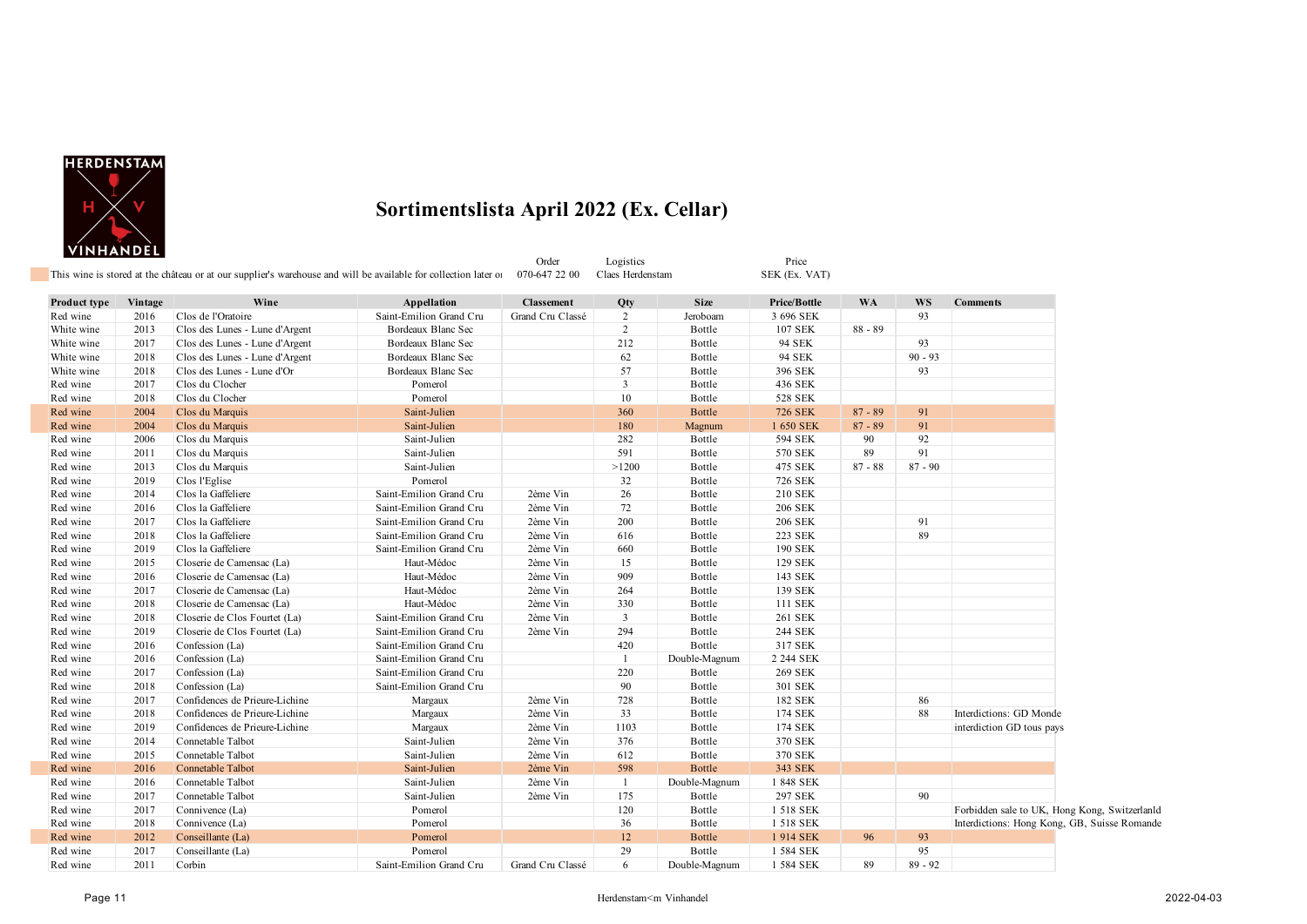

|              |         |                          | This wine is stored at the château or at our supplier's warehouse and will be available for collection later of | Order<br>070-647 22 00 | Logistics<br>Claes Herdenstam |               | Price<br>SEK (Ex. VAT) |           |           |                                           |  |
|--------------|---------|--------------------------|-----------------------------------------------------------------------------------------------------------------|------------------------|-------------------------------|---------------|------------------------|-----------|-----------|-------------------------------------------|--|
|              |         |                          |                                                                                                                 |                        |                               |               |                        |           |           |                                           |  |
| Product type | Vintage | Wine                     | Appellation                                                                                                     | <b>Classement</b>      | Qty                           | <b>Size</b>   | Price/Bottle           | <b>WA</b> | <b>WS</b> | <b>Comments</b>                           |  |
| Red wine     | 2012    | Corbin                   | Saint-Emilion Grand Cru                                                                                         | Grand Cru Classé       | $\mathbf{3}$                  | Double-Magnum | 1 584 SEK              | 90        | $86 - 89$ |                                           |  |
| Red wine     | 2014    | Corbin                   | Saint-Emilion Grand Cru                                                                                         | Grand Cru Classé       | 919                           | Bottle        | 243 SEK                |           | $87 - 90$ |                                           |  |
| Red wine     | 2014    | Corbin                   | Saint-Emilion Grand Cru                                                                                         | Grand Cru Classé       | 10                            | Magnum        | <b>528 SEK</b>         |           | $87 - 90$ |                                           |  |
| Red wine     | 2014    | Corbin                   | Saint-Emilion Grand Cru                                                                                         | Grand Cru Classé       | 6                             | Double-Magnum | 1 518 SEK              |           | $87 - 90$ |                                           |  |
| Red wine     | 2015    | Corbin                   | Saint-Emilion Grand Cru                                                                                         | Grand Cru Classé       | 562                           | Bottle        | 310 SEK                |           | $89 - 92$ |                                           |  |
| Red wine     | 2016    | Corbin                   | Saint-Emilion Grand Cru                                                                                         | Grand Cru Classé       | 11                            | Half-Bottle   | 198 SEK                |           | 91        |                                           |  |
| Red wine     | 2016    | Corbin                   | Saint-Emilion Grand Cru                                                                                         | Grand Cru Classé       | >1200                         | Bottle        | 333 SEK                |           | 91        |                                           |  |
| Red wine     | 2016    | Corbin                   | Saint-Emilion Grand Cru                                                                                         | Grand Cru Classé       | 13                            | Double-Magnum | 1914 SEK               |           | 91        |                                           |  |
| Red wine     | 2018    | Corbin                   | Saint-Emilion Grand Cru                                                                                         | Grand Cru Classé       | >1200                         | Bottle        | 348 SEK                |           | 88        |                                           |  |
| Red wine     | 2019    | Corbin                   | Saint-Emilion Grand Cru                                                                                         | Grand Cru Classé       | >1200                         | Bottle        | 277 SEK                |           |           |                                           |  |
| Red wine     | 2011    | Cos Labory               | Saint-Estèphe                                                                                                   | 5ème Cru Classé        | >1200                         | Bottle        | 323 SEK                |           | $85 - 88$ | Forbidden sale to China, Macao, Hong Kong |  |
| Red wine     | 2012    | Cos Labory               | Saint-Estèphe                                                                                                   | 5ème Cru Classé        | 251                           | Bottle        | 317 SEK                |           |           | Forbidden sale to China, Macao, Hong Kong |  |
| Red wine     | 2013    | Cos Labory               | Saint-Estèphe                                                                                                   | 5ème Cru Classé        | 9                             | Bottle        | <b>224 SEK</b>         |           |           |                                           |  |
| Red wine     | 2014    | Cos Labory               | Saint-Estèphe                                                                                                   | 5ème Cru Classé        | $\mathbf{3}$                  | Double-Magnum | 1 650 SEK              |           |           |                                           |  |
| Red wine     | 2015    | Cos Labory               | Saint-Estèphe                                                                                                   | 5ème Cru Classé        | 191                           | Bottle        | 337 SEK                |           |           |                                           |  |
| Red wine     | 2016    | Cos Labory               | Saint-Estèphe                                                                                                   | 5ème Cru Classé        | 143                           | Half-Bottle   | 198 SEK                |           |           |                                           |  |
| Red wine     | 2016    | Cos Labory               | Saint-Estèphe                                                                                                   | 5ème Cru Classé        | 1179                          | Bottle        | 356 SEK                |           |           |                                           |  |
| Red wine     | 2016    | Cos Labory               | Saint-Estèphe                                                                                                   | 5ème Cru Classé        | 12                            | Double-Magnum | 2 178 SEK              |           |           |                                           |  |
| Red wine     | 2017    | Cos Labory               | Saint-Estèphe                                                                                                   | 5ème Cru Classé        | >1200                         | Bottle        | 301 SEK                |           |           |                                           |  |
| Red wine     | 2018    | Cos Labory               | Saint-Estèphe                                                                                                   | 5ème Cru Classé        | 228                           | Bottle        | 348 SEK                |           |           |                                           |  |
| Red wine     | 2019    | Cos Labory               | Saint-Estèphe                                                                                                   | 5ème Cru Classé        | 186                           | Bottle        | <b>264 SEK</b>         |           |           |                                           |  |
| Red wine     | 2004    | Cos d'Estournel          | Saint-Estèphe                                                                                                   | 2ème Cru Classé        | 10                            | Bottle        | 1 650 SEK              | 92        | 94        | Ex Chateau                                |  |
| Red wine     | 2011    | Cos d'Estournel          | Saint-Estèphe                                                                                                   | 2ème Cru Classé        | 35                            | Bottle        | 1 518 SEK              | 91        | 91        |                                           |  |
| Red wine     | 2012    | Cos d'Estournel          | Saint-Estèphe                                                                                                   | 2ème Cru Classé        | 339                           | Bottle        | 1 650 SEK              | 93        | 92        |                                           |  |
| Red wine     | 2014    | Cos d'Estournel          | Saint-Estèphe                                                                                                   | 2ème Cru Classé        | 26                            | Bottle        | 1 584 SEK              |           | 94        |                                           |  |
| Red wine     | 2015    | Cos d'Estournel          | Saint-Estèphe                                                                                                   | 2ème Cru Classé        | 262                           | Bottle        | 1782 SEK               |           | 92        |                                           |  |
| Red wine     | 2017    | Cos d'Estournel          | Saint-Estèphe                                                                                                   | 2ème Cru Classé        | $7\phantom{.0}$               | Bottle        | 1 426 SEK              |           | 94        |                                           |  |
| Red wine     | 2018    | Cos d'Estournel          | Saint-Estèphe                                                                                                   | 2ème Cru Classé        | 129                           | Bottle        | 2 244 SEK              |           | 96        |                                           |  |
| White wine   | 2018    | Cos d'Estournel          | Bordeaux Blanc Sec                                                                                              |                        | 14                            | Bottle        | 1 220 SEK              |           | 93        |                                           |  |
| Red wine     | 2015    | Coteau (Le)              | Margaux                                                                                                         | Cru Bourgeois          | 350                           | Bottle        | 178 SEK                |           |           |                                           |  |
| Red wine     | 2016    | Coteau (Le)              | Margaux                                                                                                         | Cru Bourgeois          | 18                            | Magnum        | 422 SEK                |           |           |                                           |  |
| Red wine     | 2016    | Coteau (Le)              | Margaux                                                                                                         | Cru Bourgeois          | $\mathbf{1}$                  | Double-Magnum | 1 452 SEK              |           |           |                                           |  |
| Red wine     | 2017    | Coteau (Le)              | Margaux                                                                                                         | Cru Bourgeois          | >1200                         | Bottle        | <b>160 SEK</b>         |           |           |                                           |  |
| Red wine     | 2017    | Couhins-Lurton           | Pessac-Léognan Rouge                                                                                            |                        | 42                            | Bottle        | 253 SEK                |           | 89        |                                           |  |
| Red wine     | 2017    |                          | Saint-Emilion Grand Cru                                                                                         | Grand Cru Classé       | 3                             | Bottle        | 389 SEK                |           |           |                                           |  |
|              | 2012    | Couspaude (La)<br>Coutet | Sauternes                                                                                                       | ler Cru Classé         | $>60$                         | Bottle        | 409 SEK                | $90 - 92$ | 92        |                                           |  |
| Sweet wine   | 2016    |                          |                                                                                                                 |                        |                               |               |                        |           |           |                                           |  |
| Sweet wine   |         | Coutet                   | Sauternes                                                                                                       | ler Cru Classé         | >60                           | Bottle        | 348 SEK                |           | 93<br>95  |                                           |  |
| Sweet wine   | 2017    | Coutet                   | Sauternes                                                                                                       | ler Cru Classé         | >60                           | Bottle        | 364 SEK                |           |           |                                           |  |
| Red wine     | 2012    | Croix Cardinale          | Saint-Emilion Grand Cru                                                                                         |                        | 180                           | Bottle        | 218 SEK                | 90        | $86 - 89$ |                                           |  |
| Red wine     | 2015    | Croix Cardinale          | Saint-Emilion Grand Cru                                                                                         |                        | 520                           | Bottle        | 251 SEK                |           | 88        |                                           |  |
| Red wine     | 2016    | Croix Cardinale          | Saint-Emilion Grand Cru                                                                                         |                        | 122                           | Bottle        | 246 SEK                |           | 91        |                                           |  |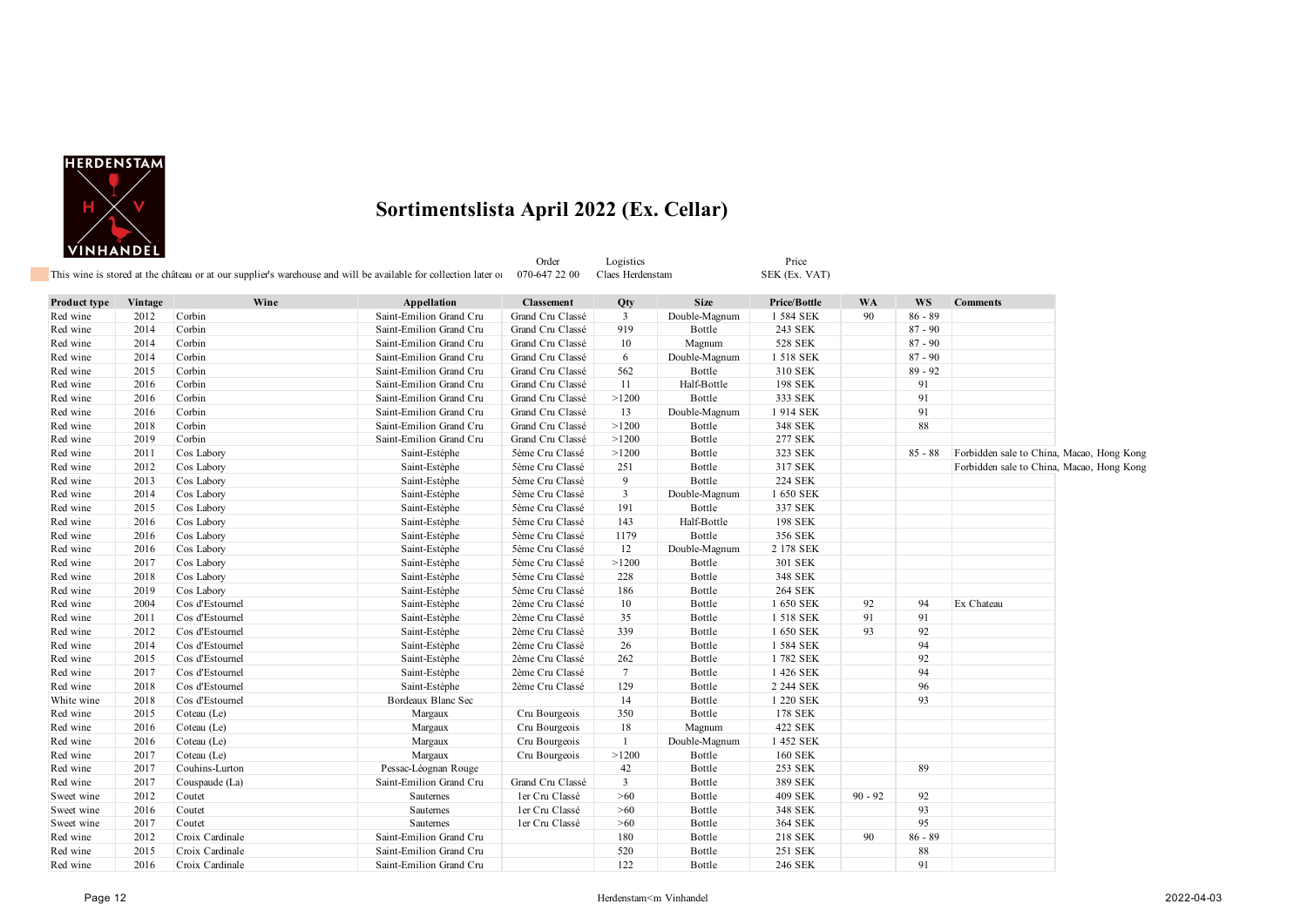

| Product type | Vintage | Wine                               | Appellation                 | <b>Classement</b> | Qty            | <b>Size</b>   | <b>Price/Bottle</b> | <b>WA</b> | <b>WS</b> | <b>Comments</b>                                  |
|--------------|---------|------------------------------------|-----------------------------|-------------------|----------------|---------------|---------------------|-----------|-----------|--------------------------------------------------|
| Red wine     | 2018    | Croix Cardinale                    | Saint-Emilion Grand Cru     |                   | 17             | Bottle        | 234 SEK             |           | $92 - 95$ |                                                  |
| Red wine     | 2010    | Croix Ducru-Beaucaillou (La)       | Saint-Julien                | 2ème Vin          | 54             | Bottle        | 618 SEK             | 90        | 91        |                                                  |
| Red wine     | 2015    | Croix Ducru-Beaucaillou (La)       | Saint-Julien                | 2ème Vin          | $\overline{2}$ | Double-Magnum | 2 310 SEK           |           | 91        |                                                  |
| Red wine     | 2016    | Croix Ducru-Beaucaillou (La)       | Saint-Julien                | 2ème Vin          | $\mathbf{1}$   | Bottle        | 459 SEK             |           | 91        |                                                  |
| Red wine     | 2016    | Croix Ducru-Beaucaillou (La)       | Saint-Julien                | 2ème Vin          | $\mathbf{1}$   | Double-Magnum | 2 640 SEK           |           | 91        |                                                  |
| Red wine     | 2018    | Croix Ducru-Beaucaillou (La)       | Saint-Julien                | 2ème Vin          | >1200          | Bottle        | 444 SEK             |           | $90 - 93$ |                                                  |
| Red wine     | 2016    | Croix Saint-Georges (La)           | Pomerol                     |                   | 197            | Bottle        | <b>568 SEK</b>      |           |           |                                                  |
| Red wine     | 2016    | Croix Saint-Georges (La)           | Pomerol                     |                   | $\mathbf{1}$   | Double-Magnum | 3 300 SEK           |           |           |                                                  |
| Red wine     | 2017    | Croix Saint-Georges (La)           | Pomerol                     |                   | 275            | Bottle        | 442 SEK             |           |           |                                                  |
| Red wine     | 2018    | Croix Saint-Georges (La)           | Pomerol                     |                   | 102            | Bottle        | 523 SEK             |           |           |                                                  |
| Red wine     | 2019    | Croix Saint-Georges (La)           | Pomerol                     |                   | 120            | Bottle        | 412 SEK             |           |           |                                                  |
| Red wine     | 2011    | Croix de Beaucaillou               | Saint-Julien                | 2ème Vin          | $\overline{2}$ | Double-Magnum | 1 848 SEK           |           |           |                                                  |
| Red wine     | 2007    | Croix du Casse (La)                | Pomerol                     |                   | 101            | Bottle        | 235 SEK             | $87 - 89$ | $85 - 88$ |                                                  |
| Red wine     | 2014    | Croix du Casse (La)                | Pomerol                     |                   | $\overline{2}$ | Double-Magnum | 1 320 SEK           |           |           |                                                  |
| Red wine     | 2016    | Croix du Casse (La)                | Pomerol                     |                   | $\mathbf{1}$   | Double-Magnum | 1914 SEK            |           | 90        |                                                  |
| Red wine     | 2018    | Croix du Casse (La)                | Pomerol                     |                   | 96             | Bottle        | <b>257 SEK</b>      |           | $89 - 92$ |                                                  |
| Red wine     | 2019    | Croix-Mouton                       | Bordeaux Supérieur Rouge    |                   | 545            | Bottle        | <b>83 SEK</b>       |           |           |                                                  |
| Red wine     | 2016    | Croizet-Bages                      | Pauillac                    | 5ème Cru Classé   | 589            | Bottle        | 370 SEK             |           | 87        |                                                  |
| Red wine     | 2017    | Croizet-Bages                      | Pauillac                    | 5ème Cru Classé   | 900            | Bottle        | 325 SEK             |           |           |                                                  |
| Red wine     | 2018    | Croizet-Bages                      | Pauillac                    | 5ème Cru Classé   | 558            | Bottle        | 356 SEK             |           |           |                                                  |
| Red wine     | 2019    | Croizet-Bages                      | Pauillac                    | 5ème Cru Classé   | 168            | Bottle        | 310 SEK             |           |           |                                                  |
| Red wine     | 2016    | Cruzelles (Les)                    | Lalande-De-Pomerol          |                   | 183            | Bottle        | 230 SEK             |           | 87        |                                                  |
| Red wine     | 2011    | Dame de Montrose (La)              | Saint-Estèphe               | 2ème Vin          | 3              | Double-Magnum | 1 848 SEK           | 86        |           |                                                  |
| Red wine     | 2012    | Dame de Montrose (La)              | Saint-Estèphe               | 2ème Vin          | $\mathbf{3}$   | Double-Magnum | 1 848 SEK           | 88        |           |                                                  |
| Red wine     | 2015    | Dame de Montrose (La)              | Saint-Estèphe               | 2ème Vin          | $\overline{2}$ | Double-Magnum | 2 112 SEK           |           | 89        |                                                  |
| Red wine     | 2019    | Dame de Montrose (La)              | Saint-Estèphe               | 2ème Vin          | 878            | Bottle        | 343 SEK             |           |           |                                                  |
| Red wine     | 2017    | Dauphine (De La)                   | Fronsac                     |                   | 6              | Bottle        | 161 SEK             |           |           | Conversion Biologique / In Conversion of Organic |
| Red wine     | 2015    | Dauzac                             | Margaux                     | 5ème Cru Classé   | $\overline{2}$ | Double-Magnum | 2 178 SEK           |           | 93        |                                                  |
| Red wine     | 2016    | Dauzac                             | Margaux                     | 5ème Cru Classé   | 1179           | Bottle        | 436 SEK             |           | 92        |                                                  |
| Red wine     | 2017    | Dauzac                             | Margaux                     | 5ème Cru Classé   | 225            | Bottle        | 396 SEK             |           | 90        | Vin Végan / Vegan Wine                           |
| Red wine     | 2019    | Dauzac                             | Margaux                     | 5ème Cru Classé   | >1200          | Bottle        | 356 SEK             |           |           |                                                  |
| Red wine     | 2018    | David Duband - "Louis-Auguste"     | Hautes-Côtes-De-Nuits Rouge |                   | 41             | Bottle        | 175 SEK             |           |           | Réservé aux depts 33-40-64                       |
| Red wine     | 2016    | Demoiselle de Sociando-Mallet (La) | Haut-Médoc                  | 2ème Vin          | 178            | Bottle        | 189 SEK             |           |           |                                                  |
| Red wine     | 2017    | Demoiselle de Sociando-Mallet (La) | Haut-Médoc                  | 2ème Vin          | 5              | Bottle        | 157 SEK             |           |           |                                                  |
| Red wine     | 2018    | Demoiselle de Sociando-Mallet (La) | Haut-Médoc                  | 2ème Vin          | $\overline{4}$ | Bottle        | 173 SEK             |           |           |                                                  |
| Red wine     | 2017    | Deyrem Valentin                    | Margaux                     | Cru Bourgeois     | 174            | Bottle        | 198 SEK             |           |           | Restrictions: Benelux                            |
| Sweet wine   | 2017    | Doisy-Daene                        | <b>Sauternes</b>            | 2ème Cru Classé   | 94             | Bottle        | 348 SEK             |           | 94        | Restrictions: Brazil                             |
| White wine   | 2016    | Doisy-Daene (Sec)                  | Bordeaux Blanc Sec          |                   | 11             | Bottle        | <b>158 SEK</b>      |           | 92        | Forbidden sale to Brazil                         |
| White wine   | 2018    | Doisy-Daene (Sec)                  | Bordeaux Blanc Sec          |                   | 8              | Bottle        | 166 SEK             |           | $90 - 93$ |                                                  |
| Sweet wine   | 2016    | Doisy-Vedrines                     | Sauternes                   | 2ème Cru Classé   | 5              | Bottle        | 310 SEK             |           | 92        |                                                  |
| White wine   | 2013    | Domaine Olivier Leflaive           | Bâtard-Montrachet Grand Cru |                   | $\overline{3}$ | Bottle        | 0 SEK               |           |           | Réservé aux depts 33-40-64                       |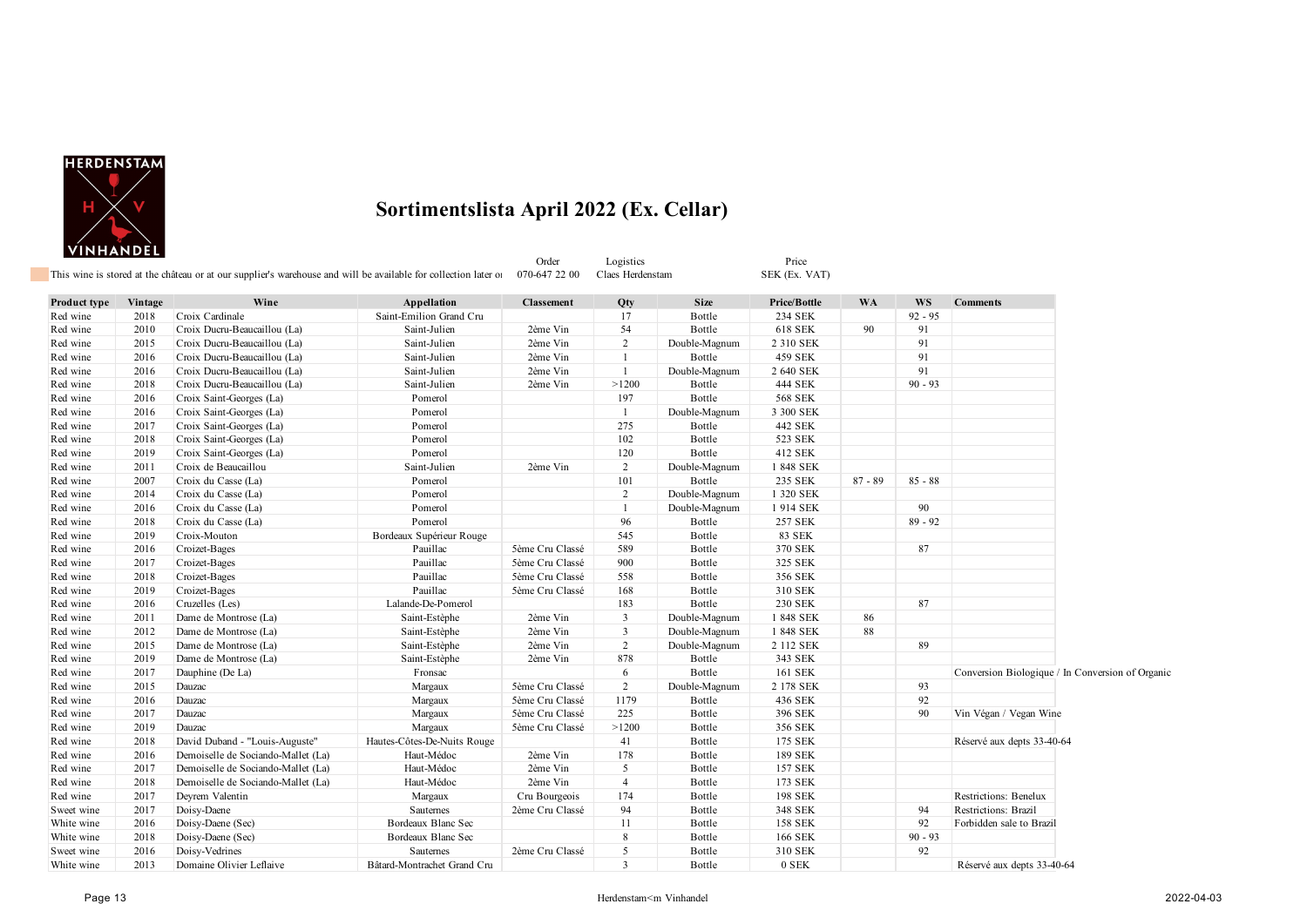

|              |         | This wine is stored at the château or at our supplier's warehouse and will be available for collection later of |                         | Order<br>070-647 22 00 | Logistics<br>Claes Herdenstam |               | Price<br>SEK (Ex. VAT) |           |           |                                               |  |
|--------------|---------|-----------------------------------------------------------------------------------------------------------------|-------------------------|------------------------|-------------------------------|---------------|------------------------|-----------|-----------|-----------------------------------------------|--|
|              |         |                                                                                                                 |                         |                        |                               |               |                        |           |           |                                               |  |
| Product type | Vintage | Wine                                                                                                            | Appellation             | <b>Classement</b>      | Qty                           | <b>Size</b>   | Price/Bottle           | <b>WA</b> | <b>WS</b> | <b>Comments</b>                               |  |
| White wine   | 2014    | Domaine Olivier Leflaive                                                                                        | Bourgogne Aligoté       |                        | 6                             | Bottle        | 119 SEK                |           |           |                                               |  |
| Red wine     | 2013    | Domaine de Baronarques Rouge                                                                                    | Limoux Rouge            |                        | 24                            | Bottle        | 290 SEK                |           |           |                                               |  |
| Red wine     | 2015    | Domaine de Baronarques Rouge                                                                                    | Limoux Rouge            |                        | 42                            | Bottle        | <b>290 SEK</b>         |           |           |                                               |  |
| Red wine     | 2011    | Domeyne                                                                                                         | Saint-Estèphe           | Cru Bourgeois          | $\overline{1}$                | Double-Magnum | 990 SEK                |           |           |                                               |  |
| Red wine     | 2012    | Domeyne                                                                                                         | Saint-Estèphe           | Cru Bourgeois          | $\mathbf{1}$                  | Double-Magnum | 990 SEK                |           | $87 - 90$ |                                               |  |
| Red wine     | 2013    | Dragon de Quintus (Le)                                                                                          | Saint-Emilion Grand Cru | 2ème Vin               | 103                           | Bottle        | 317 SEK                | $84 - 86$ | $87 - 90$ |                                               |  |
| Red wine     | 2014    | Dragon de Quintus (Le)                                                                                          | Saint-Emilion Grand Cru | 2ème Vin               | 3                             | Double-Magnum | 1 452 SEK              |           | $89 - 92$ |                                               |  |
| Red wine     | 2015    | Dragon de Quintus (Le)                                                                                          | Saint-Emilion Grand Cru | 2ème Vin               | 72                            | Bottle        | 396 SEK                |           | 90        |                                               |  |
| Red wine     | 2018    | Dragon de Quintus (Le)                                                                                          | Saint-Emilion Grand Cru | 2ème Vin               | $\mathbf{3}$                  | Bottle        | 370 SEK                |           | 89        |                                               |  |
| Red wine     | 1982    | Ducru-Beaucaillou                                                                                               | Saint-Julien            | 2ème Cru Classé        | 35                            | Bottle        | 4 818 SEK              | 96        | 91        | Ex-Chateau - Reconditionné en 2011 au Château |  |
| Red wine     | 1986    | Ducru-Beaucaillou                                                                                               | Saint-Julien            | 2ème Cru Classé        | $\overline{2}$                | Bottle        | 2 059 SEK              | 92        | 95        |                                               |  |
| Red wine     | 2001    | Ducru-Beaucaillou                                                                                               | Saint-Julien            | 2ème Cru Classé        | 12                            | Bottle        | 2 178 SEK              | 89        | 92        |                                               |  |
| Red wine     | 2008    | Ducru-Beaucaillou                                                                                               | Saint-Julien            | 2ème Cru Classé        | 36                            | <b>Bottle</b> | 2 310 SEK              | 95        | 92        |                                               |  |
| Red wine     | 2015    | Ducru-Beaucaillou                                                                                               | Saint-Julien            | 2ème Cru Classé        | 8                             | Bottle        | 1782 SEK               |           | 97        |                                               |  |
| Red wine     | 2016    | Ducru-Beaucaillou                                                                                               | Saint-Julien            | 2ème Cru Classé        | 17                            | Bottle        | 2 112 SEK              |           | 97        |                                               |  |
| Red wine     | 2016    | Ducru-Beaucaillou                                                                                               | Saint-Julien            | 2ème Cru Classé        | 2                             | Double-Magnum | 9 900 SEK              |           | 97        |                                               |  |
| Red wine     | 2017    | Ducru-Beaucaillou                                                                                               | Saint-Julien            | 2ème Cru Classé        | $\tau$                        | Bottle        | 1 584 SEK              |           | 95        |                                               |  |
| Red wine     | 2018    | Ducru-Beaucaillou                                                                                               | Saint-Julien            | 2ème Cru Classé        | 254                           | Bottle        | 2 244 SEK              |           | $96 - 99$ |                                               |  |
| Red wine     | 2002    | Duhart-Milon                                                                                                    | Pauillac                | 4ème Cru Classé        | 18                            | Bottle        | 990 SEK                | 89        | 88        |                                               |  |
| Red wine     | 2011    | Duhart-Milon                                                                                                    | Pauillac                | 4ème Cru Classé        | 27                            | Bottle        | <b>858 SEK</b>         | $89 - 91$ | $89 - 92$ |                                               |  |
| Red wine     | 2012    | Duhart-Milon                                                                                                    | Pauillac                | 4ème Cru Classé        | 18                            | Bottle        | <b>858 SEK</b>         | 89        | $91 - 94$ |                                               |  |
| Red wine     | 2015    | Duhart-Milon                                                                                                    | Pauillac                | 4ème Cru Classé        | 48                            | <b>Bottle</b> | <b>990 SEK</b>         |           | 91        |                                               |  |
| Red wine     | 2016    | Duhart-Milon                                                                                                    | Pauillac                | 4ème Cru Classé        | 306                           | Bottle        | <b>990 SEK</b>         |           | 93        |                                               |  |
| Red wine     | 2018    | Duhart-Milon                                                                                                    | Pauillac                | 4ème Cru Classé        | 360                           | Bottle        | 924 SEK                |           | $90 - 93$ |                                               |  |
| Red wine     | 2011    | Duluc de Branaire-Ducru                                                                                         | Saint-Julien            | 2ème Vin               | 623                           | Half-Bottle   | 144 SEK                |           |           |                                               |  |
| Red wine     | 2017    | Duluc de Branaire-Ducru                                                                                         | Saint-Julien            | 2ème Vin               | 513                           | Bottle        | 198 SEK                |           | 88        |                                               |  |
| Red wine     | 2015    | Echo de Lynch-Bages                                                                                             | Pauillac                | 2ème Vin               | 78                            | Bottle        | 502 SEK                |           | $87 - 90$ |                                               |  |
| Red wine     | 2017    | Echo de Lynch-Bages                                                                                             | Pauillac                | 2ème Vin               | 257                           | Bottle        | 363 SEK                |           | 89        |                                               |  |
| Red wine     | 2018    | Echo de Lynch-Bages                                                                                             | Pauillac                | 2ème Vin               | 676                           | Bottle        | 396 SEK                |           | $89 - 92$ |                                               |  |
| Red wine     | 2019    | Echo de Lynch-Bages                                                                                             | Pauillac                | 2ème Vin               | 522                           | <b>Bottle</b> | <b>422 SEK</b>         |           |           |                                               |  |
| Red wine     | 2019    | Eclat de Tour de Pez (L')                                                                                       | Saint-Estèphe           | 2ème Vin               | 207                           | Bottle        | 127 SEK                |           |           |                                               |  |
| Red wine     | 2001    | Eglise-Clinet $(L)$                                                                                             | Pomerol                 |                        | 12                            | <b>Bottle</b> | 1 162 SEK              | 94        | 94        |                                               |  |
| Red wine     | 2011    | Eglise-Clinet (L)                                                                                               | Pomerol                 |                        | 116                           | Bottle        | 1716 SEK               | 95        | $91 - 94$ |                                               |  |
| Red wine     | 2012    | Eglise-Clinet (L)                                                                                               | Pomerol                 |                        | $\overline{4}$                | Bottle        | 2 970 SEK              | 96        | $93 - 96$ |                                               |  |
| Red wine     | 2013    | Eglise-Clinet (L)                                                                                               | Pomerol                 |                        | 23                            | Bottle        | 1 584 SEK              | $92 - 94$ | $89 - 92$ |                                               |  |
| Red wine     | 2014    | Eglise-Clinet (L)                                                                                               | Pomerol                 |                        | 6                             | Bottle        | 1 980 SEK              |           | $92 - 95$ |                                               |  |
| Red wine     | 2015    | Eglise-Clinet (L)                                                                                               | Pomerol                 |                        | $\overline{3}$                | Bottle        | 2 970 SEK              |           | $94 - 97$ |                                               |  |
| Red wine     | 2016    | Eglise-Clinet (L)                                                                                               | Pomerol                 |                        | 20                            | Bottle        | 3 300 SEK              |           | 94        |                                               |  |
| Red wine     | 2017    | Eglise-Clinet (L)                                                                                               | Pomerol                 |                        | $\overline{4}$                | Bottle        | 2 218 SEK              |           | 94        |                                               |  |
| Red wine     | 2011    | Escurac (D')                                                                                                    | Médoc                   | Cru Bourgeois          | $\overline{\mathbf{3}}$       | Double-Magnum | <b>858 SEK</b>         | 87        |           |                                               |  |
| Red wine     | 2012    | Escurac $(D')$                                                                                                  | Médoc                   | Cru Bourgeois          | 2                             | Double-Magnum | <b>858 SEK</b>         | 86        |           |                                               |  |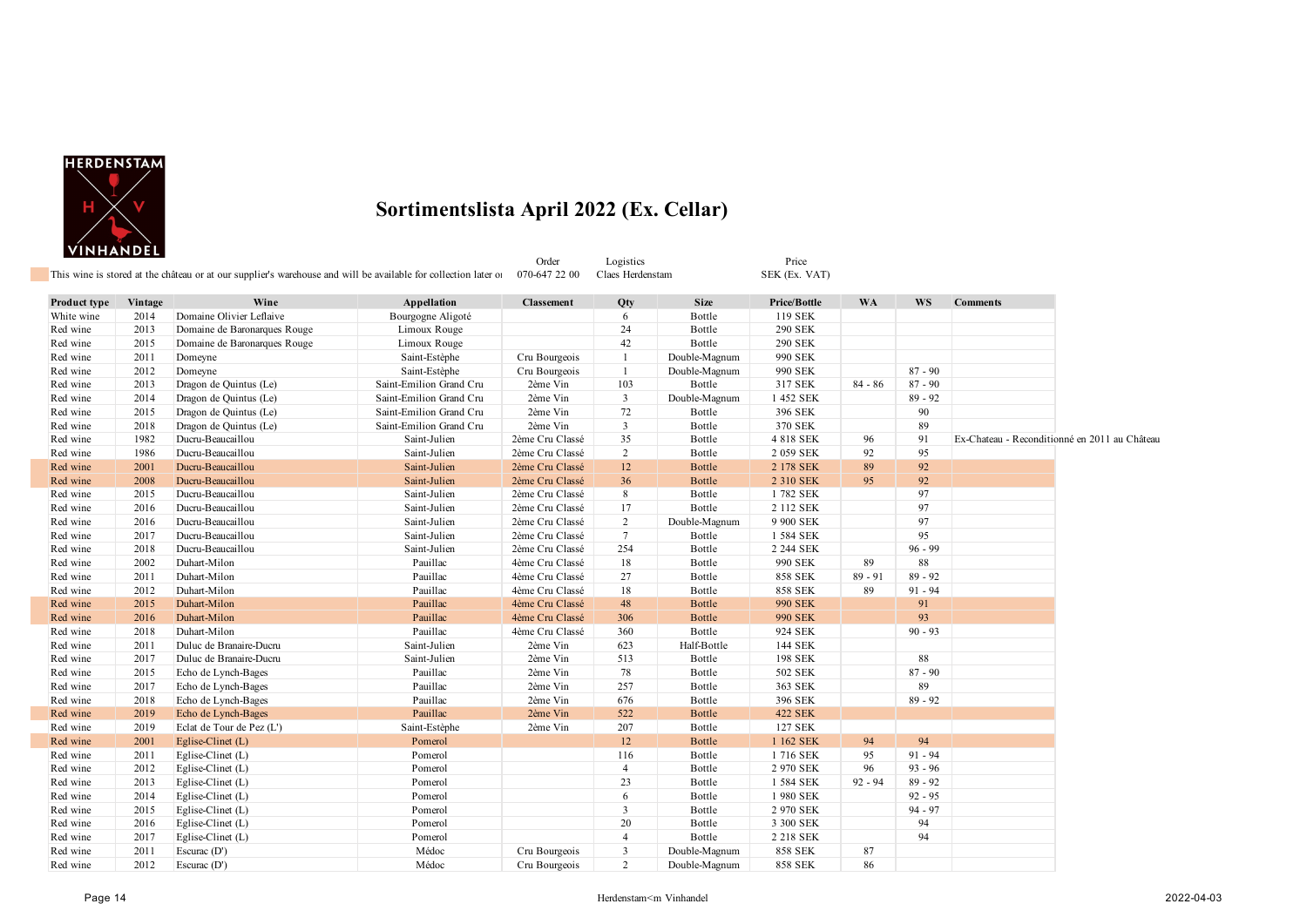

|              |         | This wine is stored at the château or at our supplier's warehouse and will be available for collection later of |                         | Order<br>070-647 22 00 | Logistics<br>Claes Herdenstam |               | Price<br>SEK (Ex. VAT) |           |            |                          |
|--------------|---------|-----------------------------------------------------------------------------------------------------------------|-------------------------|------------------------|-------------------------------|---------------|------------------------|-----------|------------|--------------------------|
| Product type | Vintage | Wine                                                                                                            | Appellation             | <b>Classement</b>      | Qty                           | <b>Size</b>   | Price/Bottle           | <b>WA</b> | <b>WS</b>  | <b>Comments</b>          |
| White wine   | 2012    | Esprit de Chevalier (L')                                                                                        | Pessac-Léognan Blanc    | 2ème Vin               | 6                             | Bottle        | 0 SEK                  |           |            |                          |
| Red wine     | 2014    | Esprit de Chevalier (L')                                                                                        | Pessac-Léognan Rouge    | 2ème Vin               | 97                            | Bottle        | 197 SEK                |           |            |                          |
| White wine   | 2015    | Esprit de Chevalier (L')                                                                                        | Pessac-Léognan Blanc    | 2ème Vin               | $\overline{3}$                | Bottle        | 214 SEK                |           |            |                          |
| Red wine     | 2018    | Esprit de Chevalier (L')                                                                                        | Pessac-Léognan Rouge    | 2ème Vin               | 631                           | Bottle        | <b>222 SEK</b>         |           | 91         |                          |
| Red wine     | 2016    | Essais du Chateau Michel de Montaigne (I                                                                        | Bergerac Rouge          |                        | 23                            | Bottle        | <b>65 SEK</b>          |           |            |                          |
| Red wine     | 2007    | Evangile (L')                                                                                                   | Pomerol                 |                        | $\overline{9}$                | Bottle        | 1 584 SEK              | 88        | $88 - 91$  |                          |
| Red wine     | 2008    | Evangile (L')                                                                                                   | Pomerol                 |                        | 42                            | Bottle        | 1 980 SEK              | 94        | 93         |                          |
| Red wine     | 2011    | Evangile $(L')$                                                                                                 | Pomerol                 |                        | 75                            | <b>Bottle</b> | 1980 SEK               | $88 - 90$ |            |                          |
| Red wine     | 2012    | Evangile (L')                                                                                                   | Pomerol                 |                        | 126                           | <b>Bottle</b> | 1 980 SEK              | $90 - 94$ | 94         |                          |
| Red wine     | 2013    | Evangile (L')                                                                                                   | Pomerol                 |                        | 12                            | Bottle        | 1 320 SEK              | $88 - 89$ | 92         |                          |
| Red wine     | 2014    | Evangile (L')                                                                                                   | Pomerol                 |                        | 177                           | Bottle        | 1980 SEK               |           | $93 - 96$  |                          |
| Red wine     | 2017    | Evangile (L')                                                                                                   | Pomerol                 |                        | 50                            | Bottle        | 2 376 SEK              |           | 97         |                          |
| Red wine     | 2019    | Evangile (L')                                                                                                   | Pomerol                 |                        | 6                             | <b>Bottle</b> | 2 772 SEK              |           |            |                          |
| Sweet wine   | 2014    | Extravagant de Doisy-Daene (L')                                                                                 | Sauternes               |                        | $\overline{3}$                | Half-Bottle   | 1 663 SEK              |           | $95 - 98$  | Forbidden sale to Brazil |
| Sweet wine   | 1994    | Fargues (De)                                                                                                    | Sauternes               |                        | 36                            | Half-Bottle   | <b>205 SEK</b>         |           |            |                          |
| Sweet wine   | 1994    | Fargues (De)                                                                                                    | Sauternes               |                        | 72                            | Bottle        | <b>409 SEK</b>         |           |            |                          |
| Sweet wine   | 1996    | Fargues (De)                                                                                                    | Sauternes               |                        | 54                            | Half-Bottle   | 205 SEK                | 93        |            |                          |
| Sweet wine   | 1996    | Fargues (De)                                                                                                    | Sauternes               |                        | 61                            | Bottle        | <b>409 SEK</b>         | 93        |            |                          |
| Sweet wine   | 1997    | Fargues (De)                                                                                                    | Sauternes               |                        | 30                            | Half-Bottle   | 370 SEK                |           |            |                          |
| Sweet wine   | 1997    | Fargues (De)                                                                                                    | Sauternes               |                        | 54                            | Bottle        | 739 SEK                |           |            |                          |
| Sweet wine   | 1998    | Fargues (De)                                                                                                    | Sauternes               |                        | 36                            | Half-Bottle   | 271 SEK                |           |            |                          |
| Sweet wine   | 1998    | Fargues (De)                                                                                                    | Sauternes               |                        | 58                            | Bottle        | 541 SEK                |           |            |                          |
| Sweet wine   | 2002    | Fargues (De)                                                                                                    | <b>Sauternes</b>        |                        | 30                            | Half-Bottle   | <b>271 SEK</b>         | $91 - 94$ |            |                          |
| Sweet wine   | 2002    | Fargues (De)                                                                                                    | Sauternes               |                        | 78                            | Bottle        | 541 SEK                | $91 - 94$ |            |                          |
| Sweet wine   | 2004    | Fargues (De)                                                                                                    | Sauternes               |                        | 84                            | Half-Bottle   | 271 SEK                |           |            |                          |
| Sweet wine   | 2004    | Fargues (De)                                                                                                    | Sauternes               |                        | 84                            | Bottle        | 541 SEK                |           |            |                          |
| Sweet wine   | 2005    | Fargues (De)                                                                                                    | Sauternes               |                        | 54                            | Half-Bottle   | 370 SEK                | $93 - 95$ | $95 - 100$ |                          |
| Sweet wine   | 2005    | Fargues (De)                                                                                                    | Sauternes               |                        | 64                            | Bottle        | 739 SEK                | $93 - 95$ | $95 - 100$ |                          |
| Sweet wine   | 2015    | Fargues (De)                                                                                                    | Sauternes               |                        | 48                            | Half-Bottle   | 871 SEK                |           | $96 - 99$  |                          |
| Sweet wine   | 2015    | Fargues (De)                                                                                                    | Sauternes               |                        | 10                            | Bottle        | 1 742 SEK              |           | $96 - 99$  |                          |
| Sweet wine   | 2016    | Fargues (De)                                                                                                    | Sauternes               |                        | 42                            | Half-Bottle   | 832 SEK                |           | $94 - 97$  |                          |
| Red wine     | 2012    | Faugeres                                                                                                        | Saint-Emilion Grand Cru | Grand Cru Classé       | 1                             | Double-Magnum | 1 518 SEK              | 91        | $89 - 92$  |                          |
| Red wine     | 2011    | Fayat                                                                                                           | Pomerol                 |                        | $\overline{3}$                | Double-Magnum | 1 386 SEK              | 75        | $87 - 90$  |                          |
| Red wine     | 2012    | Fayat                                                                                                           | Pomerol                 |                        | $\mathbf{1}$                  | Double-Magnum | 1 320 SEK              | 84        | $88 - 91$  |                          |
| Red wine     | 2012    | Ferran                                                                                                          | Pessac-Léognan Rouge    |                        | $\overline{c}$                | Double-Magnum | 990 SEK                | $85 - 87$ |            |                          |
| Red wine     | 2013    | Ferran                                                                                                          | Pessac-Léognan Rouge    |                        | 133                           | Bottle        | 117 SEK                | $80 - 83$ |            |                          |
| Red wine     | 2014    | Ferran                                                                                                          | Pessac-Léognan Rouge    |                        | $\overline{c}$                | Double-Magnum | 924 SEK                |           |            |                          |
| Red wine     | 2016    | Ferran                                                                                                          | Pessac-Léognan Rouge    |                        | $\overline{4}$                | Double-Magnum | 1 320 SEK              |           |            |                          |
| Red wine     | 2018    | Ferran                                                                                                          | Pessac-Léognan Rouge    |                        | 21                            | Magnum        | 277 SEK                |           |            |                          |
| Red wine     | 2017    | Ferrand (De)                                                                                                    | Saint-Emilion Grand Cru | Grand Cru Classé       | 6                             | Bottle        | <b>254 SEK</b>         |           | 92         | Forbidden sale to USA    |
| Red wine     | 2019    | Ferrand (De)                                                                                                    | Saint-Emilion Grand Cru | Grand Cru Classé       | 48                            | Bottle        | <b>222 SEK</b>         |           |            | Restriction(s): USA      |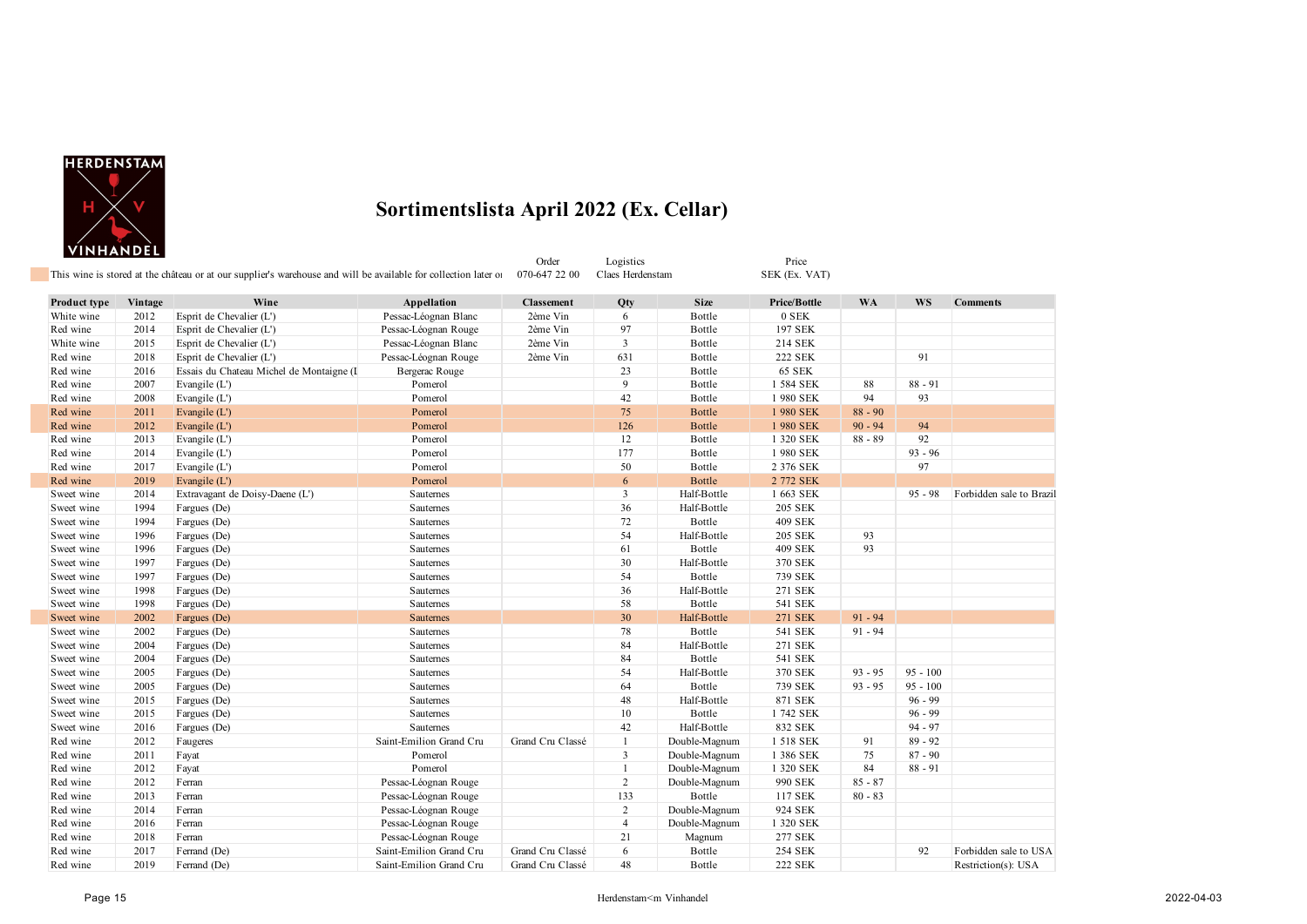

Order Logistics Price Price<br>
070-647 22 00 Claes Herdenstam SEK (Ex. VAT) This wine is stored at the château or at our supplier's warehouse and will be available for collection later of

**Product type Vintage Wine Appellation Classement Qty Size Price/Bottle WA WS Comments** Red wine 2012 Ferriere 2012 Ferriere 28 - 91 Margaux 3ème Cru Classé 2 Double-Magnum 1 452 SEK 88 - 91 Red wine 2016 Feytit-Clinet 2016 Feytit-Clinet 2016 Pomerol 2016 Pomerol 3 Bottle 726 SEK Red wine 2017 Feytit-Clinet 2017 Feytit-Clinet 2017 Feytit-Clinet 2017 Route 2017 Pomerol 2017 Pomerol 2017 Bottle Red wine 2018 Feytit-Clinet 2008 Feytit-Clinet 2018 Red wine 233 Bottle 686 SEK Red wine 2012 Fiefs de Lagrange (Les) Saint-Julien 2ème Vin 2 Bottle 290 SEK Red wine 2014 Fiefs de Lagrange (Les) Saint-Julien 2ème Vin 309 Bottle 257 SEK 87 Red wine 2014 Fiefs de Lagrange (Les) Saint-Julien 2ème Vin 2 Double-Magnum 1 320 SEK 87 Red wine 2015 Fiefs de Lagrange (Les) Saint-Julien 2ème Vin 1 Double-Magnum 1 716 SEK Red wine 2019 Fiefs de Lagrange (Les) Saint-Julien 2ème Vin 546 Bottle 211 SEK Red wine 2009 Fieuzal (De) Pessac-Léognan Rouge Grand Cru Classé 174 Bottle 634 SEK 92 92 White wine 2010 Fieuzal (De) Pessac-Léognan Blanc 39 Bottle 502 SEK 92 90 Red wine 2010 Fieuzal (De) Pessac-Léognan Rouge Grand Cru Classé 10 Magnum 1 148 SEK 90 - 92 90 - 93 Red wine 2011 Fieuzal (De) Pessac-Léognan Rouge Grand Cru Classé 4 Double-Magnum 1 716 SEK 88 89 - 92 Red wine 2012 Fieuzal (De) Pessac-Léognan Rouge Grand Cru Classé 4 Double-Magnum 1 650 SEK 89 87 - 90 Red wine 2014 Fieuzal (De) Pessac-Léognan Rouge Grand Cru Classé >1200 Bottle 356 SEK 88 - 91<br>Red wine 2014 Fieuzal (De) Pessac-Léognan Rouge Grand Cru Classé 134 Magnum 726 SEK 88 - 91 Red wine 2014 Fieuzal (De) Pessac-Léognan Rouge Grand Cru Classé 134 Magnum 726 SEK 88 - 91 Red wine 2014 Fieuzal (De) Pessac-Léognan Rouge Grand Cru Classé 1 Double-Magnum 1 650 SEK 88 - 91 Red wine 2015 Fieuzal (De) Pessac-Léognan Rouge Grand Cru Classé 356 Bottle 422 SEK 89 - 92 Red wine 2016 Fieuzal (De) Pessac-Léognan Rouge Grand Cru Classé 641 Bottle 442 SEK 92 Red wine 2016 Fieuzal (De) Pessac-Léognan Rouge Grand Cru Classé 2 Double-Magnum 3 168 SEK 92 Red wine 2018 Fieuzal (De) Pessac-Léognan Rouge Grand Cru Classé 215 Half-Bottle 218 SEK 88 - 91 Red wine 2018 Fieuzal (De) Pessac-Léognan Rouge Grand Cru Classé >1200 Bottle 388 SEK 88 - 91 White wine 2018 Fieuzal (De) Pessac-Léognan Blanc 13 Bottle 528 SEK 92 Red wine 2018 Fieuzal (De) Pessac-Léognan Rouge Grand Cru Classé 32 Magnum 858 SEK 88 - 91 Red wine 2019 Fieuzal (De) Pessac-Léognan Rouge Grand Cru Classé 522 Bottle 285 SEK Red wine 2009 Figeac Saint-Emilion Grand Cru er Grand Cru Classé 24 Bottle 2 970 SEK 96 Red wine 2010 Figeac Saint-Emilion Grand Cru er Grand Cru 23 Bottle 2970 SEK 93 - 96 Red wine 2015 Figeac Saint-Emilion Grand Cru Classé 1 78 Bottle 3 102 SEK 94 - 97 Red wine 2016 Figeac Saint-Emilion Grand Cru er Grand Cru 1er Grand Cru Classé 1 6 Bottle 3 036 SEK 95 - 98 Red wine 2014 Fleur Cardinale Saint-Emilion Grand Cru Grand Cru Classé 5 Double-Magnum 1 914 SEK 90 - 93 Red wine 2015 Fleur Cardinale Saint-Emilion Grand Cru Grand Cru Classé 2 Double-Magnum 1 980 SEK 90 - 93<br>Red wine 2016 Fleur Cardinale Saint-Emilion Grand Cru Grand Cru Classé 39 Bottle 396 SEK 92 Red wine 2016 Fleur Cardinale Saint-Emilion Grand Cru Grand Cru Classé 39 Bottle 396 SEK 92 Red wine 2016 Fleur Cardinale Saint-Emilion Grand Cru Grand Cru Classé 2 Double-Magnum 2508 SEK 92 Red wine 2007 Fleur Peyrabon (La) 2007 Pauillac Cru Bourgeois 311 Half-Bottle 119 SEK Red wine 2011 Fleur Peyrabon (La) Pauillac Cru Bourgeois 2 Double-Magnum 1188 SEK 87 89 Red wine 2012 Fleur Peyrabon (La) Pauillac Cru Bourgeois 2 Bottle 224 SEK 87 Red wine 2013 Fleur Peyrabon (La) Pauillac Cru Bourgeois 3 Bottle 174 SEK Red wine 2014 Fleur Peyrabon (La) Pauillac Cru Bourgeois 348 Bottle 191 SEK Red wine 2014 Fleur Peyrabon (La) Pauillac Cru Bourgeois 2 Double-Magnum 1 254 SEK

Red wine 2015 Fleur Peyrabon (La) Pauillac Cru Bourgeois 1 Double-Magnum 1 584 SEK Red wine 2016 Fleur Peyrabon (La) Pauillac Cru Bourgeois >1200 Bottle 257 SEK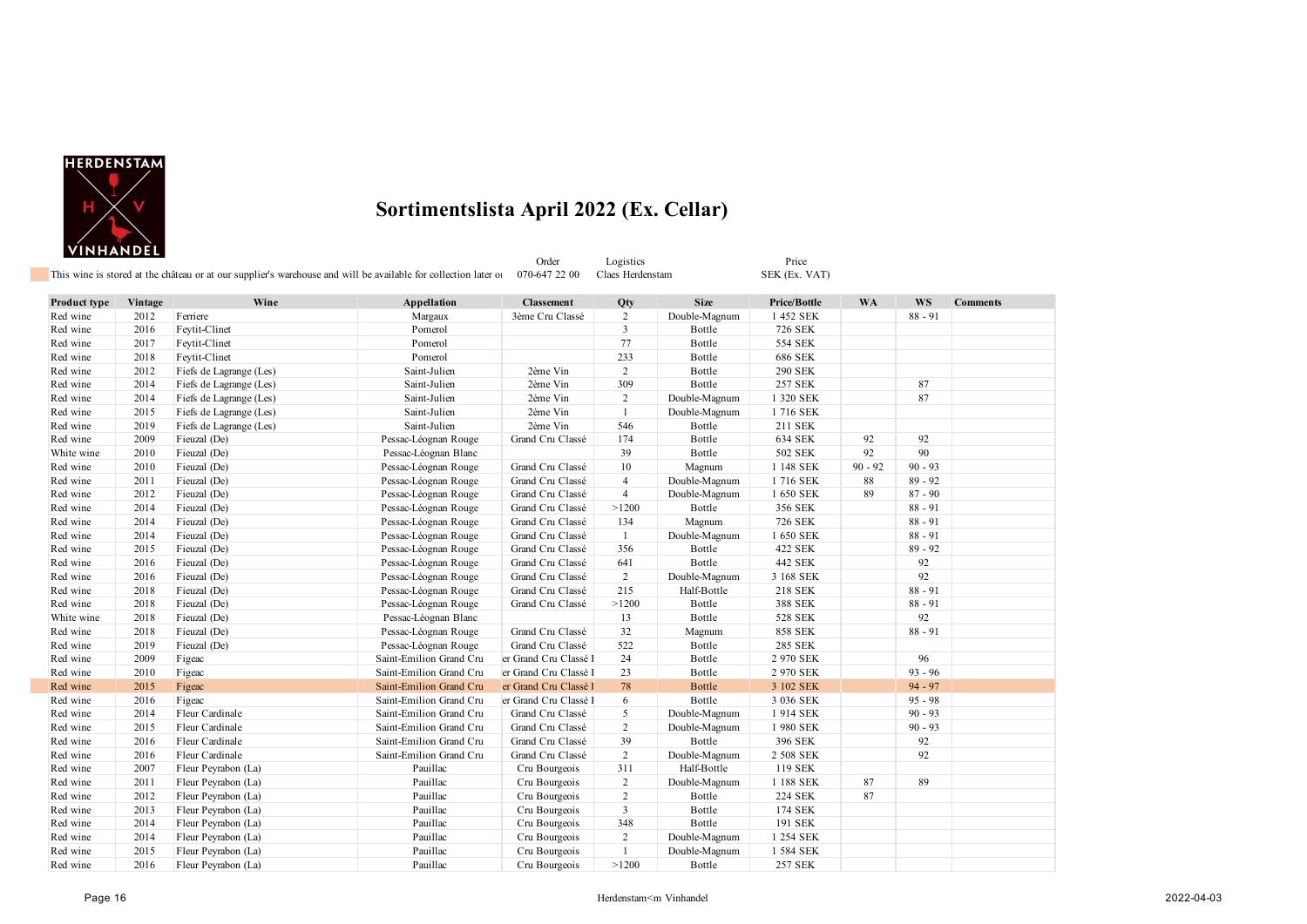

|              | <u>, ,,,,,,,,,,,,,</u> |                       | This wine is stored at the château or at our supplier's warehouse and will be available for collection later of | Order<br>070-647 22 00 | Logistics<br>Claes Herdenstam |               | Price<br>SEK (Ex. VAT) |           |           |                                                              |
|--------------|------------------------|-----------------------|-----------------------------------------------------------------------------------------------------------------|------------------------|-------------------------------|---------------|------------------------|-----------|-----------|--------------------------------------------------------------|
|              |                        |                       |                                                                                                                 |                        |                               |               |                        |           |           |                                                              |
| Product type | Vintage                | Wine                  | Appellation                                                                                                     | <b>Classement</b>      | Qty                           | <b>Size</b>   | Price/Bottle           | <b>WA</b> | <b>WS</b> | <b>Comments</b>                                              |
| Red wine     | 2016                   | Fleur Peyrabon (La)   | Pauillac                                                                                                        | Cru Bourgeois          | $\overline{4}$                | Double-Magnum | 1 848 SEK              |           |           |                                                              |
| Red wine     | 2017                   | Fleur Peyrabon (La)   | Pauillac                                                                                                        | Cru Bourgeois          | >1200                         | Bottle        | <b>222 SEK</b>         |           |           |                                                              |
| Red wine     | 2018                   | Fleur Peyrabon (La)   | Pauillac                                                                                                        | Cru Bourgeois          | 212                           | Half-Bottle   | 139 SEK                |           |           |                                                              |
| Red wine     | 2018                   | Fleur Peyrabon (La)   | Pauillac                                                                                                        | Cru Bourgeois          | >1200                         | Bottle        | 244 SEK                |           |           |                                                              |
| Red wine     | 2018                   | Fleur Peyrabon (La)   | Pauillac                                                                                                        | Cru Bourgeois          | 41                            | Magnum        | 594 SEK                |           |           |                                                              |
| Red wine     | 2016                   | Fleur de Bouard (La)  | Lalande-De-Pomerol                                                                                              |                        | 393                           | Bottle        | 261 SEK                |           | 87        |                                                              |
| Red wine     | 2016                   | Fleur de Bouard (La)  | Lalande-De-Pomerol                                                                                              |                        | $\mathbf{3}$                  | Double-Magnum | 1782 SEK               |           | 87        |                                                              |
| Red wine     | 2017                   | Fleur de Clinet       | Pomerol                                                                                                         | 2ème Vin               | 246                           | Bottle        | 317 SEK                |           |           | Restrictions: JAP - CA-SAQ                                   |
| Red wine     | 2018                   | Fleur de Clinet       | Pomerol                                                                                                         | 2ème Vin               | 300                           | <b>Bottle</b> | 330 SEK                |           |           | Restriction(s): Japan, SAQ                                   |
| Red wine     | 2019                   | Fleur de Pedesclaux   | Pauillac                                                                                                        | 2ème Vin               | 174                           | <b>Bottle</b> | <b>174 SEK</b>         | 88-90     |           |                                                              |
| Red wine     | 2009                   | Fleur-Petrus (La)     | Pomerol                                                                                                         |                        | $12 \,$                       | <b>Bottle</b> | 3 168 SEK              | 97        | 97        |                                                              |
| Red wine     | 2010                   | Fleur-Petrus (La)     | Pomerol                                                                                                         |                        | 36                            | <b>Bottle</b> | 3 036 SEK              | $95 - 98$ | $96 - 99$ |                                                              |
| Red wine     | 2018                   | Fombrauge             | Saint-Emilion Grand Cru                                                                                         | Grand Cru Classé       | 222                           | Half-Bottle   | 152 SEK                |           | $91 - 94$ |                                                              |
| Red wine     | 2018                   | Fombrauge             | Saint-Emilion Grand Cru                                                                                         | Grand Cru Classé       | 44                            | Magnum        | 594 SEK                |           | $91 - 94$ |                                                              |
| Red wine     | 2019                   | Fombrauge             | Saint-Emilion Grand Cru                                                                                         | Grand Cru Classé       | 1146                          | Bottle        | <b>257 SEK</b>         |           |           |                                                              |
| Red wine     | 2006                   | Fonbadet              | Pauillac                                                                                                        | Cru Bourgeois          | 285                           | Magnum        | 449 SEK                |           | 89        |                                                              |
| Red wine     | 2011                   | Fonbel (De)           | Saint-Emilion Grand Cru                                                                                         |                        | 335                           | Bottle        | 183 SEK                | 85        |           |                                                              |
| Red wine     | 2011                   | Fonbel (De)           | Saint-Emilion Grand Cru                                                                                         |                        | 6                             | Double-Magnum | 1 056 SEK              | 85        |           |                                                              |
| Red wine     | 2012                   | Fonbel (De)           | Saint-Emilion Grand Cru                                                                                         |                        | 9                             | Bottle        | 183 SEK                | $87 - 89$ |           |                                                              |
| Red wine     | 2015                   | Fonbel (De)           | Saint-Emilion Grand Cru                                                                                         |                        | $\overline{3}$                | Bottle        | 218 SEK                |           |           |                                                              |
| Red wine     | 2019                   | Fonbel (De)           | Saint-Emilion Grand Cru                                                                                         |                        | 204                           | Bottle        | 183 SEK                |           |           |                                                              |
| Red wine     | 2011                   | Fonreaud              | Listrac-Médoc                                                                                                   | Cru Bourgeois          | $\mathbf{3}$                  | Double-Magnum | <b>858 SEK</b>         | 75        | 88        | Forbidden sale to China                                      |
| Red wine     | 2012                   | Fonreaud              | Listrac-Médoc                                                                                                   | Cru Bourgeois          | $\mathbf{3}$                  | Double-Magnum | 924 SEK                | 86        | $86 - 89$ | Forbidden sale to China                                      |
| White wine   | 2020                   | Fonreaud - "Le Cygne" | Bordeaux Blanc Sec                                                                                              |                        | 195                           | Bottle        | 174 SEK                |           |           |                                                              |
| Red wine     | 2015                   | Fonroque              | Saint-Emilion Grand Cru                                                                                         | Grand Cru Classé       | $\mathbf{1}$                  | Double-Magnum | 1848 SEK               |           | $88 - 91$ | Vin Biologique et biodynamique / Organic and Biodynamic Wine |
| Red wine     | 1999                   | Forts de Latour (Les) | Pauillac                                                                                                        | 2ème Vin               | 24                            | Magnum        | 4 884 SEK              | 90        | 88        |                                                              |
| Red wine     | 2005                   | Forts de Latour (Les) | Pauillac                                                                                                        | 2ème Vin               | 8                             | Bottle        | 2 904 SEK              | 93        | 94        | Ex Chateau                                                   |
| Red wine     | 2009                   | Forts de Latour (Les) | Pauillac                                                                                                        | 2ème Vin               | 12                            | Half-Bottle   | 1 320 SEK              | 95        | 93        |                                                              |
| Red wine     | 2011                   | Forts de Latour (Les) | Pauillac                                                                                                        | 2ème Vin               | 94                            | Bottle        | 2 310 SEK              | $90 - 92$ | $91 - 94$ |                                                              |
| Red wine     | 2011                   | Forts de Latour (Les) | Pauillac                                                                                                        | 2ème Vin               | 12                            | Magnum        | 4 554 SEK              | $90 - 92$ | $91 - 94$ |                                                              |
| Red wine     | 2012                   | Forts de Latour (Les) | Pauillac                                                                                                        | 2ème Vin               | 48                            | Half-Bottle   | 1 122 SEK              | 90        | $91 - 94$ |                                                              |
| Red wine     | 2012                   | Forts de Latour (Les) | Pauillac                                                                                                        | 2ème Vin               | 323                           | Bottle        | 2 310 SEK              | 90        | $91 - 94$ |                                                              |
| Red wine     | 2012                   | Forts de Latour (Les) | Pauillac                                                                                                        | 2ème Vin               | 17                            | Magnum        | 4 752 SEK              | 90        | $91 - 94$ |                                                              |
| Red wine     | 2012                   | Forts de Latour (Les) | Pauillac                                                                                                        | 2ème Vin               | $\mathbf{1}$                  | Double-Magnum | 10 164 SEK             | 90        | $91 - 94$ |                                                              |
| Red wine     | 2013                   | Forts de Latour (Les) | Pauillac                                                                                                        | 2ème Vin               | 60                            | Half-Bottle   | 1 122 SEK              | $87 - 88$ | $89 - 92$ |                                                              |
| Red wine     | 2013                   | Forts de Latour (Les) | Pauillac                                                                                                        | 2ème Vin               | 90                            | Bottle        | 2 310 SEK              | $87 - 88$ | $89 - 92$ |                                                              |
| Red wine     | 2014                   | Forts de Latour (Les) | Pauillac                                                                                                        | 2ème Vin               | 36                            | Half-Bottle   | 1 056 SEK              |           | $91 - 94$ |                                                              |
| Red wine     | 2014                   | Forts de Latour (Les) | Pauillac                                                                                                        | 2ème Vin               | 376                           | Bottle        | 2 442 SEK              |           | $91 - 94$ |                                                              |
| Red wine     | 2014                   | Forts de Latour (Les) | Pauillac                                                                                                        | 2ème Vin               | 42                            | Magnum        | 4 818 SEK              |           | $91 - 94$ |                                                              |
| Red wine     | 2014                   | Forts de Latour (Les) | Pauillac                                                                                                        | 2ème Vin               | $7\phantom{.0}$               | Double-Magnum | 8 712 SEK              |           | $91 - 94$ |                                                              |
| Red wine     | 2014                   | Forts de Latour (Les) | Pauillac                                                                                                        | 2ème Vin               | $\mathbf{1}$                  | Imperial      | 16 500 SEK             |           | $91 - 94$ |                                                              |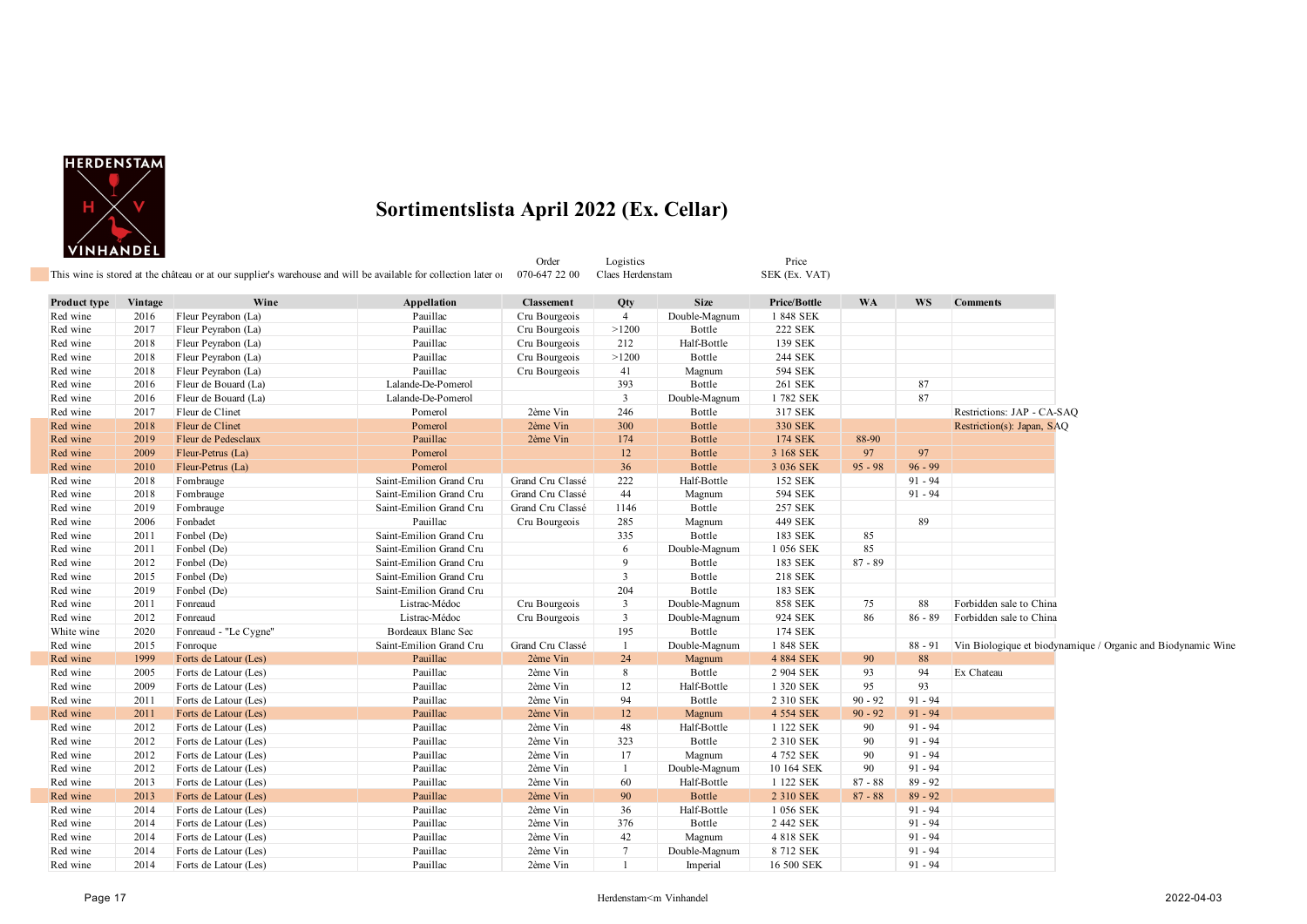

|              | <u>VIINILANDLL</u> | This wine is stored at the château or at our supplier's warehouse and will be available for collection later of |                          | Order<br>070-647 22 00 | Logistics<br>Claes Herdenstam |               | Price<br>SEK (Ex. VAT) |           |           |                                                    |
|--------------|--------------------|-----------------------------------------------------------------------------------------------------------------|--------------------------|------------------------|-------------------------------|---------------|------------------------|-----------|-----------|----------------------------------------------------|
|              |                    |                                                                                                                 |                          |                        |                               |               |                        |           |           |                                                    |
| Product type | Vintage            | Wine                                                                                                            | Appellation              | <b>Classement</b>      | Qty                           | <b>Size</b>   | Price/Bottle           | <b>WA</b> | <b>WS</b> | <b>Comments</b>                                    |
| Red wine     | 2015               | Forts de Latour (Les)                                                                                           | Pauillac                 | 2ème Vin               | 114                           | <b>Bottle</b> | 2 310 SEK              |           |           |                                                    |
| Red wine     | 2015               | Forts de Latour (Les)                                                                                           | Pauillac                 | 2ème Vin               | 18                            | Magnum        | 4 356 SEK              |           |           |                                                    |
| Red wine     | 2011               | Fourcas Dupre                                                                                                   | Listrac-Médoc            | Cru Bourgeois          | 3                             | Double-Magnum | <b>858 SEK</b>         | 84        | $86 - 89$ |                                                    |
| Red wine     | 2014               | Fourcas Dupre                                                                                                   | Listrac-Médoc            | Cru Bourgeois          | $\overline{2}$                | Double-Magnum | 990 SEK                |           | 87        |                                                    |
| Red wine     | 2015               | Fourcas Dupre                                                                                                   | Listrac-Médoc            | Cru Bourgeois          | 3                             | Double-Magnum | 990 SEK                |           |           |                                                    |
| Red wine     | 2016               | Fourcas Dupre                                                                                                   | Listrac-Médoc            | Cru Bourgeois          | 96                            | Half-Bottle   | <b>81 SEK</b>          |           |           |                                                    |
| Red wine     | 2016               | Fourcas Dupre                                                                                                   | Listrac-Médoc            | Cru Bourgeois          | 144                           | Bottle        | 121 SEK                |           |           |                                                    |
| Red wine     | 2016               | Fourcas Dupre                                                                                                   | Listrac-Médoc            | Cru Bourgeois          | 12                            | Magnum        | 330 SEK                |           |           |                                                    |
| Red wine     | 2016               | Fourcas Dupre                                                                                                   | Listrac-Médoc            | Cru Bourgeois          | -1                            | Double-Magnum | 1 320 SEK              |           |           |                                                    |
| Red wine     | 2017               | Fourcas Dupre                                                                                                   | Listrac-Médoc            | Cru Bourgeois          | 434                           | Bottle        | 117 SEK                |           |           |                                                    |
| Red wine     | 2018               | Fourcas Dupre                                                                                                   | Listrac-Médoc            | Cru Bourgeois          | 282                           | Bottle        | 127 SEK                |           |           |                                                    |
| Red wine     | 2011               | Fourcas Hostens                                                                                                 | Listrac-Médoc            | Cru Bourgeois          | 3                             | Double-Magnum | 924 SEK                | 72        | $85 - 88$ | forbidden sale to china & south Korea              |
| Red wine     | 2011               | Francs "Les Cerisiers" (De)                                                                                     | Côtes de Francs          |                        | $\overline{2}$                | Double-Magnum | 792 SEK                |           |           |                                                    |
| Red wine     | 2014               | Francs Magnus                                                                                                   | Bordeaux Supérieur Rouge |                        | $\overline{4}$                | Bottle        | 53 SEK                 |           |           |                                                    |
| Red wine     | 2015               | Francs Magnus                                                                                                   | Bordeaux Supérieur Rouge |                        | 358                           | Bottle        | 55 SEK                 |           |           | forbidden sale to Ontario                          |
| Red wine     | 2016               | Francs Magnus                                                                                                   | Bordeaux Supérieur Rouge |                        | 2                             | Bottle        | 55 SEK                 |           |           | forbidden sale to Ontario                          |
| Red wine     | 2017               | Francs Magnus                                                                                                   | Bordeaux Supérieur Rouge |                        | >1200                         | Bottle        | <b>55 SEK</b>          |           |           | forbidden sale to Ontario                          |
| Red wine     | 2018               | Francs Magnus                                                                                                   | Bordeaux Supérieur Rouge |                        | 1058                          | Bottle        | 53 SEK                 |           |           | Restriction(s): Ontario                            |
| Red wine     | 2015               | Frank Phelan                                                                                                    | Saint-Estèphe            | 2ème Vin               | $\overline{\mathbf{3}}$       | Bottle        | <b>218 SEK</b>         |           |           |                                                    |
| Red wine     | 2015               | Frank Phelan                                                                                                    | Saint-Estèphe            | 2ème Vin               | 5                             | Double-Magnum | 1 584 SEK              |           |           |                                                    |
| Red wine     | 2016               | Frank Phelan                                                                                                    | Saint-Estèphe            | 2ème Vin               | >1200                         | Bottle        | 210 SEK                |           |           |                                                    |
| Red wine     | 2017               | Frank Phelan                                                                                                    | Saint-Estèphe            | 2ème Vin               | >1200                         | Bottle        | 182 SEK                |           |           |                                                    |
| Red wine     | 2016               | Frescobaldi - Castelgiocondo                                                                                    | Brunello Di Brunello Du  |                        | 494                           | Bottle        | 297 SEK                | 93        |           | Exclusivity: Asia                                  |
| Red wine     | 2007               | Fugue de Nenin                                                                                                  | Pomerol                  | 2ème Vin               | 128                           | Magnum        | 535 SEK                |           |           |                                                    |
| Red wine     | 2010               | Fugue de Nenin                                                                                                  | Pomerol                  | 2ème Vin               | >1200                         | Bottle        | 348 SEK                | 85        | 90        |                                                    |
| Red wine     | 2011               | Fugue de Nenin                                                                                                  | Pomerol                  | 2ème Vin               | >1200                         | Bottle        | <b>284 SEK</b>         | $84 - 86$ | $87 - 90$ |                                                    |
| Red wine     | 2016               | Fugue de Nenin                                                                                                  | Pomerol                  | 2ème Vin               | -1                            | Double-Magnum | 1 980 SEK              |           | 90        |                                                    |
| Red wine     | 2018               | Fugue de Nenin                                                                                                  | Pomerol                  | 2ème Vin               | 222                           | Bottle        | <b>282 SEK</b>         |           | 88        |                                                    |
| Red wine     | 2019               | Fugue de Nenin                                                                                                  | Pomerol                  | 2ème Vin               | >1200                         | Bottle        | 271 SEK                |           |           |                                                    |
| White wine   | 2020               | G Chateau Guiraud                                                                                               | Bordeaux Blanc Sec       |                        | >1200                         | Bottle        | 104 SEK                |           |           | Restrictions: DK, NL, NO, CZ, LB, SE, SK - Organic |
| Red wine     | 2011               | Gaffeliere (La)                                                                                                 | Saint-Emilion Grand Cru  | er Grand Cru Classé l  | 120                           | <b>Bottle</b> | <b>792 SEK</b>         | $90 - 93$ | $88 - 91$ |                                                    |
| Red wine     | 2012               | Gaffeliere (La)                                                                                                 | Saint-Emilion Grand Cru  | er Grand Cru Classé l  | 36                            | Bottle        | <b>858 SEK</b>         | 91        | $85 - 88$ |                                                    |
| Red wine     | 2012               | Gaffeliere (La)                                                                                                 | Saint-Emilion Grand Cru  | er Grand Cru Classé l  | $\overline{2}$                | Double-Magnum | 2 640 SEK              | 91        | $85 - 88$ |                                                    |
| Red wine     | 2014               | Gaffeliere (La)                                                                                                 | Saint-Emilion Grand Cru  | er Grand Cru Classé l  | 700                           | Bottle        | 779 SEK                |           | $90 - 93$ |                                                    |
| Red wine     | 2014               | Gaffeliere (La)                                                                                                 | Saint-Emilion Grand Cru  | er Grand Cru Classé l  | $\overline{4}$                | Double-Magnum | 2 508 SEK              |           | $90 - 93$ |                                                    |
| Red wine     | 2017               | Gaffeliere (La)                                                                                                 | Saint-Emilion Grand Cru  | er Grand Cru Classé l  | 66                            | Bottle        | <b>634 SEK</b>         |           | 93        |                                                    |
| Red wine     | 2018               | Gaffeliere (La)                                                                                                 | Saint-Emilion Grand Cru  | er Grand Cru Classé l  | 198                           | Bottle        | <b>858 SEK</b>         |           | $94 - 97$ |                                                    |
| Red wine     | 2018               | Gaffeliere (La)                                                                                                 | Saint-Emilion Grand Cru  | er Grand Cru Classé l  | -1                            | Magnum        | 1 584 SEK              |           | $94 - 97$ |                                                    |
| Red wine     | 2019               | Gaffeliere (La)                                                                                                 | Saint-Emilion Grand Cru  | er Grand Cru Classé l  | 6                             | Magnum        | 1 650 SEK              |           |           |                                                    |
| Red wine     | 2015               | Ganne (La)                                                                                                      | Pomerol                  |                        | 942                           | Bottle        | 236 SEK                |           |           |                                                    |
| Red wine     | 2016               | Ganne (La)                                                                                                      | Pomerol                  |                        | $\overline{1}$                | Bottle        | <b>224 SEK</b>         |           |           |                                                    |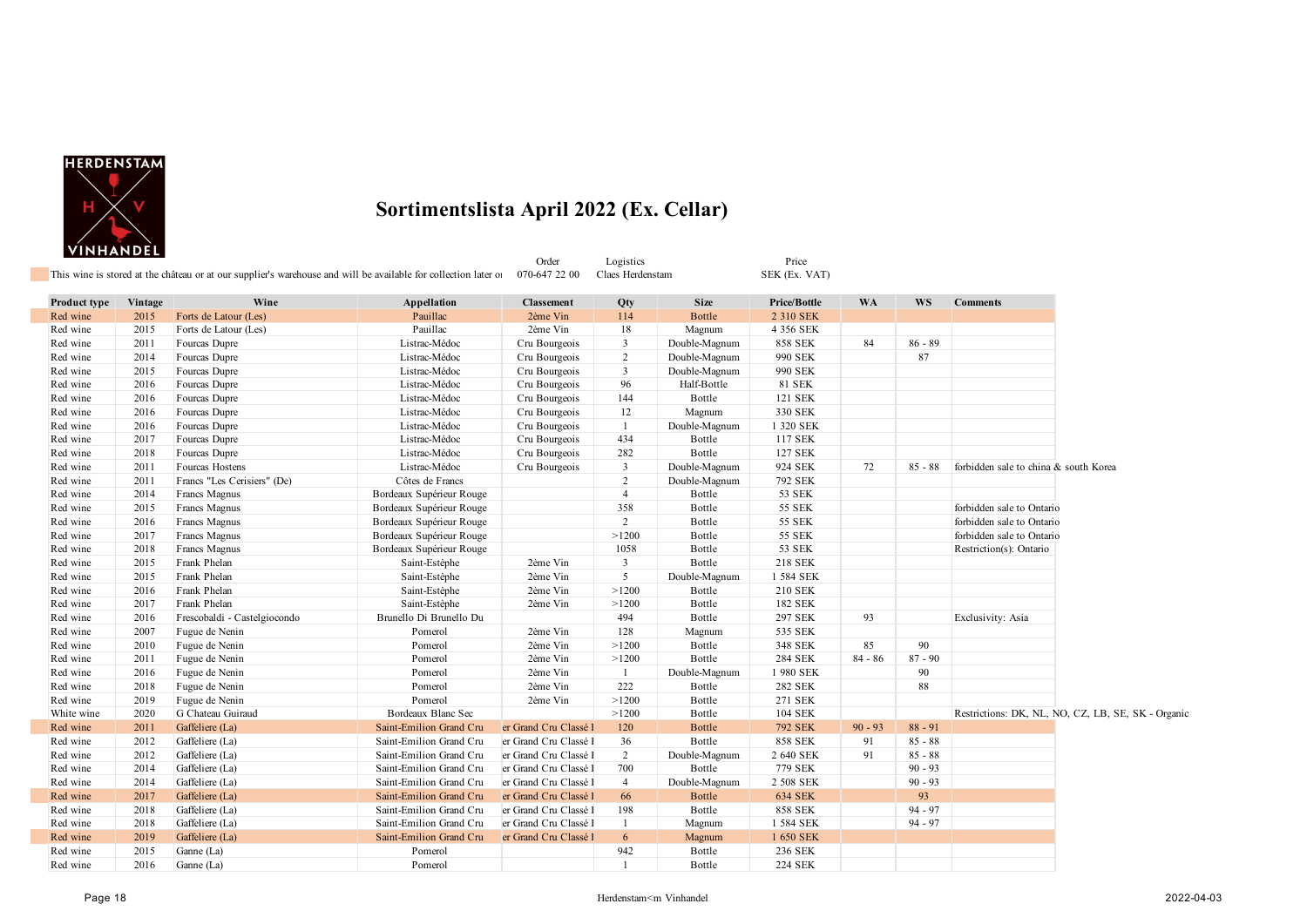

|              |         |                           | This wine is stored at the château or at our supplier's warehouse and will be available for collection later of | Order<br>070-647 22 00 | Logistics<br>Claes Herdenstam |               | Price<br>SEK (Ex. VAT) |           |           |                          |
|--------------|---------|---------------------------|-----------------------------------------------------------------------------------------------------------------|------------------------|-------------------------------|---------------|------------------------|-----------|-----------|--------------------------|
| Product type | Vintage | Wine                      | Appellation                                                                                                     | <b>Classement</b>      | Qty                           | <b>Size</b>   | Price/Bottle           | WA        | WS        | <b>Comments</b>          |
| Red wine     | 2008    | Gay (Le)                  | Pomerol                                                                                                         |                        | $\tau$                        | Magnum        | 2 059 SEK              | 94        | 92        |                          |
| Red wine     | 2010    | Gay (Le)                  | Pomerol                                                                                                         |                        | 5                             | Magnum        | 4 620 SEK              | $95 - 97$ | $92 - 95$ |                          |
| Red wine     | 2014    | Gay (Le)                  | Pomerol                                                                                                         |                        | $\mathbf{3}$                  | Double-Magnum | 3 960 SEK              |           | 92        |                          |
| Red wine     | 2016    | Gay (Le)                  | Pomerol                                                                                                         |                        | 1                             | Double-Magnum | 5 940 SEK              |           | 94        |                          |
| Red wine     | 2017    | Gay (Le)                  | Pomerol                                                                                                         |                        | 98                            | Bottle        | 919 SEK                |           | 94        |                          |
| Red wine     | 2018    | Gay (Le)                  | Pomerol                                                                                                         |                        | 36                            | Bottle        | 1 109 SEK              |           | $93 - 96$ |                          |
| Red wine     | 2015    | Gazin                     | Pomerol                                                                                                         |                        | 148                           | Bottle        | 924 SEK                |           | $91 - 94$ |                          |
| Red wine     | 2016    | Gazin                     | Pomerol                                                                                                         |                        | $\overline{4}$                | Bottle        | <b>858 SEK</b>         |           | 92        |                          |
| Red wine     | 2016    | Gazin                     | Pomerol                                                                                                         |                        | $\mathbf{1}$                  | Double-Magnum | 5 280 SEK              |           | 92        |                          |
| Red wine     | 2017    | Gazin                     | Pomerol                                                                                                         |                        | 781                           | Bottle        | <b>760 SEK</b>         |           | 89        |                          |
| Red wine     | 2018    | Gazin                     | Pomerol                                                                                                         |                        | 6                             | Bottle        | <b>898 SEK</b>         |           | $93 - 96$ |                          |
| Red wine     | 2009    | Giscours                  | Margaux                                                                                                         | 3ème Cru Classé        | 952                           | Bottle        | 1 056 SEK              | 94        | 93        |                          |
| Red wine     | 2009    | Giscours                  | Margaux                                                                                                         | 3ème Cru Classé        | 22                            | Magnum        | 2 178 SEK              | 94        | 93        |                          |
| Red wine     | 2009    | Giscours                  | Margaux                                                                                                         | 3ème Cru Classé        | $\mathbf{1}$                  | Double-Magnum | 4 818 SEK              | 94        | 93        |                          |
| Red wine     | 2009    | Giscours                  | Margaux                                                                                                         | 3ème Cru Classé        | $\mathbf{1}$                  | Jeroboam      | 7788 SEK               | 94        | 93        |                          |
| Red wine     | 2010    | Giscours                  | Margaux                                                                                                         | 3ème Cru Classé        | >1200                         | Bottle        | 990 SEK                | $92 - 95$ | $91 - 94$ |                          |
| Red wine     | 2010    | Giscours                  | Margaux                                                                                                         | 3ème Cru Classé        | 6                             | Magnum        | 2 046 SEK              | $92 - 95$ | $91 - 94$ |                          |
| Red wine     | 2010    | Giscours                  | Margaux                                                                                                         | 3ème Cru Classé        | $\mathbf{3}$                  | Double-Magnum | 4 554 SEK              | $92 - 95$ | $91 - 94$ |                          |
| Red wine     | 2010    | Giscours                  | Margaux                                                                                                         | 3ème Cru Classé        | $\mathbf{1}$                  | Jeroboam      | 7 260 SEK              | $92 - 95$ | $91 - 94$ |                          |
| Red wine     | 2011    | Giscours                  | Margaux                                                                                                         | 3ème Cru Classé        | 558                           | Bottle        | <b>607 SEK</b>         | 88        | $89 - 92$ |                          |
| Red wine     | 2012    | Giscours                  | Margaux                                                                                                         | 3ème Cru Classé        | 24                            | Bottle        | 634 SEK                | 90        | $90 - 93$ |                          |
| Red wine     | 2014    | Giscours                  | Margaux                                                                                                         | 3ème Cru Classé        | 24                            | Bottle        | 634 SEK                |           | $90 - 93$ |                          |
| Red wine     | 2015    | Giscours                  | Margaux                                                                                                         | 3ème Cru Classé        | 54                            | Bottle        | <b>752 SEK</b>         |           | $92 - 95$ |                          |
| Red wine     | 2016    | Giscours                  | Margaux                                                                                                         | 3ème Cru Classé        | 172                           | Bottle        | 647 SEK                |           | 92        |                          |
| Red wine     | 2018    | Giscours                  | Margaux                                                                                                         | 3ème Cru Classé        | 84                            | Half-Bottle   | 343 SEK                |           | $93 - 96$ |                          |
| Red wine     | 2018    | Giscours                  | Margaux                                                                                                         | 3ème Cru Classé        | $\mathbf{1}$                  | Bottle        | 586 SEK                |           | $93 - 96$ |                          |
| Red wine     | 2018    | Giscours                  | Margaux                                                                                                         | 3ème Cru Classé        | 30                            | Magnum        | 1 518 SEK              |           | $93 - 96$ |                          |
| Red wine     | 2011    | Glana (Du)                | Saint-Julien                                                                                                    |                        | $\overline{2}$                | Double-Magnum | 1 320 SEK              | 79        | $88 - 91$ |                          |
| Red wine     | 2017    | Glana (Du)                | Saint-Julien                                                                                                    |                        | 216                           | Half-Bottle   | 125 SEK                |           |           |                          |
| Red wine     | 2017    | Glana (Du)                | Saint-Julien                                                                                                    |                        | 353                           | Bottle        | <b>202 SEK</b>         |           |           |                          |
| Red wine     | 2018    | Glana (Du)                | Saint-Julien                                                                                                    |                        | >1200                         | Bottle        | <b>209 SEK</b>         |           |           |                          |
| Red wine     | 2019    | Glana (Du)                | Saint-Julien                                                                                                    |                        | >1200                         | Bottle        | 198 SEK                |           |           |                          |
| Red wine     | 2012    | Gloria                    | Saint-Julien                                                                                                    |                        | 8                             | Bottle        | 370 SEK                | 88        | $88 - 91$ |                          |
| Red wine     | 2016    | Gloria                    | Saint-Julien                                                                                                    |                        | 12                            | Bottle        | 422 SEK                |           | 94        |                          |
| Red wine     | 2017    | Gloria                    | Saint-Julien                                                                                                    |                        | 950                           | Bottle        | 341 SEK                |           | 92        |                          |
| Red wine     | 2018    | Gloria                    | Saint-Julien                                                                                                    |                        | 6                             | Bottle        | 383 SEK                |           | $93 - 96$ |                          |
| Red wine     | 2016    | Goulee By Cos d'Estournel | Médoc                                                                                                           |                        | 78                            | Bottle        | 251 SEK                |           | 90        |                          |
| Red wine     | 2017    | Goulee By Cos d'Estournel | Médoc                                                                                                           |                        | 156                           | Bottle        | <b>224 SEK</b>         |           | 89        |                          |
| Red wine     | 2018    | Goulee By Cos d'Estournel | Médoc                                                                                                           |                        | 11                            | Bottle        | <b>224 SEK</b>         | 90-92     | 88        | <b>Restrictions: RUS</b> |
| Red wine     | 2016    | Gracia                    | Saint-Emilion Grand Cru                                                                                         |                        | 12                            | Bottle        | <b>898 SEK</b>         |           |           |                          |
| Red wine     | 2011    | Grand Corbin Manuel       | Saint-Emilion Grand Cru                                                                                         |                        | >1200                         | Bottle        | 161 SEK                | 84        |           |                          |
|              |         |                           |                                                                                                                 |                        |                               |               |                        |           |           |                          |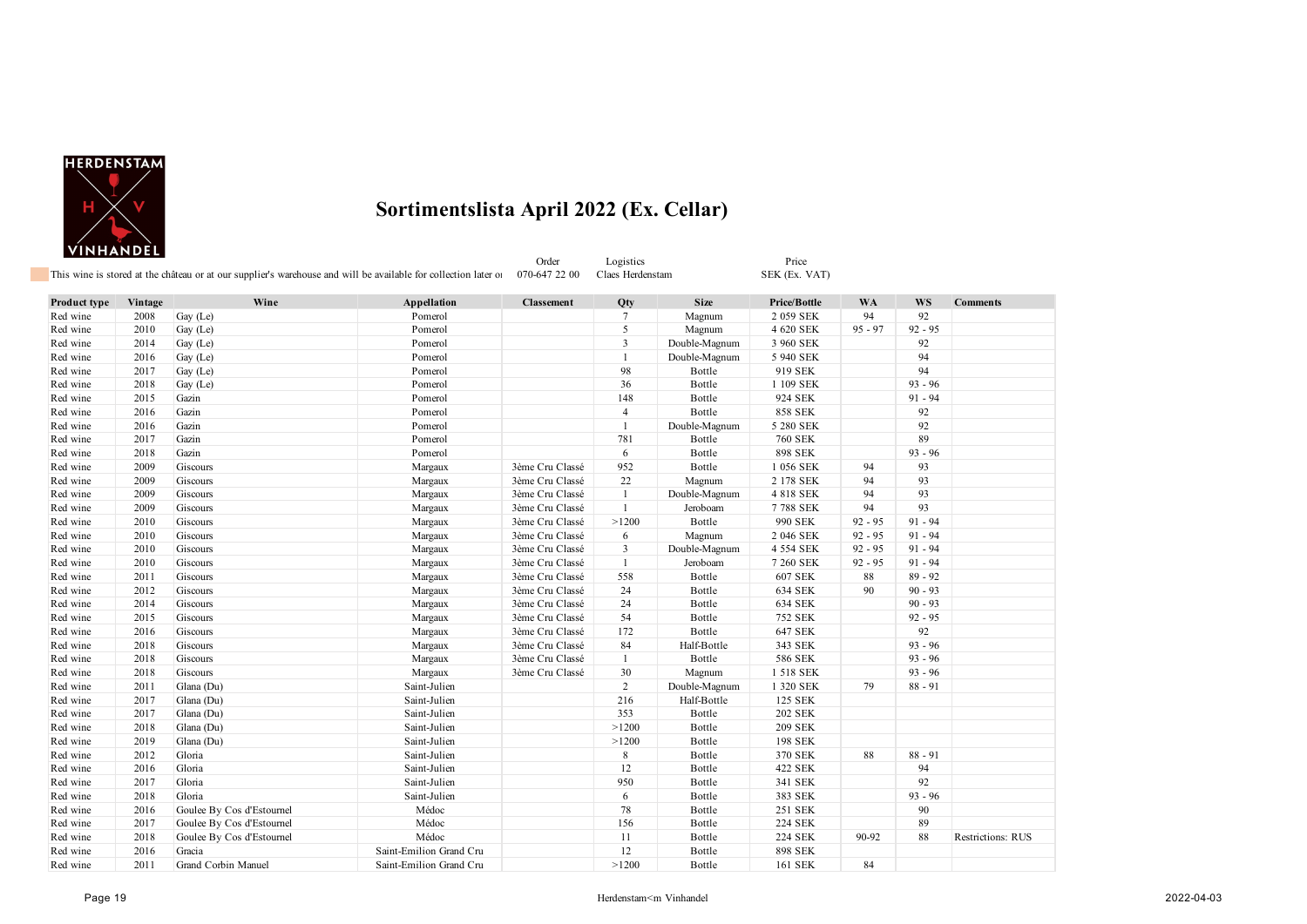

Order Logistics Price Price<br>
1992 - Price Claes Herdenstam SEK (Ex. VAT) This wine is stored at the château or at our supplier's warehouse and will be available for collection later on  $0.070-6472200$  Claes Herdenstam

| Product type | Vintage | Wine                    | Appellation             | <b>Classement</b> | Qty                     | <b>Size</b>   | Price/Bottle   | <b>WA</b> | WS        | <b>Comments</b>               |
|--------------|---------|-------------------------|-------------------------|-------------------|-------------------------|---------------|----------------|-----------|-----------|-------------------------------|
| Red wine     | 2011    | Grand Corbin Manuel     | Saint-Emilion Grand Cru |                   | 6                       | Double-Magnum | 990 SEK        | 84        |           |                               |
| Red wine     | 2014    | Grand Corbin Manuel     | Saint-Emilion Grand Cru |                   | 662                     | Bottle        | 165 SEK        |           |           |                               |
| Red wine     | 2014    | Grand Corbin Manuel     | Saint-Emilion Grand Cru |                   | 15                      | Double-Magnum | 1 030 SEK      |           |           |                               |
| Red wine     | 2015    | Grand Corbin Manuel     | Saint-Emilion Grand Cru |                   | >1200                   | Bottle        | 187 SEK        |           | 90        |                               |
| Red wine     | 2016    | Grand Corbin Manuel     | Saint-Emilion Grand Cru |                   | >1200                   | Bottle        | 183 SEK        |           |           |                               |
| Red wine     | 2016    | Grand Corbin Manuel     | Saint-Emilion Grand Cru |                   | 15                      | Magnum        | 383 SEK        |           |           |                               |
| Red wine     | 2016    | Grand Corbin Manuel     | Saint-Emilion Grand Cru |                   | 12                      | Double-Magnum | 1 320 SEK      |           |           |                               |
| Red wine     | 2012    | Grand Corbin-Despagne   | Saint-Emilion Grand Cru | Grand Cru Classé  | $\overline{3}$          | Double-Magnum | 1 452 SEK      | 89        | $88 - 91$ |                               |
| Red wine     | 2015    | Grand Corbin-Despagne   | Saint-Emilion Grand Cru | Grand Cru Classé  | 938                     | Bottle        | 376 SEK        |           | $88 - 91$ | Vin Biologique / Organic Wine |
| Red wine     | 2016    | Grand Corbin-Despagne   | Saint-Emilion Grand Cru | Grand Cru Classé  | 1119                    | Bottle        | 376 SEK        |           | 90        |                               |
| Red wine     | 2016    | Grand Corbin-Despagne   | Saint-Emilion Grand Cru | Grand Cru Classé  | 1                       | Double-Magnum | 2 112 SEK      |           | 90        |                               |
| Red wine     | 2019    | Grand Corbin-Despagne   | Saint-Emilion Grand Cru | Grand Cru Classé  | 156                     | Bottle        | <b>264 SEK</b> |           |           |                               |
| Red wine     | 2010    | Grand Mayne             | Saint-Emilion Grand Cru | Grand Cru Classé  | 342                     | Bottle        | 634 SEK        | $89 - 91$ | 92        |                               |
| Red wine     | 2014    | Grand Mayne             | Saint-Emilion Grand Cru | Grand Cru Classé  | 1167                    | Bottle        | 356 SEK        |           | $89 - 92$ |                               |
| Red wine     | 2014    | Grand Mayne             | Saint-Emilion Grand Cru | Grand Cru Classé  | 3                       | Double-Magnum | 1716 SEK       |           | $89 - 92$ |                               |
| Red wine     | 2015    | Grand Mayne             | Saint-Emilion Grand Cru | Grand Cru Classé  | 209                     | Bottle        | 422 SEK        |           | $89 - 92$ |                               |
| Red wine     | 2016    | Grand Mayne             | Saint-Emilion Grand Cru | Grand Cru Classé  | 14                      | Half-Bottle   | <b>238 SEK</b> |           | 90        |                               |
| Red wine     | 2016    | Grand Mayne             | Saint-Emilion Grand Cru | Grand Cru Classé  | >1200                   | Bottle        | 422 SEK        |           | 90        |                               |
| Red wine     | 2016    | Grand Mayne             | Saint-Emilion Grand Cru | Grand Cru Classé  | $\overline{\mathbf{3}}$ | Double-Magnum | 3 300 SEK      |           | 90        |                               |
| Red wine     | 2017    | Grand Mayne             | Saint-Emilion Grand Cru | Grand Cru Classé  | 144                     | Half-Bottle   | 238 SEK        |           | $89 - 92$ |                               |
| Red wine     | 2017    | Grand Mayne             | Saint-Emilion Grand Cru | Grand Cru Classé  | >1200                   | Bottle        | 333 SEK        |           | $89 - 92$ |                               |
| Red wine     | 2018    | Grand Mayne             | Saint-Emilion Grand Cru | Grand Cru Classé  | 1133                    | Bottle        | 389 SEK        |           |           |                               |
| Red wine     | 2019    | Grand Mayne             | Saint-Emilion Grand Cru | Grand Cru Classé  | 1098                    | Bottle        | 422 SEK        |           |           |                               |
| Red wine     | 2018    | Grand Moulin Macquin    | Montagne Saint-Emilion  |                   | 485                     | Bottle        | <b>77 SEK</b>  |           |           |                               |
| Red wine     | 2014    | Grand-Pey-Lescours      | Saint-Emilion Grand Cru |                   | >1200                   | Bottle        | 127 SEK        |           |           | Organic Wine                  |
| Red wine     | 2015    | Grand-Pey-Lescours      | Saint-Emilion Grand Cru |                   | >1200                   | Bottle        | 135 SEK        |           |           | Organic Wine                  |
| Red wine     | 2017    | Grand-Pontet            | Saint-Emilion Grand Cru | Grand Cru Classé  | 592                     | Bottle        | 249 SEK        |           |           |                               |
| Red wine     | 2016    | Grand-Puy Ducasse       | Pauillac                | 5ème Cru Classé   | 136                     | Bottle        | 383 SEK        |           | 89        |                               |
| Red wine     | 2017    | Grand-Puy Ducasse       | Pauillac                | 5ème Cru Classé   | 926                     | Bottle        | 333 SEK        |           | 92        |                               |
| Red wine     | 2018    | Grand-Puy Ducasse       | Pauillac                | 5ème Cru Classé   | 519                     | Bottle        | 348 SEK        |           | $92 - 95$ |                               |
| Red wine     | 2015    | Grand-Puy-Lacoste       | Pauillac                | 5ème Cru Classé   | 33                      | Bottle        | 818 SEK        |           | $91 - 94$ |                               |
| Red wine     | 2016    | Grand-Puy-Lacoste       | Pauillac                | 5ème Cru Classé   | 234                     | Bottle        | <b>884 SEK</b> |           | 94        |                               |
| Red wine     | 2017    | Grand-Puy-Lacoste       | Pauillac                | 5ème Cru Classé   | 748                     | Bottle        | 697 SEK        |           | 92        |                               |
| Red wine     | 2012    | Grandes Murailles (Les) | Saint-Emilion Grand Cru | Grand Cru Classé  | $\overline{2}$          | Double-Magnum | 1914 SEK       | 90        |           |                               |
| Red wine     | 2011    | Grands Chenes (Les)     | Médoc                   | Cru Bourgeois     | 64                      | Bottle        | 135 SEK        | 87        | 87        |                               |
| Red wine     | 2011    | Grands Chenes (Les)     | Médoc                   | Cru Bourgeois     | 5                       | Double-Magnum | 990 SEK        | 87        | 87        |                               |
| Red wine     | 2012    | Grands Chenes (Les)     | Médoc                   | Cru Bourgeois     | 492                     | Bottle        | 157 SEK        | 87        |           |                               |
| Red wine     | 2014    | Grands Chenes (Les)     | Médoc                   | Cru Bourgeois     | 3                       | Double-Magnum | 990 SEK        |           | $87 - 90$ |                               |
| Red wine     | 2016    | Grands Chenes (Les)     | Médoc                   | Cru Bourgeois     | 186                     | Half-Bottle   | <b>86 SEK</b>  |           | 88        |                               |
| Red wine     | 2016    | Grands Chenes (Les)     | Médoc                   | Cru Bourgeois     | 42                      | Magnum        | 330 SEK        |           | 88        |                               |
| Red wine     | 2016    | Grands Chenes (Les)     | Médoc                   | Cru Bourgeois     | 3                       | Double-Magnum | 1 320 SEK      |           | 88        |                               |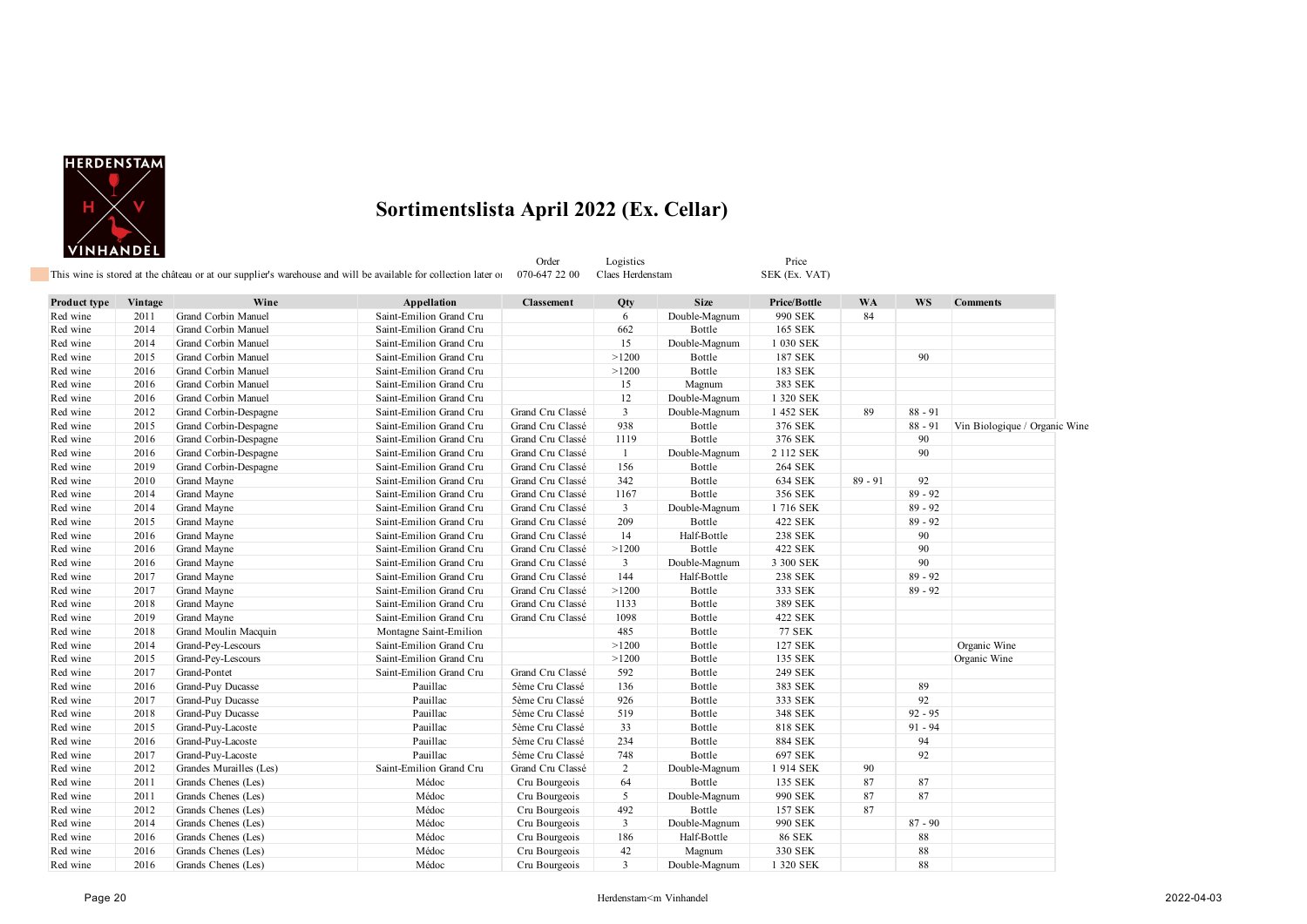

|              | ********** <del>**</del> | This wine is stored at the château or at our supplier's warehouse and will be available for collection later of |                      | Order<br>070-647 22 00 | Logistics<br>Claes Herdenstam |               | Price<br>SEK (Ex. VAT) |           |           |                                         |  |
|--------------|--------------------------|-----------------------------------------------------------------------------------------------------------------|----------------------|------------------------|-------------------------------|---------------|------------------------|-----------|-----------|-----------------------------------------|--|
|              |                          |                                                                                                                 |                      |                        |                               |               |                        |           |           |                                         |  |
| Product type | Vintage                  | Wine                                                                                                            | Appellation          | <b>Classement</b>      | Qty                           | <b>Size</b>   | Price/Bottle           | <b>WA</b> | <b>WS</b> | <b>Comments</b>                         |  |
| Red wine     | 2017                     | Grands Chenes (Les)                                                                                             | Médoc                | Cru Bourgeois          | 228                           | Half-Bottle   | <b>86 SEK</b>          |           | 88        |                                         |  |
| Red wine     | 2017                     | Grands Chenes (Les)                                                                                             | Médoc                | Cru Bourgeois          | 534                           | Bottle        | 127 SEK                |           | 88        |                                         |  |
| Red wine     | 2018                     | Grands Chenes (Les)                                                                                             | Médoc                | Cru Bourgeois          | 558                           | Bottle        | 135 SEK                |           | 89        |                                         |  |
| Red wine     | 2014                     | Graves (Des)                                                                                                    | Graves Rouge         |                        | $7\phantom{.0}$               | Bottle        | <b>87 SEK</b>          |           |           |                                         |  |
| Red wine     | 2016                     | Graves (Des)                                                                                                    | Graves Rouge         |                        | 510                           | Bottle        | <b>87 SEK</b>          |           |           |                                         |  |
| Red wine     | 2018                     | Griffons de Pichon Baron (Les)                                                                                  | Pauillac             | 2ème Vin               | 522                           | Bottle        | 370 SEK                | $90-92+$  | $90 - 93$ |                                         |  |
| Red wine     | 2008                     | Gruaud Larose                                                                                                   | Saint-Julien         | 2ème Cru Classé        | 6                             | Bottle        | 1 122 SEK              | 90        | 90        |                                         |  |
| Red wine     | 2014                     | Gruaud Larose                                                                                                   | Saint-Julien         | 2ème Cru Classé        | $\,8\,$                       | Bottle        | 766 SEK                |           | $89 - 92$ |                                         |  |
| Red wine     | 2016                     | Gruaud Larose                                                                                                   | Saint-Julien         | 2ème Cru Classé        | $\mathbf{1}$                  | Double-Magnum | 5 016 SEK              |           | 93        |                                         |  |
| Red wine     | 2018                     | Gruaud Larose                                                                                                   | Saint-Julien         | 2ème Cru Classé        | 180                           | <b>Bottle</b> | <b>990 SEK</b>         |           | 94        |                                         |  |
| Sweet wine   | 2016                     | Guiraud                                                                                                         | Sauternes            | ler Cru Classé         | $\mathbf{3}$                  | Bottle        | 396 SEK                |           | 91        | Vin Biologique / Organic Wine           |  |
| Sweet wine   | 2017                     | Guiraud                                                                                                         | Sauternes            | ler Cru Classé         | $>60$                         | Bottle        | 412 SEK                |           | 93        | Vin Biologique / Organic Wine           |  |
| Red wine     | 2012                     | Gurgue (La)                                                                                                     | Margaux              | Cru Bourgeois          | $\mathbf{1}$                  | Double-Magnum | 1 056 SEK              |           | $84 - 87$ | forbidden sale to Belgium               |  |
| Red wine     | 2006                     | Haut Bailly                                                                                                     | Pessac-Léognan Rouge | Grand Cru Classé       | 69                            | Bottle        | 990 SEK                | 94        | 92        |                                         |  |
| Red wine     | 2007                     | Haut Bailly                                                                                                     | Pessac-Léognan Rouge | Grand Cru Classé       | $\overline{4}$                | Bottle        | 818 SEK                | 90        |           |                                         |  |
| Red wine     | 2008                     | Haut Bailly                                                                                                     | Pessac-Léognan Rouge | Grand Cru Classé       | 39                            | Bottle        | 1 122 SEK              | 96        | 90        |                                         |  |
| Red wine     | 2012                     | Haut Bailly                                                                                                     | Pessac-Léognan Rouge | Grand Cru Classé       | 16                            | Bottle        | 924 SEK                | 96        | 93        |                                         |  |
| Red wine     | 2014                     | Haut Bailly                                                                                                     | Pessac-Léognan Rouge | Grand Cru Classé       | 75                            | Bottle        | 924 SEK                |           | 94        |                                         |  |
| Red wine     | 2015                     | Haut Bailly                                                                                                     | Pessac-Léognan Rouge | Grand Cru Classé       | 120                           | Bottle        | 1 518 SEK              |           | 95        |                                         |  |
| Red wine     | 2016                     | Haut Bailly                                                                                                     | Pessac-Léognan Rouge | Grand Cru Classé       | $\mathbf{1}$                  | Double-Magnum | 5 940 SEK              |           | 95        |                                         |  |
| Red wine     | 2017                     | Haut Bailly                                                                                                     | Pessac-Léognan Rouge | Grand Cru Classé       | 114                           | Bottle        | 950 SEK                |           | 93        |                                         |  |
| Red wine     | 2018                     | Haut Bailly                                                                                                     | Pessac-Léognan Rouge | Grand Cru Classé       | $\mathbf{3}$                  | Bottle        | 1 294 SEK              |           | 95        |                                         |  |
|              | <b>NM</b>                | Haut Bailly - "Coffret Collection"                                                                              | Caisse Panachée      | Grand Cru Classé       | 30                            | Bottle        | 9 240 SEK              |           |           |                                         |  |
|              | <b>NM</b>                | Haut Bailly - "Coffret du Sommelier"                                                                            | Caisse Panachée      | Grand Cru Classé       | 30                            | Bottle        | 10 032 SEK             |           |           |                                         |  |
| Red wine     | 2016                     | Haut Belfort                                                                                                    | Médoc                |                        | >1200                         | Bottle        | 55 SEK                 |           |           | Médaille Bronze Bordeaux                |  |
| Red wine     | 2010                     | Haut Ferrand                                                                                                    | Pomerol              |                        | 468                           | Bottle        | <b>264 SEK</b>         |           |           | Exclusivité SOBOVI / Exclusivity SOBOVI |  |
| Red wine     | 2011                     | Haut Ferrand                                                                                                    | Pomerol              |                        | >1200                         | Bottle        | 244 SEK                |           |           | Exclusivité SOBOVI / Exclusivity SOBOVI |  |
| Red wine     | 2012                     | Haut Ferrand                                                                                                    | Pomerol              |                        | >1200                         | Bottle        | 223 SEK                |           |           | Exclusivité SOBOVI / Exclusivity SOBOVI |  |
| Red wine     | 2014                     | Haut Ferrand                                                                                                    | Pomerol              |                        | >1200                         | Bottle        | 251 SEK                |           |           |                                         |  |
| Red wine     | 2015                     | Haut Ferrand                                                                                                    | Pomerol              |                        | >1200                         | Bottle        | <b>264 SEK</b>         |           |           |                                         |  |
| Red wine     | 2016                     | Haut Ferrand                                                                                                    | Pomerol              |                        | >1200                         | Bottle        | <b>264 SEK</b>         |           |           |                                         |  |
| Red wine     | 2017                     | Haut Ferrand                                                                                                    | Pomerol              |                        | >1200                         | Bottle        | <b>224 SEK</b>         |           |           |                                         |  |
| Red wine     | 2018                     | Haut Ferrand                                                                                                    | Pomerol              |                        | >1200                         | Bottle        | <b>264 SEK</b>         |           |           |                                         |  |
| Red wine     | 2016                     | Haut Maco                                                                                                       | Côtes de Bourg Rouge |                        | 594                           | Bottle        | <b>71 SEK</b>          |           |           |                                         |  |
| Red wine     | 2011                     | Haut-Bages Liberal                                                                                              | Pauillac             | 5ème Cru Classé        | 1                             | Double-Magnum | 1 848 SEK              | 89        | $89 - 92$ |                                         |  |
| Red wine     | 2012                     | Haut-Bages Liberal                                                                                              | Pauillac             | 5ème Cru Classé        | $\overline{2}$                | Double-Magnum | 1 848 SEK              | 90        | $88 - 91$ |                                         |  |
| Red wine     | 2014                     | Haut-Bages Liberal                                                                                              | Pauillac             | 5ème Cru Classé        | $\overline{2}$                | Double-Magnum | 1782 SEK               |           | $89 - 92$ |                                         |  |
| Red wine     | 2013                     | Haut-Batailley                                                                                                  | Pauillac             | 5ème Cru Classé        | 84                            | Half-Bottle   | 185 SEK                |           | $87 - 90$ |                                         |  |
| Red wine     | 2015                     | Haut-Batailley                                                                                                  | Pauillac             | 5ème Cru Classé        | $\mathbf{1}$                  | Double-Magnum | 2 442 SEK              |           | $89 - 92$ |                                         |  |
| Red wine     | 2017                     | Haut-Batailley Verso                                                                                            | Pauillac             | 2ème Vin               | 966                           | Bottle        | <b>206 SEK</b>         |           |           |                                         |  |
| Red wine     | 2018                     | Haut-Batailley Verso                                                                                            | Pauillac             | 2ème Vin               | >1200                         | Bottle        | <b>206 SEK</b>         |           |           |                                         |  |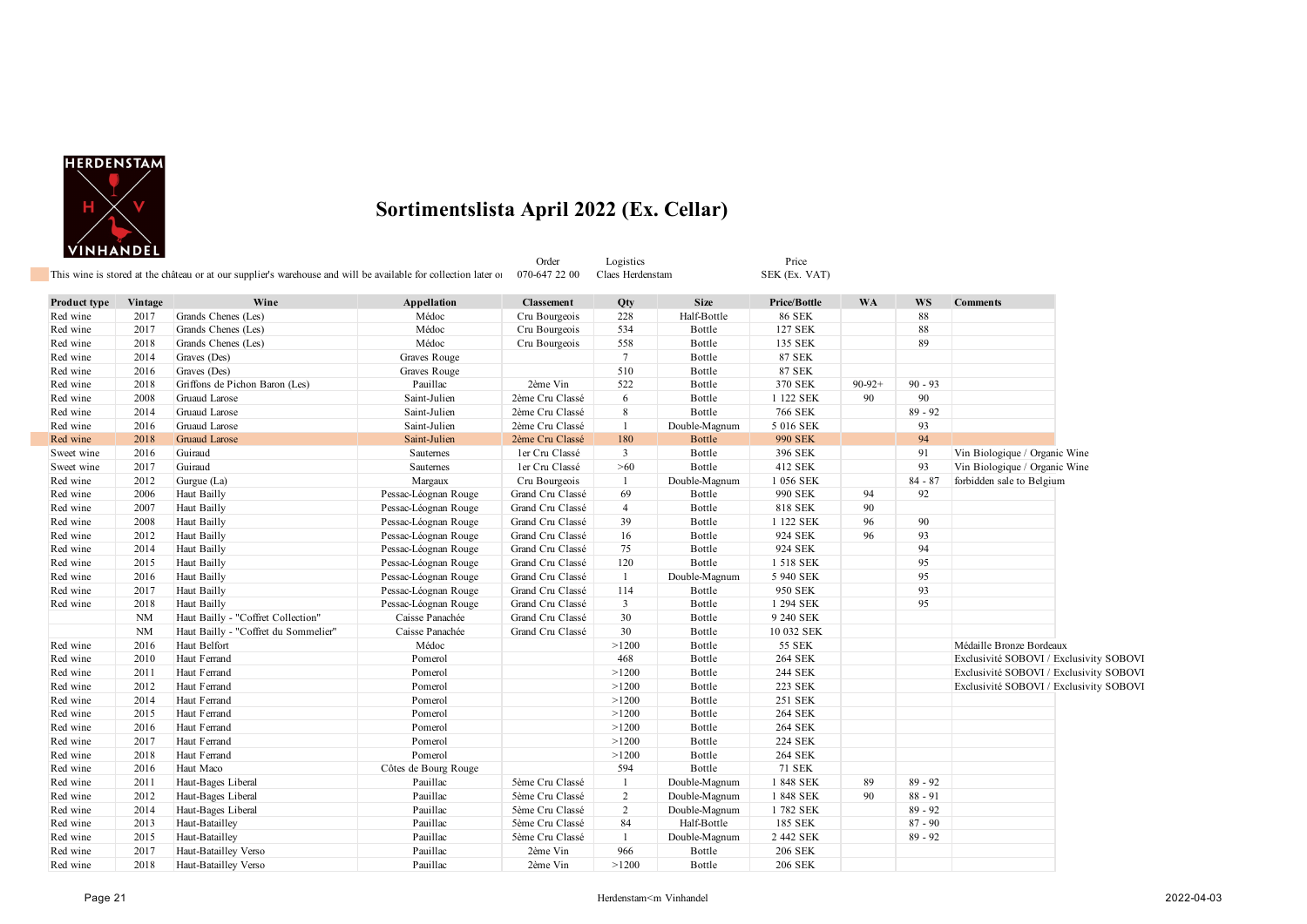

| _____________       |         | This wine is stored at the château or at our supplier's warehouse and will be available for collection later of 070-647 22 00 |             | Order      | Logistics<br>Claes Herdenstam |             | Price<br>SEK (Ex. VAT) |           |           |                 |
|---------------------|---------|-------------------------------------------------------------------------------------------------------------------------------|-------------|------------|-------------------------------|-------------|------------------------|-----------|-----------|-----------------|
| <b>Product type</b> | Vintage | Wine                                                                                                                          | Appellation | Classement | Qty                           | <b>Size</b> | <b>Price/Bottle</b>    | <b>WA</b> | <b>WS</b> | <b>Comments</b> |
| Red wine            | 2019    | Haut-Batailley Verso                                                                                                          | Pauillac    | 2ème Vin   | >1200                         | Bottle      | <b>222 SEK</b>         |           |           |                 |

| Red wine   | 2019 | Haut-Batailley Verso        | Pauillac                | 2ème Vin       | >1200          | Bottle        | 222 SEK        |            |           |  |
|------------|------|-----------------------------|-------------------------|----------------|----------------|---------------|----------------|------------|-----------|--|
| Red wine   | 2013 | Haut-Bergey                 | Pessac-Léognan Rouge    |                | >1200          | Bottle        | 165 SEK        |            |           |  |
| Red wine   | 2016 | Haut-Bergey                 | Pessac-Léognan Rouge    |                | 165            | Bottle        | 198 SEK        |            |           |  |
| Red wine   | 1990 | Haut-Brion                  | Pessac-Léognan Rouge    | ler Cru Classé | 48             | Bottle        | 12 144 SEK     | 98         | 94        |  |
| Red wine   | 1995 | Haut-Brion                  | Pessac-Léognan Rouge    | ler Cru Classé | >60            | Bottle        | 7 260 SEK      | 96         | 95        |  |
| Red wine   | 1996 | Haut-Brion                  | Pessac-Léognan Rouge    | ler Cru Classé | $>60$          | Bottle        | 6 864 SEK      | 92         | 93        |  |
| Red wine   | 1997 | Haut-Brion                  | Pessac-Léognan Rouge    | ler Cru Classé | 1              | Bottle        | 4 422 SEK      | 89         | 90        |  |
| Red wine   | 1999 | Haut-Brion                  | Pessac-Léognan Rouge    | ler Cru Classé | $>60$          | Bottle        | 6 996 SEK      | 93         | 91        |  |
| Red wine   | 2000 | Haut-Brion                  | Pessac-Léognan Rouge    | ler Cru Classé | 36             | Bottle        | 10 164 SEK     | 99         | 94        |  |
| Red wine   | 2002 | Haut-Brion                  | Pessac-Léognan Rouge    | ler Cru Classé | 18             | Bottle        | 5 544 SEK      | 89         | 93        |  |
| Red wine   | 2003 | Haut-Brion                  | Pessac-Léognan Rouge    | ler Cru Classé | 12             | Bottle        | 6 600 SEK      | 95         | 96        |  |
| Red wine   | 2004 | Haut-Brion                  | Pessac-Léognan Rouge    | ler Cru Classé | 23             | Bottle        | 5 874 SEK      | 92         | 95        |  |
| Red wine   | 2005 | Haut-Brion                  | Pessac-Léognan Rouge    | ler Cru Classé | 39             | Bottle        | 9 900 SEK      | 100        | 100       |  |
| Red wine   | 2006 | Haut-Brion                  | Pessac-Léognan Rouge    | ler Cru Classé | 12             | Bottle        | 5 544 SEK      | 96         | 94        |  |
| Red wine   | 2007 | Haut-Brion                  | Pessac-Léognan Rouge    | ler Cru Classé | 6              | Bottle        | 5 676 SEK      | 92         | $89 - 92$ |  |
| Red wine   | 2008 | Haut-Brion                  | Pessac-Léognan Rouge    | ler Cru Classé | 12             | Bottle        | 5 940 SEK      | 96         | 92        |  |
| Red wine   | 2009 | Haut-Brion                  | Pessac-Léognan Rouge    | ler Cru Classé | 9              | Magnum        | 23 760 SEK     | 100        | 98        |  |
| Red wine   | 2009 | Haut-Brion                  | Pessac-Léognan Rouge    | ler Cru Classé | 2              | Double-Magnum | 47 520 SEK     | 100        | 98        |  |
| Red wine   | 2010 | Haut-Brion                  | Pessac-Léognan Rouge    | ler Cru Classé | 6              | Bottle        | 9 108 SEK      | $98 - 100$ | 99        |  |
| Red wine   | 2011 | Haut-Brion                  | Pessac-Léognan Rouge    | ler Cru Classé | $>60$          | <b>Bottle</b> | 5 478 SEK      | 95         | 95        |  |
| Red wine   | 2012 | Haut-Brion                  | Pessac-Léognan Rouge    | ler Cru Classé | 10             | Bottle        | 5 082 SEK      | 98         | 95        |  |
| White wine | 2013 | Haut-Brion                  | Pessac-Léognan Blanc    |                | $\overline{3}$ | Magnum        | 21 120 SEK     | $94 - 96$  | $95 - 98$ |  |
| Red wine   | 2014 | Haut-Brion                  | Pessac-Léognan Rouge    | ler Cru Classé | $>60$          | Bottle        | 6 006 SEK      |            | $95 - 98$ |  |
| Red wine   | 2014 | Haut-Brion                  | Pessac-Léognan Rouge    | ler Cru Classé | 1              | Double-Magnum | 21 120 SEK     |            | $95 - 98$ |  |
| Red wine   | 2015 | Haut-Brion                  | Pessac-Léognan Rouge    | ler Cru Classé | $>60$          | Bottle        | 6798 SEK       |            | $94 - 97$ |  |
| Red wine   | 2015 | Haut-Brion                  | Pessac-Léognan Rouge    | ler Cru Classé | $\overline{2}$ | Double-Magnum | 39 600 SEK     |            | $94 - 97$ |  |
| Red wine   | 2016 | Haut-Brion                  | Pessac-Léognan Rouge    | ler Cru Classé | 12             | Bottle        | 7458 SEK       |            | 98        |  |
| Red wine   | 2018 | Haut-Brion                  | Pessac-Léognan Rouge    | ler Cru Classé | $>60$          | Bottle        | 6 600 SEK      |            | 98        |  |
| Red wine   | 2018 | Haut-Brisson                | Saint-Emilion Grand Cru |                | 354            | Bottle        | <b>202 SEK</b> |            | 90        |  |
| Red wine   | 2017 | Haut-Carles                 | Fronsac                 |                | 12             | Bottle        | 198 SEK        |            |           |  |
| Red wine   | 2016 | Haut-Marbuzet               | Saint-Estèphe           |                | 12             | Half-Bottle   | 235 SEK        |            |           |  |
| Red wine   | 2016 | Haut-Marbuzet               | Saint-Estèphe           |                | 394            | Bottle        | 422 SEK        |            |           |  |
| Red wine   | 2017 | Haut-Marbuzet               | Saint-Estèphe           |                | $\mathbf{1}$   | Bottle        | 343 SEK        |            |           |  |
| Red wine   | 2018 | Haut-Medoc de Giscours (Le) | Haut-Médoc              |                | 473            | Bottle        | 156 SEK        |            |           |  |
| Red wine   | 2013 | Haut-Medoc de Lagrange      | Haut-Médoc              |                | 180            | Bottle        | 119 SEK        |            |           |  |
| Red wine   | 2016 | Haut-Medoc de Serilhan      | Haut-Médoc              |                | $\overline{1}$ | Bottle        | <b>77 SEK</b>  |            |           |  |
| Red wine   | 2004 | Hosanna                     | Pomerol                 |                | 6              | <b>Bottle</b> | 1 518 SEK      | 90         | 91        |  |
| Red wine   | 2006 | Hosanna                     | Pomerol                 |                | 12             | <b>Bottle</b> | 1 874 SEK      | 94         | 90        |  |
| Red wine   | 2007 | Hosanna                     | Pomerol                 |                | 6              | <b>Bottle</b> | 1 518 SEK      | 90         | $88 - 91$ |  |
| Red wine   | 2008 | Hosanna                     | Pomerol                 |                | 36             | <b>Bottle</b> | 1 848 SEK      | 95         | 90        |  |
| Red wine   | 2009 | Hosanna                     | Pomerol                 |                | 30             | <b>Bottle</b> | 2 891 SEK      | 99         | 93        |  |
|            |      |                             |                         |                |                |               |                |            |           |  |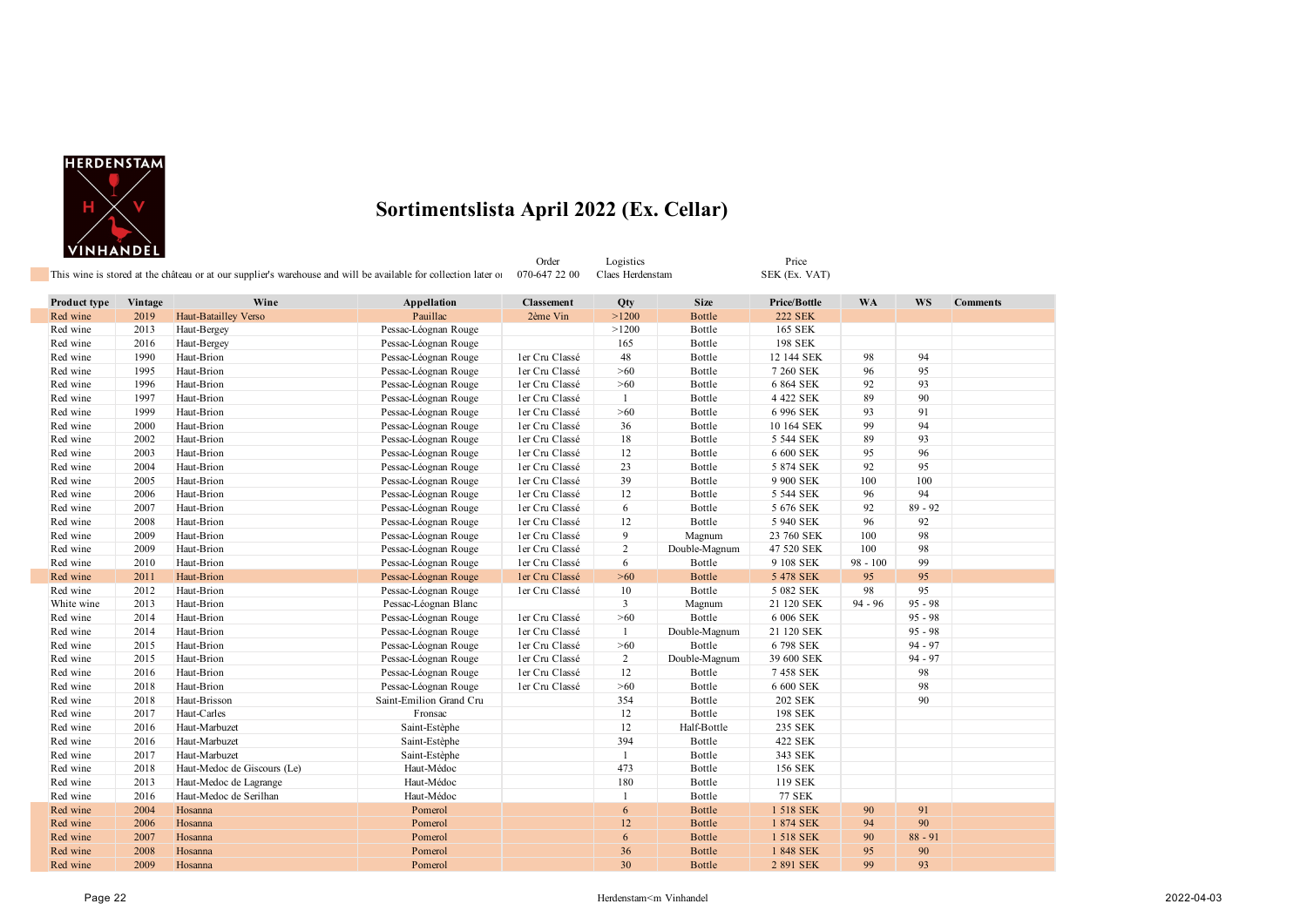

|              |         | This wine is stored at the château or at our supplier's warehouse and will be available for collection later of |               | Order<br>070-647 22 00 | Logistics<br>Claes Herdenstam |               | Price<br>SEK (Ex. VAT) |           |           |                                  |
|--------------|---------|-----------------------------------------------------------------------------------------------------------------|---------------|------------------------|-------------------------------|---------------|------------------------|-----------|-----------|----------------------------------|
| Product type | Vintage | Wine                                                                                                            | Appellation   | <b>Classement</b>      | Qty                           | <b>Size</b>   | <b>Price/Bottle</b>    | <b>WA</b> | <b>WS</b> | <b>Comments</b>                  |
| Red wine     | 2010    | Hosanna                                                                                                         | Pomerol       |                        | 66                            | <b>Bottle</b> | 2 310 SEK              | $94 - 96$ | $95 - 98$ |                                  |
| Red wine     | 2011    | Hosanna                                                                                                         | Pomerol       |                        | 60                            | <b>Bottle</b> | 1 360 SEK              | 93        | $91 - 94$ |                                  |
| Red wine     | 2014    | Hosanna                                                                                                         | Pomerol       |                        | 138                           | <b>Bottle</b> | 1 452 SEK              |           | $93 - 96$ |                                  |
| Red wine     | 2015    | Hosanna                                                                                                         | Pomerol       |                        | 48                            | <b>Bottle</b> | 2 152 SEK              |           | $93 - 96$ |                                  |
| Red wine     | 2016    | Hosanna                                                                                                         | Pomerol       |                        | 48                            | <b>Bottle</b> | 1 835 SEK              |           | 94        |                                  |
| Red wine     | 2017    | Hosanna                                                                                                         | Pomerol       |                        | 42                            | <b>Bottle</b> | 1 452 SEK              |           | 92        |                                  |
| Red wine     | 2014    | $\[ Issan (D')$                                                                                                 | Margaux       | 3ème Cru Classé        | 565                           | Bottle        | 586 SEK                |           | $86 - 89$ |                                  |
| Red wine     | 2014    | $\[ Issan (D')$                                                                                                 | Margaux       | 3ème Cru Classé        | $\mathbf{3}$                  | Double-Magnum | 2 970 SEK              |           | $86 - 89$ |                                  |
| Red wine     | 2015    | Issan $(D')$                                                                                                    | Margaux       | 3ème Cru Classé        | 117                           | Bottle        | 792 SEK                |           | $88 - 91$ |                                  |
| Red wine     | 2015    | $\[ Issan (D')$                                                                                                 | Margaux       | 3ème Cru Classé        | -1                            | Double-Magnum | 3 696 SEK              |           | $88 - 91$ |                                  |
| Red wine     | 2016    | $\[ Issan (D')$                                                                                                 | Margaux       | 3ème Cru Classé        | 358                           | Bottle        | 713 SEK                |           | $88 - 91$ |                                  |
| Red wine     | 2017    | Issan $(D')$                                                                                                    | Margaux       | 3ème Cru Classé        | 819                           | Bottle        | 554 SEK                |           |           |                                  |
| Red wine     | 2018    | Issan $(D')$                                                                                                    | Margaux       | 3ème Cru Classé        | 459                           | Bottle        | 602 SEK                |           |           |                                  |
| Red wine     | 2019    | Issan $(D')$                                                                                                    | Margaux       | 3ème Cru Classé        | 72                            | Bottle        | <b>554 SEK</b>         |           |           |                                  |
| Red wine     | 1997    | Jean Gautreau                                                                                                   | Haut-Médoc    |                        | 6                             | Bottle        | 389 SEK                |           |           | Other version of Sociando-Mallet |
| Red wine     | 2002    | Jean Gautreau                                                                                                   | Haut-Médoc    |                        | 6                             | Bottle        | 462 SEK                |           |           | Other version of Sociando-Mallet |
| Red wine     | 2003    | Jean Gautreau                                                                                                   | Haut-Médoc    |                        | $\overline{1}$                | Bottle        | 594 SEK                |           |           | un autre vin de Sociando-Mallet  |
| Sweet wine   | 2018    | Jeunes Pousses de Raymond-Lafon                                                                                 | Sauternes     | 2ème Vin               | 62                            | Bottle        | 131 SEK                |           |           |                                  |
| Red wine     | 2014    | Kirwan                                                                                                          | Margaux       | 3ème Cru Classé        | 44                            | Bottle        | 462 SEK                |           | $89 - 92$ |                                  |
| Red wine     | 2015    | Kirwan                                                                                                          | Margaux       | 3ème Cru Classé        | -1                            | Double-Magnum | 2 376 SEK              |           | $89 - 92$ |                                  |
| Red wine     | 2016    | Kirwan                                                                                                          | Margaux       | 3ème Cru Classé        | 68                            | Bottle        | 462 SEK                |           | 90        |                                  |
| Red wine     | 2016    | Kirwan                                                                                                          | Margaux       | 3ème Cru Classé        | $\mathbf{1}$                  | Double-Magnum | 2 772 SEK              |           | 90        |                                  |
| Red wine     | 2013    | La Creation                                                                                                     | Pomerol       |                        | >1200                         | Bottle        | 211 SEK                |           |           |                                  |
| Red wine     | 2015    | La Creation                                                                                                     | Pomerol       |                        | >1200                         | Bottle        | <b>238 SEK</b>         |           | 88        |                                  |
| Red wine     | 2015    | La Creation                                                                                                     | Pomerol       |                        | -1                            | Double-Magnum | 1 518 SEK              |           | 88        |                                  |
| Red wine     | 2016    | La Creation                                                                                                     | Pomerol       |                        | >1200                         | Bottle        | 227 SEK                |           | 89        |                                  |
| Red wine     | 2018    | La Creation                                                                                                     | Pomerol       |                        | 1175                          | Bottle        | <b>227 SEK</b>         |           | 90        |                                  |
| Red wine     | 2016    | Labegorce                                                                                                       | Margaux       | Cru Bourgeois          | 162                           | Bottle        | 370 SEK                |           | 90        |                                  |
| Red wine     | 2019    | Labegorce                                                                                                       | Margaux       | Cru Bourgeois          | 534                           | <b>Bottle</b> | <b>264 SEK</b>         |           |           |                                  |
| Red wine     | 2016    | Lacoste-Borie                                                                                                   | Pauillac      | 2ème Vin               | $\overline{1}$                | Double-Magnum | 1980 SEK               |           |           |                                  |
| Red wine     | 2017    | Lacoste-Borie                                                                                                   | Pauillac      | 2ème Vin               | 254                           | Bottle        | <b>238 SEK</b>         |           |           |                                  |
| Red wine     | 2018    | Lacoste-Borie                                                                                                   | Pauillac      | 2ème Vin               | 339                           | Bottle        | 246 SEK                |           |           |                                  |
| Red wine     | 2019    | Lacoste-Borie                                                                                                   | Pauillac      | 2ème Vin               | 522                           | <b>Bottle</b> | <b>222 SEK</b>         |           |           |                                  |
| Red wine     | 2014    | Laffitte-Carcasset                                                                                              | Saint-Estèphe | Cru Bourgeois          | $\overline{\mathbf{3}}$       | Double-Magnum | 1 056 SEK              |           | 89        |                                  |
| Red wine     | 2015    | Laffitte-Carcasset                                                                                              | Saint-Estèphe | Cru Bourgeois          | 2                             | Double-Magnum | 1 056 SEK              |           |           |                                  |
| Red wine     | 2017    | Laffitte-Carcasset                                                                                              | Saint-Estèphe | Cru Bourgeois          | >1200                         | Bottle        | 156 SEK                |           |           |                                  |
| Red wine     | 2018    | Laffitte-Carcasset                                                                                              | Saint-Estèphe | Cru Bourgeois          | 6                             | Bottle        | 169 SEK                |           | 89        |                                  |
| Red wine     | 1986    | Lafite Rothschild                                                                                               | Pauillac      | ler Cru Classé         | 16                            | Bottle        | 26 400 SEK             | 100       | 94        |                                  |
| Red wine     | 1990    | Lafite Rothschild                                                                                               | Pauillac      | ler Cru Classé         | $\overline{4}$                | Bottle        | 11 814 SEK             | 96        | 95        |                                  |
| Red wine     | 1990    | Lafite Rothschild                                                                                               | Pauillac      | ler Cru Classé         | 6                             | Magnum        | 30 360 SEK             | 96        | 95        |                                  |
| Red wine     | 1990    | Lafite Rothschild                                                                                               | Pauillac      | ler Cru Classé         |                               | Double-Magnum | 63 360 SEK             | 96        | 95        |                                  |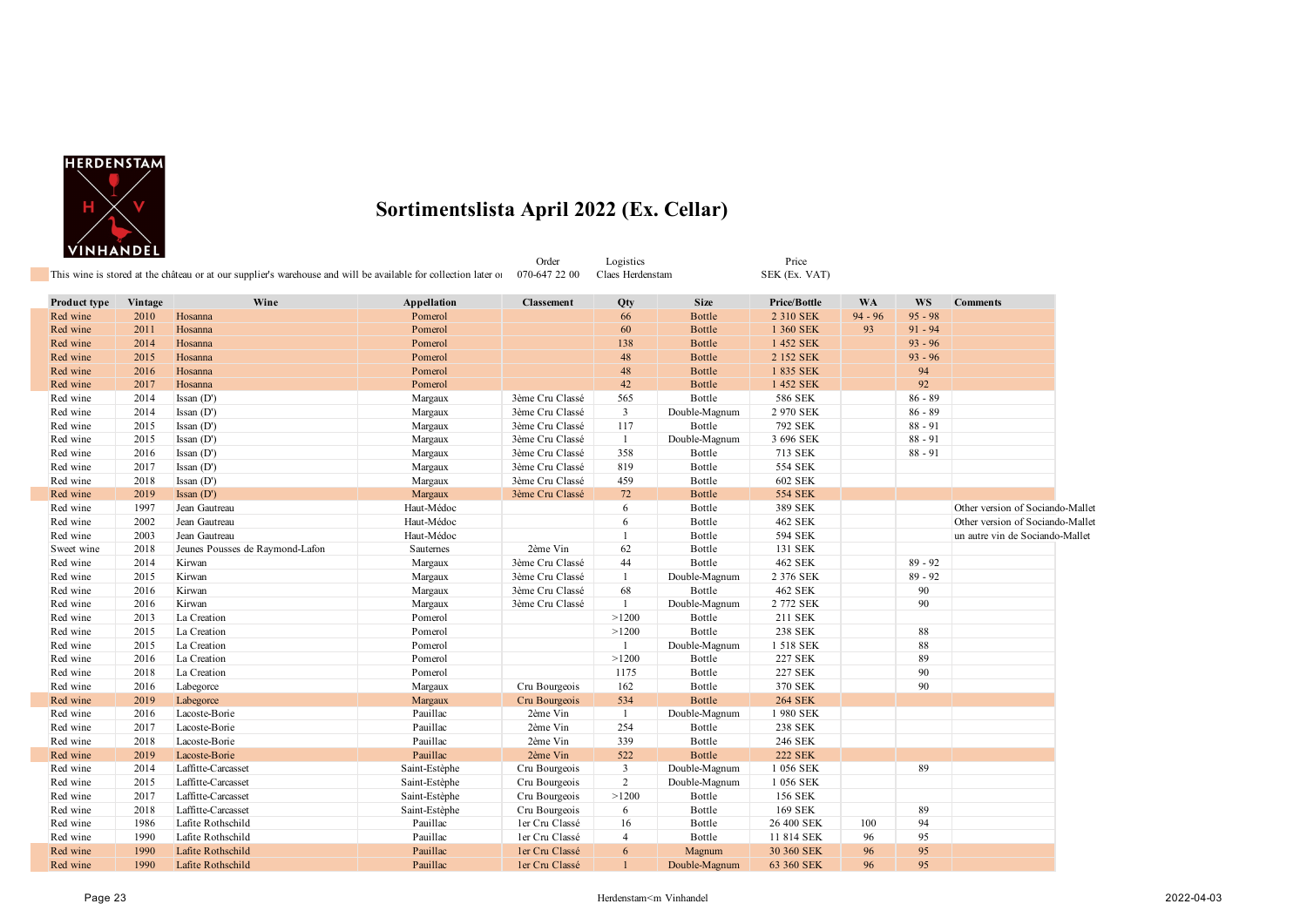

|                     | <u></u> |                                                                                                                 |               | Order             | Logistics        |               | Price               |            |            |                 |
|---------------------|---------|-----------------------------------------------------------------------------------------------------------------|---------------|-------------------|------------------|---------------|---------------------|------------|------------|-----------------|
|                     |         | This wine is stored at the château or at our supplier's warehouse and will be available for collection later of |               | 070-647 22 00     | Claes Herdenstam |               | SEK (Ex. VAT)       |            |            |                 |
| <b>Product type</b> | Vintage | Wine                                                                                                            | Appellation   | <b>Classement</b> | Qty              | <b>Size</b>   | <b>Price/Bottle</b> | <b>WA</b>  | <b>WS</b>  | <b>Comments</b> |
| Red wine            | 1990    | Lafite Rothschild                                                                                               | Pauillac      | ler Cru Classé    | $\mathbf{1}$     | Imperial      | 125 400 SEK         | 96         | 95         |                 |
| Red wine            | 1995    | Lafite Rothschild                                                                                               | Pauillac      | ler Cru Classé    | 60               | Bottle        | 10 824 SEK          | 95         | 96         |                 |
| Red wine            | 1995    | Lafite Rothschild                                                                                               | Pauillac      | ler Cru Classé    | 12               | Magnum        | 27 192 SEK          | 95         | 96         |                 |
| Red wine            | 1995    | Lafite Rothschild                                                                                               | Pauillac      | ler Cru Classé    | 2                | Double-Magnum | 52 800 SEK          | 95         | 96         |                 |
| Red wine            | 1995    | Lafite Rothschild                                                                                               | Pauillac      | ler Cru Classé    | $\mathbf{1}$     | Jeroboam      | 87 120 SEK          | 95         | 96         |                 |
| Red wine            | 1995    | Lafite Rothschild                                                                                               | Pauillac      | ler Cru Classé    | 2                | Imperial      | 105 600 SEK         | 95         | 96         |                 |
| Red wine            | 1996    | Lafite Rothschild                                                                                               | Pauillac      | ler Cru Classé    | 2                | Bottle        | 13 068 SEK          | 100        | 95         |                 |
| Red wine            | 1998    | Lafite Rothschild                                                                                               | Pauillac      | ler Cru Classé    | $\overline{4}$   | Bottle        | 10 956 SEK          | 98         | 95         |                 |
| Red wine            | 1999    | Lafite Rothschild                                                                                               | Pauillac      | ler Cru Classé    | 27               | Bottle        | 10 494 SEK          | 95         | 95         |                 |
| Red wine            | 1999    | Lafite Rothschild                                                                                               | Pauillac      | ler Cru Classé    | 12               | Magnum        | 21 252 SEK          | 95         | 95         |                 |
| Red wine            | 2000    | Lafite Rothschild                                                                                               | Pauillac      | ler Cru Classé    | 12               | Magnum        | 38 940 SEK          | 98         | 100        |                 |
| Red wine            | 2002    | Lafite Rothschild                                                                                               | Pauillac      | ler Cru Classé    | >60              | Bottle        | 10 824 SEK          | 94         | 95         |                 |
| Red wine            | 2002    | Lafite Rothschild                                                                                               | Pauillac      | ler Cru Classé    | 12               | Magnum        | 21 714 SEK          | 94         | 95         |                 |
| Red wine            | 2003    | Lafite Rothschild                                                                                               | Pauillac      | ler Cru Classé    | >60              | Bottle        | 13 860 SEK          | 100        | 96         |                 |
| Red wine            | 2003    | Lafite Rothschild                                                                                               | Pauillac      | ler Cru Classé    | 12               | Magnum        | 30 360 SEK          | 100        | 96         |                 |
| Red wine            | 2003    | Lafite Rothschild                                                                                               | Pauillac      | ler Cru Classé    | $\mathbf{1}$     | Double-Magnum | 51 480 SEK          | 100        | 96         |                 |
| Red wine            | 2005    | Lafite Rothschild                                                                                               | Pauillac      | ler Cru Classé    | >60              | Bottle        | 13 200 SEK          | 95         | 98         |                 |
| Red wine            | 2005    | Lafite Rothschild                                                                                               | Pauillac      | ler Cru Classé    | 12               | Magnum        | 27 984 SEK          | 95         | 98         |                 |
| Red wine            | 2005    | Lafite Rothschild                                                                                               | Pauillac      | ler Cru Classé    | $\mathbf{3}$     | Double-Magnum | 55 902 SEK          | 95         | 98         |                 |
| Red wine            | 2005    | Lafite Rothschild                                                                                               | Pauillac      | ler Cru Classé    | 1                | Imperial      | 111 804 SEK         | 95         | 98         |                 |
| Red wine            | 2006    | Lafite Rothschild                                                                                               | Pauillac      | ler Cru Classé    | 60               | Bottle        | 11 616 SEK          | 97         | 95         |                 |
| Red wine            | 2008    | Lafite Rothschild                                                                                               | Pauillac      | ler Cru Classé    | >60              | Bottle        | 10 560 SEK          | 98         | 92         |                 |
| Red wine            | 2008    | Lafite Rothschild                                                                                               | Pauillac      | ler Cru Classé    | 12               | Magnum        | 20 988 SEK          | 98         | 92         |                 |
| Red wine            | 2009    | Lafite Rothschild                                                                                               | Pauillac      | ler Cru Classé    | >60              | Bottle        | 13 134 SEK          | 99         | 98         |                 |
| Red wine            | 2009    | Lafite Rothschild                                                                                               | Pauillac      | ler Cru Classé    | 2                | Magnum        | 26 334 SEK          | 99         | 98         |                 |
| Red wine            | 2010    | Lafite Rothschild                                                                                               | Pauillac      | ler Cru Classé    | 9                | Bottle        | 11 220 SEK          | $98 - 100$ | $96 - 99$  |                 |
| Red wine            | 2011    | Lafite Rothschild                                                                                               | Pauillac      | ler Cru Classé    | >60              | Bottle        | 10 098 SEK          | $90 - 93$  | $93 - 96$  |                 |
| Red wine            | 2012    | Lafite Rothschild                                                                                               | Pauillac      | ler Cru Classé    | >60              | Bottle        | 10 098 SEK          | 91         | 94         |                 |
| Red wine            | 2014    | Lafite Rothschild                                                                                               | Pauillac      | ler Cru Classé    | >60              | Bottle        | 10 098 SEK          |            | $94 - 97$  |                 |
| Red wine            | 2017    | Lafite Rothschild                                                                                               | Pauillac      | ler Cru Classé    | >60              | Bottle        | 9 504 SEK           |            | 96         |                 |
| Red wine            | 2018    | Lafite Rothschild                                                                                               | Pauillac      | ler Cru Classé    | 14               | Bottle        | 10 824 SEK          |            | 97         |                 |
| Red wine            | 2005    | Lafleur                                                                                                         | Pomerol       |                   | 18               | <b>Bottle</b> | 22 836 SEK          | 100        | 100        |                 |
| Red wine            | 2006    | Lafleur                                                                                                         | Pomerol       |                   | $\mathbf{1}$     | Double-Magnum | 23 166 SEK          | $93 - 95$  | $95 - 100$ |                 |
| Red wine            | 2007    | Lafleur                                                                                                         | Pomerol       |                   | 12               | <b>Bottle</b> | 8 620 SEK           | 90         | $90 - 93$  |                 |
| Red wine            | 2008    | Lafleur                                                                                                         | Pomerol       |                   | 6                | <b>Bottle</b> | 8 382 SEK           | 94         | $92 - 95$  |                 |
| Red wine            | 2008    | Lafleur                                                                                                         | Pomerol       |                   | 1                | Double-Magnum | 43 494 SEK          | 94         | $92 - 95$  |                 |
| Red wine            | 2009    | Lafleur                                                                                                         | Pomerol       |                   | 18               | Bottle        | 18 744 SEK          | 99         | 95         |                 |
| Red wine            | 2010    | Lafleur                                                                                                         | Pomerol       |                   | 12               | <b>Bottle</b> | 20 460 SEK          | $95 - 98$  | $95 - 98$  |                 |
| Red wine            | 2016    | Lafleur                                                                                                         | Pomerol       |                   | 6                | <b>Bottle</b> | 15 246 SEK          |            |            |                 |
| Red wine            | 2017    | Lafleur                                                                                                         | Pomerol       |                   | 6                | <b>Bottle</b> | 11 220 SEK          |            |            |                 |
| Red wine            | 2017    | Lafon-Rochet                                                                                                    | Saint-Estèphe | 4ème Cru Classé   | 160              | Bottle        | 396 SEK             |            | 90         |                 |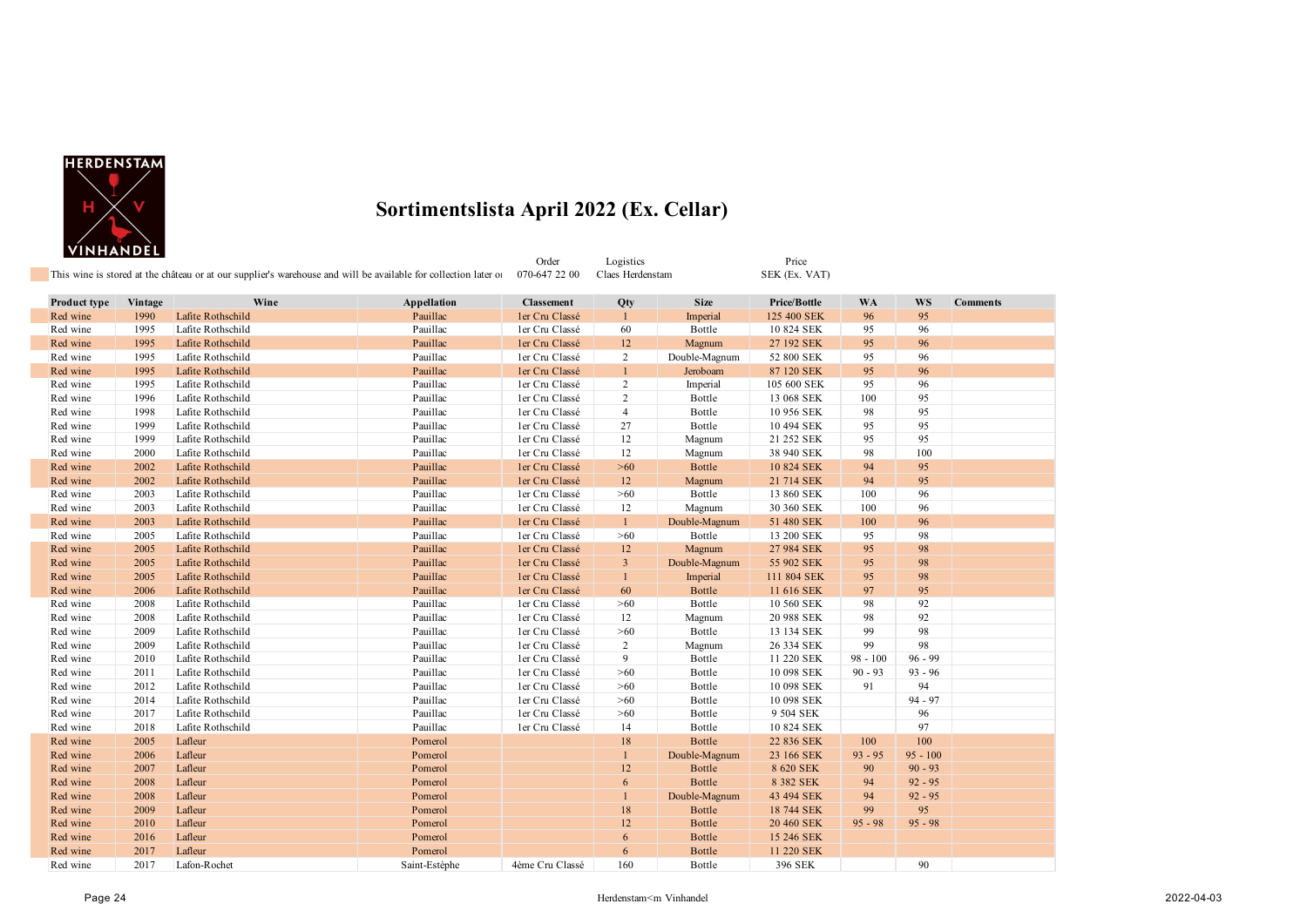

|              |         |                            | This wine is stored at the château or at our supplier's warehouse and will be available for collection later of | Order<br>070-647 22 00 | Logistics<br>Claes Herdenstam |               | Price<br>SEK (Ex. VAT) |           |           |                                                    |
|--------------|---------|----------------------------|-----------------------------------------------------------------------------------------------------------------|------------------------|-------------------------------|---------------|------------------------|-----------|-----------|----------------------------------------------------|
| Product type | Vintage | Wine                       | Appellation                                                                                                     | <b>Classement</b>      | Qty                           | <b>Size</b>   | Price/Bottle           | <b>WA</b> | <b>WS</b> | <b>Comments</b>                                    |
| Red wine     | 2019    | Lafont Menaut              | Pessac-Léognan Rouge                                                                                            |                        | >1200                         | Bottle        | 118 SEK                |           |           |                                                    |
| White wine   | 2019    | Lafont Menaut Blanc        | Pessac-Léognan Blanc                                                                                            |                        | >1200                         | Bottle        | 106 SEK                |           |           |                                                    |
| White wine   | 2020    | <b>Lafont Menaut Blanc</b> | Pessac-Léognan Blanc                                                                                            |                        | >1200                         | <b>Bottle</b> | 112 SEK                |           |           |                                                    |
| Red wine     | 2009    | Lagrange                   | Saint-Julien                                                                                                    | 3ème Cru Classé        | 120                           | Bottle        | 937 SEK                | 90        | 91        |                                                    |
| Red wine     | 2010    | Lagrange                   | Saint-Julien                                                                                                    | 3ème Cru Classé        | 180                           | Bottle        | 937 SEK                | $89 - 92$ | $90 - 93$ |                                                    |
| Red wine     | 2012    | Lagrange                   | Saint-Julien                                                                                                    | 3ème Cru Classé        | 600                           | <b>Bottle</b> | <b>607 SEK</b>         | 86        | $85 - 88$ | Forbiden to sale to China, Macao, Hong Kong, Japan |
| Red wine     | 2014    | Lagrange                   | Saint-Julien                                                                                                    | 3ème Cru Classé        | 43                            | Bottle        | 502 SEK                |           | $87 - 90$ |                                                    |
| Red wine     | 2015    | Lagrange                   | Saint-Julien                                                                                                    | 3ème Cru Classé        | >1200                         | <b>Bottle</b> | <b>620 SEK</b>         |           | $89 - 92$ |                                                    |
| Red wine     | 2018    | Lagrange                   | Saint-Julien                                                                                                    | 3ème Cru Classé        | >1200                         | Bottle        | 462 SEK                |           | $93 - 96$ |                                                    |
| Red wine     | 2019    | Lagrange                   | Saint-Julien                                                                                                    | 3ème Cru Classé        | 60                            | Bottle        | 515 SEK                |           |           |                                                    |
| Red wine     | 2000    | Lagune (La)                | Haut-Médoc                                                                                                      | 3ème Cru Classé        | 8                             | Magnum        | 2 046 SEK              | 86        | 89        |                                                    |
| Red wine     | 2000    | Lagune (La)                | Haut-Médoc                                                                                                      | 3ème Cru Classé        | 12                            | Double-Magnum | 4 554 SEK              | 86        | 89        |                                                    |
| Red wine     | 2002    | Lagune (La)                | Haut-Médoc                                                                                                      | 3ème Cru Classé        | 6                             | Double-Magnum | 4 092 SEK              | 87        | 84        |                                                    |
| Red wine     | 2003    | Lagune (La)                | Haut-Médoc                                                                                                      | 3ème Cru Classé        | 21                            | Magnum        | 1716 SEK               | 88        | 87        |                                                    |
| Red wine     | 2004    | Lagune (La)                | Haut-Médoc                                                                                                      | 3ème Cru Classé        | 6                             | Double-Magnum | 3 828 SEK              | $90 - 93$ | 87        |                                                    |
| Red wine     | 2011    | Lagune (La)                | Haut-Médoc                                                                                                      | 3ème Cru Classé        | 209                           | Bottle        | 535 SEK                | 89        | $86 - 89$ |                                                    |
| Red wine     | 2011    | Lagune (La)                | Haut-Médoc                                                                                                      | 3ème Cru Classé        | $\overline{4}$                | Double-Magnum | 2 508 SEK              | 89        | $86 - 89$ |                                                    |
| Red wine     | 2014    | Lagune (La)                | Haut-Médoc                                                                                                      | 3ème Cru Classé        | 288                           | Bottle        | 528 SEK                |           | $87 - 90$ | Conversion en Agriculture Biologique/ In progress  |
| Red wine     | 2015    | Lagune (La)                | Haut-Médoc                                                                                                      | 3ème Cru Classé        | >1200                         | <b>Bottle</b> | <b>488 SEK</b>         |           |           | Restrcition GD- Hard Discount et Internet          |
| Red wine     | 2015    | Lagune (La)                | Haut-Médoc                                                                                                      | 3ème Cru Classé        | 60                            | Magnum        | <b>990 SEK</b>         |           |           | Restrcition GD- Hard Discount et Internet          |
| Red wine     | 2015    | Lagune (La)                | Haut-Médoc                                                                                                      | 3ème Cru Classé        | 15                            | Double-Magnum | 2 904 SEK              |           |           | Restrcition GD- Hard Discount et Internet          |
| Red wine     | 2016    | Lagune (La)                | Haut-Médoc                                                                                                      | 3ème Cru Classé        | -1                            | Double-Magnum | 3 300 SEK              |           |           | Vin Biologique / Organic Wine                      |
| Red wine     | 2017    | Lagune (La)                | Haut-Médoc                                                                                                      | 3ème Cru Classé        | 597                           | Bottle        | 404 SEK                |           |           | Vin Biologique / Organic Wine                      |
| Red wine     | 2019    | Lagune (La)                | Haut-Médoc                                                                                                      | 3ème Cru Classé        | 660                           | Bottle        | 396 SEK                |           |           |                                                    |
| Red wine     | 2019    | Lagune (La)                | Haut-Médoc                                                                                                      | 3ème Cru Classé        | 24                            | Magnum        | 792 SEK                |           |           |                                                    |
| Red wine     | 2008    | Lalande-Borie              | Saint-Julien                                                                                                    |                        | 516                           | Bottle        | <b>277 SEK</b>         | 88        | $86 - 89$ |                                                    |
| Red wine     | 2008    | Lalande-Borie              | Saint-Julien                                                                                                    |                        | 36                            | Magnum        | <b>568 SEK</b>         | 88        | $86 - 89$ |                                                    |
| Red wine     | 2014    | Lalande-Borie              | Saint-Julien                                                                                                    |                        | 961                           | Bottle        | 277 SEK                |           | 89        |                                                    |
| Red wine     | 2014    | Lalande-Borie              | Saint-Julien                                                                                                    |                        | 60                            | Magnum        | <b>568 SEK</b>         |           | 89        |                                                    |
| Red wine     | 2015    | Lalande-Borie              | Saint-Julien                                                                                                    |                        | 1200                          | <b>Bottle</b> | <b>297 SEK</b>         |           | 90        |                                                    |
| Red wine     | 2017    | Lamothe Castera            | <b>Bordeaux Rouge</b>                                                                                           |                        | $8\phantom{.}$                | <b>Bottle</b> | <b>39 SEK</b>          |           |           |                                                    |
| Red wine     | 2014    | Lamothe-Bergeron           | Haut-Médoc                                                                                                      | Cru Bourgeois          | 10                            | Bottle        | 121 SEK                |           |           |                                                    |
| Red wine     | 2015    | Lamothe-Bergeron           | Haut-Médoc                                                                                                      | Cru Bourgeois          | 116                           | Bottle        | 140 SEK                |           |           |                                                    |
| Red wine     | 2018    | Lamothe-Bergeron           | Haut-Médoc                                                                                                      | Cru Bourgeois          | 18                            | Bottle        | 129 SEK                |           |           |                                                    |
| Red wine     | 2011    | Lanessan                   | Haut-Médoc                                                                                                      | Cru Bourgeois          | $\mathbf{3}$                  | Double-Magnum | 990 SEK                | 85        |           |                                                    |
| Red wine     | 2012    | Lanessan                   | Haut-Médoc                                                                                                      | Cru Bourgeois          | $\overline{2}$                | Bottle        | 131 SEK                | 86        |           |                                                    |
| Red wine     | 2014    | Lanessan                   | Haut-Médoc                                                                                                      | Cru Bourgeois          | 30                            | Magnum        | <b>284 SEK</b>         |           |           |                                                    |
| Red wine     | 2014    | Lanessan                   | Haut-Médoc                                                                                                      | Cru Bourgeois          | $\overline{4}$                | Double-Magnum | 990 SEK                |           |           |                                                    |
| Red wine     | 2016    | Lanessan                   | Haut-Médoc                                                                                                      | Cru Bourgeois          | 5                             | Magnum        | 330 SEK                |           |           |                                                    |
| Red wine     | 2017    | Lanessan                   | Haut-Médoc                                                                                                      | Cru Bourgeois          | 204                           | Half-Bottle   | <b>86 SEK</b>          |           |           |                                                    |
| Red wine     | 2018    | Lanessan                   | Haut-Médoc                                                                                                      | Cru Bourgeois          | 72                            | Half-Bottle   | 83 SEK                 |           |           |                                                    |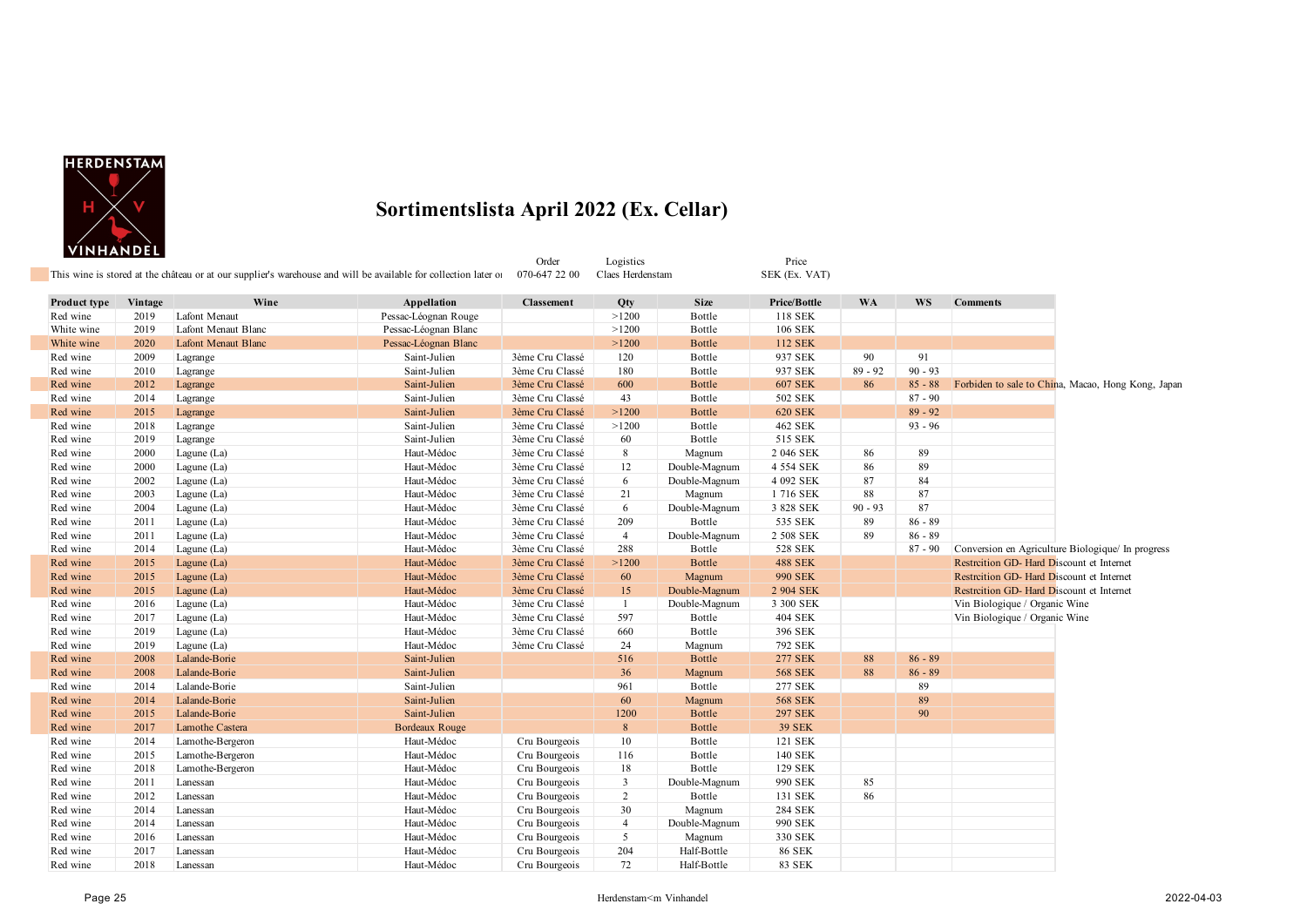

Order Logistics Price

| Product type | Vintage | Wine                | <b>Appellation</b>      | <b>Classement</b>     | Qty              | <b>Size</b>   | Price/Bottle   | <b>WA</b> | WS        | <b>Comments</b> |
|--------------|---------|---------------------|-------------------------|-----------------------|------------------|---------------|----------------|-----------|-----------|-----------------|
| Red wine     | 2018    | Lanessan            | Haut-Médoc              | Cru Bourgeois         | $\overline{4}$   | Bottle        | 139 SEK        |           |           |                 |
| Red wine     | 2019    | Lanessan            | Haut-Médoc              | Cru Bourgeois         | >1200            | Bottle        | 119 SEK        |           |           |                 |
| Red wine     | 2009    | Langoa Barton       | Saint-Julien            | 3ème Cru Classé       | 120              | Bottle        | <b>858 SEK</b> | 90        | 93        |                 |
| Red wine     | 2012    | Langoa Barton       | Saint-Julien            | 3ème Cru Classé       | 582              | <b>Bottle</b> | <b>502 SEK</b> | 90        | $87 - 90$ |                 |
| Red wine     | 2013    | Langoa Barton       | Saint-Julien            | 3ème Cru Classé       | 60               | <b>Bottle</b> | <b>422 SEK</b> | $87 - 89$ | $86 - 89$ |                 |
| Red wine     | 2016    | Langoa Barton       | Saint-Julien            | 3ème Cru Classé       | 180              | <b>Bottle</b> | <b>607 SEK</b> |           | 95        |                 |
| Red wine     | 2018    | Langoa Barton       | Saint-Julien            | 3ème Cru Classé       | 114              | Bottle        | 554 SEK        |           | $93 - 96$ |                 |
| Red wine     | 2011    | Larcis Ducasse      | Saint-Emilion Grand Cru | er Grand Cru Classé l | $\mathbf{3}$     | Double-Magnum | 2 442 SEK      | 90        | 91        |                 |
| Red wine     | 2014    | Larcis Ducasse      | Saint-Emilion Grand Cru | er Grand Cru Classé   | 14               | Bottle        | 594 SEK        |           | $92 - 95$ |                 |
| Red wine     | 2014    | Larcis Ducasse      | Saint-Emilion Grand Cru | er Grand Cru Classé l | $\mathbf{3}$     | Double-Magnum | 2 640 SEK      |           | $92 - 95$ |                 |
| Red wine     | 2015    | Larcis Ducasse      | Saint-Emilion Grand Cru | er Grand Cru Classé l | 9                | Bottle        | 950 SEK        |           | $93 - 96$ |                 |
| Red wine     | 2015    | Larcis Ducasse      | Saint-Emilion Grand Cru | er Grand Cru Classé l | $\mathbf{1}$     | Double-Magnum | 3 960 SEK      |           | $93 - 96$ |                 |
| Red wine     | 2017    | Larcis Ducasse      | Saint-Emilion Grand Cru | er Grand Cru Classé l | 155              | Bottle        | <b>634 SEK</b> |           | 93        |                 |
| Red wine     | 2018    | Laroque             | Saint-Emilion Grand Cru | Grand Cru Classé      | 35               | Bottle        | 330 SEK        |           | $92 - 95$ |                 |
| Red wine     | 2016    | Larrivet Haut-Brion | Pessac-Léognan Rouge    |                       | $\overline{2}$   | Double-Magnum | 2 244 SEK      |           | 89        |                 |
| Red wine     | 2017    | Larrivet Haut-Brion | Pessac-Léognan Rouge    |                       | 487              | Bottle        | 309 SEK        |           | 92        |                 |
| Red wine     | 2018    | Larrivet Haut-Brion | Pessac-Léognan Rouge    |                       | 180              | Bottle        | 356 SEK        |           | $87 - 90$ |                 |
| Red wine     | 2019    | Larrivet Haut-Brion | Pessac-Léognan Rouge    |                       | 48               | Bottle        | 301 SEK        |           |           |                 |
| Red wine     | 2010    | Lascombes           | Margaux                 | 2ème Cru Classé       | >1200            | Bottle        | <b>990 SEK</b> | $94 - 97$ | $89 - 92$ |                 |
| Red wine     | 2015    | Lascombes           | Margaux                 | 2ème Cru Classé       | 36               | Bottle        | 792 SEK        |           | $90 - 93$ |                 |
| Red wine     | 2015    | Lascombes           | Margaux                 | 2ème Cru Classé       | 1                | Double-Magnum | 3 894 SEK      |           | $90 - 93$ |                 |
| Red wine     | 2016    | Lascombes           | Margaux                 | 2ème Cru Classé       | 10               | Bottle        | 792 SEK        |           | 92        |                 |
| Red wine     | 2018    | Lascombes           | Margaux                 | 2ème Cru Classé       | 25               | Bottle        | 739 SEK        |           | $93 - 96$ |                 |
| Red wine     | 1985    | Latour              | Pauillac                | ler Cru Classé        | 12               | Bottle        | 7 854 SEK      | 88        | 93        |                 |
| Red wine     | 1988    | Latour              | Pauillac                | ler Cru Classé        | 24               | <b>Bottle</b> | 6 732 SEK      | 91        | 96        | Ex Chateau      |
| Red wine     | 1991    | Latour              | Pauillac                | ler Cru Classé        | 24               | <b>Bottle</b> | 6 468 SEK      | 89        | 91        |                 |
| Red wine     | 1995    | Latour              | Pauillac                | ler Cru Classé        | 24               | <b>Bottle</b> | 7 392 SEK      | 96        | 94        |                 |
| Red wine     | 1995    | Latour              | Pauillac                | ler Cru Classé        | $\boldsymbol{9}$ | Magnum        | 14 520 SEK     | 96        | 94        |                 |
| Red wine     | 1996    | Latour              | Pauillac                | ler Cru Classé        | $>60$            | Bottle        | 9 108 SEK      | 99        | 96        | Ex Chateau      |
| Red wine     | 1998    | Latour              | Pauillac                | ler Cru Classé        | 54               | <b>Bottle</b> | 6 600 SEK      | 90        | 90        |                 |
| Red wine     | 2000    | Latour              | Pauillac                | ler Cru Classé        | 48               | <b>Bottle</b> | 14 520 SEK     | 98        | 100       |                 |
| Red wine     | 2001    | Latour              | Pauillac                | ler Cru Classé        | 36               | Bottle        | 7 524 SEK      | 95        | 95        |                 |
| Red wine     | 2002    | Latour              | Pauillac                | ler Cru Classé        | 32               | Bottle        | 6 930 SEK      | 96        | 96        | Ex Chateau      |
| Red wine     | 2003    | Latour              | Pauillac                | ler Cru Classé        | $\overline{4}$   | Bottle        | 10 692 SEK     | 100       | 98        |                 |
| Red wine     | 2004    | Latour              | Pauillac                | ler Cru Classé        | $>60$            | Bottle        | 6 864 SEK      | 95        | 95        | Ex Chateau      |
| Red wine     | 2005    | Latour              | Pauillac                | ler Cru Classé        | 14               | Bottle        | 12 672 SEK     | 98        | 99        |                 |
| Red wine     | 2006    | Latour              | Pauillac                | ler Cru Classé        | 13               | Bottle        | 6 468 SEK      | 95        | 95        |                 |
| Red wine     | 2006    | Latour              | Pauillac                | ler Cru Classé        | 1                | Double-Magnum | 29 040 SEK     | 95        | 95        |                 |
| Red wine     | 2006    | Latour              | Pauillac                | ler Cru Classé        | $\mathbf{1}$     | Imperial      | 58 080 SEK     | 95        | 95        |                 |
| Red wine     | 2007    | Latour              | Pauillac                | ler Cru Classé        | 15               | Bottle        | 6 336 SEK      | 92        | $89 - 92$ |                 |
| Red wine     | 2008    | Latour              | Pauillac                | ler Cru Classé        | $18\,$           | Bottle        | 7 194 SEK      | 95        | 94        |                 |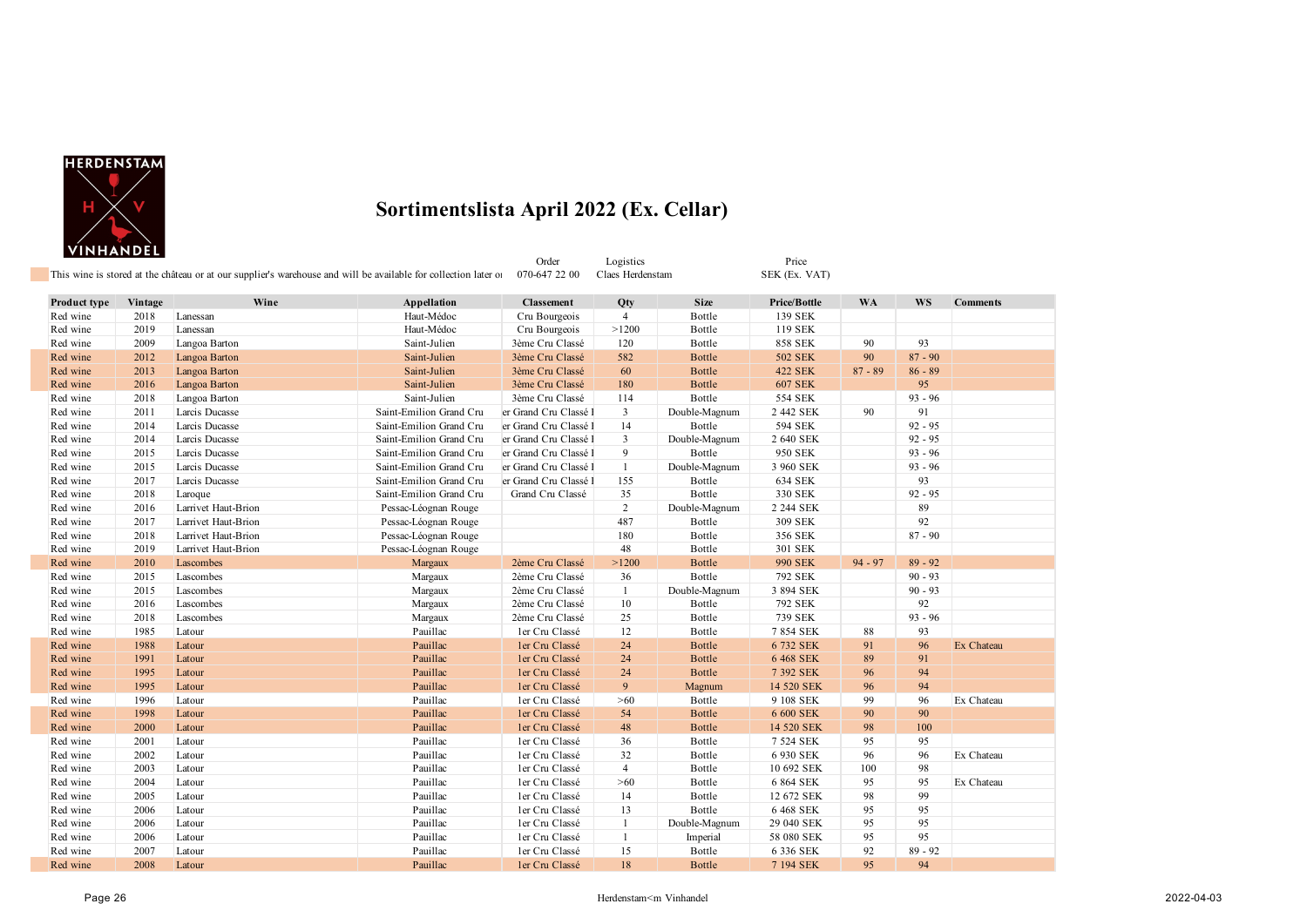

|                                 | <u></u>      | This wine is stored at the château or at our supplier's warehouse and will be available for collection later of |                         | Order<br>070-647 22 00              | Logistics<br>Claes Herdenstam |                         | Price<br>SEK (Ex. VAT)            |                 |            |                 |
|---------------------------------|--------------|-----------------------------------------------------------------------------------------------------------------|-------------------------|-------------------------------------|-------------------------------|-------------------------|-----------------------------------|-----------------|------------|-----------------|
|                                 |              |                                                                                                                 |                         |                                     |                               |                         |                                   |                 | WS         |                 |
| <b>Product type</b><br>Red wine | Vintage      | Wine                                                                                                            | Appellation<br>Pauillac | <b>Classement</b><br>ler Cru Classé | Qty                           | <b>Size</b>             | <b>Price/Bottle</b><br>13 860 SEK | <b>WA</b><br>95 | 94         | <b>Comments</b> |
| Red wine                        | 2008<br>2009 | Latour                                                                                                          | Pauillac                |                                     | 6<br>24                       | Magnum<br><b>Bottle</b> |                                   | 100             | 99         |                 |
| Red wine                        | 2009         | Latour<br>Latour                                                                                                | Pauillac                | ler Cru Classé<br>ler Cru Classé    | $\overline{2}$                |                         | 15 180 SEK<br>31 020 SEK          | 100             | 99         |                 |
| Red wine                        | 2010         | Latour                                                                                                          | Pauillac                | ler Cru Classé                      | 57                            | Magnum<br>Bottle        | 15 840 SEK                        | $98 - 100$      | 99         |                 |
| Red wine                        | 2011         | Latour                                                                                                          | Pauillac                | ler Cru Classé                      | $>60$                         | Bottle                  | 6 534 SEK                         | $93 - 95$       | 96         |                 |
| Red wine                        | 2011         | Latour                                                                                                          | Pauillac                | ler Cru Classé                      | -1                            | Imperial                | 58 080 SEK                        | $93 - 95$       | 96         |                 |
| Red wine                        | 2012         | Latour                                                                                                          | Pauillac                | ler Cru Classé                      | 16                            | Bottle                  | 6 006 SEK                         | 94              | $93 - 96$  |                 |
| Red wine                        | 2012         | Latour                                                                                                          | Pauillac                | ler Cru Classé                      | 8                             | Magnum                  | 11 088 SEK                        | 94              | $93 - 96$  |                 |
| Red wine                        | 2013         | Latour                                                                                                          | Pauillac                | ler Cru Classé                      | $\overline{2}$                | Magnum                  | 10 098 SEK                        | $88 - 90$       | 92         |                 |
| Red wine                        | 2011         | Latour-Martillac                                                                                                | Pessac-Léognan Rouge    | Grand Cru Classé                    | $\overline{2}$                | Double-Magnum           | 1 650 SEK                         | 91              | $90 - 93$  |                 |
| Red wine                        | 2012         | Latour-Martillac                                                                                                | Pessac-Léognan Rouge    | Grand Cru Classé                    | 18                            | Half-Bottle             | 152 SEK                           | 90              |            |                 |
| Red wine                        | 2012         | Latour-Martillac                                                                                                | Pessac-Léognan Rouge    | Grand Cru Classé                    | 177                           | Bottle                  | 368 SEK                           | 90              |            |                 |
| Red wine                        | 2014         | Latour-Martillac                                                                                                | Pessac-Léognan Rouge    | Grand Cru Classé                    | 354                           | Bottle                  | 343 SEK                           |                 | $90 - 93$  |                 |
| Red wine                        | 2015         | Latour-Martillac                                                                                                | Pessac-Léognan Rouge    | Grand Cru Classé                    | 929                           | Bottle                  | 383 SEK                           |                 | 91         |                 |
| Red wine                        | 2015         | Latour-Martillac                                                                                                | Pessac-Léognan Rouge    | Grand Cru Classé                    | $\overline{2}$                | Double-Magnum           | 2 178 SEK                         |                 | 91         |                 |
| Red wine                        | 2016         | Latour-Martillac                                                                                                | Pessac-Léognan Rouge    | Grand Cru Classé                    | $\overline{2}$                | Double-Magnum           | 2 244 SEK                         |                 | $90 - 93$  |                 |
| Red wine                        | 2017         | Latour-Martillac                                                                                                | Pessac-Léognan Rouge    | Grand Cru Classé                    | $\mathbf{3}$                  | Bottle                  | 293 SEK                           |                 | $90 - 93$  |                 |
| Red wine                        | 2018         | Latour-Martillac                                                                                                | Pessac-Léognan Rouge    | Grand Cru Classé                    | 192                           | Half-Bottle             | 198 SEK                           |                 | $92 - 95$  |                 |
| White wine                      | 2018         | Latour-Martillac                                                                                                | Pessac-Léognan Blanc    | Grand Cru Classé                    | 288                           | Bottle                  | 317 SEK                           |                 | $91 - 94$  |                 |
| Red wine                        | 2018         | Latour-Martillac                                                                                                | Pessac-Léognan Rouge    | Grand Cru Classé                    | 16                            | Magnum                  | 752 SEK                           |                 | $92 - 95$  |                 |
| White wine                      | 2019         | Latour-Martillac                                                                                                | Pessac-Léognan Blanc    | Grand Cru Classé                    | 570                           | Bottle                  | <b>290 SEK</b>                    |                 |            |                 |
| Red wine                        | 2019         | Latour-Martillac                                                                                                | Pessac-Léognan Rouge    | Grand Cru Classé                    | 615                           | Bottle                  | 317 SEK                           |                 | 90         |                 |
| Red wine                        | 2013         | Leoville Barton                                                                                                 | Saint-Julien            | 2ème Cru Classé                     | 90                            | Half-Bottle             | 396 SEK                           | $90 - 92$       | $90 - 93$  |                 |
| Red wine                        | 2017         | Leoville Barton                                                                                                 | Saint-Julien            | 2ème Cru Classé                     | 228                           | Bottle                  | <b>858 SEK</b>                    |                 | 95         |                 |
| Red wine                        | 2018         | Leoville Barton                                                                                                 | Saint-Julien            | 2ème Cru Classé                     | 303                           | Bottle                  | 1 030 SEK                         |                 | $96 - 99$  |                 |
| Red wine                        | 1982         | Leoville Las Cases                                                                                              | Saint-Julien            | 2ème Cru Classé                     | 9                             | Bottle                  | 5 280 SEK                         | 95              | 95         |                 |
| Red wine                        | 1989         | Leoville Las Cases                                                                                              | Saint-Julien            | 2ème Cru Classé                     | 125                           | Bottle                  | 2 838 SEK                         | 91              | 96         |                 |
| Red wine                        | 1995         | Leoville Las Cases                                                                                              | Saint-Julien            | 2ème Cru Classé                     | 68                            | Bottle                  | 2 838 SEK                         | 95              | 95         |                 |
| Red wine                        | 1996         | Leoville Las Cases                                                                                              | Saint-Julien            | 2ème Cru Classé                     | 176                           | <b>Bottle</b>           | 3 828 SEK                         | 98              | 92         |                 |
| Red wine                        | 1998         | Leoville Las Cases                                                                                              | Saint-Julien            | 2ème Cru Classé                     | 53                            | Bottle                  | 2 508 SEK                         | 93              |            |                 |
| Red wine                        | 2001         | Leoville Las Cases                                                                                              | Saint-Julien            | 2ème Cru Classé                     | 210                           | Bottle                  | 2 376 SEK                         | 93              | 94         |                 |
| Red wine                        | 2003         | Leoville Las Cases                                                                                              | Saint-Julien            | 2ème Cru Classé                     | 113                           | Bottle                  | 2 376 SEK                         | 93              | 97         |                 |
| Red wine                        | 2005         | Leoville Las Cases                                                                                              | Saint-Julien            | 2ème Cru Classé                     | 41                            | Bottle                  | 3 234 SEK                         | 97              | 100        |                 |
| Red wine                        | 2009         | Leoville Las Cases                                                                                              | Saint-Julien            | 2ème Cru Classé                     | 180                           | Bottle                  | 3 498 SEK                         | 98              | 98         |                 |
| Red wine                        | 2010         | Leoville Las Cases                                                                                              | Saint-Julien            | 2ème Cru Classé                     | 33                            | Bottle                  | 3 102 SEK                         | $95 - 98$       | 99         |                 |
| Red wine                        | 2012         | Leoville Las Cases                                                                                              | Saint-Julien            | 2ème Cru Classé                     | 6                             | <b>Bottle</b>           | 1 980 SEK                         | 93              | 94         |                 |
| Red wine                        | 2016         | Leoville Las Cases                                                                                              | Saint-Julien            | 2ème Cru Classé                     | 6                             | <b>Bottle</b>           | 3 234 SEK                         |                 | 98         |                 |
| Red wine                        | 2016         | Leoville Las Cases                                                                                              | Saint-Julien            | 2ème Cru Classé                     | -1                            | Double-Magnum           | 15 840 SEK                        |                 | 98         |                 |
| Red wine                        | 2018         | Leoville Las Cases                                                                                              | Saint-Julien            | 2ème Cru Classé                     | 24                            | Bottle                  | 3 234 SEK                         |                 | $97 - 100$ |                 |
| Red wine                        | 2019         | Leoville Las Cases                                                                                              | Saint-Julien            | 2ème Cru Classé                     | 6                             | Magnum                  | 5 082 SEK                         |                 |            |                 |
|                                 | 1989         | Leoville Las Cases - Caisse Collection Ce                                                                       | Caisse Panachée         |                                     | 6                             | Bottle                  | 24 948 SEK                        |                 |            |                 |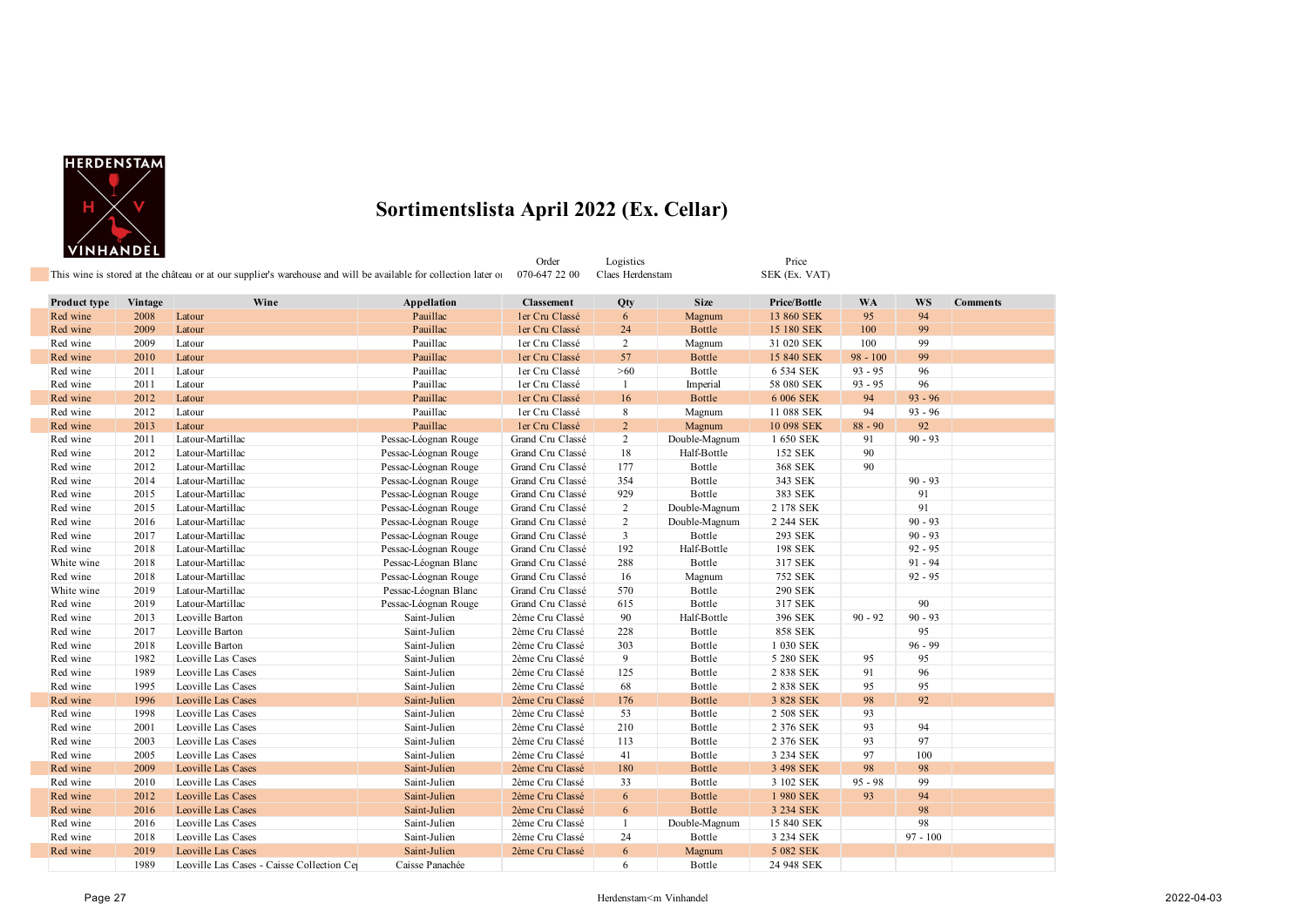

| Product type | Vintage   | Wine                                    | Appellation             | <b>Classement</b> | Qty            | <b>Size</b>   | Price/Bottle   | <b>WA</b> | <b>WS</b> | <b>Comments</b>                                    |
|--------------|-----------|-----------------------------------------|-------------------------|-------------------|----------------|---------------|----------------|-----------|-----------|----------------------------------------------------|
| Red wine     | 2005      | Leoville Poyferre                       | Saint-Julien            | 2ème Cru Classé   | 12             | Bottle        | 1 518 SEK      | 93        | 92        |                                                    |
| Red wine     | 2009      | Leoville Poyferre                       | Saint-Julien            | 2ème Cru Classé   | 41             | Bottle        | 2 772 SEK      | 100       | 93        |                                                    |
| Red wine     | 2014      | Leoville Poyferre                       | Saint-Julien            | 2ème Cru Classé   | 406            | Bottle        | <b>884 SEK</b> |           | $92 - 95$ |                                                    |
| Red wine     | 2018      | Leoville Poyferre                       | Saint-Julien            | 2ème Cru Classé   | 6              | Bottle        | 1 188 SEK      |           | 97        |                                                    |
| Red wine     | 2018      | Leoville Poyferre                       | Saint-Julien            | 2ème Cru Classé   | 3              | Magnum        | 3 696 SEK      |           | 97        |                                                    |
| Red wine     | 2018      | Leoville Poyferre                       | Saint-Julien            | 2ème Cru Classé   | $\sqrt{2}$     | Double-Magnum | 7 260 SEK      |           | 97        |                                                    |
| Red wine     | 2016      | Les Tours de Laroque                    | Saint-Emilion Grand Cru |                   | 654            | Bottle        | 127 SEK        |           |           |                                                    |
| Red wine     | 2013      | Lespault-Martillac                      | Pessac-Léognan Rouge    |                   | >1200          | Bottle        | 183 SEK        |           |           |                                                    |
| Red wine     | 2016      | Lespault-Martillac                      | Pessac-Léognan Rouge    |                   | 414            | Bottle        | <b>224 SEK</b> |           | 89        |                                                    |
| Red wine     | 2017      | Lespault-Martillac                      | Pessac-Léognan Rouge    |                   | 714            | Bottle        | 206 SEK        |           | 92        |                                                    |
| Red wine     | 2018      | Lespault-Martillac                      | Pessac-Léognan Rouge    |                   | 299            | Bottle        | <b>222 SEK</b> |           | $91 - 94$ |                                                    |
| Red wine     | 2019      | Lespault-Martillac                      | Pessac-Léognan Rouge    |                   | 480            | Bottle        | 193 SEK        |           |           |                                                    |
| Red wine     | 2017      | Lilian Ladouys                          | Saint-Estèphe           | Cru Bourgeois     | 62             | Bottle        | 182 SEK        |           | 88        |                                                    |
| Red wine     | 2019      | Lilian Ladouys                          | Saint-Estèphe           | Cru Bourgeois     | 174            | Bottle        | 165 SEK        |           |           |                                                    |
| Red wine     | 2010      | Livran                                  | Médoc                   | Cru Bourgeois     | >1200          | Bottle        | 112 SEK        | 88        |           |                                                    |
|              | <b>NM</b> | Llc Caisse Magnum Collection 0          | Caisse Panachée         |                   | 15             | Magnum        | 31 680 SEK     |           |           |                                                    |
| Red wine     | 2012      | Lousteauneuf                            | Médoc                   | Cru Bourgeois     | $\overline{c}$ | Double-Magnum | 792 SEK        | 87        |           | Forbiden sale to Switzerland and Quebec            |
| Red wine     | 2014      | Louviere (La)                           | Pessac-Léognan Rouge    |                   | 3              | Double-Magnum | 1 452 SEK      |           | $86 - 89$ |                                                    |
| White wine   | 2017      | Louviere (La)                           | Pessac-Léognan Blanc    |                   | 12             | Bottle        | 246 SEK        |           | 92        |                                                    |
|              | <b>NM</b> | Lunar New Year 1st Edition "La Garonne" | Caisse Panachée         |                   | 108            | Bottle        | 23 760 SEK     |           |           | LR2008+CdeL14+Evang.13+Duhart12+Rieuss.2009+RdeR19 |
| Red wine     | 2018      | Lussan                                  | Bordeaux Rouge          |                   | >1200          | Bottle        | 34 SEK         |           |           |                                                    |
| Red wine     | 2000      | Lynch-Bages                             | Pauillac                | 5ème Cru Classé   | 36             | Bottle        | 3 234 SEK      | 95        | 96        |                                                    |
| Red wine     | 2005      | Lynch-Bages                             | Pauillac                | 5ème Cru Classé   | 8              | Bottle        | 2 112 SEK      | 92        | 93        |                                                    |
| Red wine     | 2012      | Lynch-Bages                             | Pauillac                | 5ème Cru Classé   | 60             | Bottle        | 1 294 SEK      | 87        | 92        |                                                    |
| Red wine     | 2012      | Lynch-Bages                             | Pauillac                | 5ème Cru Classé   | 5              | Magnum        | 2 640 SEK      | 87        | 92        |                                                    |
| Red wine     | 2014      | Lynch-Bages                             | Pauillac                | 5ème Cru Classé   | 29             | Bottle        | 1 294 SEK      |           | $93 - 96$ |                                                    |
| Red wine     | 2015      | Lynch-Bages                             | Pauillac                | 5ème Cru Classé   | $\overline{4}$ | Bottle        | 1 386 SEK      |           | $92 - 95$ |                                                    |
| Red wine     | 2015      | Lynch-Bages                             | Pauillac                | 5ème Cru Classé   | $\mathbf{1}$   | Double-Magnum | 6 600 SEK      |           | $92 - 95$ |                                                    |
| Red wine     | 2016      | Lynch-Bages                             | Pauillac                | 5ème Cru Classé   | 1              | Bottle        | 1 650 SEK      |           | 97        |                                                    |
| Red wine     | 2016      | Lynch-Bages                             | Pauillac                | 5ème Cru Classé   | $\overline{2}$ | Jeroboam      | 13 200 SEK     |           | 97        |                                                    |
| Red wine     | 2017      | Lynch-Bages                             | Pauillac                | 5ème Cru Classé   | $\mathbf{1}$   | Double-Magnum | 7 920 SEK      |           | 94        |                                                    |
| Red wine     | 2018      | Lynch-Bages                             | Pauillac                | 5ème Cru Classé   | 72             | Half-Bottle   | 726 SEK        |           | $96 - 99$ |                                                    |
| Red wine     | 2018      | Lynch-Bages                             | Pauillac                | 5ème Cru Classé   | 286            | Bottle        | 1 452 SEK      |           | $96 - 99$ |                                                    |
| Red wine     | 2018      | Lynch-Bages                             | Pauillac                | 5ème Cru Classé   | 11             | Magnum        | 3 300 SEK      |           | $96 - 99$ |                                                    |
| Red wine     | 2016      | Lynch-Moussas                           | Pauillac                | 5ème Cru Classé   | 3              | Double-Magnum | 2 178 SEK      |           | 90        |                                                    |
| Red wine     | 2018      | Lynch-Moussas                           | Pauillac                | 5ème Cru Classé   | 407            | Bottle        | 370 SEK        |           | 91        |                                                    |
| Red wine     | 2018      | Lynch-Moussas                           | Pauillac                | 5ème Cru Classé   | 34             | Magnum        | <b>858 SEK</b> |           | 91        |                                                    |
| Red wine     | 2019      | Lynch-Moussas                           | Pauillac                | 5ème Cru Classé   | 222            | Bottle        | 297 SEK        |           |           |                                                    |
| Red wine     | 2010      | Malagar                                 | Côtes de Bordeaux       |                   | 7              | Bottle        | 57 SEK         |           |           |                                                    |
| Red wine     | 2018      | Malartic Lagraviere                     | Pessac-Léognan Rouge    | Grand Cru Classé  | 200            | Bottle        | 459 SEK        |           | $92 - 95$ |                                                    |
| Red wine     | 2010      | Malescot Saint-Exupery                  | Margaux                 | 3ème Cru Classé   | 40             | Bottle        | 990 SEK        | $94 - 96$ | $93 - 96$ |                                                    |

Order Logistics Price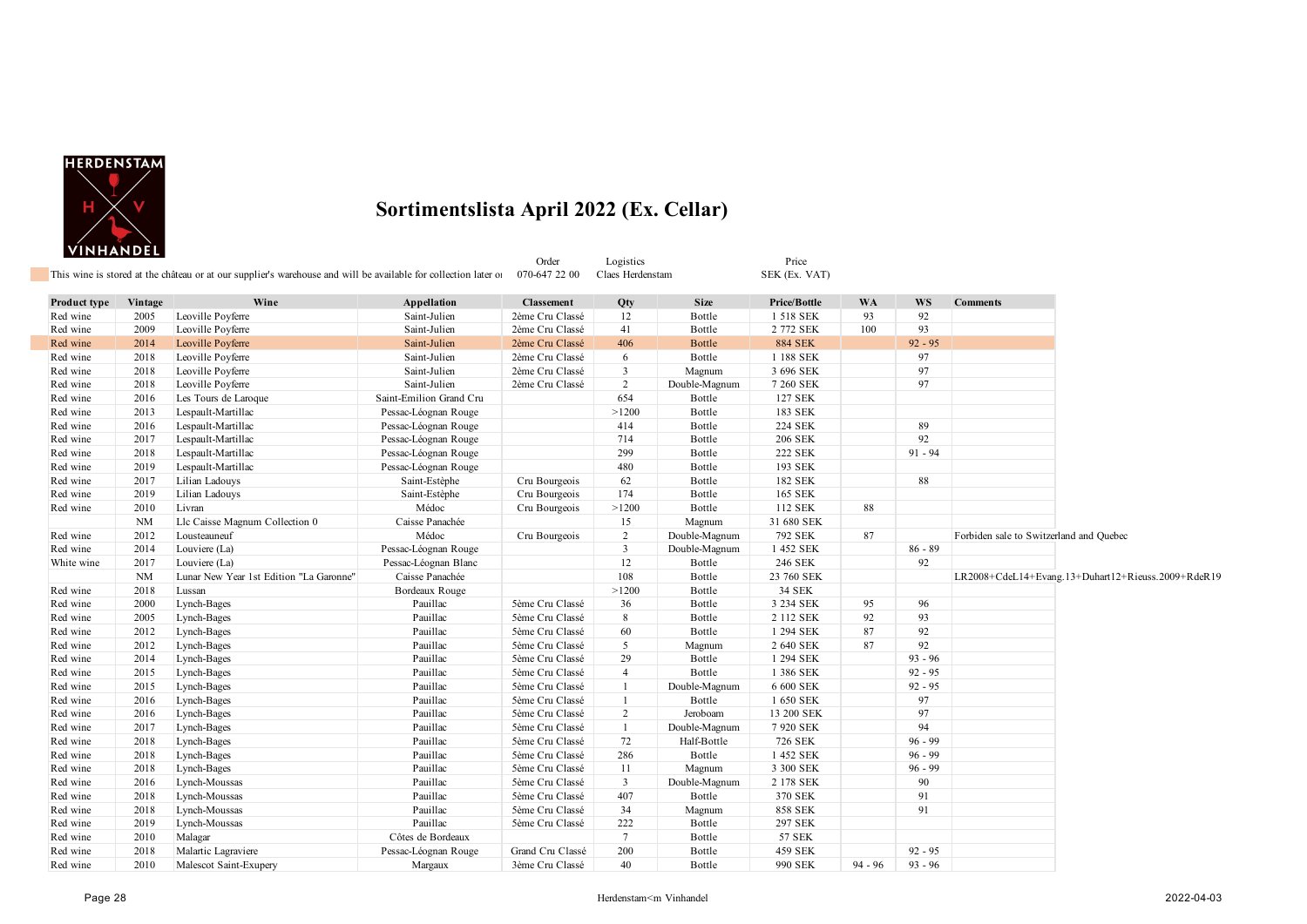

Order Logistics Price

| Product type | Vintage | Wine                                 | Appellation               | <b>Classement</b> | Qty            | Size          | Price/Bottle   | <b>WA</b> | <b>WS</b> | <b>Comments</b>               |
|--------------|---------|--------------------------------------|---------------------------|-------------------|----------------|---------------|----------------|-----------|-----------|-------------------------------|
| Red wine     | 2011    | Malescot Saint-Exupery               | Margaux                   | 3ème Cru Classé   | $\overline{4}$ | Double-Magnum | 2 376 SEK      | 90        | 92        |                               |
| Red wine     | 2012    | Malescot Saint-Exupery               | Margaux                   | 3ème Cru Classé   | 24             | Bottle        | 594 SEK        | 93        | 93        |                               |
| Red wine     | 2014    | Malescot Saint-Exupery               | Margaux                   | 3ème Cru Classé   | $\overline{2}$ | Double-Magnum | 3 036 SEK      |           | $92 - 95$ |                               |
| Red wine     | 2015    | Malescot Saint-Exupery               | Margaux                   | 3ème Cru Classé   | 6              | Bottle        | 924 SEK        |           | $93 - 96$ |                               |
| Red wine     | 2016    | Malescot Saint-Exupery               | Margaux                   | 3ème Cru Classé   | 300            | Bottle        | 726 SEK        |           | 93        |                               |
| Red wine     | 2016    | Malescot Saint-Exupery               | Margaux                   | 3ème Cru Classé   | $\overline{4}$ | Double-Magnum | 3 960 SEK      |           | 93        |                               |
| Red wine     | 2018    | Malescot Saint-Exupery               | Margaux                   | 3ème Cru Classé   | 25             | Bottle        | 607 SEK        |           | $93 - 96$ |                               |
| Red wine     | 2017    | Marchesi Antinori - "Riserva"        | Chianti Classico D.O.C.G. |                   | 192            | Bottle        | 244 SEK        |           |           |                               |
| Red wine     | 2018    | Marchesi Antinori - "Villa Antinori" | Toscane                   |                   | 138            | Bottle        | 114 SEK        |           |           | Exclusivity Continental China |
| Red wine     | 1986    | Margaux                              | Margaux                   | ler Cru Classé    | 11             | Bottle        | 8 184 SEK      | 96        | 93        |                               |
| Red wine     | 1996    | Margaux                              | Margaux                   | ler Cru Classé    | 34             | Bottle        | 9 438 SEK      | 99        | 97        |                               |
| Red wine     | 1998    | Margaux                              | Margaux                   | ler Cru Classé    | 24             | Bottle        | 6 270 SEK      | 91        | 90        |                               |
| Red wine     | 1999    | Margaux                              | Margaux                   | ler Cru Classé    | 36             | Bottle        | 6 996 SEK      | 94        | 92        |                               |
| Red wine     | 2000    | Margaux                              | Margaux                   | ler Cru Classé    | 12             | Bottle        | 12 540 SEK     | 100       | 100       |                               |
| Red wine     | 2004    | Margaux                              | Margaux                   | ler Cru Classé    | 1              | Imperial      | 42 240 SEK     | 93        | 93        |                               |
| Red wine     | 2005    | Margaux                              | Margaux                   | ler Cru Classé    | $>60$          | Bottle        | 9 900 SEK      | 98        | 100       |                               |
| Red wine     | 2006    | Margaux                              | Margaux                   | ler Cru Classé    | >60            | Bottle        | 5 676 SEK      | 94        | 95        |                               |
| Red wine     | 2007    | Margaux                              | Margaux                   | ler Cru Classé    | >60            | Bottle        | 5 676 SEK      | 92        | $89 - 92$ |                               |
| Red wine     | 2008    | Margaux                              | Margaux                   | ler Cru Classé    | >60            | Bottle        | 5 808 SEK      | 94        | 91        |                               |
| Red wine     | 2010    | Margaux                              | Margaux                   | ler Cru Classé    | >60            | Bottle        | 9 702 SEK      | $96 - 98$ | 98        |                               |
| Red wine     | 2011    | Margaux                              | Margaux                   | ler Cru Classé    | >60            | Bottle        | 5 610 SEK      | 93        | $93 - 96$ |                               |
| Red wine     | 2012    | Margaux                              | Margaux                   | ler Cru Classé    | $>60$          | <b>Bottle</b> | 5 610 SEK      | 95        | 95        |                               |
| Red wine     | 2014    | Margaux                              | Margaux                   | ler Cru Classé    | 52             | Bottle        | 5 280 SEK      |           | $94 - 97$ |                               |
| Red wine     | 2015    | Margaux                              | Margaux                   | ler Cru Classé    | 25             | Bottle        | 17 028 SEK     |           | 99        |                               |
| Red wine     | 2015    | Margaux                              | Margaux                   | ler Cru Classé    | 5              | Magnum        | 50 160 SEK     |           | 99        |                               |
| Red wine     | 2016    | Margaux                              | Margaux                   | ler Cru Classé    | 6              | Bottle        | 7 524 SEK      |           | 97        |                               |
| Red wine     | 2017    | Margaux                              | Margaux                   | ler Cru Classé    | $>60$          | <b>Bottle</b> | 5 610 SEK      |           | 95        |                               |
| Red wine     | 2017    | Margaux                              | Margaux                   | ler Cru Classé    | 1              | Double-Magnum | 30 360 SEK     |           | 95        |                               |
| Red wine     | 2015    | Margaux de Brane                     | Margaux                   | 2ème Vin          | 899            | Bottle        | 210 SEK        |           | 87        |                               |
| Red wine     | 2017    | Margaux de Brane                     | Margaux                   | 2ème Vin          | 551            | Bottle        | 182 SEK        |           |           |                               |
| Red wine     | 2018    | Margaux de Brane                     | Margaux                   | 2ème Vin          | 89             | Bottle        | 185 SEK        |           |           |                               |
| Red wine     | 2019    | Margaux de Brane                     | Margaux                   | 2ème Vin          | 360            | Bottle        | 185 SEK        |           |           |                               |
| Red wine     | 2011    | Margaux du Chateau de Malleret (Le)  | Margaux                   |                   | >1200          | Bottle        | 211 SEK        |           |           |                               |
| Red wine     | 2012    | Margaux du Chateau de Malleret (Le)  | Margaux                   |                   | >1200          | Bottle        | 211 SEK        |           |           |                               |
| Red wine     | 2014    | Margaux du Chateau de Malleret (Le)  | Margaux                   |                   | >1200          | <b>Bottle</b> | <b>210 SEK</b> |           |           |                               |
| Red wine     | 2015    | Margaux du Chateau de Malleret (Le)  | Margaux                   |                   | >1200          | <b>Bottle</b> | <b>223 SEK</b> |           |           |                               |
| Red wine     | 2016    | Margaux du Chateau de Malleret (Le)  | Margaux                   |                   | >1200          | Bottle        | 226 SEK        |           |           |                               |
| Red wine     | 2015    | Marojallia                           | Margaux                   |                   | 120            | Bottle        | 475 SEK        |           | $90 - 93$ |                               |
| Red wine     | 2015    | Marojallia                           | Margaux                   |                   | 22             | Magnum        | 990 SEK        |           | $90 - 93$ |                               |
| Red wine     | 2015    | Marojallia                           | Margaux                   |                   | 3              | Double-Magnum | 2 640 SEK      |           | $90 - 93$ |                               |
| Red wine     | 2017    | Marojallia                           | Margaux                   |                   | 664            | Bottle        | 356 SEK        |           | 89        |                               |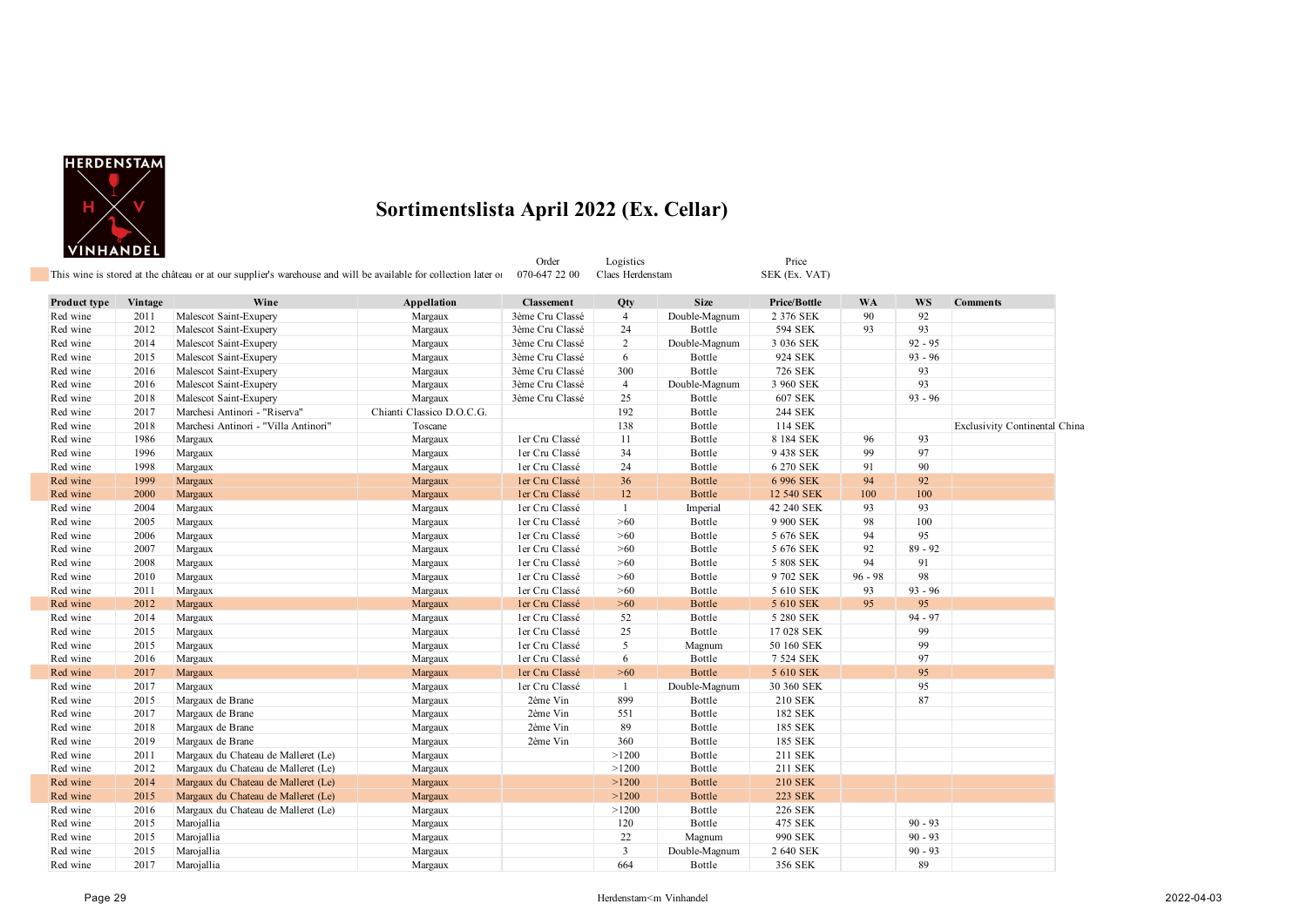

|              |         | This wine is stored at the château or at our supplier's warehouse and will be available for collection later of |                       | Order<br>070-647 22 00 | Logistics<br>Claes Herdenstam |               | Price<br>SEK (Ex. VAT) |           |           |                                           |  |
|--------------|---------|-----------------------------------------------------------------------------------------------------------------|-----------------------|------------------------|-------------------------------|---------------|------------------------|-----------|-----------|-------------------------------------------|--|
|              |         |                                                                                                                 |                       |                        |                               |               |                        |           |           |                                           |  |
| Product type | Vintage | Wine                                                                                                            | Appellation           | <b>Classement</b>      | Qty                           | <b>Size</b>   | Price/Bottle           | <b>WA</b> | <b>WS</b> | <b>Comments</b>                           |  |
| Red wine     | 2018    | Marojallia                                                                                                      | Margaux               |                        | 108                           | Bottle        | 389 SEK                |           |           |                                           |  |
| Red wine     | 2014    | Marquis de Mons                                                                                                 | Margaux               | 2ème Vin               | 19                            | Bottle        | 139 SEK                |           |           |                                           |  |
| Red wine     | 2012    | Marquis de Terme                                                                                                | Margaux               | 4ème Cru Classé        | $\mathbf{1}$                  | Double-Magnum | 1782 SEK               | 87        | $90 - 93$ | Forbidden sale to China, Hong Kong, Macau |  |
| Red wine     | 2015    | Marquis de Terme                                                                                                | Margaux               | 4ème Cru Classé        | 3                             | Double-Magnum | 2 376 SEK              |           | $90 - 93$ |                                           |  |
| Red wine     | 2016    | Marquis de Terme                                                                                                | Margaux               | 4ème Cru Classé        | $\mathbf{3}$                  | Bottle        | 449 SEK                |           | 90        |                                           |  |
| Red wine     | 2017    | Marquis de Terme                                                                                                | Margaux               | 4ème Cru Classé        | 132                           | Bottle        | 396 SEK                |           | 91        |                                           |  |
| Red wine     | 2018    | Marquis de Terme                                                                                                | Margaux               | 4ème Cru Classé        | 33                            | Bottle        | 429 SEK                |           | $89 - 92$ |                                           |  |
| Red wine     | 2019    | Marquis de Terme                                                                                                | Margaux               | 4ème Cru Classé        | $18\,$                        | Bottle        | <b>370 SEK</b>         |           |           |                                           |  |
|              | 2018    | Martin Schaetzel - "Cuvee Mathieu"                                                                              | Alsace Pinot Noir     |                        | 24                            | Bottle        | <b>264 SEK</b>         |           |           |                                           |  |
| White wine   | 2017    | Martin Schaetzel - "Grand Cru Brand"                                                                            | Alsace Riesling       |                        | 27                            | Bottle        | 290 SEK                |           |           |                                           |  |
| White wine   | 2017    | Martin Schaetzel - "Roche Granitique"                                                                           | Alsace Gewurztraminer |                        | 38                            | Bottle        | 172 SEK                |           |           |                                           |  |
| White wine   | 2018    | Martin Schaetzel - "Roche Granitique"                                                                           | Alsace Riesling       |                        | 60                            | Bottle        | <b>158 SEK</b>         |           |           |                                           |  |
|              | 2018    | Martin Schaetzel - "Roche Granitique"                                                                           | Alsace Sylvaner       |                        | 59                            | Bottle        | <b>158 SEK</b>         |           |           |                                           |  |
| White wine   | 2014    | Martin Schaetzel - "Schlossberg K"                                                                              | Alsace Riesling       |                        | 48                            | Bottle        | <b>290 SEK</b>         |           |           |                                           |  |
| White wine   | 2015    | Martin Schaetzel - "Schlossberg"                                                                                | Alsace Riesling       |                        | 70                            | Bottle        | 330 SEK                |           |           |                                           |  |
| White wine   | 2016    | Martin Schaetzel - "Schlossberg"                                                                                | Alsace Gewurztraminer |                        | 12                            | Bottle        | 308 SEK                |           |           |                                           |  |
| White wine   | 2018    | Martin Schaetzel - "Schlossberg"                                                                                | Alsace Gewurztraminer |                        | 18                            | Bottle        | 277 SEK                |           |           |                                           |  |
| White wine   | 2017    | Martin Schaetzel - "Terroir S"                                                                                  | Alsace Riesling       |                        | 60                            | Bottle        | 218 SEK                |           |           |                                           |  |
| White wine   | 2018    | Martin Schaetzel - "Terroir S"                                                                                  | Alsace Riesling       |                        | 60                            | Bottle        | 238 SEK                |           |           |                                           |  |
| White wine   | 2018    | Martin Schaetzel - "Terroir S"                                                                                  | Alsace Gewurztraminer |                        | 24                            | Bottle        | 238 SEK                |           |           |                                           |  |
| Red wine     | 2005    | Masseto                                                                                                         | Toscane               |                        | 2                             | Bottle        | 9 108 SEK              |           |           |                                           |  |
| Red wine     | 2012    | Masseto                                                                                                         | Toscane               |                        | 6                             | Bottle        | 7 656 SEK              | 95        | 94        |                                           |  |
| Red wine     | 2013    | Masseto                                                                                                         | Toscane               |                        | 3                             | Bottle        | 8 580 SEK              | 97        | 96        | Restriction(s): USA, CAN, IT              |  |
| Red wine     | 2014    | Masseto                                                                                                         | Toscane               |                        | $\overline{3}$                | Bottle        | 7 524 SEK              | 94        |           |                                           |  |
| Red wine     | 2015    | Masseto                                                                                                         | Toscane               |                        | 3                             | Bottle        | 11 220 SEK             | 100       | 98        |                                           |  |
| Red wine     | 2015    | Masseto                                                                                                         | Toscane               |                        | -1                            | Magnum        | 30 360 SEK             | 100       | 98        |                                           |  |
| Red wine     | 2016    | Masseto                                                                                                         | Toscane               |                        | $\overline{3}$                | Bottle        | 10 560 SEK             | 100       | 97        | Restrictions: IT, USA, CAN                |  |
| Red wine     | 2017    | Masseto                                                                                                         | Toscane               |                        | 5                             | Bottle        | 7 326 SEK              | 97        |           | Restrictions: USA, CAN, IT                |  |
| Red wine     | 2017    | Masseto                                                                                                         | Toscane               |                        |                               | Double-Magnum | 46 200 SEK             | 97        |           | Restrictions: USA, CAN, IT                |  |
| Red wine     | 2017    | Masseto                                                                                                         | Toscane               |                        |                               | Imperial      | 105 600 SEK            | 97        |           | Restrictions: USA, CAN, IT                |  |
| Red wine     | 2018    | Masseto                                                                                                         | Toscane               |                        | 9                             | Bottle        | 0 SEK                  | 97        |           | Restriction(s): USA, CAN, IT              |  |
| Red wine     | 2018    | Masseto                                                                                                         | Toscane               |                        | $\mathbf{1}$                  | Magnum        | 26 400 SEK             | 97        |           | Restriction(s): USA, CAN, IT              |  |
| Red wine     | 2005    | Maucaillou                                                                                                      | Moulis-En-Médoc       | Cru Bourgeois          | 5                             | Bottle        | 370 SEK                | 88        |           |                                           |  |
| Red wine     | 2009    | Maucaillou                                                                                                      | Moulis-En-Médoc       | Cru Bourgeois          | 24                            | Bottle        | 337 SEK                | 85        | 89        |                                           |  |
| Red wine     | 2010    | Maucaillou                                                                                                      | Moulis-En-Médoc       | Cru Bourgeois          | 483                           | Bottle        | 356 SEK                | $86 - 88$ | 89        |                                           |  |
| Red wine     | 2016    | Maucaillou                                                                                                      | Moulis-En-Médoc       | Cru Bourgeois          | 426                           | Bottle        | 261 SEK                |           |           |                                           |  |
| Red wine     | 2016    | Maucaillou                                                                                                      | Moulis-En-Médoc       | Cru Bourgeois          | 9                             | Magnum        | 475 SEK                |           |           |                                           |  |
| Red wine     | 2016    | Maucaillou                                                                                                      | Moulis-En-Médoc       | Cru Bourgeois          | $\overline{2}$                | Double-Magnum | 1716 SEK               |           |           |                                           |  |
| Red wine     | 2017    | Maucaillou                                                                                                      | Moulis-En-Médoc       | Cru Bourgeois          | 776                           | Bottle        | <b>203 SEK</b>         |           |           |                                           |  |
| Red wine     | 2018    | Maucaillou                                                                                                      | Moulis-En-Médoc       | Cru Bourgeois          | 114                           | Bottle        | 210 SEK                |           |           |                                           |  |
| Red wine     | 2018    | Maucaillou                                                                                                      | Moulis-En-Médoc       | Cru Bourgeois          | 24                            | Magnum        | 554 SEK                |           |           |                                           |  |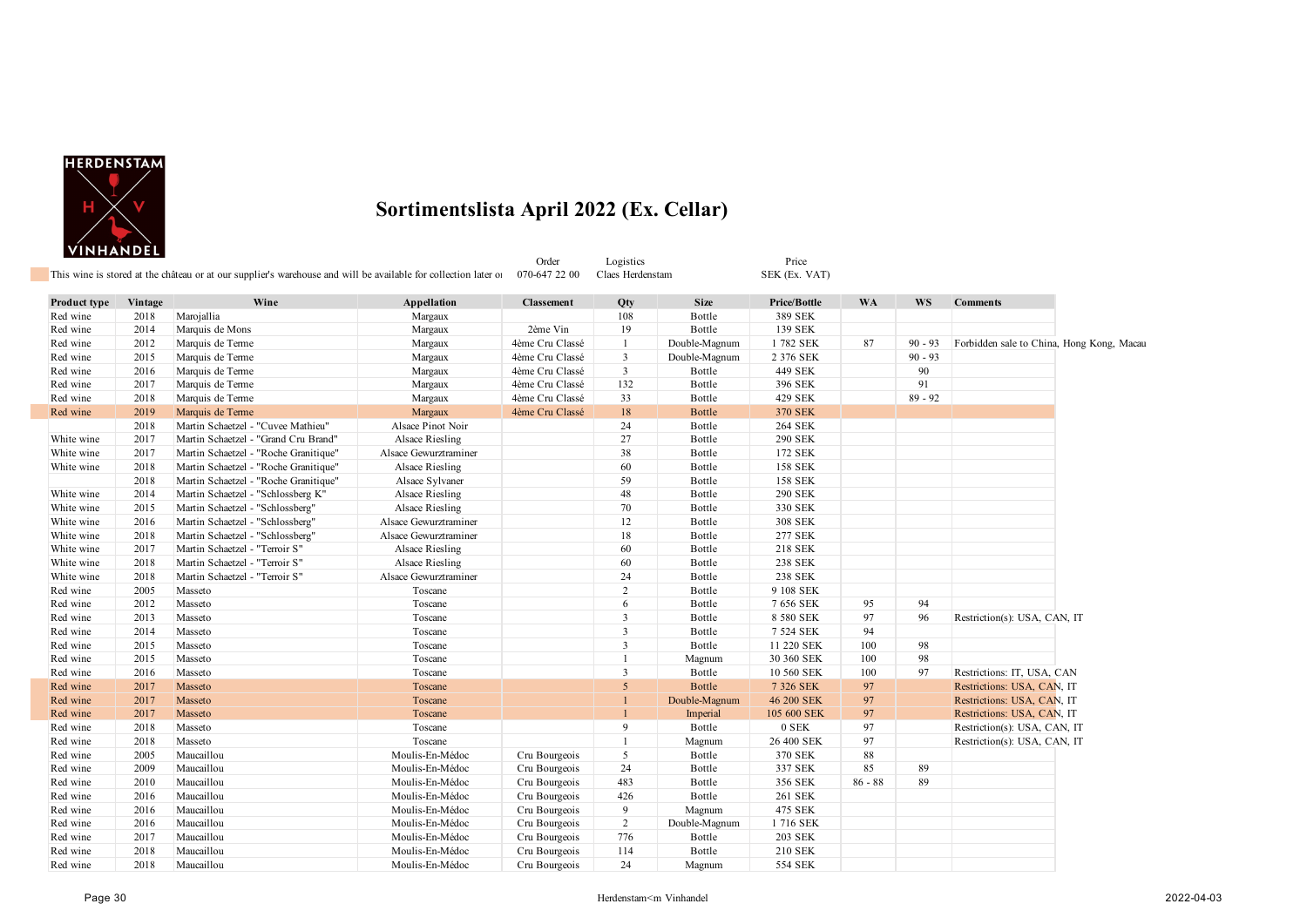

Order Logistics Price Price<br>-647 22 00 Claes Herdenstam SEK (Ex. VAT) This wine is stored at the château or at our supplier's warehouse and will be available for collection later on 070-647 22 00 **Product type Vintage Wine Appellation Classement Qty Size Price/Bottle WA WS Comments** Red wine 2019 Maucaillou 2005 Noulis-En-Médoc Cru Bourgeois >1200 Bottle 205 SEK Red wine 2017 Maucaillou (Haut-Medoc) Haut-Médoc 83 Bottle 92 SEK

| Red wine   | 2015 | Mayne Lalande                      | Listrac-Médoc                 | Cru Bourgeois         | 3              | Double-Magnum | 528 SEK        |           |           |                                         |  |
|------------|------|------------------------------------|-------------------------------|-----------------------|----------------|---------------|----------------|-----------|-----------|-----------------------------------------|--|
| Red wine   | 2011 | Mazeyres                           | Pomerol                       |                       | $\mathbf{3}$   | Double-Magnum | 1 320 SEK      | 83        |           |                                         |  |
| Red wine   | 2012 | Mazeyres                           | Pomerol                       |                       | $\mathbf{3}$   | Double-Magnum | 1 254 SEK      | 87        |           |                                         |  |
| Red wine   | 2017 | Mazeyres                           | Pomerol                       |                       | $12 \,$        | Bottle        | 251 SEK        |           | 92        | Vin Biologique / Organic Wine           |  |
| Red wine   | 2019 | Mazzei - "Concerto Di Fonterutoli" | Toscane                       |                       | >1200          | Bottle        | 396 SEK        |           |           |                                         |  |
| Red wine   | 2017 | Meyney                             | Saint-Estèphe                 | Cru Bourgeois         | >1200          | Bottle        | 241 SEK        |           | 90        |                                         |  |
| Red wine   | 2018 | Meyney                             | Saint-Estèphe                 | Cru Bourgeois         | 804            | Bottle        | <b>269 SEK</b> |           | $90 - 93$ |                                         |  |
| Red wine   | 2018 | Meyney                             | Saint-Estèphe                 | Cru Bourgeois         | 24             | Magnum        | <b>766 SEK</b> |           | $90 - 93$ |                                         |  |
| Red wine   | 2019 | Meyney                             | Saint-Estèphe                 | Cru Bourgeois         | 1098           | Bottle        | <b>277 SEK</b> |           | 93        |                                         |  |
| Red wine   | 2016 | Michel de Montaigne                | Bergerac Rouge                |                       | 26             | Bottle        | <b>52 SEK</b>  |           |           |                                         |  |
| Red wine   | 1996 | Mission Haut-Brion (La)            | Pessac-Léognan Rouge          | Grand Cru Classé      |                | Bottle        | 2 838 SEK      | 89        | 90        |                                         |  |
| Red wine   | 1999 | Mission Haut-Brion (La)            | Pessac-Léognan Rouge          | Grand Cru Classé      | 6              | Bottle        | 3 300 SEK      | 91        | 88        |                                         |  |
| Red wine   | 2005 | Mission Haut-Brion (La)            | Pessac-Léognan Rouge          | Grand Cru Classé      | 24             | Bottle        | 7 260 SEK      | 100       | 97        |                                         |  |
| Red wine   | 2008 | Mission Haut-Brion (La)            | Pessac-Léognan Rouge          | Grand Cru Classé      | $\overline{4}$ | Bottle        | 2 772 SEK      | 94        | 90        |                                         |  |
| Red wine   | 2009 | Mission Haut-Brion (La)            | Pessac-Léognan Rouge          | Grand Cru Classé      | 9              | Magnum        | 23 760 SEK     | 100       | 96        |                                         |  |
| Red wine   | 2013 | Mission Haut-Brion (La)            | Pessac-Léognan Rouge          | Grand Cru Classé      | 72             | Bottle        | 1 901 SEK      | $88 - 89$ | $90 - 93$ |                                         |  |
| Red wine   | 2015 | Mission Haut-Brion (La)            | Pessac-Léognan Rouge          | Grand Cru Classé      | 344            | Bottle        | 5 214 SEK      |           | 96        |                                         |  |
| Red wine   | 2015 | Mission Haut-Brion (La)            | Pessac-Léognan Rouge          | Grand Cru Classé      | 8              | Magnum        | 10 296 SEK     |           | 96        |                                         |  |
| Red wine   | 2015 | Mission Haut-Brion (La)            | Pessac-Léognan Rouge          | Grand Cru Classé      | $\overline{4}$ | Double-Magnum | 25 080 SEK     |           | 96        |                                         |  |
| White wine | 2018 | Mission Haut-Brion (La)            | Pessac-Léognan Blanc          |                       | 6              | Bottle        | 6 336 SEK      |           | 97        |                                         |  |
| White wine | 2019 | Mission Haut-Brion (La)            | Pessac-Léognan Blanc          |                       | 45             | Bottle        | 6 336 SEK      |           |           |                                         |  |
| Red wine   | 2014 | Monbousquet                        | Saint-Emilion Grand Cru       | Grand Cru Classé      | 3              | Double-Magnum | 2 112 SEK      |           | $92 - 95$ |                                         |  |
| Red wine   | 2019 | Monbousquet                        | Saint-Emilion Grand Cru       | Grand Cru Classé      | 90             | Bottle        | <b>409 SEK</b> |           |           |                                         |  |
| Red wine   | 2012 | Monbrison                          | Margaux                       |                       |                | Double-Magnum | 1 386 SEK      |           | $88 - 91$ |                                         |  |
| Red wine   | 2016 | Monbrison                          | Margaux                       |                       |                | Bottle        | 343 SEK        |           | 89        |                                         |  |
| Red wine   | 2016 | Monbrison                          | Margaux                       |                       | $\mathbf{3}$   | Double-Magnum | 2 112 SEK      |           | 89        |                                         |  |
| Red wine   | 2018 | Monbrison                          | Margaux                       |                       | 20             | Bottle        | 317 SEK        |           | $90 - 93$ |                                         |  |
| Red wine   | 2019 | Monbrison                          | Margaux                       |                       | 60             | Bottle        | <b>290 SEK</b> |           |           |                                         |  |
| Red wine   | 2016 | Mondotte (La)                      | Saint-Emilion Grand Cru       | er Grand Cru Classé l | 61             | Bottle        | 2 693 SEK      |           | 96        | Vin Biologique / Organic Wine           |  |
| Red wine   | 2018 | Mondotte (La)                      | Saint-Emilion Grand Cru       | er Grand Cru Classé l | 75             | Bottle        | 2 218 SEK      |           | $96 - 99$ | Vin Biologique / Organic Wine           |  |
| Red wine   | 2019 | Mondotte (La)                      | Saint-Emilion Grand Cru       | er Grand Cru Classé l | 30             | Bottle        | 1 518 SEK      |           |           |                                         |  |
| Red wine   | 2018 | Mont-Perat                         | Cadillac Côtes de Bordeaux    |                       | $\overline{4}$ | Bottle        | 119 SEK        |           |           |                                         |  |
| Red wine   | 2012 | Monte Christo                      | Saint-Emilion Grand Cru       |                       | 18             | Bottle        | 139 SEK        |           |           |                                         |  |
| Red wine   | 2014 | Monte Christo                      | Saint-Emilion Grand Cru       |                       | >1200          | Bottle        | 131 SEK        |           |           | Exclusivité SOBOVI / Exclusivity SOBOVI |  |
| Red wine   | 2014 | Monte Christo                      | Saint-Emilion Grand Cru       |                       | 10             | Double-Magnum | 1 056 SEK      |           |           | Exclusivité SOBOVI / Exclusivity SOBOVI |  |
| Red wine   | 2015 | Monte Christo                      | Saint-Emilion Grand Cru       |                       | 421            | Bottle        | 132 SEK        |           |           | Exclusivité SOBOVI / Exclusivity SOBOVI |  |
| Red wine   | 2016 | Monte Christo                      | Saint-Emilion Grand Cru       |                       | >1200          | Bottle        | 139 SEK        |           |           |                                         |  |
| Red wine   | 2016 | Monte Christo                      | Saint-Emilion Grand Cru       |                       | 10             | Double-Magnum | 1 188 SEK      |           |           |                                         |  |
| Red wine   | 2012 | Montlandrie                        | Castillon - Côtes de Bordeaux |                       | 9              | Magnum        | 350 SEK        | 88        | 89        |                                         |  |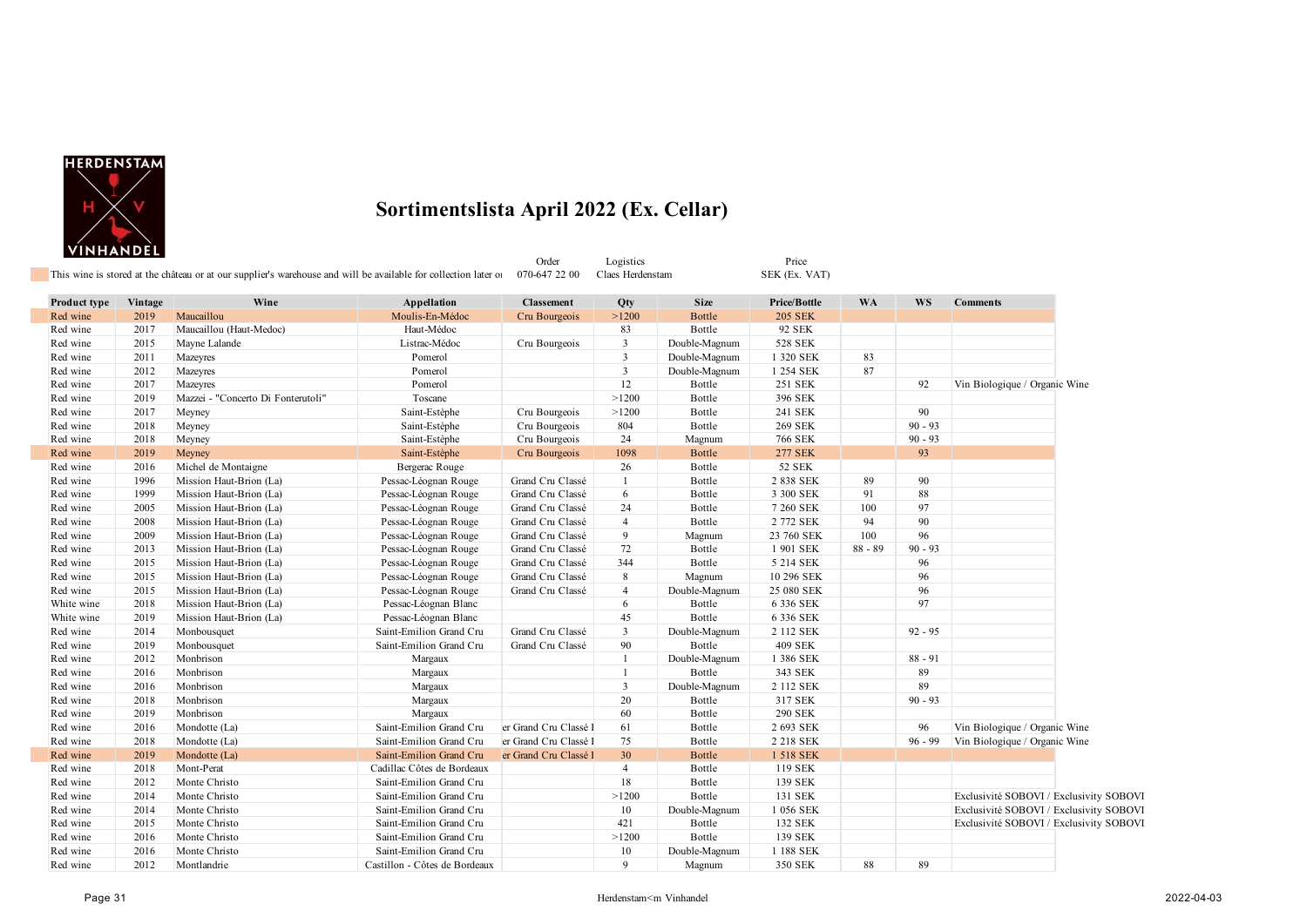

|              |         |                          | This wine is stored at the château or at our supplier's warehouse and will be available for collection later of | Order<br>070-647 22 00 | Logistics<br>Claes Herdenstam |               | Price<br>SEK (Ex. VAT) |            |           |                 |
|--------------|---------|--------------------------|-----------------------------------------------------------------------------------------------------------------|------------------------|-------------------------------|---------------|------------------------|------------|-----------|-----------------|
| Product type | Vintage | Wine                     | Appellation                                                                                                     | <b>Classement</b>      | Qty                           | <b>Size</b>   | Price/Bottle           | <b>WA</b>  | WS        | <b>Comments</b> |
| Red wine     | 2013    | Montlandrie              | Castillon - Côtes de Bordeaux                                                                                   |                        | 330                           | Bottle        | 148 SEK                | $86 - 88$  | $85 - 88$ |                 |
| Red wine     | 2014    | Montlandrie              | Castillon - Côtes de Bordeaux                                                                                   |                        | 306                           | Bottle        | <b>158 SEK</b>         |            | $89 - 92$ |                 |
| Red wine     | 2016    | Montlandrie              | Castillon - Côtes de Bordeaux                                                                                   |                        | 168                           | Bottle        | 198 SEK                |            |           |                 |
| Red wine     | 2017    | Montlandrie              | Castillon - Côtes de Bordeaux                                                                                   |                        | 750                           | Bottle        | 190 SEK                |            | 91        |                 |
| Red wine     | 2018    | Montlandrie              | Castillon - Côtes de Bordeaux                                                                                   |                        | 126                           | Bottle        | 190 SEK                |            | $89 - 92$ |                 |
| Red wine     | 2000    | Montrose                 | Saint-Estèphe                                                                                                   | 2ème Cru Classé        | 36                            | Bottle        | 2 508 SEK              | 95         | 96        |                 |
| Red wine     | 2002    | Montrose                 | Saint-Estèphe                                                                                                   | 2ème Cru Classé        | 18                            | Magnum        | 2 178 SEK              | 90         | 92        |                 |
| Red wine     | 2004    | Montrose                 | Saint-Estèphe                                                                                                   | 2ème Cru Classé        | 30                            | Magnum        | 2 640 SEK              | 91         | 92        |                 |
| Red wine     | 2005    | Montrose                 | Saint-Estèphe                                                                                                   | 2ème Cru Classé        | 48                            | Bottle        | 2 112 SEK              | 94         | 94        |                 |
| Red wine     | 2006    | Montrose                 | Saint-Estèphe                                                                                                   | 2ème Cru Classé        | 17                            | Bottle        | 1 254 SEK              | 94         | 93        |                 |
| Red wine     | 2006    | Montrose                 | Saint-Estèphe                                                                                                   | 2ème Cru Classé        | 24                            | Magnum        | 2 706 SEK              | 94         | 93        |                 |
| Red wine     | 2009    | Montrose                 | Saint-Estèphe                                                                                                   | 2ème Cru Classé        | 154                           | Bottle        | 3 696 SEK              | 100        | 97        |                 |
| Red wine     | 2010    | Montrose                 | Saint-Estèphe                                                                                                   | 2ème Cru Classé        | 99                            | Bottle        | 2 838 SEK              | $96 - 99$  | $95 - 98$ |                 |
| Red wine     | 2013    | Montrose                 | Saint-Estèphe                                                                                                   | 2ème Cru Classé        | 36                            | Half-Bottle   | 462 SEK                | $87 - 89$  | 92        |                 |
| Red wine     | 2015    | Montrose                 | Saint-Estèphe                                                                                                   | 2ème Cru Classé        | $\mathbf{1}$                  | Double-Magnum | 8 580 SEK              |            | 92        |                 |
| Red wine     | 2016    | Montrose                 | Saint-Estèphe                                                                                                   | 2ème Cru Classé        | 1                             | Double-Magnum | 8 580 SEK              |            | 96        |                 |
| Red wine     | 2017    | Montrose                 | Saint-Estèphe                                                                                                   | 2ème Cru Classé        | 19                            | Bottle        | 1 267 SEK              |            | 94        |                 |
| Red wine     | 2018    | Montrose                 | Saint-Estèphe                                                                                                   | 2ème Cru Classé        | 132                           | Bottle        | 2 046 SEK              |            | 95        |                 |
| Red wine     | 2018    | Montrose                 | Saint-Estèphe                                                                                                   | 2ème Cru Classé        | 6                             | Magnum        | 3 828 SEK              |            | 95        |                 |
| Red wine     | 2019    | Montrose                 | Saint-Estèphe                                                                                                   | 2ème Cru Classé        | 96                            | <b>Bottle</b> | 1914 SEK               |            |           |                 |
| Red wine     | 2019    | Montrose                 | Saint-Estèphe                                                                                                   | 2ème Cru Classé        | 6                             | Magnum        | 3 960 SEK              |            |           |                 |
| Red wine     | 2013    | Moulin Saint-Georges     | Saint-Emilion Grand Cru                                                                                         | Grand Cru Classé       | 3                             | Bottle        | 238 SEK                | $84 - 86$  |           |                 |
| Red wine     | 2017    | Moulin Saint-Georges     | Saint-Emilion Grand Cru                                                                                         | Grand Cru Classé       | 143                           | Bottle        | 293 SEK                |            |           |                 |
| Red wine     | 2014    | Moulin de la Lagune      | Haut-Médoc                                                                                                      | 2ème Vin               | >1200                         | Bottle        | <b>202 SEK</b>         |            |           |                 |
| Red wine     | 2015    | Moulin de la Lagune      | Haut-Médoc                                                                                                      | 2ème Vin               | 9                             | Bottle        | <b>202 SEK</b>         |            |           |                 |
| Red wine     | 2012    | Moulin de la Rose        | Saint-Julien                                                                                                    |                        | 372                           | Bottle        | 231 SEK                |            |           |                 |
| Red wine     | 2014    | Moulin de la Rose        | Saint-Julien                                                                                                    |                        | $\overline{2}$                | Double-Magnum | 1 386 SEK              |            |           |                 |
| Red wine     | 2015    | Moulin de la Rose        | Saint-Julien                                                                                                    |                        | 25                            | Bottle        | 244 SEK                |            |           |                 |
| Red wine     | 2015    | Moulin de la Rose        | Saint-Julien                                                                                                    |                        | $\mathbf{3}$                  | Double-Magnum | 1 584 SEK              |            |           |                 |
| Red wine     | 2016    | Moulin de la Rose        | Saint-Julien                                                                                                    |                        | 282                           | Half-Bottle   | 145 SEK                |            |           |                 |
| Red wine     | 2016    | Moulin de la Rose        | Saint-Julien                                                                                                    |                        | $\overline{2}$                | Double-Magnum | 1 848 SEK              |            |           |                 |
| Red wine     | 2017    | Moulin de la Rose        | Saint-Julien                                                                                                    |                        | 269                           | Bottle        | 230 SEK                |            |           |                 |
| Red wine     | 1988    | Mouton Rothschild        | Pauillac                                                                                                        | ler Cru Classé         | >60                           | Bottle        | 7 194 SEK              | 89         | 94        |                 |
| Red wine     | 1990    | Mouton Rothschild        | Pauillac                                                                                                        | ler Cru Classé         | 24                            | Bottle        | 7458 SEK               | 84         | 87        |                 |
| Red wine     | 2004    | Mouton Rothschild        | Pauillac                                                                                                        | ler Cru Classé         | 25                            | Bottle        | 6 402 SEK              | 92         | 93        |                 |
| Red wine     | 2005    | <b>Mouton Rothschild</b> | Pauillac                                                                                                        | ler Cru Classé         | $\overline{4}$                | Bottle        | 8 778 SEK              | 97         | 95        |                 |
| Red wine     | 2006    | Mouton Rothschild        | Pauillac                                                                                                        | ler Cru Classé         | 3                             | Magnum        | 13 068 SEK             | 96         | 94        |                 |
| Red wine     | 2008    | Mouton Rothschild        | Pauillac                                                                                                        | ler Cru Classé         | 12                            | Bottle        | 7 062 SEK              | 94         | 94        |                 |
| Red wine     | 2009    | <b>Mouton Rothschild</b> | Pauillac                                                                                                        | ler Cru Classé         | 54                            | <b>Bottle</b> | 9 174 SEK              | 99         | 98        |                 |
| Red wine     | 2010    | Mouton Rothschild        | Pauillac                                                                                                        | ler Cru Classé         | 3                             | Bottle        | 9 108 SEK              | $97 - 100$ | 98        |                 |
| Red wine     | 2015    | Mouton Rothschild        | Pauillac                                                                                                        | ler Cru Classé         | >60                           | Bottle        | 6 930 SEK              |            | 96        |                 |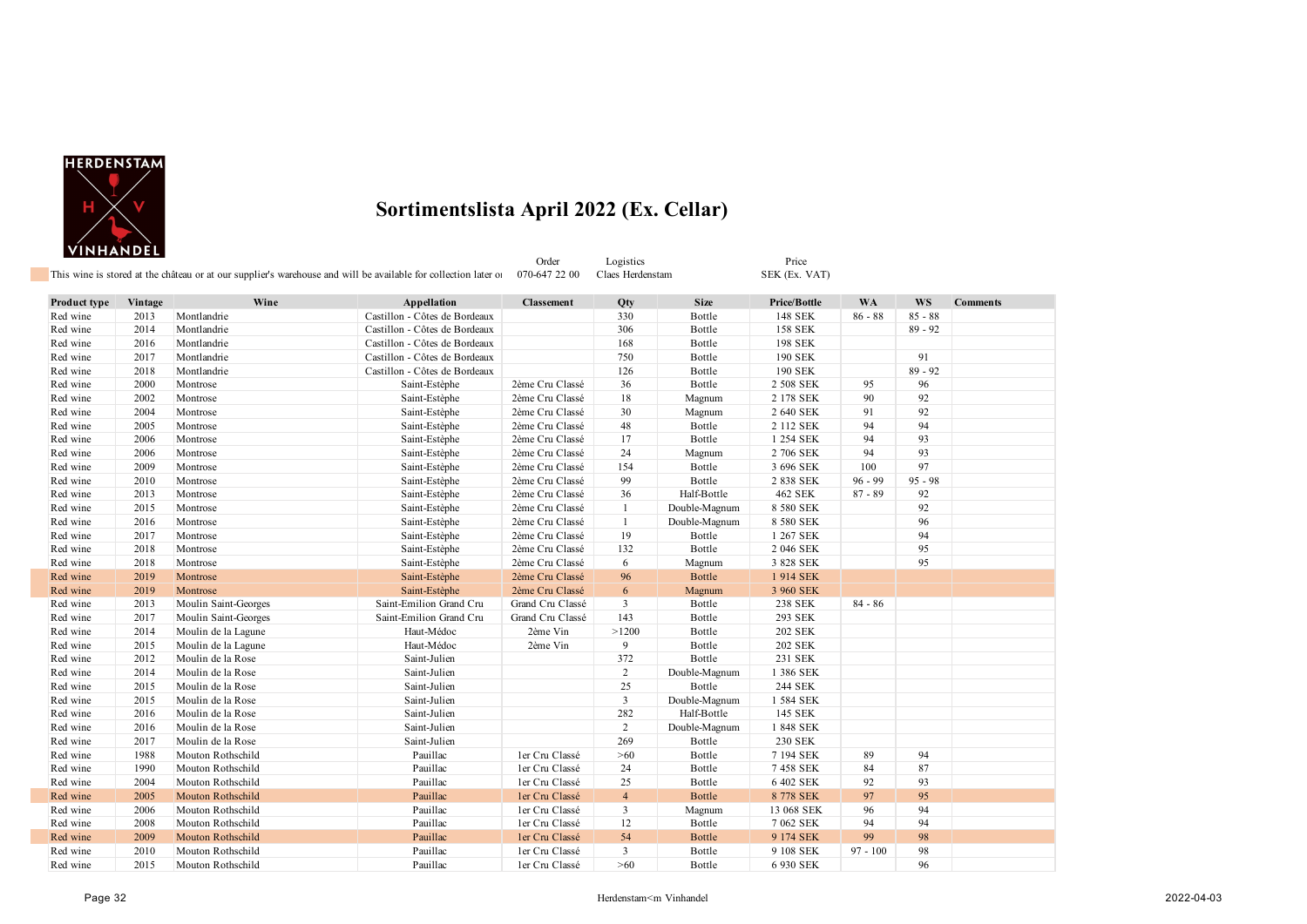

|              |         | This wine is stored at the château or at our supplier's warehouse and will be available for collection later of |                                | Order<br>070-647 22 00 | Logistics<br>Claes Herdenstam |               | Price<br>SEK (Ex. VAT) |           |           |                       |
|--------------|---------|-----------------------------------------------------------------------------------------------------------------|--------------------------------|------------------------|-------------------------------|---------------|------------------------|-----------|-----------|-----------------------|
| Product type | Vintage | Wine                                                                                                            | Appellation                    | <b>Classement</b>      | Qty                           | <b>Size</b>   | Price/Bottle           | <b>WA</b> | WS        | <b>Comments</b>       |
| Red wine     | 2018    | Mouton Rothschild                                                                                               | Pauillac                       | ler Cru Classé         | >60                           | Bottle        | 9 372 SEK              |           | 98        |                       |
| Red wine     | 2018    | Mouton Rothschild                                                                                               | Pauillac                       | ler Cru Classé         | 2                             | Double-Magnum | 43 560 SEK             |           | 98        |                       |
| Sweet wine   | 2012    | Myrat (De)                                                                                                      | Sauternes                      | 2ème Cru Classé        | $\mathbf{1}$                  | Double-Magnum | 1 452 SEK              | $89 - 91$ | $88 - 91$ |                       |
| Sweet wine   | 2013    | Myrat (De)                                                                                                      | Sauternes                      | 2ème Cru Classé        | 234                           | Bottle        | 238 SEK                | 89        | 92        |                       |
| Sweet wine   | 2017    | Myrat (De)                                                                                                      | Sauternes                      | 2ème Cru Classé        | 47                            | Bottle        | 246 SEK                |           | 93        |                       |
| Sweet wine   | 2018    | Myrat (De)                                                                                                      | Sauternes                      | 2ème Cru Classé        | 12                            | Bottle        | 246 SEK                |           | $90 - 93$ |                       |
| Sweet wine   | 2019    | Myrat (De)                                                                                                      | Sauternes                      | 2ème Cru Classé        | 90                            | <b>Bottle</b> | <b>238 SEK</b>         |           |           |                       |
| Red wine     | 2005    | Nenin                                                                                                           | Pomerol                        |                        | $\overline{c}$                | Bottle        | 792 SEK                | 87        | 93        |                       |
| Red wine     | 2006    | Nenin                                                                                                           | Pomerol                        |                        | 10                            | Bottle        | 634 SEK                | 91        | 91        |                       |
| Red wine     | 2007    | Nenin                                                                                                           | Pomerol                        |                        | 28                            | Bottle        | 634 SEK                | 89        | $87 - 90$ |                       |
| Red wine     | 2008    | Nenin                                                                                                           | Pomerol                        |                        | 28                            | Bottle        | 564 SEK                | 88        | $88 - 91$ |                       |
| Red wine     | 2011    | Nenin                                                                                                           | Pomerol                        |                        | 774                           | Bottle        | 570 SEK                | 86        | $89 - 92$ |                       |
| Red wine     | 2016    | Nenin                                                                                                           | Pomerol                        |                        | $\overline{2}$                | Double-Magnum | 4 092 SEK              |           | 93        |                       |
| Red wine     | 2017    | Nenin                                                                                                           | Pomerol                        |                        | 188                           | Bottle        | 634 SEK                |           | 92        |                       |
| Red wine     | 2018    | Nenin                                                                                                           | Pomerol                        |                        | 65                            | Bottle        | 647 SEK                |           | $93 - 96$ |                       |
| Red wine     | 2019    | Nenin                                                                                                           | Pomerol                        |                        | 42                            | Bottle        | <b>568 SEK</b>         |           |           |                       |
| Red wine     | 2018    | N°2 de Maucaillou                                                                                               | Moulis-En-Médoc                | 2ème Vin               | 6                             | Bottle        | 120 SEK                |           |           |                       |
| Red wine     | 2019    | N°2 de Maucaillou                                                                                               | Moulis-En-Médoc                | 2ème Vin               | 1002                          | Bottle        | 125 SEK                |           |           |                       |
| Red wine     | 2016    | Opus One                                                                                                        | Napa Valley Rouge - California |                        | 36                            | <b>Bottle</b> | 3 960 SEK              |           |           |                       |
| Red wine     | 2018    | Opus One                                                                                                        | Napa Valley Rouge - California |                        | 30                            | <b>Bottle</b> | 3 894 SEK              |           |           |                       |
| Red wine     | 2019    | Oreno                                                                                                           | Toscane                        |                        | >1200                         | Bottle        | 581 SEK                |           |           | Restriction(s): USA   |
| Red wine     | 2017    | Orma                                                                                                            | Toscane                        |                        | 578                           | Bottle        | 554 SEK                |           |           | Restriction(s): USA   |
| Red wine     | 2017    | Orma                                                                                                            | Toscane                        |                        | 86                            | Magnum        | 1 122 SEK              |           |           | Restriction(s): USA   |
| Red wine     | 2017    | Orma                                                                                                            | Toscane                        |                        | 24                            | Double-Magnum | 2 310 SEK              |           |           | Restriction(s): USA   |
| Red wine     | 2017    | Orma                                                                                                            | Toscane                        |                        | 5                             | Imperial      | 4 818 SEK              |           |           | Restriction(s): USA   |
| Red wine     | 2018    | Orma                                                                                                            | Toscane                        |                        | 954                           | Bottle        | 554 SEK                |           |           | Restrictions: USA, IT |
| Red wine     | 2018    | Orma                                                                                                            | Toscane                        |                        | 11                            | Magnum        | 1 109 SEK              |           |           | Restrictions: USA, IT |
| Red wine     | 2018    | Orma                                                                                                            | Toscane                        |                        | 6                             | Double-Magnum | 2 442 SEK              |           |           | Restrictions: USA, IT |
| Red wine     | 2019    | Orma                                                                                                            | Toscane                        |                        | 714                           | Bottle        | 554 SEK                |           |           | Restriction(s): IT    |
| Red wine     | 2014    | Ormes Sorbet (Les)                                                                                              | Médoc                          | Cru Bourgeois          | 90                            | Bottle        | 141 SEK                |           |           |                       |
| Red wine     | 2011    | Ormes de Pez (Les)                                                                                              | Saint-Estèphe                  |                        | 21                            | Double-Magnum | 1 452 SEK              | 86        | $89 - 92$ |                       |
| Red wine     | 2012    | Ormes de Pez (Les)                                                                                              | Saint-Estèphe                  |                        | 2                             | Double-Magnum | 1 452 SEK              | 87        | $88 - 91$ |                       |
| Red wine     | 2017    | Ormes de Pez (Les)                                                                                              | Saint-Estèphe                  |                        | 1005                          | Bottle        | 253 SEK                |           | 87        |                       |
| Red wine     | 2018    | Ormes de Pez (Les)                                                                                              | Saint-Estèphe                  |                        | 143                           | Bottle        | 304 SEK                |           | $90 - 93$ |                       |
| Red wine     | 2018    | Page de la Tour de Bessan (Le)                                                                                  | Margaux                        |                        | >1200                         | Bottle        | 131 SEK                |           |           |                       |
| Red wine     | 2019    | Page de la Tour de Bessan (Le)                                                                                  | Margaux                        |                        | >1200                         | <b>Bottle</b> | 125 SEK                |           |           |                       |
| Red wine     | 2019    | Page de la Tour de Bessan (Le)                                                                                  | Margaux                        |                        | 282                           | Magnum        | 264 SEK                |           |           |                       |
| Red wine     | 2006    | Pagodes de Cos (Les)                                                                                            | Saint-Estèphe                  | 2ème Vin               | 240                           | Bottle        | 581 SEK                | 88        | 86        |                       |
| Red wine     | 2011    | Pagodes de Cos (Les)                                                                                            | Saint-Estèphe                  | 2ème Vin               | $\overline{3}$                | Double-Magnum | 2 178 SEK              | 88        | $89 - 92$ |                       |
| Red wine     | 2014    | Pagodes de Cos (Les)                                                                                            | Saint-Estèphe                  | 2ème Vin               | $\mathbf{1}$                  | Double-Magnum | 2 046 SEK              |           | 90        |                       |
| Red wine     | 2016    | Pagodes de Cos (Les)                                                                                            | Saint-Estèphe                  | 2ème Vin               | 51                            | Bottle        | 422 SEK                |           | 91        |                       |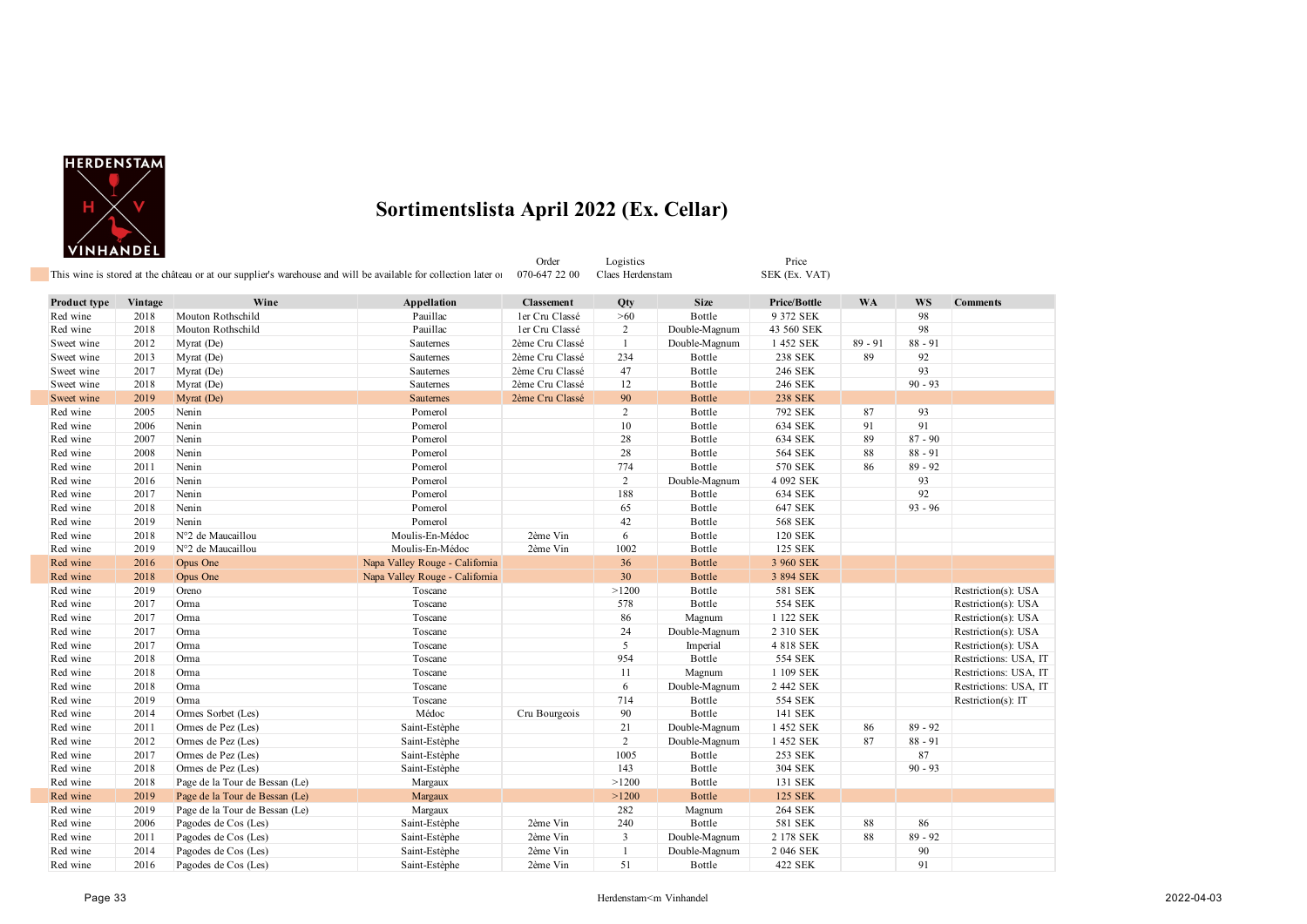

Order Logistics Price

| Product type         | Vintage      | Wine                                 | Appellation             | <b>Classement</b>                  | Qty                  | <b>Size</b>   | Price/Bottle           | <b>WA</b> | <b>WS</b>  | <b>Comments</b>                                   |
|----------------------|--------------|--------------------------------------|-------------------------|------------------------------------|----------------------|---------------|------------------------|-----------|------------|---------------------------------------------------|
| Red wine             | 2016         | Pagodes de Cos (Les)                 | Saint-Estèphe           | 2ème Vin                           | 3                    | Double-Magnum | 2 376 SEK              |           | 91         |                                                   |
| Red wine             | 2017         | Pagodes de Cos (Les)                 | Saint-Estèphe           | 2ème Vin                           | >1200                | Bottle        | 396 SEK                |           | 88         |                                                   |
| Red wine             | 2018         | Pagodes de Cos (Les)                 | Saint-Estèphe           | 2ème Vin                           | 6                    | Bottle        | 475 SEK                |           | 92         |                                                   |
| Red wine             | 1988         | Palmer                               | Margaux                 | 3ème Cru Classé                    | 6                    | Bottle        | 3 696 SEK              | 87        | 86         |                                                   |
| Red wine             | 1991         | Palmer                               | Margaux                 | 3ème Cru Classé                    | 20                   | Bottle        | 3 432 SEK              | 87        | 87         |                                                   |
|                      |              |                                      |                         |                                    |                      |               |                        |           | 94         |                                                   |
| Red wine<br>Red wine | 1995<br>1996 | Palmer<br>Palmer                     | Margaux                 | 3ème Cru Classé<br>3ème Cru Classé | 12<br>$\overline{4}$ | <b>Bottle</b> | 3 894 SEK<br>3 300 SEK | 90        | 90         |                                                   |
|                      | 1997         |                                      | Margaux                 |                                    | 6                    | Bottle        |                        | 86<br>87  | 90         |                                                   |
| Red wine             | 1998         | Palmer                               | Margaux                 | 3ème Cru Classé                    |                      | Bottle        | 2 640 SEK              | 91        | 90         |                                                   |
| Red wine             |              | Palmer                               | Margaux                 | 3ème Cru Classé                    | 6                    | Bottle        | 3 432 SEK              |           |            |                                                   |
| Red wine             | 1999         | Palmer                               | Margaux                 | 3ème Cru Classé                    | 11                   | Bottle        | 3 564 SEK              | 95        | 91         |                                                   |
| Red wine             | 2000         | Palmer                               | Margaux                 | 3ème Cru Classé                    | 3                    | Bottle        | 4 092 SEK              | 95        | 97         |                                                   |
| Red wine             | 2005         | Palmer                               | Margaux                 | 3ème Cru Classé                    | 30                   | Bottle        | 4 620 SEK              | 98        | 95         |                                                   |
| Red wine             | 2006         | Palmer                               | Margaux                 | 3ème Cru Classé                    | 6                    | <b>Bottle</b> | 2 904 SEK              | 92        | 93         |                                                   |
| Red wine             | 2008         | Palmer                               | Margaux                 | 3ème Cru Classé                    | 24                   | <b>Bottle</b> | 2 970 SEK              | 94        | 91         |                                                   |
| Red wine             | 2010         | Palmer                               | Margaux                 | 3ème Cru Classé                    | 54                   | <b>Bottle</b> | 3 828 SEK              | $95 - 97$ | $95 - 98$  |                                                   |
| Red wine             | 2010         | Palmer                               | Margaux                 | 3ème Cru Classé                    | 1                    | Imperial      | 52 800 SEK             | $95 - 97$ | $95 - 98$  |                                                   |
| Red wine             | 2011         | Palmer                               | Margaux                 | 3ème Cru Classé                    | 18                   | Bottle        | 3 010 SEK              | 96        | $92 - 95$  |                                                   |
| Red wine             | 2013         | Palmer                               | Margaux                 | 3ème Cru Classé                    | $\mathbf{3}$         | <b>Bottle</b> | 2 442 SEK              | $87 - 88$ | $90 - 93$  |                                                   |
| Red wine             | 2014         | Palmer                               | Margaux                 | 3ème Cru Classé                    | 10                   | <b>Bottle</b> | 2 772 SEK              |           | $93 - 96$  | Certification Biodynamique en cours/In Progress   |
| Red wine             | 2015         | Palmer                               | Margaux                 | 3ème Cru Classé                    | 48                   | <b>Bottle</b> | 3 630 SEK              |           | 96         | certification Biodynamique en cours/In Progress   |
| Red wine             | 2016         | Palmer                               | Margaux                 | 3ème Cru Classé                    | 12                   | <b>Bottle</b> | 3 498 SEK              |           | 94         | Certification Biodynamique en cours / In Progress |
| Red wine             | 2018         | Palmer                               | Margaux                 | 3ème Cru Classé                    | 54                   | Bottle        | 4 884 SEK              |           | $97 - 100$ | Vin Biologique / Organic Wine                     |
| Red wine             | 2018         | Palmer                               | Margaux                 | 3ème Cru Classé                    | 6                    | Magnum        | 10 362 SEK             |           | $97 - 100$ | Vin Biologique / Organic Wine                     |
| Red wine             | 2018         | Palmer                               | Margaux                 | 3ème Cru Classé                    | $\overline{1}$       | Double-Magnum | 21 780 SEK             |           |            | 97 - 100 Vin Biologique / Organic Wine            |
| Red wine             | 2016         | Palmer Historical Xixth Century Wine | Vin de Table Français   |                                    | 111                  | Bottle        | 3 168 SEK              |           |            |                                                   |
| Red wine             | 2017         | Palmer Historical Xixth Century Wine | Vin de Table Français   |                                    | 18                   | Bottle        | 2 534 SEK              |           |            |                                                   |
| Red wine             | 2019         | Pape (Le)                            | Pessac-Léognan Rouge    |                                    | >1200                | Bottle        | 238 SEK                |           |            |                                                   |
| Red wine             | 2012         | Pape Clement                         | Pessac-Léognan Rouge    | Grand Cru Classé                   | 22                   | Bottle        | 1 214 SEK              | 97        | 94         |                                                   |
| Red wine             | 2015         | Pape Clement                         | Pessac-Léognan Rouge    | Grand Cru Classé                   | 23                   | Bottle        | 1 122 SEK              |           | $93 - 96$  |                                                   |
| Red wine             | 2015         | Pape Clement                         | Pessac-Léognan Rouge    | Grand Cru Classé                   | $\mathbf{1}$         | Double-Magnum | 6 600 SEK              |           | $93 - 96$  |                                                   |
| Red wine             | 2015         | Pape Clement                         | Pessac-Léognan Rouge    | Grand Cru Classé                   | $\mathbf{3}$         | Imperial      | 23 760 SEK             |           | $93 - 96$  |                                                   |
| Red wine             | 2016         | Pape Clement                         | Pessac-Léognan Rouge    | Grand Cru Classé                   | 482                  | Bottle        | 1 056 SEK              |           | 96         |                                                   |
| Red wine             | 2017         | Pape Clement                         | Pessac-Léognan Rouge    | Grand Cru Classé                   | 58                   | Bottle        | 832 SEK                |           | 95         |                                                   |
| White wine           | 2018         | Pape Clement                         | Pessac-Léognan Blanc    |                                    | 36                   | Bottle        | 1 299 SEK              |           | $93 - 96$  |                                                   |
| Red wine             | 2018         | Pape Clement                         | Pessac-Léognan Rouge    | Grand Cru Classé                   | 21                   | Magnum        | 2 244 SEK              |           | $95 - 98$  |                                                   |
| Red wine             | 2018         | Pape Clement                         | Pessac-Léognan Rouge    | Grand Cru Classé                   | 6                    | Double-Magnum | 5 544 SEK              |           | $95 - 98$  |                                                   |
| White wine           | 2019         | Pape Clement                         | Pessac-Léognan Blanc    |                                    | 17                   | Bottle        | 1 172 SEK              |           |            |                                                   |
| Red wine             | 2011         | Parde de Haut-Bailly (La)            | Pessac-Léognan Rouge    | 2ème Vin                           | $\mathbf{3}$         | Double-Magnum | 1716 SEK               | 87        |            |                                                   |
| Red wine             | 2012         | Parde de Haut-Bailly (La)            | Pessac-Léognan Rouge    | 2ème Vin                           | $\overline{2}$       | Double-Magnum | 1 320 SEK              | $85 - 87$ |            |                                                   |
| Red wine             | 2010         | Pavie                                | Saint-Emilion Grand Cru | er Grand Cru Classé                | >60                  | Bottle        | 4 752 SEK              | $95 - 98$ | $94 - 97$  |                                                   |
| Red wine             | 2011         | Pavie                                | Saint-Emilion Grand Cru | er Grand Cru Classé                | >60                  | Bottle        | 3 234 SEK              | 95        | 94         |                                                   |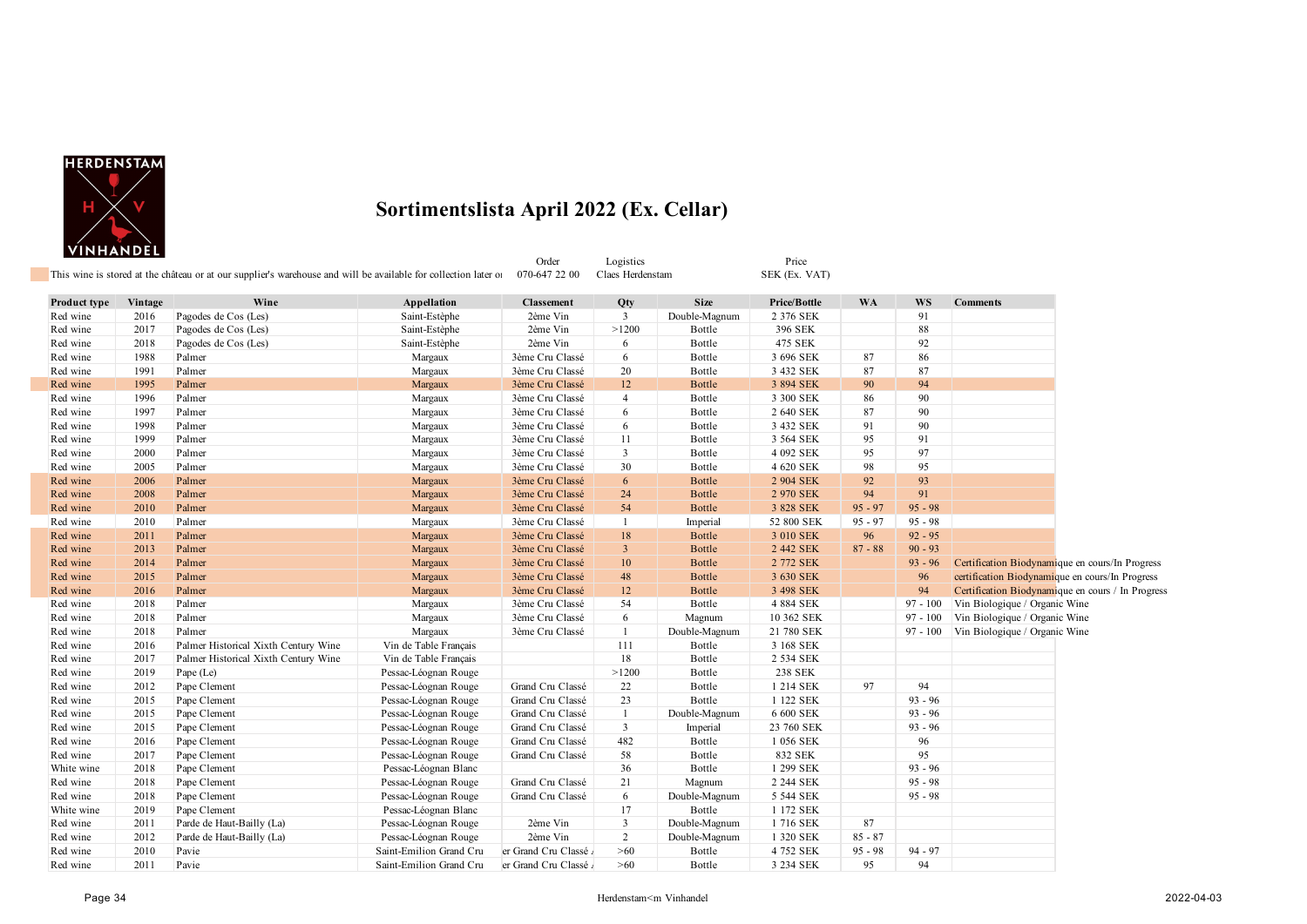

|              |         | This wine is stored at the château or at our supplier's warehouse and will be available for collection later of |                         | Order<br>070-647 22 00 | Logistics<br>Claes Herdenstam |               | Price<br>SEK (Ex. VAT) |           |           |                 |
|--------------|---------|-----------------------------------------------------------------------------------------------------------------|-------------------------|------------------------|-------------------------------|---------------|------------------------|-----------|-----------|-----------------|
| Product type | Vintage | Wine                                                                                                            | Appellation             | <b>Classement</b>      | Qty                           | <b>Size</b>   | Price/Bottle           | <b>WA</b> | <b>WS</b> | <b>Comments</b> |
| Red wine     | 2012    | Pavie                                                                                                           | Saint-Emilion Grand Cru | er Grand Cru Classé    | >60                           | Bottle        | 3 564 SEK              | 95        | 95        |                 |
| Red wine     | 2012    | Pavie                                                                                                           | Saint-Emilion Grand Cru | er Grand Cru Classé    | 9                             | Magnum        | 7 524 SEK              | 95        | 95        |                 |
| Red wine     | 2014    | Pavie                                                                                                           | Saint-Emilion Grand Cru | er Grand Cru Classé    | 32                            | Bottle        | 3 036 SEK              |           | $94 - 97$ |                 |
| Red wine     | 2014    | Pavie                                                                                                           | Saint-Emilion Grand Cru | er Grand Cru Classé    | $\mathbf{1}$                  | Double-Magnum | 13 200 SEK             |           | $94 - 97$ |                 |
| Red wine     | 2015    | Pavie                                                                                                           | Saint-Emilion Grand Cru | er Grand Cru Classé    | $>60$                         | Bottle        | 3 696 SEK              |           | $95 - 98$ |                 |
| Red wine     | 2015    | Pavie                                                                                                           | Saint-Emilion Grand Cru | er Grand Cru Classé    | $\overline{4}$                | Magnum        | 7788 SEK               |           | $95 - 98$ |                 |
| Red wine     | 2015    | Pavie                                                                                                           | Saint-Emilion Grand Cru | er Grand Cru Classé    | 2                             | Double-Magnum | 19 800 SEK             |           | $95 - 98$ |                 |
| Red wine     | 2019    | Pavie                                                                                                           | Saint-Emilion Grand Cru | er Grand Cru Classé    | $>60$                         | Bottle        | 3 300 SEK              |           |           |                 |
| Red wine     | 2014    | Pavie Macquin                                                                                                   | Saint-Emilion Grand Cru | er Grand Cru Classé l  | 300                           | <b>Bottle</b> | <b>766 SEK</b>         |           | $93 - 96$ |                 |
| Red wine     | 2014    | Pavie Macquin                                                                                                   | Saint-Emilion Grand Cru | er Grand Cru Classé l  | 12                            | Magnum        | 1782 SEK               |           | $93 - 96$ |                 |
| Red wine     | 2015    | Pavie Macquin                                                                                                   | Saint-Emilion Grand Cru | er Grand Cru Classé l  | 244                           | Bottle        | 898 SEK                |           | $94 - 97$ |                 |
| Red wine     | 2015    | Pavie Macquin                                                                                                   | Saint-Emilion Grand Cru | er Grand Cru Classé l  | 12                            | Magnum        | 1782 SEK               |           | $94 - 97$ |                 |
| Red wine     | 2015    | Pavie Macquin                                                                                                   | Saint-Emilion Grand Cru | er Grand Cru Classé l  | 1                             | Double-Magnum | 7 854 SEK              |           | $94 - 97$ |                 |
| Red wine     | 2016    | Pavie Macquin                                                                                                   | Saint-Emilion Grand Cru | er Grand Cru Classé l  | $\mathbf{1}$                  | Double-Magnum | 5 280 SEK              |           | 95        |                 |
| White wine   | 2001    | Pavillon Blanc du Chateau Margaux                                                                               | Bordeaux Blanc Sec      |                        | 12                            | Bottle        | 2 838 SEK              | 94        | 92        |                 |
| White wine   | 2004    | Pavillon Blanc du Chateau Margaux                                                                               | Bordeaux Blanc Sec      |                        | 6                             | Bottle        | 2 970 SEK              | 93        |           |                 |
| White wine   | 2005    | Pavillon Blanc du Chateau Margaux                                                                               | Bordeaux Blanc Sec      |                        | 6                             | Bottle        | 3 036 SEK              | 94        | 92        |                 |
| White wine   | 2010    | Pavillon Blanc du Chateau Margaux                                                                               | Bordeaux Blanc Sec      |                        | 6                             | Bottle        | 2 772 SEK              | 92        | 93        |                 |
| White wine   | 2011    | Pavillon Blanc du Chateau Margaux                                                                               | Bordeaux Blanc Sec      |                        | 66                            | Bottle        | 3 036 SEK              | $91 - 93$ | 95        |                 |
| White wine   | 2012    | Pavillon Blanc du Chateau Margaux                                                                               | Bordeaux Blanc Sec      |                        | 44                            | Bottle        | 3 036 SEK              | 90        | 93        |                 |
| White wine   | 2013    | Pavillon Blanc du Chateau Margaux                                                                               | Bordeaux Blanc Sec      |                        | 30                            | Bottle        | 3 036 SEK              | 92        | $92 - 95$ |                 |
| White wine   | 2014    | Pavillon Blanc du Chateau Margaux                                                                               | Bordeaux Blanc Sec      |                        | 12                            | Bottle        | 2 970 SEK              |           | $94 - 97$ |                 |
| White wine   | 2017    | Pavillon Blanc du Chateau Margaux                                                                               | Bordeaux Blanc Sec      |                        | 6                             | <b>Bottle</b> | 3 036 SEK              |           | 95        |                 |
| White wine   | 2018    | Pavillon Blanc du Chateau Margaux                                                                               | Bordeaux Blanc Sec      |                        | 42                            | Bottle        | 3 036 SEK              |           | 97        |                 |
| Red wine     | 2004    | Pavillon Rouge du Chateau Margaux                                                                               | Margaux                 | 2ème Vin               | 12                            | Bottle        | 2 574 SEK              | 89        | 88        |                 |
| Red wine     | 2006    | Pavillon Rouge du Chateau Margaux                                                                               | Margaux                 | 2ème Vin               | 2                             | Bottle        | 2 376 SEK              | 86        | 88        |                 |
| Red wine     | 2009    | Pavillon Rouge du Chateau Margaux                                                                               | Margaux                 | 2ème Vin               | 82                            | Bottle        | 2 640 SEK              | 93        | 91        |                 |
| Red wine     | 2010    | Pavillon Rouge du Chateau Margaux                                                                               | Margaux                 | 2ème Vin               | 200                           | Bottle        | 2 640 SEK              | $90 - 92$ | $92 - 95$ |                 |
| Red wine     | 2011    | Pavillon Rouge du Chateau Margaux                                                                               | Margaux                 | 2ème Vin               | 62                            | Bottle        | 2 574 SEK              | 89        | $90 - 93$ |                 |
| Red wine     | 2012    | Pavillon Rouge du Chateau Margaux                                                                               | Margaux                 | 2ème Vin               | 68                            | Bottle        | 2 574 SEK              | 90        | $90 - 93$ |                 |
| Red wine     | 2014    | Pavillon Rouge du Chateau Margaux                                                                               | Margaux                 | 2ème Vin               | 186                           | Bottle        | 2 574 SEK              |           | $91 - 94$ |                 |
| Red wine     | 2015    | Pavillon Rouge du Chateau Margaux                                                                               | Margaux                 | 2ème Vin               | 126                           | Bottle        | 2 640 SEK              |           | 94        |                 |
| Red wine     | 2018    | Pavillon Rouge du Chateau Margaux                                                                               | Margaux                 | 2ème Vin               | 12                            | Bottle        | 2 508 SEK              |           | 93        |                 |
| Red wine     | 2019    | Pavillon Rouge du Chateau Margaux                                                                               | Margaux                 | 2ème Vin               | 48                            | Bottle        | 2 244 SEK              |           |           |                 |
| Red wine     | 2018    | Pavillon du Glana                                                                                               | Saint-Julien            | 2ème Vin               | 120                           | Half-Bottle   | <b>82 SEK</b>          |           |           |                 |
| Red wine     | 2018    | Pavillon du Glana                                                                                               | Saint-Julien            | 2ème Vin               | 55                            | Bottle        | 145 SEK                |           |           |                 |
| Red wine     | 2019    | Pavillon du Glana                                                                                               | Saint-Julien            | 2ème Vin               | >1200                         | Bottle        | 135 SEK                |           |           |                 |
| Red wine     | 2017    | Peby Faugeres                                                                                                   | Saint-Emilion Grand Cru | Grand Cru Classé       | 36                            | Bottle        | 1 267 SEK              |           | 93        |                 |
| Red wine     | 2018    | Peby Faugeres                                                                                                   | Saint-Emilion Grand Cru | Grand Cru Classé       | $\overline{\mathbf{3}}$       | Bottle        | 1 426 SEK              |           | $95 - 98$ |                 |
| Red wine     | 2019    | Peby Faugeres                                                                                                   | Saint-Emilion Grand Cru | Grand Cru Classé       | 18                            | Bottle        | 1 188 SEK              |           |           |                 |
| Red wine     | 2012    | Pedesclaux                                                                                                      | Pauillac                | 5ème Cru Classé        | $\mathbf{3}$                  | Double-Magnum | 1 584 SEK              | 89        | $87 - 90$ |                 |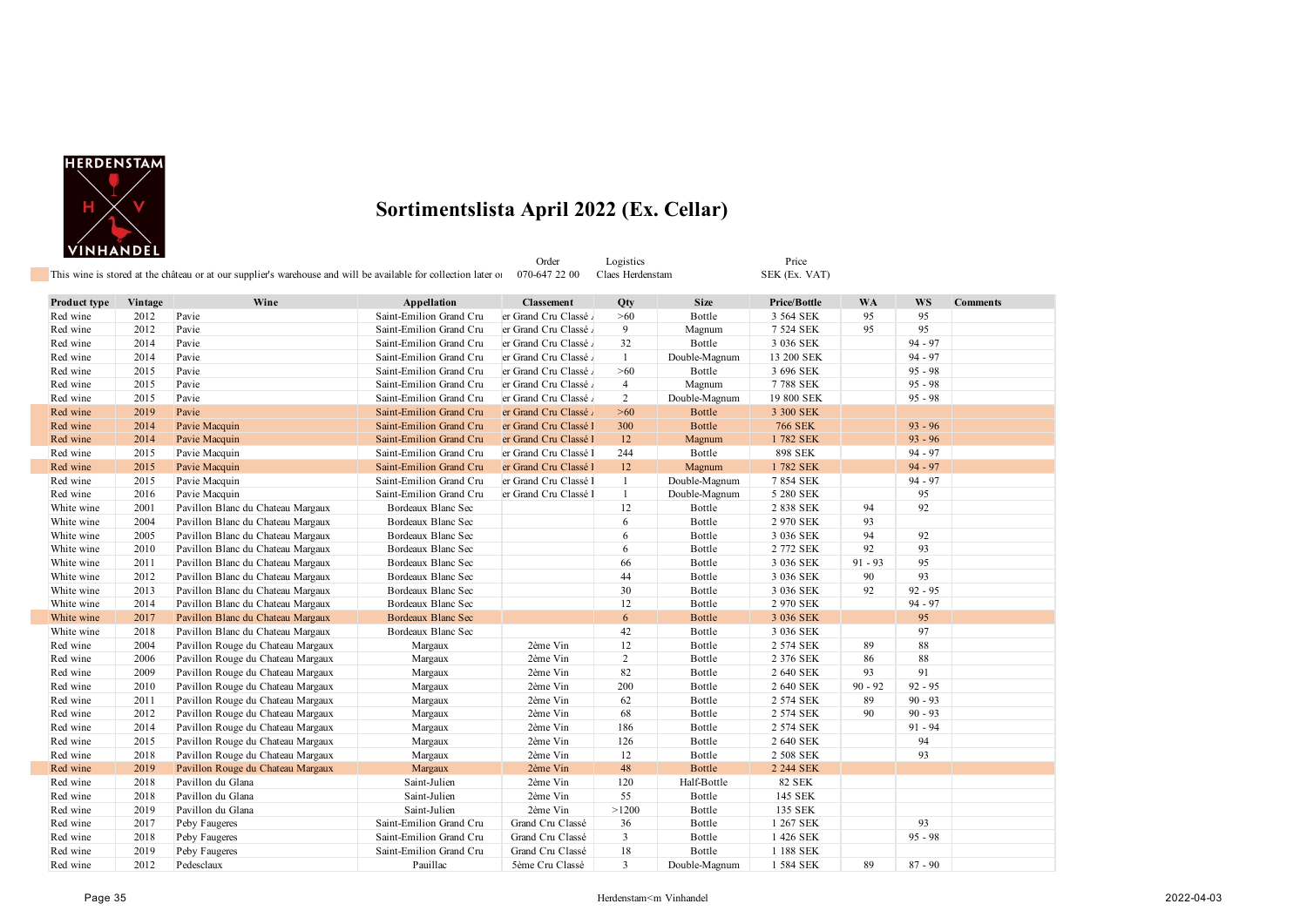

|              | , ,,,,,,,,, <b>,,,</b> | This wine is stored at the château or at our supplier's warehouse and will be available for collection later of |                            | Order<br>070-647 22 00 | Logistics<br>Claes Herdenstam |               | Price<br>SEK (Ex. VAT) |           |           |                                                    |
|--------------|------------------------|-----------------------------------------------------------------------------------------------------------------|----------------------------|------------------------|-------------------------------|---------------|------------------------|-----------|-----------|----------------------------------------------------|
| Product type | Vintage                | Wine                                                                                                            | Appellation                | <b>Classement</b>      | Qty                           | <b>Size</b>   | Price/Bottle           | <b>WA</b> | WS        | <b>Comments</b>                                    |
| Red wine     | 2017                   | Pedesclaux                                                                                                      | Pauillac                   | 5ème Cru Classé        | 476                           | Bottle        | 380 SEK                |           | 92        |                                                    |
| Red wine     | 2018                   | Pedesclaux                                                                                                      | Pauillac                   | 5ème Cru Classé        | 24                            | Bottle        | 396 SEK                |           | $89 - 92$ |                                                    |
| Red wine     | 2019                   | Pedesclaux                                                                                                      | Pauillac                   | 5ème Cru Classé        | $\overline{4}$                | Bottle        | 330 SEK                |           |           |                                                    |
| Red wine     | 2017                   | Penfolds - "Bin 389"                                                                                            | South Australia            |                        | 108                           | <b>Bottle</b> | <b>660 SEK</b>         |           |           |                                                    |
| Red wine     | 2018                   | Penfolds - "Bin 389"                                                                                            | South Australia            |                        | 180                           | Bottle        | <b>660 SEK</b>         |           |           |                                                    |
| Red wine     | 2003                   | Penfolds - "Grange"                                                                                             | South Australia            |                        | 6                             | <b>Bottle</b> | 7 392 SEK              |           |           |                                                    |
| Red wine     | 2004                   | Penfolds - "Grange"                                                                                             | South Australia            |                        | 12                            | <b>Bottle</b> | 6 640 SEK              |           |           |                                                    |
| Red wine     | 2006                   | Penfolds - "Grange"                                                                                             | South Australia            |                        | 6                             | Bottle        | 6 494 SEK              |           |           |                                                    |
| Red wine     | 2008                   | Penfolds - "Grange"                                                                                             | South Australia            |                        | 12                            | Bottle        | 7 392 SEK              |           |           |                                                    |
| Red wine     | 2009                   | Penfolds - "Grange"                                                                                             | South Australia            |                        | 18                            | Bottle        | 6 270 SEK              |           |           |                                                    |
| Red wine     | 2010                   | Penfolds - "Grange"                                                                                             | South Australia            |                        | 6                             | Bottle        | 6 508 SEK              |           |           |                                                    |
| Red wine     | 2012                   | Penfolds - "Grange"                                                                                             | South Australia            |                        | 72                            | Bottle        | 6 336 SEK              |           |           |                                                    |
| Red wine     | 2013                   | Penfolds - "Grange"                                                                                             | South Australia            |                        | 72                            | Bottle        | 7 247 SEK              |           |           |                                                    |
| Red wine     | 2014                   | Penfolds - "Grange"                                                                                             | South Australia            |                        | 60                            | <b>Bottle</b> | 6 230 SEK              |           |           |                                                    |
| Red wine     | 2015                   | Penfolds - "Grange"                                                                                             | South Australia            |                        | 42                            | <b>Bottle</b> | 6 204 SEK              |           |           |                                                    |
| Red wine     | 2016                   | Penfolds - "Grange"                                                                                             | South Australia            |                        | 36                            | <b>Bottle</b> | 6 230 SEK              |           |           |                                                    |
|              | 2016                   | Penfolds - "Rwt Bin 798"                                                                                        | Barossa Valley - Australia |                        | 54                            | <b>Bottle</b> | 1 386 SEK              |           |           |                                                    |
|              | 2017                   | Penfolds - "Rwt Bin 798"                                                                                        | Barossa Valley - Australia |                        | 72                            | Bottle        | 1 386 SEK              |           |           |                                                    |
|              | 2018                   | Penfolds - "Rwt Bin 798"                                                                                        | Barossa Valley - Australia |                        | 24                            | <b>Bottle</b> | 1 386 SEK              |           |           |                                                    |
| Red wine     | 2010                   | Penfolds - "St Henri"                                                                                           | South Australia            |                        | 30                            | <b>Bottle</b> | 1 320 SEK              |           |           |                                                    |
| Red wine     | 2016                   | Penfolds - "St Henri"                                                                                           | South Australia            |                        | 48                            | Bottle        | <b>950 SEK</b>         |           |           |                                                    |
| Red wine     | 2017                   | Penfolds - "St Henri"                                                                                           | South Australia            |                        | 42                            | Bottle        | <b>858 SEK</b>         |           |           |                                                    |
| Red wine     | 2015                   | Pensees de la Tour Carnet (Les)                                                                                 | Haut-Médoc                 | 2ème Vin               | 717                           | Bottle        | 157 SEK                |           |           |                                                    |
| Red wine     | 2016                   | Pepin d'Escurac                                                                                                 | Médoc                      | 2ème Vin               | $\overline{3}$                | Bottle        | <b>67 SEK</b>          |           |           |                                                    |
| Red wine     | 2016                   | Pessac-Leognan de Chevalier                                                                                     | Pessac-Léognan Rouge       |                        | $\overline{4}$                | Bottle        | 112 SEK                |           |           |                                                    |
| Red wine     | 2017                   | Pessac-Leognan de Chevalier                                                                                     | Pessac-Léognan Rouge       |                        | $\overline{2}$                | Bottle        | 112 SEK                |           |           |                                                    |
| Red wine     | 2018                   | Pessac-Leognan de Chevalier                                                                                     | Pessac-Léognan Rouge       |                        | 174                           | Bottle        | 112 SEK                |           |           |                                                    |
| Red wine     | 2019                   | Pessac-Leognan de Chevalier                                                                                     | Pessac-Léognan Rouge       |                        | >1200                         | Bottle        | 112 SEK                |           |           |                                                    |
| Red wine     | 2011                   | Petit Cheval (Le)                                                                                               | Saint-Emilion Grand Cru    | 2ème Vin               | 208                           | Bottle        | 1 980 SEK              | 89        | $90 - 93$ |                                                    |
| White wine   | 2018                   | Petit Cheval Blanc                                                                                              | Bordeaux Blanc Sec         |                        | 86                            | Bottle        | 1 294 SEK              |           |           |                                                    |
| Red wine     | 2016                   | Petit Faurie de Soutard                                                                                         | Saint-Emilion Grand Cru    | Grand Cru Classé       | 6                             | Bottle        | 267 SEK                |           |           | Forbidden sale to Belgium and Luxembourg           |
| Red wine     | 2017                   | Petit Haut Lafitte By Smith Haut Lafitte                                                                        | Pessac-Léognan Rouge       |                        | 816                           | Bottle        | 246 SEK                |           |           | Interdictions: Belgique, Luxembourg, France sauf G |
| Red wine     | 2018                   | Petit Haut Lafitte By Smith Haut Lafitte                                                                        | Pessac-Léognan Rouge       |                        | 424                           | Bottle        | 251 SEK                |           |           | Restrictions: FRA                                  |
| White wine   | 2019                   | Petit Haut Lafitte By Smith Haut Lafitte                                                                        | Pessac-Léognan Blanc       |                        | 16                            | Bottle        | 293 SEK                | 91-93     |           | Restrictions:FRA                                   |
| Red wine     | 2014                   | Petit Mouton de Mouton Rothschild (Le)                                                                          | Pauillac                   | 2ème Vin               | 123                           | Bottle        | 3 234 SEK              |           | $91 - 94$ |                                                    |
| Red wine     | 2019                   | Petit Mouton de Mouton Rothschild (Le)                                                                          | Pauillac                   | 2ème Vin               | 12                            | Bottle        | 3 102 SEK              |           |           |                                                    |
| Red wine     | 2019                   | Petit Smith Haut Lafitte (Le)                                                                                   | Pessac-Léognan Rouge       | 2ème Vin               | 768                           | <b>Bottle</b> | <b>249 SEK</b>         | 90-92     |           | Vin Biologique/ Organic Wine                       |
| Red wine     | 2016                   | Petite Marquise du Clos du Marquis (La)                                                                         | Saint-Julien               |                        |                               | Bottle        | <b>264 SEK</b>         |           |           |                                                    |
| Red wine     | 2017                   | Petite Marquise du Clos du Marquis (La)                                                                         | Saint-Julien               |                        | 330                           | Bottle        | <b>238 SEK</b>         |           |           |                                                    |
| Red wine     | 2017                   | Petrolo - "Galatrona"                                                                                           | Val d'Arno Di Sopra        |                        |                               | Bottle        | 686 SEK                |           |           | Restriction(s): IT, Vin Biologique / Organic Wine  |
| Red wine     | 2017                   | Petrolo - "Galatrona"                                                                                           | Val d'Arno Di Sopra        |                        | 14                            | Double-Magnum | 2 970 SEK              |           |           | Restriction(s): IT, Vin Biologique / Organic Wine  |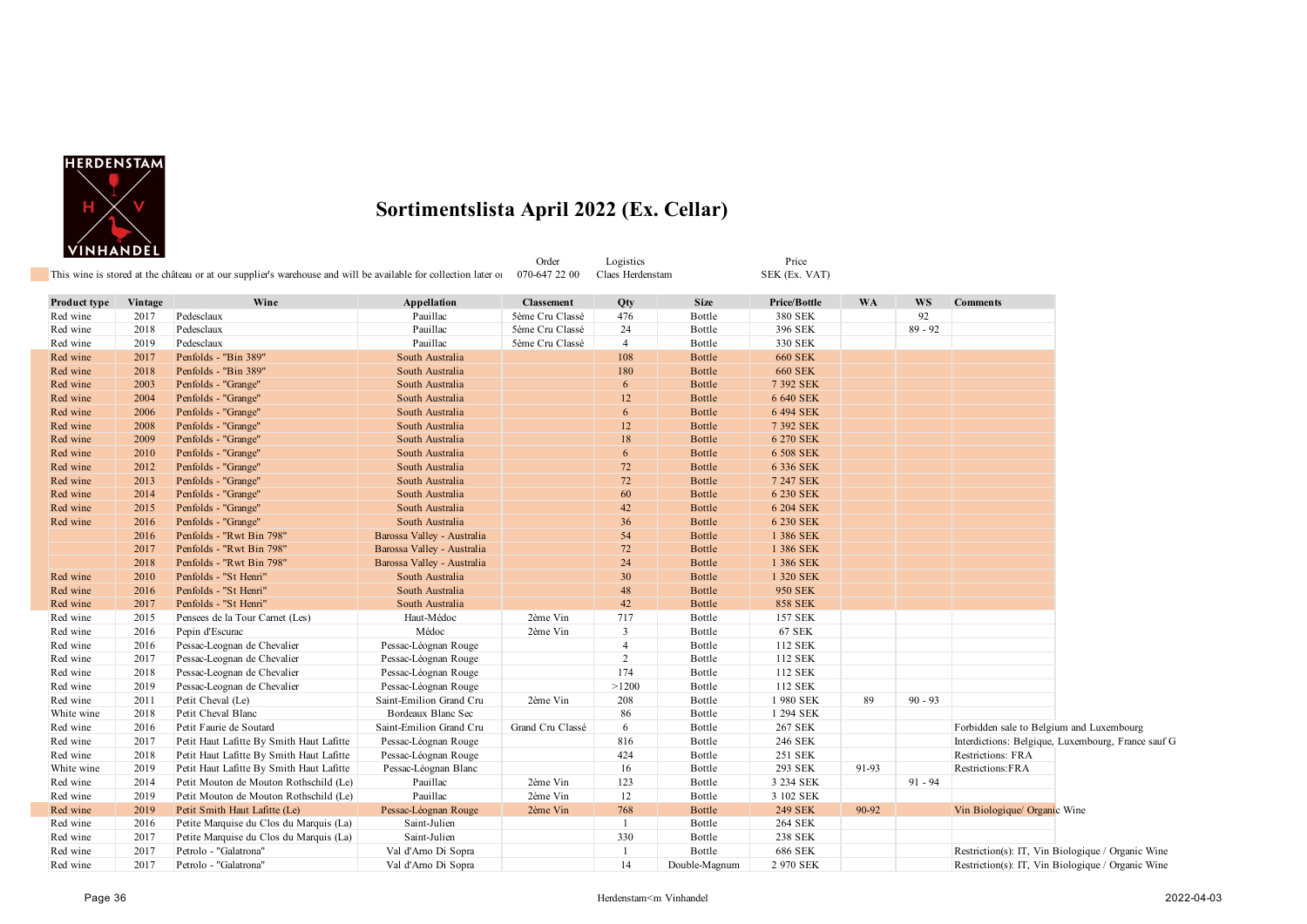

| This wine is stored at the château or at our supplier's warehouse and will be available for collection later of 070-647 22 00 |           |                                          |                      |                   |                |               |                |           |           |                                                   |  |
|-------------------------------------------------------------------------------------------------------------------------------|-----------|------------------------------------------|----------------------|-------------------|----------------|---------------|----------------|-----------|-----------|---------------------------------------------------|--|
| <b>Product type</b>                                                                                                           | Vintage   | Wine                                     | Appellation          | <b>Classement</b> | Qty            | <b>Size</b>   | Price/Bottle   | <b>WA</b> | <b>WS</b> | <b>Comments</b>                                   |  |
| Red wine                                                                                                                      | 2017      | Petrolo - "Galatrona"                    | Val d'Amo Di Sopra   |                   | $\overline{3}$ | Imperial      | 5 940 SEK      |           |           | Restriction(s): IT, Vin Biologique / Organic Wine |  |
| Red wine                                                                                                                      | 2019      | Petrolo - "Galatrona"                    | Val d'Arno Di Sopra  |                   | 6              | <b>Bottle</b> | <b>858 SEK</b> |           |           | Restriction(s): IT                                |  |
| Red wine                                                                                                                      | 2019      | Petrolo - "Galatrona"                    | Val d'Arno Di Sopra  |                   | 3              | Magnum        | 1 650 SEK      |           |           | Restriction(s): IT                                |  |
| Red wine                                                                                                                      | 2019      | Petrolo - "Galatrona"                    | Val d'Amo Di Sopra   |                   |                | Double-Magnum | 3 300 SEK      |           |           | Restriction(s): IT                                |  |
| Red wine                                                                                                                      | 2019      | Petrolo - "Galatrona"                    | Val d'Arno Di Sopra  |                   |                | Imperial      | 6 732 SEK      |           |           | Restriction(s): IT                                |  |
| Red wine                                                                                                                      | 2019      | Petrolo - "Galatrona"                    | Val d'Amo Di Sopra   |                   | $\mathbf{1}$   |               | 15 180 SEK     |           |           | Restriction(s): IT                                |  |
| Red wine                                                                                                                      | 2019      | Petrolo - "Torrione"                     | Toscane              |                   | 102            | <b>Bottle</b> | <b>182 SEK</b> |           |           |                                                   |  |
| Red wine                                                                                                                      | 2014      | Peyrabon                                 | Haut-Médoc           | Cru Bourgeois     | 927            | Bottle        | 106 SEK        |           |           |                                                   |  |
| Red wine                                                                                                                      | 2015      | Peyrabon                                 | Haut-Médoc           | Cru Bourgeois     | $\overline{2}$ | Double-Magnum | 924 SEK        |           |           |                                                   |  |
| Red wine                                                                                                                      | 2016      | Peyrabon                                 | Haut-Médoc           | Cru Bourgeois     | >1200          | Bottle        | <b>106 SEK</b> |           |           |                                                   |  |
| Red wine                                                                                                                      | 2016      | Peyrabon                                 | Haut-Médoc           | Cru Bourgeois     | $\mathbf{3}$   | Double-Magnum | 1 122 SEK      |           |           |                                                   |  |
| Red wine                                                                                                                      | 2017      | Peyrabon                                 | Haut-Médoc           | Cru Bourgeois     | 372            | Half-Bottle   | 63 SEK         |           |           |                                                   |  |
| Red wine                                                                                                                      | 2017      | Peyrabon                                 | Haut-Médoc           | Cru Bourgeois     | >1200          | Bottle        | 94 SEK         |           |           |                                                   |  |
| Red wine                                                                                                                      | 2018      | Peyrabon                                 | Haut-Médoc           | Cru Bourgeois     | 278            | Half-Bottle   | <b>65 SEK</b>  |           |           |                                                   |  |
| Red wine                                                                                                                      | 2018      | Peyrabon                                 | Haut-Médoc           | Cru Bourgeois     | >1200          | Bottle        | <b>100 SEK</b> |           |           |                                                   |  |
| Red wine                                                                                                                      | 2018      | Peyrabon                                 | Haut-Médoc           | Cru Bourgeois     | 52             | Magnum        | 238 SEK        |           |           |                                                   |  |
| Red wine                                                                                                                      | 2018      | Peyrabon                                 | Haut-Médoc           | Cru Bourgeois     | $\overline{4}$ | Double-Magnum | 1 056 SEK      |           |           |                                                   |  |
| Red wine                                                                                                                      | 2011      | Phelan-Segur                             | Saint-Estèphe        |                   | $\mathbf{1}$   | Double-Magnum | 1 980 SEK      | 88        | $88 - 91$ |                                                   |  |
| Red wine                                                                                                                      | 2016      | Phelan-Segur                             | Saint-Estèphe        |                   | 96             | Bottle        | 502 SEK        |           | 93        |                                                   |  |
| Red wine                                                                                                                      | 2018      | Phelan-Segur                             | Saint-Estèphe        |                   | 102            | Bottle        | 502 SEK        |           | $90 - 93$ |                                                   |  |
| Red wine                                                                                                                      | 2010      | Pichon Baron                             | Pauillac             | 2ème Cru Classé   | 171            | Bottle        | 2 442 SEK      | $97 - 99$ | $95 - 98$ |                                                   |  |
| Red wine                                                                                                                      | 2012      | Pichon Baron                             | Pauillac             | 2ème Cru Classé   | 6              | Bottle        | 1 320 SEK      | 93        | $91 - 94$ |                                                   |  |
| Red wine                                                                                                                      | 2017      | Pichon Baron                             | Pauillac             | 2ème Cru Classé   | $\mathbf{3}$   | Bottle        | 1 267 SEK      |           | 95        |                                                   |  |
|                                                                                                                               | <b>NM</b> | Pichon Lalande Caisse Panachee 1990-201  | Caisse Panachée      |                   | 72             | Bottle        | 17 028 SEK     |           |           |                                                   |  |
|                                                                                                                               | <b>NM</b> | Pichon Lalande Caisse Panachee 2001-201  | Caisse Panachée      | Grand Cru Classé  | 72             | Bottle        | 12 276 SEK     |           |           |                                                   |  |
| Red wine                                                                                                                      | 2003      | Pichon Longueville - Comtesse de Lalande | Pauillac             | 2ème Cru Classé   | $\mathbf{3}$   | Bottle        | 1980 SEK       | 95        | 93        |                                                   |  |
| Red wine                                                                                                                      | 2007      | Pichon Longueville - Comtesse de Lalande | Pauillac             | 2ème Cru Classé   | 42             | Bottle        | 1 584 SEK      | 89        | $88 - 91$ |                                                   |  |
| Red wine                                                                                                                      | 2007      | Pichon Longueville - Comtesse de Lalande | Pauillac             | 2ème Cru Classé   | 40             | Magnum        | 3 168 SEK      | 89        | $88 - 91$ |                                                   |  |
| Red wine                                                                                                                      | 2008      | Pichon Longueville - Comtesse de Lalande | Pauillac             | 2ème Cru Classé   | 32             | Bottle        | 1782 SEK       | 92        | 91        |                                                   |  |
| Red wine                                                                                                                      | 2010      | Pichon Longueville - Comtesse de Lalande | Pauillac             | 2ème Cru Classé   | $\mathbf{3}$   | Bottle        | 2 310 SEK      | $92 - 95$ | $92 - 95$ |                                                   |  |
| Red wine                                                                                                                      | 2011      | Pichon Longueville - Comtesse de Lalande | Pauillac             | 2ème Cru Classé   | 84             | Bottle        | 1 584 SEK      | 89        | $92 - 95$ |                                                   |  |
| Red wine                                                                                                                      | 2012      | Pichon Longueville - Comtesse de Lalande | Pauillac             | 2ème Cru Classé   | 71             | Bottle        | 1 584 SEK      | 90        | 92        |                                                   |  |
| Red wine                                                                                                                      | 2014      | Pichon Longueville - Comtesse de Lalande | Pauillac             | 2ème Cru Classé   | 12             | Bottle        | 1 650 SEK      |           | $92 - 95$ |                                                   |  |
| Red wine                                                                                                                      | 2015      | Pichon Longueville - Comtesse de Lalande | Pauillac             | 2ème Cru Classé   | 12             | Bottle        | 1914 SEK       |           | $94 - 97$ |                                                   |  |
| Red wine                                                                                                                      | 2016      | Pichon Longueville - Comtesse de Lalande | Pauillac             | 2ème Cru Classé   | 9              | Bottle        | 2 772 SEK      |           | 97        |                                                   |  |
| Red wine                                                                                                                      | 2018      | Pichon Longueville - Comtesse de Lalande | Pauillac             | 2ème Cru Classé   | 8              | Bottle        | 2 640 SEK      |           | 98        |                                                   |  |
| Red wine                                                                                                                      | 2018      | Pichon Longueville - Comtesse de Lalande | Pauillac             | 2ème Cru Classé   | 24             | Magnum        | 3 960 SEK      |           | 98        |                                                   |  |
| Red wine                                                                                                                      | 2018      | Pichon Longueville - Comtesse de Lalande | Pauillac             | 2ème Cru Classé   | 3              | Double-Magnum | 8 580 SEK      |           | 98        |                                                   |  |
| Red wine                                                                                                                      | 2011      | Picque-Caillou                           | Pessac-Léognan Rouge |                   | $\mathbf{3}$   | Double-Magnum | 1 188 SEK      |           |           |                                                   |  |
| Red wine                                                                                                                      | 2012      | Picque-Caillou                           | Pessac-Léognan Rouge |                   | 3              | Double-Magnum | 1 188 SEK      |           |           | Forbidden sale to USA, Japan                      |  |
| Red wine                                                                                                                      | 2014      | Picque-Caillou                           | Pessac-Léognan Rouge |                   | $\overline{3}$ | Double-Magnum | 1 122 SEK      |           | 89        | Forbidden sale to USA, Japan                      |  |

Order Logistics Price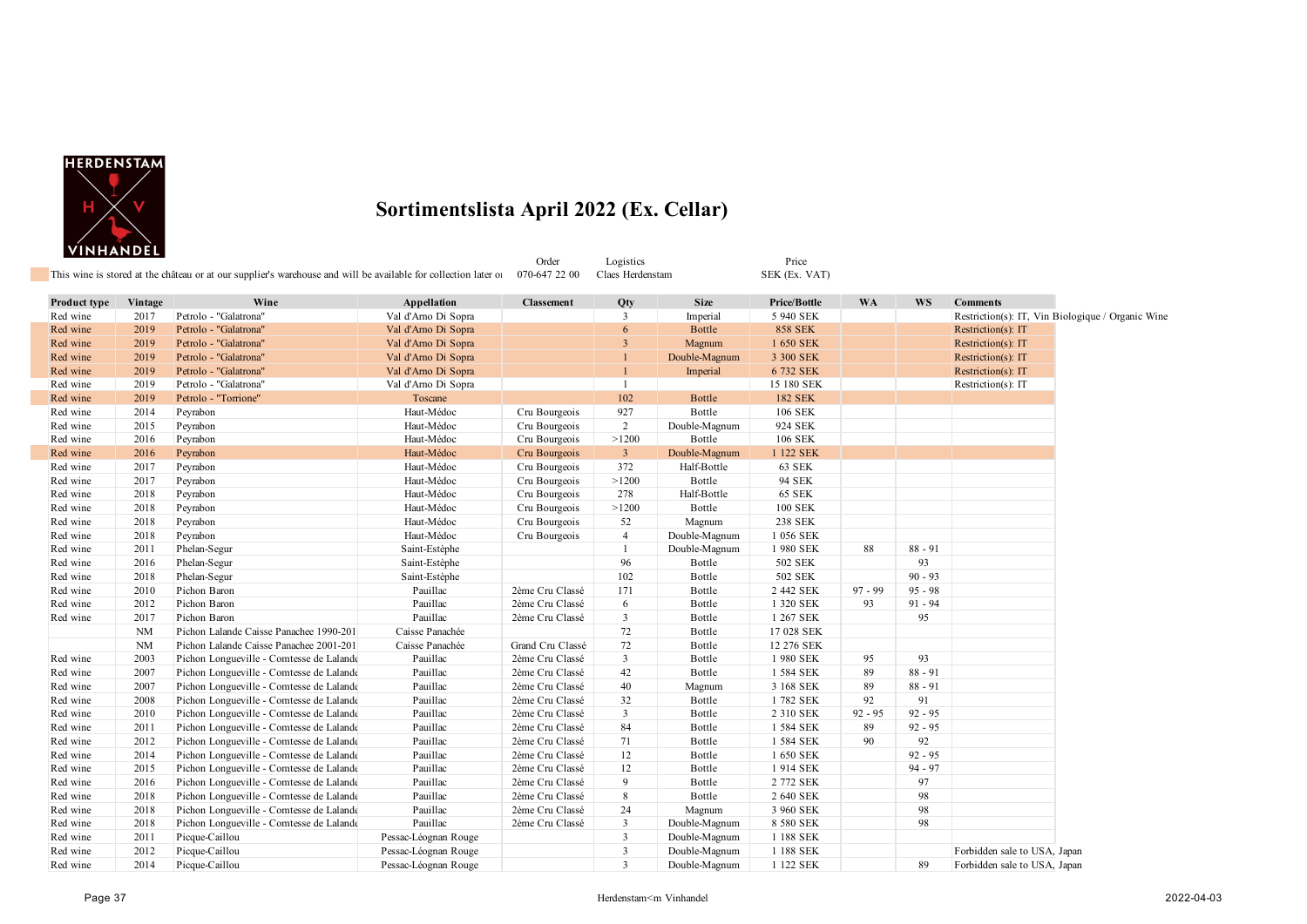

| Product type | Vintage | Wine           | Appellation                   | <b>Classement</b> | Qty             | <b>Size</b>   | Price/Bottle   | <b>WA</b> | <b>WS</b> | <b>Comments</b>                            |  |
|--------------|---------|----------------|-------------------------------|-------------------|-----------------|---------------|----------------|-----------|-----------|--------------------------------------------|--|
| Red wine     | 2015    | Picque-Caillou | Pessac-Léognan Rouge          |                   | 1               | Double-Magnum | 1 254 SEK      |           | 89        | Forbidden to sale USA, Japan               |  |
| Red wine     | 2018    | Picque-Caillou | Pessac-Léognan Rouge          |                   | 120             | <b>Bottle</b> | <b>218 SEK</b> |           |           | Interdictions: USA                         |  |
| Red wine     | 2019    | Picque-Caillou | Pessac-Léognan Rouge          |                   | 240             | Bottle        | <b>205 SEK</b> |           |           |                                            |  |
| Red wine     | 2018    | Pierre 1er     | Saint-Emilion Grand Cru       |                   | 1187            | Bottle        | <b>168 SEK</b> |           | 91        |                                            |  |
| Red wine     | 2019    | Pierre 1er     | Saint-Emilion Grand Cru       |                   | 1200            | Bottle        | 161 SEK        |           |           |                                            |  |
| Red wine     | 2005    | Pin (Le)       | Pomerol                       |                   | 6               | <b>Bottle</b> | 44 880 SEK     | 93        | 94        |                                            |  |
| Red wine     | 2015    | Pin (Le)       | Pomerol                       |                   | 6               | <b>Bottle</b> | 45 540 SEK     |           | 97        |                                            |  |
| Red wine     | 2016    | Pin (Le)       | Pomerol                       |                   | 24              | <b>Bottle</b> | 44 484 SEK     |           | 97        |                                            |  |
| Red wine     | 2010    | Pitray (De)    | Castillon - Côtes de Bordeaux |                   | 280             | Double-Magnum | 686 SEK        |           |           | Forbidden sale to China, Hong Kong, UK     |  |
| Red wine     | 2011    | Pitray (De)    | Castillon - Côtes de Bordeaux |                   | 1122            | Bottle        | <b>71 SEK</b>  |           |           | Forbidden sale to China, UK, canada        |  |
| Red wine     | 2012    | Pitray (De)    | Castillon - Côtes de Bordeaux |                   | >1200           | Bottle        | <b>69 SEK</b>  |           |           |                                            |  |
| Red wine     | 2014    | Pitray (De)    | Castillon - Côtes de Bordeaux |                   | >1200           | Bottle        | <b>66 SEK</b>  |           |           | Forbidden sale to China, UK                |  |
| Red wine     | 2015    | Pitray (De)    | Castillon - Côtes de Bordeaux |                   | >1200           | Bottle        | <b>74 SEK</b>  |           |           | Forbiden sale to China, UK                 |  |
| Red wine     | 2016    | Pitray (De)    | Castillon - Côtes de Bordeaux |                   | >1200           | Bottle        | <b>73 SEK</b>  |           |           | Forbidden sale to China, UK                |  |
| Red wine     | 2016    | Pitray (De)    | Castillon - Côtes de Bordeaux |                   | $\mathbf{1}$    | Double-Magnum | <b>858 SEK</b> |           |           | Forbidden sale to China, UK                |  |
| Red wine     | 2018    | Pitray (De)    | Castillon - Côtes de Bordeaux |                   | >1200           | <b>Bottle</b> | <b>73 SEK</b>  |           |           |                                            |  |
| Red wine     | 2016    | Pointe (La)    | Pomerol                       |                   | 36              | Bottle        | 502 SEK        |           | 90        |                                            |  |
| Red wine     | 2016    | Pointe (La)    | Pomerol                       |                   | $\mathbf{1}$    | Double-Magnum | 2 772 SEK      |           | 90        |                                            |  |
| Red wine     | 2002    | Pontet-Canet   | Pauillac                      | 5ème Cru Classé   | 1               | Magnum        | 1914 SEK       | 88        | 92        |                                            |  |
| Red wine     | 2007    | Pontet-Canet   | Pauillac                      | 5ème Cru Classé   | 26              | Magnum        | 1716 SEK       | $91 - 94$ | $88 - 91$ |                                            |  |
| Red wine     | 2008    | Pontet-Canet   | Pauillac                      | 5ème Cru Classé   | 3               | Magnum        | 2 178 SEK      | 96        | 92        | En cours de conversion Biologique / Pendig |  |
| Red wine     | 2009    | Pontet-Canet   | Pauillac                      | 5ème Cru Classé   | 12              | Bottle        | 2 772 SEK      | 100       | 96        | En cours de conversion Biologique / Pendig |  |
| Red wine     | 2014    | Pontet-Canet   | Pauillac                      | 5ème Cru Classé   | 39              | Bottle        | 990 SEK        |           | 93        | Vin Biologique / Organic Wine              |  |
| Red wine     | 2015    | Pontet-Canet   | Pauillac                      | 5ème Cru Classé   | 209             | Bottle        | 1 188 SEK      |           | 94        | Vin Biologique / Organic Wine              |  |
| Red wine     | 2015    | Pontet-Canet   | Pauillac                      | 5ème Cru Classé   | $\overline{4}$  | Magnum        | 2 574 SEK      |           | 94        | Vin Biologique / Organic Wine              |  |
| Red wine     | 2016    | Pontet-Canet   | Pauillac                      | 5ème Cru Classé   | $\mathbf{1}$    | Double-Magnum | 7 260 SEK      |           | 95        | Vin Biologique / Organic Wine              |  |
| Red wine     | 2018    | Pontet-Canet   | Pauillac                      | 5ème Cru Classé   | $\overline{2}$  | Magnum        | 3 102 SEK      |           |           | Vin Biologique / Organic Wine              |  |
| Red wine     | 1998    | Potensac       | Médoc                         |                   | 10              | Bottle        | 317 SEK        | 87        |           |                                            |  |
| Red wine     | 2012    | Potensac       | Médoc                         |                   | >1200           | <b>Bottle</b> | <b>251 SEK</b> | 86        | $87 - 90$ |                                            |  |
| Red wine     | 2015    | Potensac       | Médoc                         |                   | >1200           | <b>Bottle</b> | <b>264 SEK</b> |           | $90 - 93$ |                                            |  |
| Red wine     | 2016    | Potensac       | Médoc                         |                   | $\overline{2}$  | <b>Bottle</b> | <b>238 SEK</b> |           | 89        |                                            |  |
| Red wine     | 2016    | Potensac       | Médoc                         |                   | $\mathbf{1}$    | Jeroboam      | 3 102 SEK      |           | 89        |                                            |  |
| Red wine     | 2018    | Potensac       | Médoc                         |                   | 144             | Half-Bottle   | 139 SEK        |           | $89 - 92$ |                                            |  |
| Red wine     | 2018    | Potensac       | Médoc                         |                   | >1200           | Bottle        | <b>238 SEK</b> |           | $89 - 92$ |                                            |  |
| Red wine     | 2018    | Potensac       | Médoc                         |                   | 42              | Magnum        | 594 SEK        |           | $89 - 92$ |                                            |  |
| Red wine     | 2019    | Potensac       | Médoc                         |                   | 144             | Half-Bottle   | 132 SEK        |           |           |                                            |  |
| Red wine     | 2019    | Potensac       | Médoc                         |                   | 312             | Bottle        | 224 SEK        |           |           |                                            |  |
| Red wine     | 2011    | Poujeaux       | Moulis-En-Médoc               |                   | 1               | Double-Magnum | 1 518 SEK      | 86        | $86 - 89$ |                                            |  |
| Red wine     | 2012    | Poujeaux       | Moulis-En-Médoc               |                   | $7\overline{ }$ | Bottle        | 297 SEK        | 89        | $88 - 91$ |                                            |  |
| Red wine     | 2014    | Poujeaux       | Moulis-En-Médoc               |                   | 123             | Half-Bottle   | 139 SEK        |           | $87 - 90$ |                                            |  |
| Red wine     | 2014    | Poujeaux       | Moulis-En-Médoc               |                   | 745             | Bottle        | 251 SEK        |           | $87 - 90$ |                                            |  |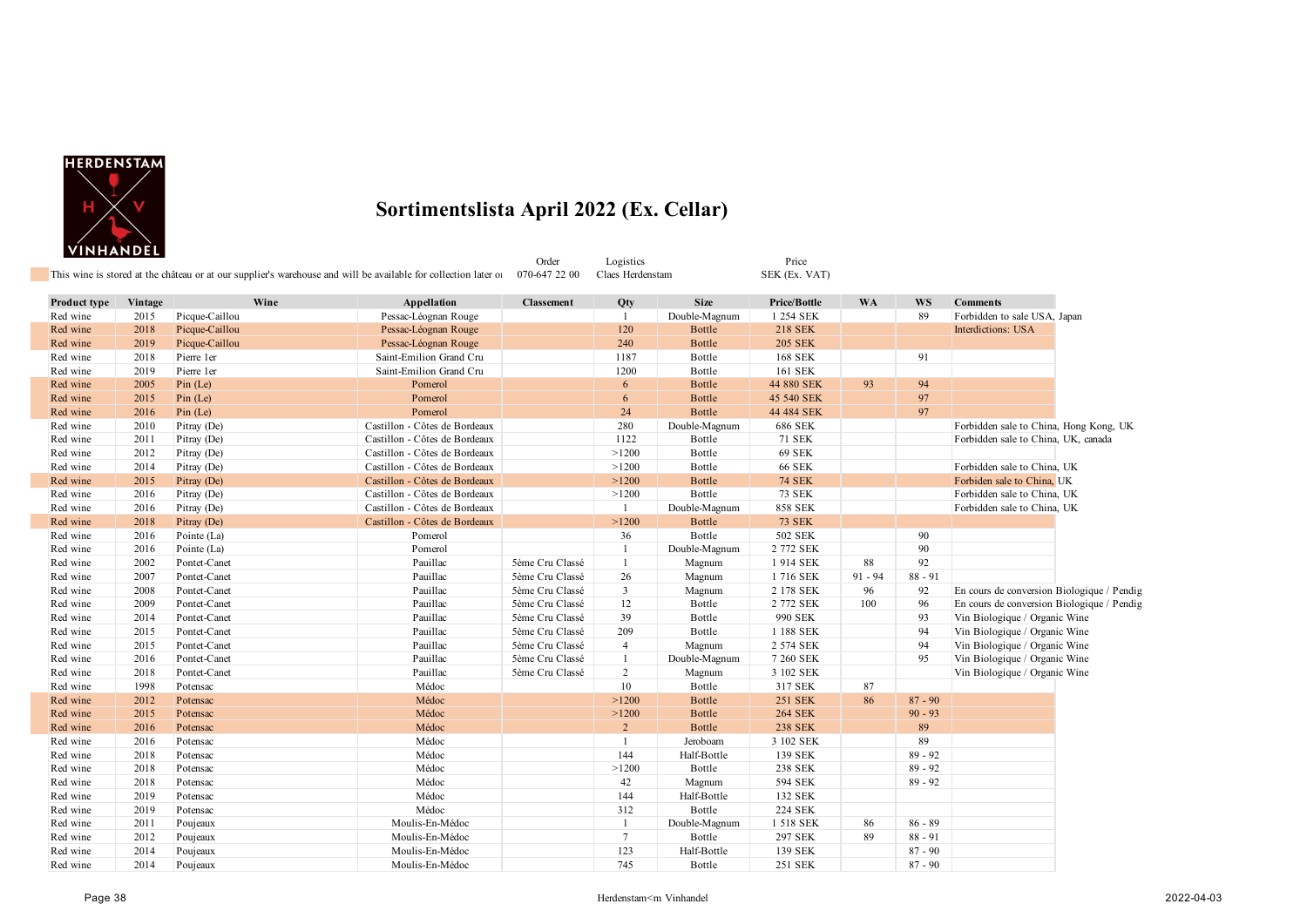

T.

#### **Sortimentslista April 2022 (Ex. Cellar)**

Price<br>SEK (Ex. VAT)

|                                                                                                                 | Order         | ogistic: | Price |
|-----------------------------------------------------------------------------------------------------------------|---------------|----------|-------|
| This wine is stored at the château or at our supplier's warehouse and will be available for collection later of | 070-647 22 00 | $1$ aec  | CEV   |

| Product type | Vintage | Wine              | Appellation             | <b>Classement</b> | Qty            | <b>Size</b>   | Price/Bottle   | <b>WA</b> | <b>WS</b> | <b>Comments</b>             |
|--------------|---------|-------------------|-------------------------|-------------------|----------------|---------------|----------------|-----------|-----------|-----------------------------|
| Red wine     | 2014    | Poujeaux          | Moulis-En-Médoc         |                   | 2              | Double-Magnum | 1 452 SEK      |           | $87 - 90$ |                             |
| Red wine     | 2015    | Poujeaux          | Moulis-En-Médoc         |                   | 894            | <b>Bottle</b> | <b>304 SEK</b> |           | $88 - 91$ |                             |
| Red wine     | 2016    | Poujeaux          | Moulis-En-Médoc         |                   | 468            | Half-Bottle   | 191 SEK        |           | 91        |                             |
| Red wine     | 2016    | Poujeaux          | Moulis-En-Médoc         |                   | >1200          | Bottle        | 323 SEK        |           | 91        |                             |
| Red wine     | 2016    | Poujeaux          | Moulis-En-Médoc         |                   | 12             | Magnum        | <b>726 SEK</b> |           | 91        |                             |
| Red wine     | 2016    | Poujeaux          | Moulis-En-Médoc         |                   | $\overline{2}$ | Double-Magnum | 2 112 SEK      |           | 91        |                             |
| Red wine     | 2017    | Poujeaux          | Moulis-En-Médoc         |                   | >1200          | Bottle        | <b>277 SEK</b> |           | 91        |                             |
| Red wine     | 2018    | Poujeaux          | Moulis-En-Médoc         |                   | 240            | Half-Bottle   | 178 SEK        |           | $89 - 92$ |                             |
| Red wine     | 2018    | Poujeaux          | Moulis-En-Médoc         |                   | >1200          | Bottle        | <b>277 SEK</b> |           | $89 - 92$ |                             |
| Red wine     | 2018    | Poujeaux          | Moulis-En-Médoc         |                   | 24             | Magnum        | <b>726 SEK</b> |           | $89 - 92$ |                             |
| Red wine     | 2019    | Poujeaux          | Moulis-En-Médoc         |                   | >1200          | Bottle        | 231 SEK        |           |           |                             |
| Red wine     | 2017    | Prieure (Le)      | Saint-Emilion Grand Cru | Grand Cru Classé  | 360            | Bottle        | 412 SEK        |           |           |                             |
| Red wine     | 2019    | Prieure (Le)      | Saint-Emilion Grand Cru | Grand Cru Classé  | 240            | Bottle        | 396 SEK        |           |           | Vin Biologique/Organic Wine |
| Red wine     | 2014    | Prieure-Lichine   | Margaux                 | 4ème Cru Classé   | 174            | Bottle        | 356 SEK        |           | $89 - 92$ |                             |
| Red wine     | 2014    | Prieure-Lichine   | Margaux                 | 4ème Cru Classé   | 1              | Double-Magnum | 1716 SEK       |           | $89 - 92$ |                             |
| Red wine     | 2015    | Prieure-Lichine   | Margaux                 | 4ème Cru Classé   | 6              | Magnum        | 1 122 SEK      |           | $89 - 92$ |                             |
| Red wine     | 2015    | Prieure-Lichine   | Margaux                 | 4ème Cru Classé   | 5              | Double-Magnum | 2 772 SEK      |           | $89 - 92$ |                             |
| Red wine     | 2016    | Prieure-Lichine   | Margaux                 | 4ème Cru Classé   | 108            | Half-Bottle   | <b>264 SEK</b> |           | 92        |                             |
| Red wine     | 2016    | Prieure-Lichine   | Margaux                 | 4ème Cru Classé   | 670            | Bottle        | 422 SEK        |           | 92        |                             |
| Red wine     | 2016    | Prieure-Lichine   | Margaux                 | 4ème Cru Classé   | -1             | Double-Magnum | 2 508 SEK      |           | 92        |                             |
| Red wine     | 2017    | Prieure-Lichine   | Margaux                 | 4ème Cru Classé   | >1200          | Bottle        | 356 SEK        |           | 91        |                             |
| Red wine     | 2018    | Prieure-Lichine   | Margaux                 | 4ème Cru Classé   | 216            | Half-Bottle   | <b>224 SEK</b> |           | $89 - 92$ |                             |
| Red wine     | 2018    | Prieure-Lichine   | Margaux                 | 4ème Cru Classé   | >1200          | Bottle        | 383 SEK        |           | $89 - 92$ |                             |
| Red wine     | 2018    | Prieure-Lichine   | Margaux                 | 4ème Cru Classé   | 36             | Magnum        | 924 SEK        |           | $89 - 92$ |                             |
| Red wine     | 2019    | Prieure-Lichine   | Margaux                 | 4ème Cru Classé   | 806            | Bottle        | 330 SEK        |           |           |                             |
| Red wine     | 2017    | Quinault l'Enclos | Saint-Emilion Grand Cru | Grand Cru Classé  | 251            | Bottle        | 285 SEK        |           | 91        |                             |
| Red wine     | 2018    | Quinault l'Enclos | Saint-Emilion Grand Cru | Grand Cru Classé  | 132            | Bottle        | 317 SEK        |           | 88        |                             |
| Red wine     | 2019    | Quinault l'Enclos | Saint-Emilion Grand Cru | Grand Cru Classé  | 198            | Bottle        | 330 SEK        |           |           |                             |
| Red wine     | 2011    | Quintus           | Saint-Emilion Grand Cru |                   | 111            | Bottle        | 1 267 SEK      | 89        | $90 - 93$ |                             |
| Red wine     | 2012    | Quintus           | Saint-Emilion Grand Cru |                   | 120            | Bottle        | 1 109 SEK      | 89        | $90 - 93$ |                             |
| Red wine     | 2013    | Quintus           | Saint-Emilion Grand Cru |                   | 60             | Bottle        | 1 030 SEK      | $86 - 88$ | $89 - 92$ |                             |
| Red wine     | 2014    | Quintus           | Saint-Emilion Grand Cru |                   | 13             | Bottle        | <b>884 SEK</b> |           | $91 - 94$ |                             |
| Red wine     | 2014    | Quintus           | Saint-Emilion Grand Cru |                   | 3              | Double-Magnum | 4 488 SEK      |           | $91 - 94$ |                             |
| Red wine     | 2015    | Quintus           | Saint-Emilion Grand Cru |                   | 120            | Bottle        | 1 320 SEK      |           | 92        |                             |
| Red wine     | 2016    | Quintus           | Saint-Emilion Grand Cru |                   | 80             | Bottle        | 1 267 SEK      |           | 92        |                             |
| Red wine     | 2017    | Quintus           | Saint-Emilion Grand Cru |                   | 90             | Bottle        | 1 201 SEK      |           | 92        |                             |
| Red wine     | 2016    | Rauzan-Gassies    | Margaux                 | 2ème Cru Classé   | 13             | Bottle        | 541 SEK        |           | 86        |                             |
| Red wine     | 2016    | Rauzan-Gassies    | Margaux                 | 2ème Cru Classé   | -1             | Double-Magnum | 3 168 SEK      |           | 86        |                             |
| Red wine     | 2002    | Rauzan-Segla      | Margaux                 | 2ème Cru Classé   | 48             | Bottle        | 990 SEK        | 90        | 89        |                             |
| Red wine     | 2004    | Rauzan-Segla      | Margaux                 | 2ème Cru Classé   | 12             | Bottle        | 1 030 SEK      | 89        | 90        |                             |
| Red wine     | 2005    | Rauzan-Segla      | Margaux                 | 2ème Cru Classé   | $\tau$         | Bottle        | 1 584 SEK      | 93        | 97        | Ex Chateau                  |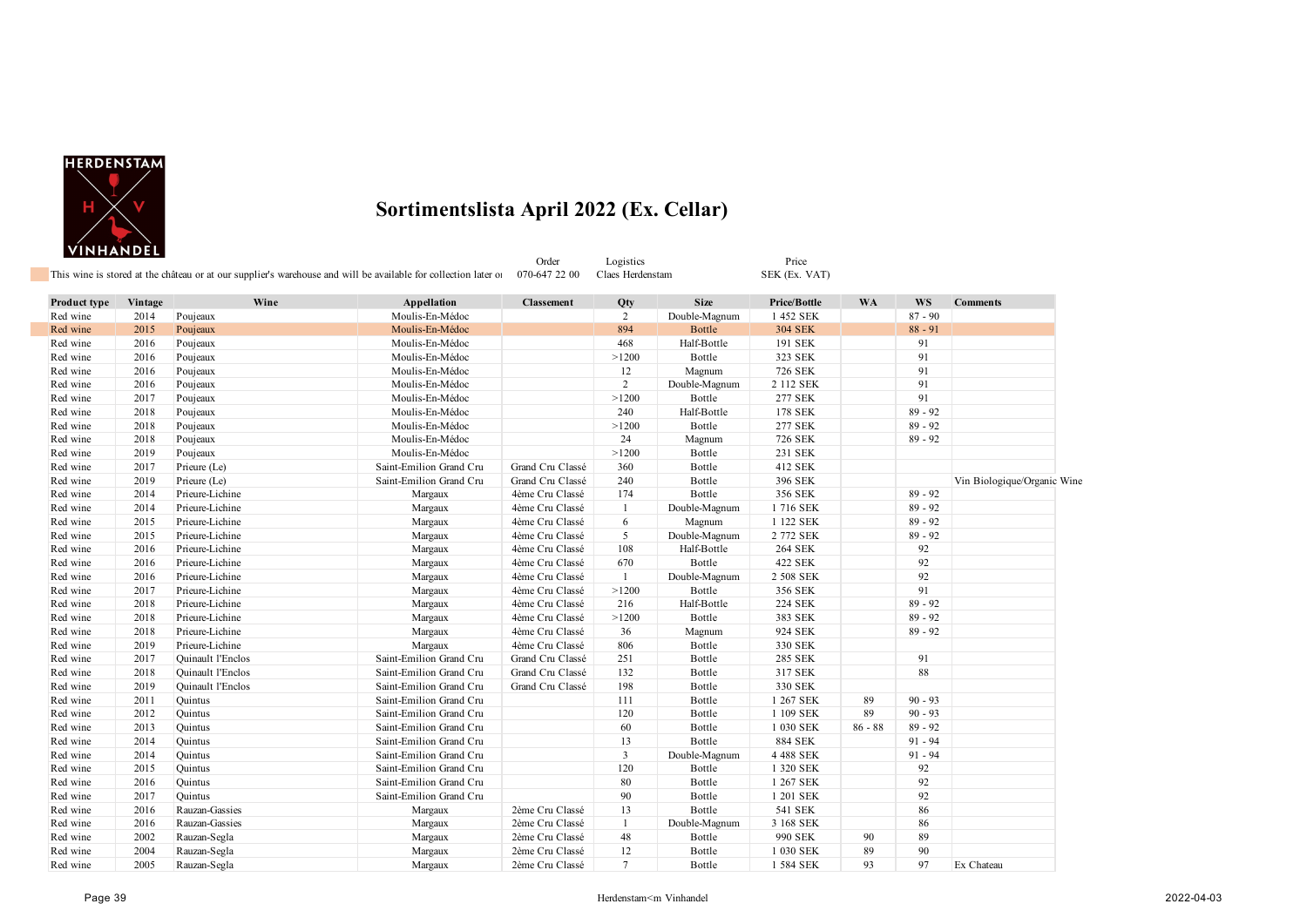

| Product type | Vintage | Wine                         | Appellation                | <b>Classement</b> | Qty            | <b>Size</b>   | Price/Bottle   | <b>WA</b> | <b>WS</b> | <b>Comments</b>                                        |
|--------------|---------|------------------------------|----------------------------|-------------------|----------------|---------------|----------------|-----------|-----------|--------------------------------------------------------|
| Red wine     | 2006    | Rauzan-Segla                 | Margaux                    | 2ème Cru Classé   | 80             | Bottle        | 1 056 SEK      | 93        | 92        |                                                        |
| Red wine     | 2006    | Rauzan-Segla                 | Margaux                    | 2ème Cru Classé   | $\overline{4}$ | Magnum        | 2 112 SEK      | 93        | 92        |                                                        |
| Red wine     | 2008    | Rauzan-Segla                 | Margaux                    | 2ème Cru Classé   | 36             | Bottle        | 1 043 SEK      | 90        | 90        |                                                        |
| Red wine     | 2010    | Rauzan-Segla                 | Margaux                    | 2ème Cru Classé   | 10             | Bottle        | 1 412 SEK      | $92 - 94$ | $94 - 97$ |                                                        |
| Red wine     | 2012    | Rauzan-Segla                 | Margaux                    | 2ème Cru Classé   | 12             | Bottle        | 990 SEK        | $93 - 95$ | $89 - 92$ |                                                        |
| Red wine     | 2012    | Rauzan-Segla                 | Margaux                    | 2ème Cru Classé   | 6              | Magnum        | 1716 SEK       | $93 - 95$ | $89 - 92$ |                                                        |
| Red wine     | 2014    | Rauzan-Segla                 | Margaux                    | 2ème Cru Classé   | 9              | Bottle        | <b>858 SEK</b> |           | $89 - 92$ |                                                        |
| Red wine     | 2015    | Rauzan-Segla                 | Margaux                    | 2ème Cru Classé   | $\mathbf{3}$   | Magnum        | 2 640 SEK      |           | $92 - 95$ |                                                        |
| Red wine     | 2015    | Rauzan-Segla                 | Margaux                    | 2ème Cru Classé   | -1             | Double-Magnum | 6 600 SEK      |           | $92 - 95$ |                                                        |
| Red wine     | 2016    | Rauzan-Segla                 | Margaux                    | 2ème Cru Classé   | 1034           | Bottle        | 1 082 SEK      |           | 95        |                                                        |
| Red wine     | 2017    | Rauzan-Segla                 | Margaux                    | 2ème Cru Classé   | 638            | Bottle        | 766 SEK        |           | 94        |                                                        |
| Red wine     | 2018    | Rauzan-Segla                 | Margaux                    | 2ème Cru Classé   | $\overline{3}$ | Magnum        | 2 970 SEK      |           | $96 - 99$ |                                                        |
| Red wine     | 2019    | Rauzan-Segla                 | Margaux                    | 2ème Cru Classé   | 6              | Bottle        | 1 188 SEK      |           |           |                                                        |
| Red wine     | 2019    | Rauzan-Segla                 | Margaux                    | 2ème Cru Classé   | 6              | Magnum        | 2 772 SEK      |           |           |                                                        |
| Red wine     | 2014    | Reserve de la Comtesse       | Pauillac                   | 2ème Vin          | 588            | <b>Bottle</b> | <b>502 SEK</b> |           | $88 - 91$ |                                                        |
| Red wine     | 2015    | Reserve de la Comtesse       | Pauillac                   | 2ème Vin          | 288            | Bottle        | <b>508 SEK</b> |           | $87 - 90$ |                                                        |
| Red wine     | 2015    | Reserve de la Comtesse       | Pauillac                   | 2ème Vin          | -1             | Double-Magnum | 2 244 SEK      |           | $87 - 90$ |                                                        |
| Red wine     | 2016    | Reserve de la Comtesse       | Pauillac                   | 2ème Vin          | 99             | Bottle        | <b>488 SEK</b> |           | 92        |                                                        |
| Red wine     | 2016    | Reserve de la Comtesse       | Pauillac                   | 2ème Vin          | -1             | Double-Magnum | 2 376 SEK      |           | 92        |                                                        |
| Red wine     | 2014    | Retout (Du)                  | Haut-Médoc                 | Cru Bourgeois     | $\mathbf{1}$   | Double-Magnum | <b>858 SEK</b> |           | $90 - 93$ | forbidden sale to Germany, Austria, Switzerland, China |
| Red wine     | 2015    | Retout (Du)                  | Haut-Médoc                 | Cru Bourgeois     | 75             | Bottle        | <b>108 SEK</b> |           | $89 - 92$ | Forbidden sale to Germany, Switzerland, Austria, China |
| Red wine     | 2015    | Retout (Du)                  | Haut-Médoc                 | Cru Bourgeois     | $\mathbf{3}$   | Double-Magnum | 990 SEK        |           | $89 - 92$ | Forbidden sale to Germany, Switzerland, Austria, China |
| Red wine     | 2016    | Retout (Du)                  | Haut-Médoc                 | Cru Bourgeois     | 27             | Magnum        | <b>238 SEK</b> |           | 89        | Restriction(s): AUS, Switzerland, CHN                  |
| Red wine     | 2016    | Retout (Du)                  | Haut-Médoc                 | Cru Bourgeois     | -1             | Double-Magnum | 1 122 SEK      |           | 89        | Restriction(s): AUS, Switzerland, CHN                  |
| Red wine     | 2017    | Reynon                       | Cadillac Côtes de Bordeaux |                   | 219            | Bottle        | 94 SEK         |           | 88        | Forbidden sale to Brazil and Germany                   |
| Red wine     | 2018    | Reynon                       | Cadillac Côtes de Bordeaux |                   | $\mathbf{3}$   | Bottle        | 95 SEK         |           | $89 - 92$ |                                                        |
| Sweet wine   | 2016    | Rieussec                     | Sauternes                  | ler Cru Classé    | >60            | Bottle        | 554 SEK        |           | 93        |                                                        |
| Sweet wine   | 2017    | Rieussec                     | Sauternes                  | ler Cru Classé    | 9              | Bottle        | 554 SEK        |           | 93        |                                                        |
| Sweet wine   | 2018    | Rieussec                     | Sauternes                  | ler Cru Classé    | $>60$          | Half-Bottle   | 198 SEK        |           | 91        |                                                        |
| Sweet wine   | 2018    | Rieussec                     | Sauternes                  | ler Cru Classé    | $\overline{3}$ | Magnum        | 792 SEK        |           | 91        |                                                        |
| Sweet wine   | 2019    | Rieussec                     | Sauternes                  | ler Cru Classé    | $>60$          | Bottle        | 990 SEK        |           |           |                                                        |
| White wine   | 1999    | Roederer (Louis) - "Cristal" | Champagne                  |                   | 9              | Bottle        | 3 828 SEK      |           |           |                                                        |
| Red wine     | 2016    | Rol Valentin                 | Saint-Emilion Grand Cru    |                   | 14             | Bottle        | 330 SEK        |           | 93        |                                                        |
| White wine   | 2016    | Romance (De)                 | Bordeaux Blanc Sec         |                   | 588            | Bottle        | 53 SEK         |           |           |                                                        |
| White wine   | 2017    | Romance (De)                 | Bordeaux Blanc Sec         |                   | 235            | Bottle        | 53 SEK         |           |           |                                                        |
| Red wine     | 2018    | Rose Figeac (La)             | Pomerol                    |                   | 91             | Bottle        | 277 SEK        |           |           |                                                        |
| Red wine     | 2019    | Rose Figeac (La)             | Pomerol                    |                   | 113            | Bottle        | 251 SEK        |           |           |                                                        |
| Rosé         | 2012    | Rose de Chevalier (Le)       | Bordeaux Rosé              |                   | 124            | Bottle        | <b>70 SEK</b>  |           |           |                                                        |
| Rosé         | 2015    | Rose de Chevalier (Le)       | Bordeaux Rosé              |                   | $\overline{2}$ | Bottle        | <b>71 SEK</b>  |           |           |                                                        |
| Rosé         | 2012    | Rose de la Solitude (Le)     | Bordeaux Rosé              |                   | $\mathbf{3}$   | Bottle        | <b>67 SEK</b>  |           |           |                                                        |
| Rosé         | 2012    | Rose de la Solitude (Le)     | Bordeaux Rosé              |                   | 21             | Magnum        | 178 SEK        |           |           |                                                        |

Order Logistics Price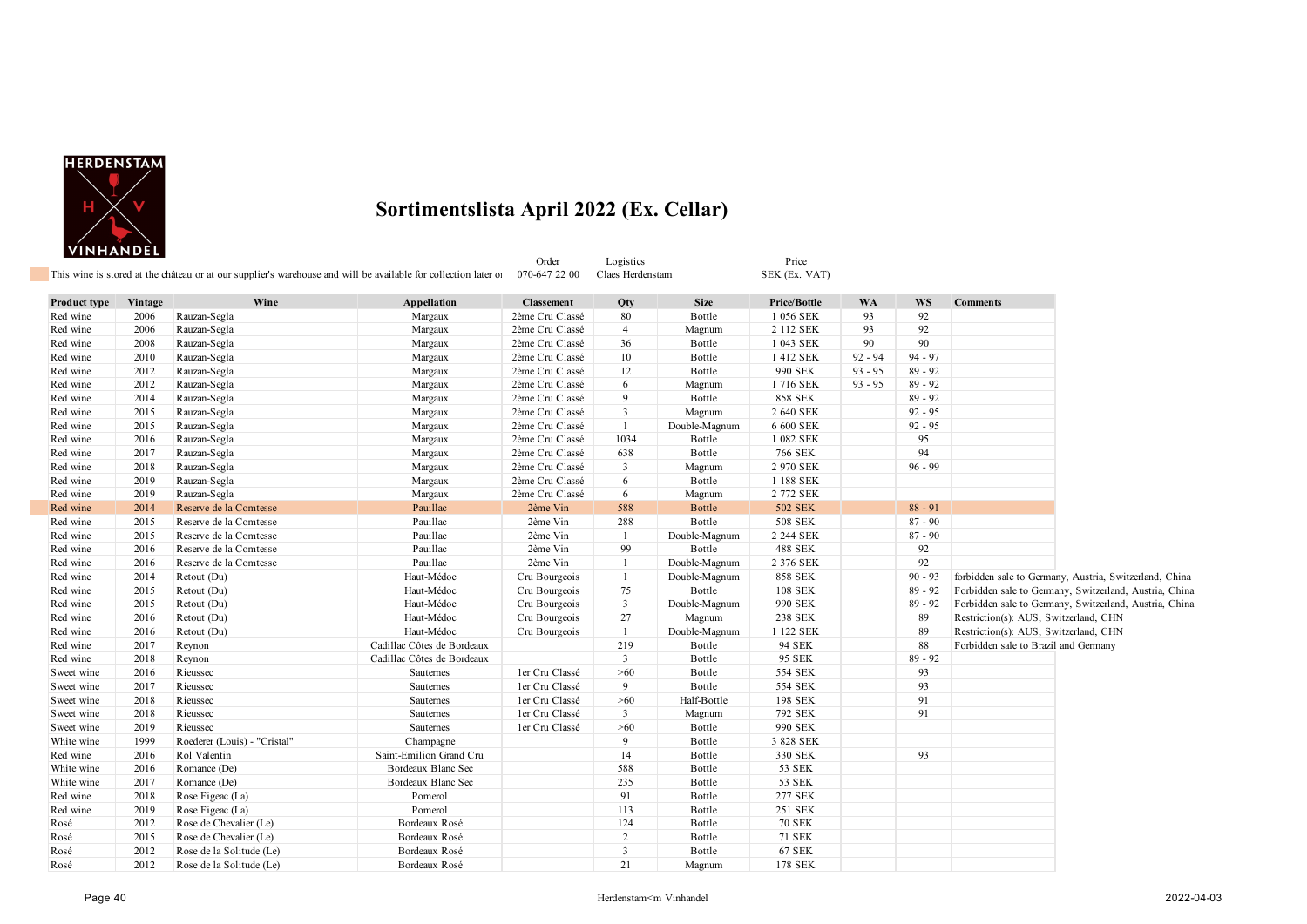

|              |         | This wine is stored at the château or at our supplier's warehouse and will be available for collection later of |                         | Order<br>070-647 22 00 | Logistics<br>Claes Herdenstam |               | Price<br>SEK (Ex. VAT) |           |           |                 |
|--------------|---------|-----------------------------------------------------------------------------------------------------------------|-------------------------|------------------------|-------------------------------|---------------|------------------------|-----------|-----------|-----------------|
| Product type | Vintage | Wine                                                                                                            | Appellation             | <b>Classement</b>      | Qty                           | <b>Size</b>   | Price/Bottle           | <b>WA</b> | <b>WS</b> | <b>Comments</b> |
| Red wine     | 2011    | Rouget                                                                                                          | Pomerol                 |                        | $\overline{2}$                | Double-Magnum | 1980 SEK               | 89        |           |                 |
| Red wine     | 2012    | Rouget                                                                                                          | Pomerol                 |                        | 5                             | Double-Magnum | 1980 SEK               | 92        |           |                 |
| Red wine     | 2014    | Rouget                                                                                                          | Pomerol                 |                        | $\mathbf{1}$                  | Double-Magnum | 1 848 SEK              |           |           |                 |
| Red wine     | 2015    | Rouget                                                                                                          | Pomerol                 |                        | 3                             | Double-Magnum | 2 244 SEK              |           |           |                 |
| Red wine     | 2017    | Rouget                                                                                                          | Pomerol                 |                        | 219                           | Bottle        | <b>404 SEK</b>         |           |           |                 |
| Red wine     | 2017    | S de Siran                                                                                                      | Margaux                 | 2ème Vin               | 934                           | Bottle        | <b>150 SEK</b>         |           | 87        |                 |
| Red wine     | 2019    | S de Siran                                                                                                      | Margaux                 | 2ème Vin               | >1200                         | <b>Bottle</b> | <b>166 SEK</b>         |           |           |                 |
| Red wine     | 2016    | Sacre Coeur                                                                                                     | Pomerol                 |                        | 36                            | Bottle        | 304 SEK                |           |           |                 |
| Red wine     | 2016    | Sacre Coeur                                                                                                     | Pomerol                 |                        | $\mathbf{1}$                  | Double-Magnum | 2 046 SEK              |           |           |                 |
| Red wine     | 2017    | Sacre Coeur                                                                                                     | Pomerol                 |                        | 108                           | Bottle        | 253 SEK                |           |           |                 |
| Red wine     | 2018    | Sacre Coeur                                                                                                     | Pomerol                 |                        | 120                           | Bottle        | 290 SEK                |           |           |                 |
| Red wine     | 2019    | Sacre Coeur                                                                                                     | Pomerol                 |                        | 120                           | Bottle        | 249 SEK                |           |           |                 |
| Red wine     | 2015    | Saint Georges Cote Pavie                                                                                        | Saint-Emilion Grand Cru | Grand Cru Classé       | 132                           | Bottle        | 277 SEK                |           |           |                 |
| Red wine     | 2018    | Saint Georges Cote Pavie                                                                                        | Saint-Emilion Grand Cru | Grand Cru Classé       | 6                             | Bottle        | 350 SEK                |           | $90 - 93$ |                 |
| Red wine     | 2016    | Saint-Pey (De)                                                                                                  | Saint-Emilion Grand Cru |                        | >1200                         | Bottle        | 132 SEK                |           |           |                 |
| Red wine     | 2012    | Saint-Pierre                                                                                                    | Saint-Julien            | 4ème Cru Classé        | -1                            | Double-Magnum | 2 244 SEK              | 91        | $85 - 88$ |                 |
| Red wine     | 2014    | Saint-Pierre                                                                                                    | Saint-Julien            | 4ème Cru Classé        | $\overline{1}$                | Double-Magnum | 2 376 SEK              |           | $89 - 92$ |                 |
| Red wine     | 2015    | Saint-Pierre                                                                                                    | Saint-Julien            | 4ème Cru Classé        | -1                            | Double-Magnum | 3 432 SEK              |           | $90 - 93$ |                 |
| Red wine     | 2017    | Saint-Pierre                                                                                                    | Saint-Julien            | 4ème Cru Classé        | 49                            | Bottle        | 507 SEK                |           | 94        |                 |
| Red wine     | 2018    | Saint-Pierre                                                                                                    | Saint-Julien            | 4ème Cru Classé        | 12                            | Bottle        | 594 SEK                |           | $92 - 95$ |                 |
| Red wine     | 2019    | Saint-Pierre                                                                                                    | Saint-Julien            | 4ème Cru Classé        | 18                            | Bottle        | 444 SEK                |           |           |                 |
| Red wine     | 2018    | Saintayme                                                                                                       | Saint-Emilion Grand Cru |                        | 24                            | Bottle        | 152 SEK                |           |           |                 |
| Red wine     | 2014    | Sales (De)                                                                                                      | Pomerol                 |                        | 2                             | Bottle        | 197 SEK                |           |           |                 |
| Red wine     | 2014    | Sales (De)                                                                                                      | Pomerol                 |                        | $\overline{3}$                | Double-Magnum | 1 320 SEK              |           |           |                 |
| Red wine     | 2015    | Sales (De)                                                                                                      | Pomerol                 |                        | 4                             | Bottle        | <b>264 SEK</b>         |           |           |                 |
| Red wine     | 2017    | Sales (De)                                                                                                      | Pomerol                 |                        | 16                            | Bottle        | 238 SEK                |           |           |                 |
| Red wine     | 2018    | Sales (De)                                                                                                      | Pomerol                 |                        | 96                            | Half-Bottle   | 145 SEK                |           | 91        |                 |
| Red wine     | 2018    | Sales (De)                                                                                                      | Pomerol                 |                        | 20                            | Magnum        | 581 SEK                |           | 91        |                 |
| Red wine     | 2019    | Sales (De)                                                                                                      | Pomerol                 |                        | 12                            | Bottle        | 238 SEK                |           |           |                 |
| Red wine     | 2012    | Salle de Chateau Poujeaux (La)                                                                                  | Moulis-En-Médoc         | 2ème Vin               | 260                           | Bottle        | <b>120 SEK</b>         | 84        |           |                 |
| Red wine     | 2013    | Salle de Chateau Poujeaux (La)                                                                                  | Moulis-En-Médoc         | 2ème Vin               | >1200                         | Bottle        | 103 SEK                |           |           |                 |
| Red wine     | 2014    | Salle de Chateau Poujeaux (La)                                                                                  | Moulis-En-Médoc         | 2ème Vin               | 243                           | Bottle        | <b>127 SEK</b>         |           |           |                 |
| Red wine     | 2015    | Salle de Chateau Poujeaux (La)                                                                                  | Moulis-En-Médoc         | 2ème Vin               | >1200                         | Bottle        | 139 SEK                |           |           |                 |
| Red wine     | 2014    | Sansonnet                                                                                                       | Saint-Emilion Grand Cru | Grand Cru Classé       | 3                             | Double-Magnum | 1 584 SEK              |           | $88 - 91$ |                 |
| Red wine     | 2019    | Sarget de Gruaud Larose                                                                                         | Saint-Julien            | 2ème Vin               | 156                           | Bottle        | 251 SEK                |           |           |                 |
| Red wine     | 2012    | Sartre (Le)                                                                                                     | Pessac-Léognan Rouge    |                        | 18                            | Double-Magnum | 990 SEK                | 86        |           |                 |
| Red wine     | 2014    | Sartre (Le)                                                                                                     | Pessac-Léognan Rouge    |                        | $\mathbf{1}$                  | Bottle        | 140 SEK                |           | $88 - 91$ |                 |
| Red wine     | 2014    | Sartre (Le)                                                                                                     | Pessac-Léognan Rouge    |                        | 9                             | Double-Magnum | 1 056 SEK              |           | $88 - 91$ |                 |
| Red wine     | 2016    | Sartre (Le)                                                                                                     | Pessac-Léognan Rouge    |                        | 36                            | Half-Bottle   | 92 SEK                 |           |           |                 |
| Red wine     | 2016    | Sartre (Le)                                                                                                     | Pessac-Léognan Rouge    |                        | >1200                         | Bottle        | 154 SEK                |           |           |                 |
| Red wine     | 2013    | Segur de Cabanac                                                                                                | Saint-Estèphe           |                        | 1024                          | Bottle        | <b>154 SEK</b>         |           |           |                 |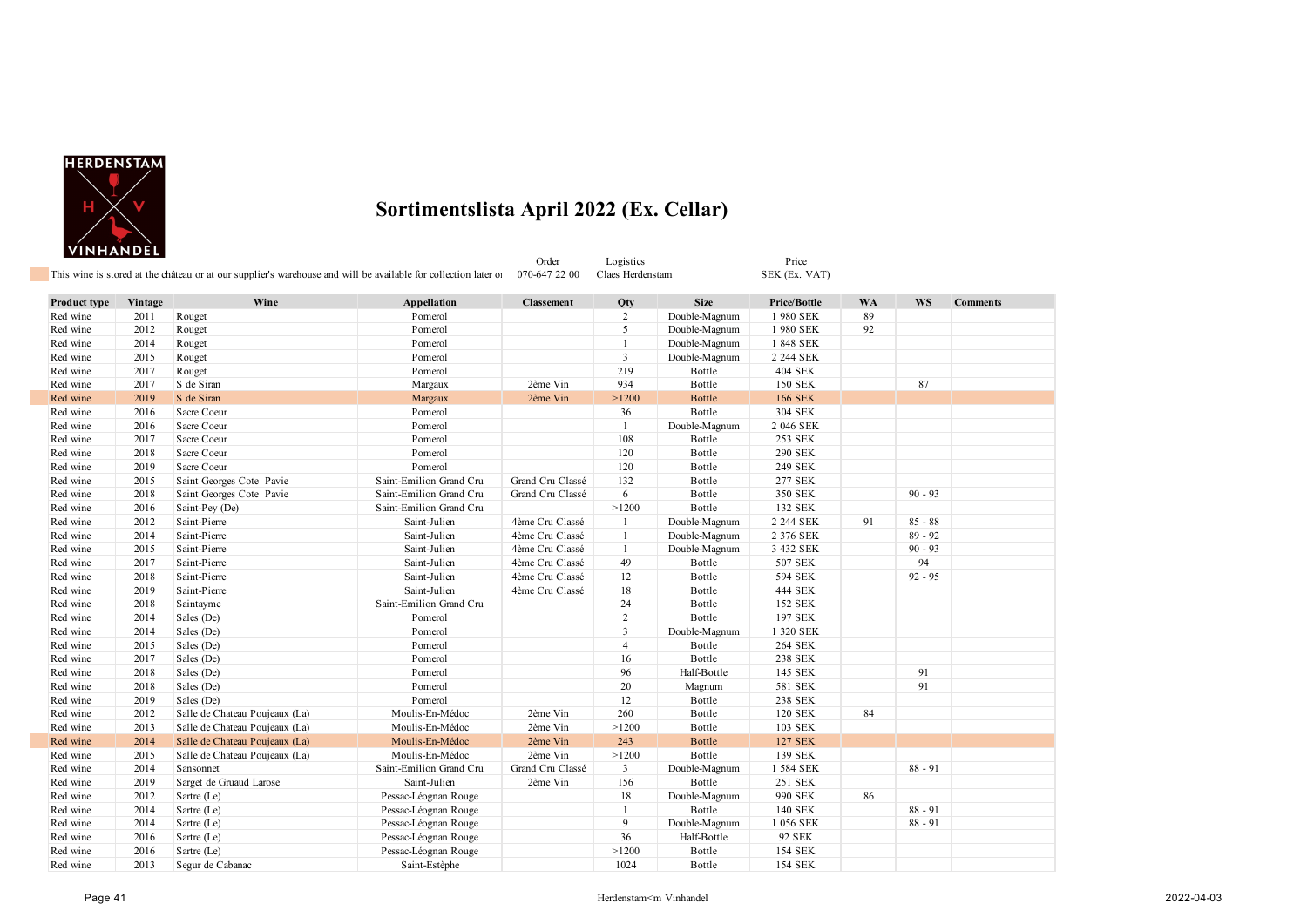

|              |         | This wine is stored at the château or at our supplier's warehouse and will be available for collection later of |                               | Order<br>070-647 22 00 | Logistics<br>Claes Herdenstam |               | Price<br>SEK (Ex. VAT) |           |           |                                       |  |
|--------------|---------|-----------------------------------------------------------------------------------------------------------------|-------------------------------|------------------------|-------------------------------|---------------|------------------------|-----------|-----------|---------------------------------------|--|
| Product type | Vintage | Wine                                                                                                            | Appellation                   | <b>Classement</b>      | Qty                           | <b>Size</b>   | Price/Bottle           | <b>WA</b> | <b>WS</b> | <b>Comments</b>                       |  |
| Red wine     | 2014    | Segur de Cabanac                                                                                                | Saint-Estèphe                 |                        | 381                           | Bottle        | 165 SEK                |           |           |                                       |  |
| Red wine     | 2014    | Segur de Cabanac                                                                                                | Saint-Estèphe                 |                        | $\overline{4}$                | Double-Magnum | 1 188 SEK              |           |           |                                       |  |
| Red wine     | 2015    | Segur de Cabanac                                                                                                | Saint-Estèphe                 |                        | $\overline{2}$                | Bottle        | <b>170 SEK</b>         |           |           |                                       |  |
| Red wine     | 2016    | Segur de Cabanac                                                                                                | Saint-Estèphe                 |                        | 180                           | Half-Bottle   | 115 SEK                |           |           |                                       |  |
| Red wine     | 2016    | Segur de Cabanac                                                                                                | Saint-Estèphe                 |                        | 118                           | Bottle        | <b>178 SEK</b>         |           |           |                                       |  |
| Red wine     | 2016    | Segur de Cabanac                                                                                                | Saint-Estèphe                 |                        | $\overline{2}$                | Double-Magnum | 1 518 SEK              |           |           |                                       |  |
| Red wine     | 2017    | Segur de Cabanac                                                                                                | Saint-Estèphe                 |                        | 238                           | Bottle        | 174 SEK                |           |           |                                       |  |
| Red wine     | 2018    | Segur de Cabanac                                                                                                | Saint-Estèphe                 |                        | 59                            | Bottle        | 178 SEK                |           |           |                                       |  |
| Red wine     | 2017    | Seigneur de la Tour - Cuvee Collection                                                                          | <b>Bordeaux Rouge</b>         |                        | 347                           | Bottle        | <b>34 SEK</b>          |           |           |                                       |  |
| Red wine     | 2018    | Seigneurs d'Aiguilhe                                                                                            | Castillon - Côtes de Bordeaux | 2ème Vin               | 180                           | Bottle        | 106 SEK                |           |           |                                       |  |
| Red wine     | 2019    | Seigneurs d'Aiguilhe                                                                                            | Castillon - Côtes de Bordeaux | 2ème Vin               | 588                           | Bottle        | 106 SEK                |           |           | Restriction(s): DEU                   |  |
| Red wine     | 2007    | Sena                                                                                                            | Aconcagua Valley - Chili      |                        | 18                            | Bottle        | 1 241 SEK              | 96        |           |                                       |  |
| Red wine     | 2008    | Sena                                                                                                            | Aconcagua Valley - Chili      |                        | 6                             | Bottle        | 1 188 SEK              | 95        |           |                                       |  |
| Red wine     | 2012    | Sena                                                                                                            | Aconcagua Valley - Chili      |                        | 18                            | Bottle        | 1 082 SEK              | 92        |           |                                       |  |
| Red wine     | 2014    | Sena                                                                                                            | Aconcagua Valley - Chili      |                        | 18                            | Bottle        | 1 109 SEK              | 95        |           |                                       |  |
| Red wine     | 2016    | Sena                                                                                                            | Aconcagua Valley - Chili      |                        | 24                            | Bottle        | 1 122 SEK              | 97        |           |                                       |  |
| Red wine     | 2017    | Sena                                                                                                            | Aconcagua Valley - Chili      |                        | 23                            | Bottle        | 1 056 SEK              | $96+$     |           |                                       |  |
| Red wine     | 2018    | Sena                                                                                                            | Aconcagua Valley - Chili      |                        | 60                            | Bottle        | 1 122 SEK              | 98        |           | Restriction(s): CAN                   |  |
| Red wine     | 2011    | Senejac                                                                                                         | Haut-Médoc                    | Cru Bourgeois          | 5                             | Double-Magnum | <b>858 SEK</b>         | 87        |           |                                       |  |
| Red wine     | 2012    | Senejac                                                                                                         | Haut-Médoc                    | Cru Bourgeois          | 5                             | Double-Magnum | 990 SEK                | 86        | 84        |                                       |  |
| Red wine     | 2014    | Senejac                                                                                                         | Haut-Médoc                    | Cru Bourgeois          | 5 <sup>5</sup>                | Double-Magnum | 924 SEK                |           |           |                                       |  |
| Red wine     | 2015    | Senejac                                                                                                         | Haut-Médoc                    | Cru Bourgeois          | 148                           | Bottle        | <b>158 SEK</b>         |           |           |                                       |  |
| Red wine     | 2016    | Senejac                                                                                                         | Haut-Médoc                    | Cru Bourgeois          | 205                           | Bottle        | 152 SEK                |           |           |                                       |  |
| Red wine     | 2016    | Senejac                                                                                                         | Haut-Médoc                    | Cru Bourgeois          | $\mathbf{3}$                  | Double-Magnum | 1 518 SEK              |           |           |                                       |  |
| Red wine     | 2018    | Senejac                                                                                                         | Haut-Médoc                    | Cru Bourgeois          | 59                            | Magnum        | 330 SEK                |           |           |                                       |  |
| Red wine     | 2019    | Senejac                                                                                                         | Haut-Médoc                    | Cru Bourgeois          | 966                           | Bottle        | 131 SEK                |           |           |                                       |  |
| Red wine     | 2016    | Serilhan                                                                                                        | Saint-Estèphe                 | Cru Bourgeois          | 1                             | Double-Magnum | 1 254 SEK              |           |           |                                       |  |
| Red wine     | 2017    | Serilhan                                                                                                        | Saint-Estèphe                 | Cru Bourgeois          | 92                            | Bottle        | 145 SEK                |           |           |                                       |  |
| Red wine     | 2019    | Seuil de Mazeyres (Le)                                                                                          | Pomerol                       | 2ème Vin               | 1170                          | Bottle        | 158 SEK                |           |           | Vin bio et biodynamique/ Organic Wine |  |
| Red wine     | 2017    | Siepi                                                                                                           | Toscane                       |                        | 361                           | Bottle        | 686 SEK                |           |           |                                       |  |
| Red wine     | 2017    | Siepi                                                                                                           | Toscane                       |                        | $\mathbf{1}$                  | Double-Magnum | 3 036 SEK              |           |           |                                       |  |
| Red wine     | 2017    | Siepi                                                                                                           | Toscane                       |                        | $\mathbf{1}$                  | Imperial      | 6 138 SEK              |           |           |                                       |  |
| Red wine     | 2019    | Siepi                                                                                                           | Toscane                       |                        | 924                           | Bottle        | 726 SEK                |           |           | Restriction(s): IT                    |  |
| Sweet wine   | 2013    | Sigalas Rabaud                                                                                                  | Sauternes                     | ler Cru Classé         | 48                            | Bottle        | 370 SEK                |           | $90 - 93$ |                                       |  |
| Sweet wine   | 2014    | Sigalas Rabaud                                                                                                  | Sauternes                     | ler Cru Classé         | >60                           | Bottle        | 370 SEK                |           | $91 - 94$ |                                       |  |
| Sweet wine   | 2015    | Sigalas Rabaud                                                                                                  | Sauternes                     | ler Cru Classé         | >60                           | Bottle        | 364 SEK                |           | $90 - 93$ |                                       |  |
| Sweet wine   | 2016    | Sigalas Rabaud                                                                                                  | Sauternes                     | ler Cru Classé         | >60                           | Bottle        | 364 SEK                |           | 91        |                                       |  |
| Sweet wine   | 2017    | Sigalas Rabaud                                                                                                  | Sauternes                     | ler Cru Classé         | >60                           | Bottle        | 370 SEK                |           | 92        |                                       |  |
| Sweet wine   | 2018    | Sigalas Rabaud                                                                                                  | Sauternes                     | ler Cru Classé         | 54                            | Bottle        | 364 SEK                |           | $89 - 92$ |                                       |  |
| Red wine     | 2011    | Siran                                                                                                           | Margaux                       | Cru Bourgeois          | 5                             | Double-Magnum | 1 386 SEK              | 84        | $89 - 92$ |                                       |  |
| Red wine     | 2014    | Siran                                                                                                           | Margaux                       | Cru Bourgeois          | 6                             | Bottle        | 277 SEK                |           | $89 - 92$ |                                       |  |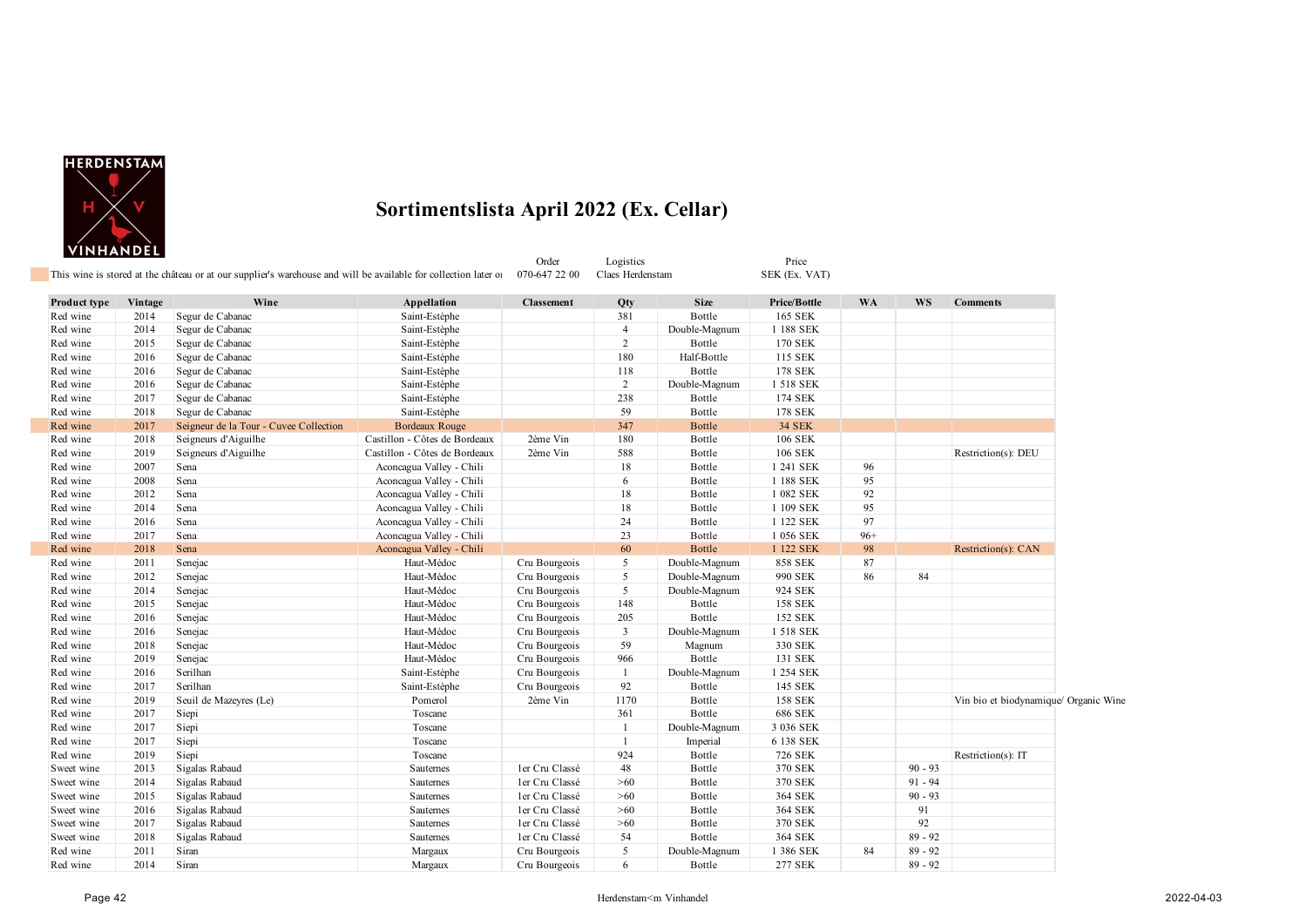

|                      |              |                         | This wine is stored at the château or at our supplier's warehouse and will be available for collection later of | Order<br>070-647 22 00             | Logistics<br>Claes Herdenstam |                       | Price<br>SEK (Ex. VAT)           |           |           |                 |
|----------------------|--------------|-------------------------|-----------------------------------------------------------------------------------------------------------------|------------------------------------|-------------------------------|-----------------------|----------------------------------|-----------|-----------|-----------------|
|                      |              |                         |                                                                                                                 |                                    |                               |                       |                                  |           |           |                 |
| Product type         | Vintage      | Wine<br>Siran           | Appellation<br>Margaux                                                                                          | <b>Classement</b><br>Cru Bourgeois | Qty                           | <b>Size</b><br>Bottle | Price/Bottle                     | WA        | WS        | <b>Comments</b> |
| Red wine<br>Red wine | 2016<br>2016 | Siran                   | Margaux                                                                                                         | Cru Bourgeois                      | -1<br>2                       | Magnum                | 290 SEK<br>634 SEK               |           | 89<br>89  |                 |
| Red wine             | 2016         | Siran                   | Margaux                                                                                                         | Cru Bourgeois                      | 3                             | Double-Magnum         | 1980 SEK                         |           | 89        |                 |
| Red wine             | 2017         | Siran                   | Margaux                                                                                                         | Cru Bourgeois                      | 186                           | Half-Bottle           | 132 SEK                          |           | 91        |                 |
| Red wine             | 2017         | Siran                   | Margaux                                                                                                         | Cru Bourgeois                      | >1200                         | Bottle                | 246 SEK                          |           | 91        |                 |
|                      | 2018         | Siran                   |                                                                                                                 |                                    |                               |                       | 634 SEK                          |           | $92 - 95$ |                 |
| Red wine<br>Red wine | 2019         | Siran                   | Margaux<br>Margaux                                                                                              | Cru Bourgeois<br>Cru Bourgeois     | 34<br>456                     | Magnum<br>Half-Bottle | 165 SEK                          |           | 92        |                 |
|                      |              |                         |                                                                                                                 |                                    |                               |                       |                                  |           |           |                 |
| Red wine             | 2019         | Siran                   | Margaux                                                                                                         | Cru Bourgeois                      | 78                            | <b>Bottle</b>         | <b>290 SEK</b><br><b>660 SEK</b> |           | 92<br>92  |                 |
| Red wine             | 2019         | Siran                   | Margaux                                                                                                         | Cru Bourgeois                      | 29                            | Magnum                |                                  |           |           |                 |
| Red wine             | 2016         | Sirene de Giscours (La) | Margaux                                                                                                         | 2ème Vin                           | $\mathbf{1}$                  | Double-Magnum         | 1914 SEK                         |           |           |                 |
| Red wine             | 2010         | Smith Haut Lafitte      | Pessac-Léognan Rouge                                                                                            | Grand Cru Classé                   | $\overline{c}$                | Bottle                | 1 650 SEK                        | $95 - 97$ | $93 - 96$ |                 |
| Red wine             | 2014         | Smith Haut Lafitte      | Pessac-Léognan Rouge                                                                                            | Grand Cru Classé                   | 535                           | Bottle                | 924 SEK                          |           | $93 - 96$ |                 |
| Red wine             | 2017         | Smith Haut Lafitte      | Pessac-Léognan Rouge                                                                                            | Grand Cru Classé                   | 129                           | Bottle                | 887 SEK                          |           | 95        |                 |
| Red wine             | 2018         | Smith Haut Lafitte      | Pessac-Léognan Rouge                                                                                            | Grand Cru Classé                   | 50                            | Bottle                | 1 254 SEK                        |           | $95 - 98$ |                 |
| Red wine             | 2000         | Sociando-Mallet         | Haut-Médoc                                                                                                      |                                    | $\mathbf{1}$                  | Jeroboam              | 7 920 SEK                        | 92        | 91        |                 |
| Red wine             | 2010         | Sociando-Mallet         | Haut-Médoc                                                                                                      |                                    | 66                            | Bottle                | 528 SEK                          | $91 - 93$ |           |                 |
| Red wine             | 2014         | Sociando-Mallet         | Haut-Médoc                                                                                                      |                                    | $\mathbf{1}$                  | Double-Magnum         | 1782 SEK                         |           |           |                 |
| Red wine             | 2015         | Sociando-Mallet         | Haut-Médoc                                                                                                      |                                    | 470                           | Bottle                | <b>409 SEK</b>                   |           |           |                 |
| Red wine             | 2015         | Sociando-Mallet         | Haut-Médoc                                                                                                      |                                    | 64                            | Magnum                | 898 SEK                          |           |           |                 |
| Red wine             | 2015         | Sociando-Mallet         | Haut-Médoc                                                                                                      |                                    | $\mathbf{1}$                  | Double-Magnum         | 2 244 SEK                        |           |           |                 |
| Red wine             | 2016         | Sociando-Mallet         | Haut-Médoc                                                                                                      |                                    | >1200                         | Bottle                | 356 SEK                          |           |           |                 |
| Red wine             | 2016         | Sociando-Mallet         | Haut-Médoc                                                                                                      |                                    | $\overline{2}$                | Double-Magnum         | 2 508 SEK                        |           |           |                 |
| Red wine             | 2016         | Sociando-Mallet         | Haut-Médoc                                                                                                      |                                    | $\mathbf{1}$                  | Jeroboam              | 3 960 SEK                        |           |           |                 |
| Red wine             | 2017         | Sociando-Mallet         | Haut-Médoc                                                                                                      |                                    | $\overline{4}$                | Bottle                | 285 SEK                          |           |           |                 |
| Red wine             | 2018         | Sociando-Mallet         | Haut-Médoc                                                                                                      |                                    | 60                            | Half-Bottle           | 198 SEK                          |           | $90 - 93$ |                 |
| Red wine             | 2018         | Sociando-Mallet         | Haut-Médoc                                                                                                      |                                    | 256                           | Bottle                | 330 SEK                          |           | $90 - 93$ |                 |
| Red wine             | 2018         | Sociando-Mallet         | Haut-Médoc                                                                                                      |                                    | $\overline{2}$                | Double-Magnum         | 1914 SEK                         |           | $90 - 93$ |                 |
| Red wine             | 2002         | Solaia                  | Toscane                                                                                                         |                                    | $\sqrt{2}$                    | Magnum                | 5 544 SEK                        |           |           |                 |
| Red wine             | 2012         | Solaia                  | Toscane                                                                                                         |                                    | $\overline{2}$                | Magnum                | 6 336 SEK                        | 95        | 93        |                 |
| Red wine             | 2012         | Solaia                  | Toscane                                                                                                         |                                    | 3                             | Double-Magnum         | 12 276 SEK                       | 95        | 93        |                 |
| Red wine             | 2013         | Solaia                  | Toscane                                                                                                         |                                    | 6                             | Bottle                | 3 432 SEK                        | 97        |           |                 |
| Red wine             | 2013         | Solaia                  | Toscane                                                                                                         |                                    | $\mathbf{1}$                  | Double-Magnum         | 12 540 SEK                       | 97        |           |                 |
| Red wine             | 2014         | Solaia                  | Toscane                                                                                                         |                                    | $\mathbf{1}$                  | Double-Magnum         | 11 220 SEK                       | 95        |           |                 |
| Red wine             | 2015         | Solaia                  | Toscane                                                                                                         |                                    | 6                             | Bottle                | 4 620 SEK                        | 100       |           |                 |
| Red wine             | 2016         | Solaia                  | Toscane                                                                                                         |                                    | 6                             | Bottle                | 4 356 SEK                        | 100       | 98        |                 |
| Red wine             | 2017         | Solaia                  | Toscane                                                                                                         |                                    | 6                             | <b>Bottle</b>         | 3 300 SEK                        | 95        |           |                 |
| Red wine             | 2018         | Solaia                  | Toscane                                                                                                         |                                    | 6                             | Bottle                | 3 432 SEK                        | $97+$     |           |                 |
| White wine           | 2011         | Solitude (De La)        | Pessac-Léognan Blanc                                                                                            |                                    | 377                           | Half-Bottle           | 92 SEK                           |           |           |                 |
| White wine           | 2011         | Solitude (De La)        | Pessac-Léognan Blanc                                                                                            |                                    | 77                            | Bottle                | 172 SEK                          |           |           |                 |
| Red wine             | 2014         | Solitude (De La)        | Pessac-Léognan Rouge                                                                                            |                                    | 9                             | Magnum                | 363 SEK                          |           |           |                 |
| Red wine             | 2016         | Solitude (De La)        | Pessac-Léognan Rouge                                                                                            |                                    | 35                            | Half-Bottle           | 107 SEK                          |           | 90        |                 |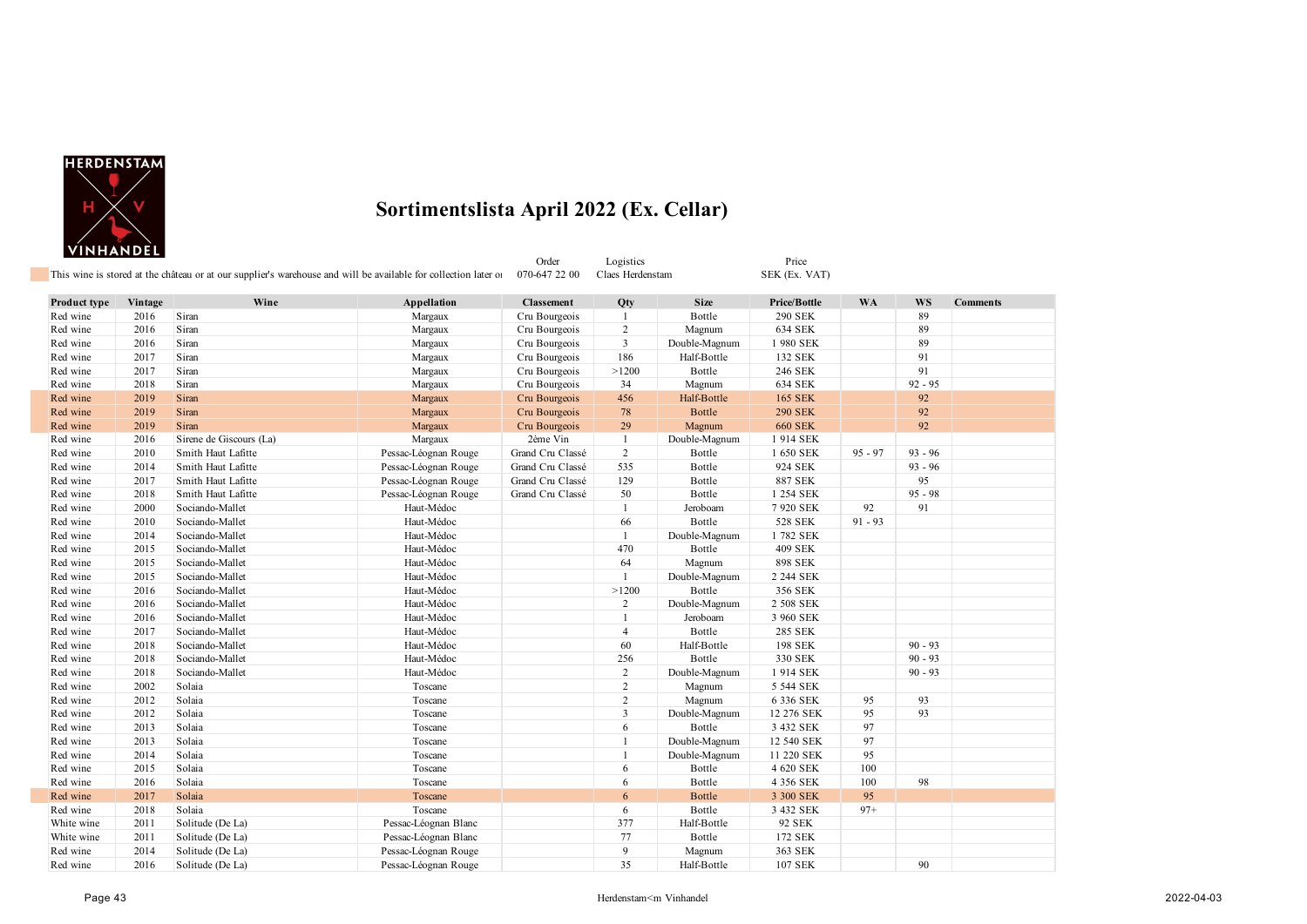

|              |         | This wine is stored at the château or at our supplier's warehouse and will be available for collection later of |                         | Order<br>070-647 22 00 | Logistics<br>Claes Herdenstam |               | Price<br>SEK (Ex. VAT) |           |           |                                             |  |
|--------------|---------|-----------------------------------------------------------------------------------------------------------------|-------------------------|------------------------|-------------------------------|---------------|------------------------|-----------|-----------|---------------------------------------------|--|
| Product type | Vintage | Wine                                                                                                            | Appellation             | <b>Classement</b>      | Qty                           | <b>Size</b>   | Price/Bottle           | <b>WA</b> | <b>WS</b> | <b>Comments</b>                             |  |
| Red wine     | 2018    | Solitude (De La)                                                                                                | Pessac-Léognan Rouge    |                        | 267                           | Bottle        | 191 SEK                |           | 92        |                                             |  |
| Sweet wine   | 2016    | Symphonie de Haut-Peyraguey                                                                                     | Sauternes               | 2ème Vin               | 54                            | Bottle        | 182 SEK                |           |           |                                             |  |
| Sweet wine   | 2018    | Symphonie de Haut-Peyraguey                                                                                     | <b>Sauternes</b>        | 2ème Vin               | 371                           | Bottle        | 182 SEK                |           |           |                                             |  |
| Red wine     | 2011    | Taillefer                                                                                                       | Pomerol                 |                        | 5                             | Double-Magnum | 1 386 SEK              | 84        |           |                                             |  |
| Red wine     | 2012    | Taillefer                                                                                                       | Pomerol                 |                        | $\overline{3}$                | Double-Magnum | 1 320 SEK              | $84 - 87$ |           |                                             |  |
| Red wine     | 2015    | Taillefer                                                                                                       | Pomerol                 |                        | $\mathbf{1}$                  | Double-Magnum | 1 518 SEK              |           |           |                                             |  |
| Red wine     | 2016    | Taillefer                                                                                                       | Pomerol                 |                        | $\overline{3}$                | Double-Magnum | 1 848 SEK              |           |           |                                             |  |
| Red wine     | 2019    | Taillefer                                                                                                       | Pomerol                 |                        | 234                           | Bottle        | 251 SEK                |           |           |                                             |  |
| Red wine     | 2009    | Talbot                                                                                                          | Saint-Julien            | 4ème Cru Classé        | $\tau$                        | Bottle        | 1 122 SEK              | 91        | 91        |                                             |  |
| Red wine     | 2015    | Talbot                                                                                                          | Saint-Julien            | 4ème Cru Classé        | 16                            | Bottle        | <b>858 SEK</b>         |           | $90 - 93$ |                                             |  |
| Red wine     | 2015    | Talbot                                                                                                          | Saint-Julien            | 4ème Cru Classé        | 2                             | Magnum        | 1 584 SEK              |           | $90 - 93$ |                                             |  |
| Red wine     | 2015    | Talbot                                                                                                          | Saint-Julien            | 4ème Cru Classé        | $\overline{1}$                | Double-Magnum | 3 432 SEK              |           | $90 - 93$ |                                             |  |
| Red wine     | 2016    | Talbot                                                                                                          | Saint-Julien            | 4ème Cru Classé        | 28                            | Bottle        | 726 SEK                |           | 95        |                                             |  |
| Red wine     | 2016    | Talbot                                                                                                          | Saint-Julien            | 4ème Cru Classé        | 2                             | Double-Magnum | 3 696 SEK              |           | 95        |                                             |  |
| Red wine     | 2016    | Talbot                                                                                                          | Saint-Julien            | 4ème Cru Classé        | $\overline{c}$                | Jeroboam      | 6 600 SEK              |           | 95        |                                             |  |
| Red wine     | 2018    | Talbot                                                                                                          | Saint-Julien            | 4ème Cru Classé        | 552                           | Bottle        | 779 SEK                |           | $93 - 96$ |                                             |  |
| Red wine     | 2018    | Talbot                                                                                                          | Saint-Julien            | 4ème Cru Classé        | $\overline{4}$                | Magnum        | 1 848 SEK              |           | $93 - 96$ |                                             |  |
| Red wine     | 2011    | Tauzinat l'Hermitage                                                                                            | Saint-Emilion Grand Cru |                        | >1200                         | Bottle        | 118 SEK                |           |           |                                             |  |
| Red wine     | 2015    | Tauzinat l'Hermitage                                                                                            | Saint-Emilion Grand Cru |                        | -1                            | Double-Magnum | 1716 SEK               |           |           |                                             |  |
| Red wine     | 2016    | Tauzinat l'Hermitage                                                                                            | Saint-Emilion Grand Cru |                        | 120                           | Bottle        | 125 SEK                |           |           |                                             |  |
| Red wine     | 2016    | Tauzinat l'Hermitage                                                                                            | Saint-Emilion Grand Cru |                        | 31                            | Magnum        | 370 SEK                |           |           |                                             |  |
| Red wine     | 2016    | Tauzinat l'Hermitage                                                                                            | Saint-Emilion Grand Cru |                        | $\overline{3}$                | Double-Magnum | 1 320 SEK              |           |           |                                             |  |
| Red wine     | 2019    | Tauzinat l'Hermitage                                                                                            | Saint-Emilion Grand Cru |                        | 24                            | Bottle        | 125 SEK                |           |           |                                             |  |
| Red wine     | 1997    | Taylor'S Vintage Port                                                                                           | Porto                   |                        | $\overline{4}$                | Bottle        | 1 056 SEK              |           |           |                                             |  |
| Red wine     | 2003    | Taylor'S Vintage Port                                                                                           | Porto                   |                        | $\tau$                        | Bottle        | 1 122 SEK              |           |           |                                             |  |
| Red wine     | 2014    | Temple (Le)                                                                                                     | Médoc                   | Cru Bourgeois          | >1200                         | Bottle        | <b>88 SEK</b>          |           |           |                                             |  |
| Red wine     | 2015    | Temple (Le)                                                                                                     | Médoc                   | Cru Bourgeois          | 5                             | Bottle        | 91 SEK                 |           |           | Forbidden: Germany, Luxembourg, Switzerland |  |
| Red wine     | 2016    | Tertio de Montrose                                                                                              | Saint-Estèphe           | 2ème Vin               | 1019                          | Bottle        | 190 SEK                |           |           |                                             |  |
|              | 2019    | Tertre Blanc                                                                                                    | Vin de France           |                        | 348                           | Bottle        | <b>238 SEK</b>         |           |           |                                             |  |
| Sweet wine   | 2018    | Tour Blanche (La)                                                                                               | Sauternes               | ler Cru Classé         | 18                            | Bottle        | 364 SEK                |           | $90 - 93$ |                                             |  |
| Red wine     | 2011    | Tour Carnet (La)                                                                                                | Haut-Médoc              | 4ème Cru Classé        | $\overline{4}$                | Double-Magnum | 1 650 SEK              | 90        | $87 - 90$ |                                             |  |
| Red wine     | 2015    | Tour Carnet (La)                                                                                                | Haut-Médoc              | 4ème Cru Classé        | >1200                         | Bottle        | 363 SEK                |           | 87        |                                             |  |
| Red wine     | 2016    | Tour Carnet (La)                                                                                                | Haut-Médoc              | 4ème Cru Classé        | >1200                         | Bottle        | 356 SEK                |           | 90        |                                             |  |
| Red wine     | 2016    | Tour Carnet (La)                                                                                                | Haut-Médoc              | 4ème Cru Classé        | -1                            | Double-Magnum | 2 244 SEK              |           | 90        |                                             |  |
| Red wine     | 2018    | Tour Carnet (La)                                                                                                | Haut-Médoc              | 4ème Cru Classé        | 192                           | Half-Bottle   | 198 SEK                |           | $90 - 93$ |                                             |  |
| White wine   | 2018    | Tour Carnet (La)                                                                                                | Bordeaux Blanc Sec      |                        | 44                            | Bottle        | 301 SEK                |           |           |                                             |  |
| Red wine     | 2018    | Tour Carnet (La)                                                                                                | Haut-Médoc              | 4ème Cru Classé        | 54                            | Magnum        | <b>660 SEK</b>         |           | $90 - 93$ |                                             |  |
| Red wine     | 2019    | Tour Carnet (La)                                                                                                | Haut-Médoc              | 4ème Cru Classé        | 71                            | Bottle        | 290 SEK                |           |           |                                             |  |
| Red wine     | 2018    | Tour Saint Christophe                                                                                           | Saint-Emilion Grand Cru |                        | 47                            | Bottle        | <b>277 SEK</b>         |           | 89        |                                             |  |
| Red wine     | 2017    | Tour Saint-Bonnet                                                                                               | Médoc                   |                        | 12                            | Bottle        | 94 SEK                 |           |           |                                             |  |
| Red wine     | 2011    | Tour de Bessan (La)                                                                                             | Margaux                 |                        | $\boldsymbol{\Delta}$         | Double-Magnum | 1 056 SEK              |           | 87        | Forbidden sale to Belgium, Quebec           |  |
|              |         |                                                                                                                 |                         |                        |                               |               |                        |           |           |                                             |  |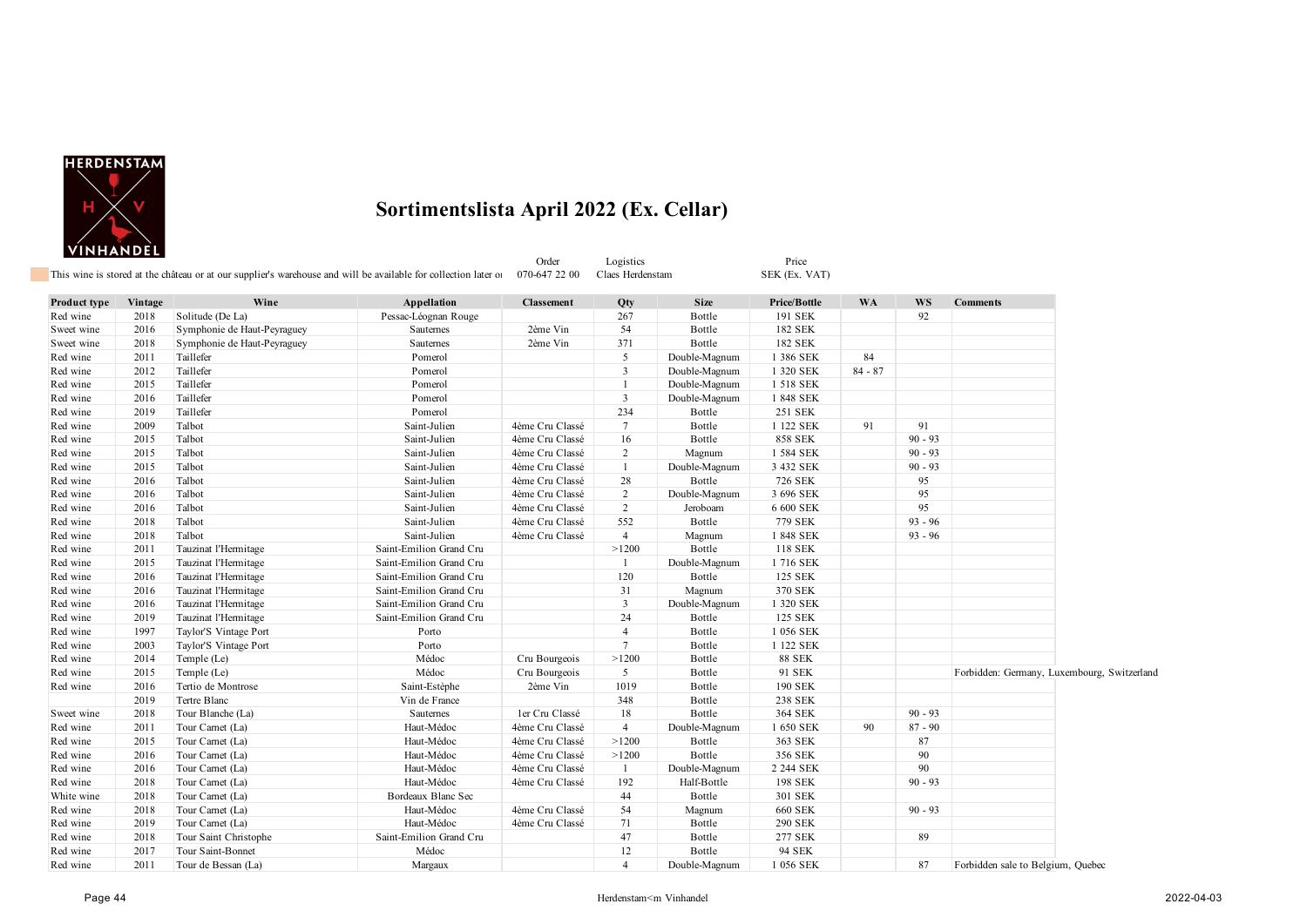

Order Logistics Price Price<br>
1992 - Price Claes Herdenstam SEK (Ex. VAT) This wine is stored at the château or at our supplier's warehouse and will be available for collection later on 070-647 22 00 Claes Herdenstam

| <b>Product type</b> | Vintage | Wine                   | Appellation             | <b>Classement</b>     | Qty            | <b>Size</b>   | Price/Bottle   | <b>WA</b> | <b>WS</b> | <b>Comments</b>                   |
|---------------------|---------|------------------------|-------------------------|-----------------------|----------------|---------------|----------------|-----------|-----------|-----------------------------------|
| Red wine            | 2014    | Tour de Bessan (La)    | Margaux                 |                       | 3              | Double-Magnum | 1 122 SEK      |           |           | Forbidden sale to Belgium, Quebec |
| Red wine            | 2016    | Tour de Bessan (La)    | Margaux                 |                       | 34             | Magnum        | 462 SEK        |           |           | Forbidden sale to Belgium, Quebec |
| Red wine            | 2016    | Tour de Bessan (La)    | Margaux                 |                       | $\overline{3}$ | Double-Magnum | 1 584 SEK      |           |           | Forbidden sale to Belgium, Quebec |
| Red wine            | 2018    | Tour de Bessan (La)    | Margaux                 |                       | 444            | Half-Bottle   | 112 SEK        |           |           |                                   |
| Red wine            | 2018    | Tour de Bessan (La)    | Margaux                 |                       | >1200          | Bottle        | 178 SEK        |           |           |                                   |
| Red wine            | 2018    | Tour de Bessan (La)    | Margaux                 |                       | 90             | Magnum        | 462 SEK        |           |           |                                   |
| Red wine            | 2019    | Tour de Bessan (La)    | Margaux                 |                       | >1200          | Bottle        | 172 SEK        |           |           | Restrictions: CAN- SAQ, DEU, CHE  |
| Red wine            | 2011    | Tour de Mons (La)      | Margaux                 | Cru Bourgeois         | 5              | Double-Magnum | 1 188 SEK      | 84        | 88        |                                   |
| Red wine            | 2014    | Tour de Mons (La)      | Margaux                 | Cru Bourgeois         | 15             | Bottle        | 185 SEK        |           | 88        |                                   |
| Red wine            | 2014    | Tour de Mons (La)      | Margaux                 | Cru Bourgeois         | 2              | Double-Magnum | 1 122 SEK      |           | 88        |                                   |
| Red wine            | 2015    | Tour de Mons (La)      | Margaux                 | Cru Bourgeois         | -1             | Double-Magnum | 1 254 SEK      |           | $87 - 90$ |                                   |
| Red wine            | 2015    | Tour de Mons (La)      | Margaux                 | Cru Bourgeois         | 6              | Imperial      | 2 508 SEK      |           | $87 - 90$ |                                   |
| Red wine            | 2016    | Tour de Mons (La)      | Margaux                 | Cru Bourgeois         | $\mathbf{1}$   | Magnum        | 422 SEK        |           | 87        |                                   |
| Red wine            | 2016    | Tour de Mons (La)      | Margaux                 | Cru Bourgeois         | 6              | Double-Magnum | 1 650 SEK      |           | 87        |                                   |
| Red wine            | 2017    | Tour de Mons (La)      | Margaux                 | Cru Bourgeois         | 588            | Half-Bottle   | 119 SEK        |           | 88        |                                   |
| Red wine            | 2017    | Tour de Mons (La)      | Margaux                 | Cru Bourgeois         | >1200          | Bottle        | 174 SEK        |           | 88        |                                   |
| Red wine            | 2018    | Tour de Mons (La)      | Margaux                 | Cru Bourgeois         | 390            | Half-Bottle   | 125 SEK        |           | 90        |                                   |
| Red wine            | 2018    | Tour de Mons (La)      | Margaux                 | Cru Bourgeois         | $\overline{4}$ | Bottle        | 190 SEK        |           | 90        |                                   |
| Red wine            | 2018    | Tour de Mons (La)      | Margaux                 | Cru Bourgeois         | 80             | Magnum        | 502 SEK        |           | 90        |                                   |
| Red wine            | 2019    | Tour de Mons (La)      | Margaux                 | Cru Bourgeois         | >1200          | Bottle        | 185 SEK        |           |           |                                   |
| Red wine            | 2012    | Tour de Pez            | Saint-Estèphe           | Cru Bourgeois         | -1             | Double-Magnum | 1 056 SEK      | 79        | 87        | forbidden sale to Lebanon         |
| Red wine            | 2014    | Tour de Pez            | Saint-Estèphe           | Cru Bourgeois         | $\overline{3}$ | Double-Magnum | 1 122 SEK      |           | $87 - 90$ | forbidden sale to USA and Lebanon |
| Red wine            | 2016    | Tour de Pez            | Saint-Estèphe           | Cru Bourgeois         | $\mathbf{1}$   | Double-Magnum | 1 584 SEK      |           |           | forbidden sale to Lebanon         |
| Red wine            | 2017    | Tour de Pez            | Saint-Estèphe           | Cru Bourgeois         | 1121           | Bottle        | <b>158 SEK</b> |           |           | forbidden sale to Lebanon         |
| Red wine            | 2018    | Tour de Pez            | Saint-Estèphe           | Cru Bourgeois         | 295            | Bottle        | 178 SEK        |           |           |                                   |
| Red wine            | 2014    | Tour du Haut-Moulin    | Haut-Médoc              | Cru Bourgeois         | >1200          | Bottle        | 117 SEK        |           |           |                                   |
| Red wine            | 2015    | Tour du Haut-Moulin    | Haut-Médoc              | Cru Bourgeois         | >1200          | <b>Bottle</b> | <b>119 SEK</b> |           |           |                                   |
| Red wine            | 2016    | Tour du Haut-Moulin    | Haut-Médoc              | Cru Bourgeois         | >1200          | Bottle        | 119 SEK        |           |           |                                   |
| Red wine            | 2011    | Tronquoy-Lalande       | Saint-Estèphe           |                       | 2              | Half-Bottle   | 135 SEK        | 88        | $88 - 91$ |                                   |
| Red wine            | 2011    | Tronquoy-Lalande       | Saint-Estèphe           |                       | 5              | Double-Magnum | 1 518 SEK      | 88        | $88 - 91$ |                                   |
| Red wine            | 2014    | Tronquoy-Lalande       | Saint-Estèphe           |                       | 625            | Bottle        | 253 SEK        |           | $88 - 91$ |                                   |
| Red wine            | 2015    | Tronquoy-Lalande       | Saint-Estèphe           |                       | >1200          | Bottle        | 285 SEK        |           | 89        |                                   |
| Red wine            | 2016    | Tronquoy-Lalande       | Saint-Estèphe           |                       | 792            | Bottle        | 285 SEK        |           | 92        | interdit Emirates                 |
| Red wine            | 2017    | Tronquoy-Lalande       | Saint-Estèphe           |                       | 1122           | Bottle        | <b>224 SEK</b> |           | 87        |                                   |
| White wine          | 2017    | Tronquoy-Lalande       | Bordeaux Blanc Sec      |                       | 46             | Bottle        | 475 SEK        |           |           |                                   |
| White wine          | 2018    | Tronquoy-Lalande       | Bordeaux Blanc Sec      |                       | 53             | Bottle        | 475 SEK        |           |           |                                   |
| Red wine            | 2014    | <b>Troplong Mondot</b> | Saint-Emilion Grand Cru | er Grand Cru Classé   | 50             | Bottle        | <b>858 SEK</b> |           | $92 - 95$ |                                   |
| Red wine            | 2015    | <b>Troplong Mondot</b> | Saint-Emilion Grand Cru | er Grand Cru Classé I | 41             | Bottle        | 1 122 SEK      |           | $93 - 96$ |                                   |
| Red wine            | 2016    | <b>Troplong Mondot</b> | Saint-Emilion Grand Cru | er Grand Cru Classé l | 20             | Bottle        | 1 346 SEK      |           | 95        |                                   |
| Red wine            | 2017    | <b>Troplong Mondot</b> | Saint-Emilion Grand Cru | er Grand Cru Classé l | 1022           | Bottle        | 950 SEK        |           | 94        |                                   |
| Red wine            | 2018    | <b>Troplong Mondot</b> | Saint-Emilion Grand Cru | er Grand Cru Classé l | 76             | Bottle        | 990 SEK        |           | $95 - 98$ |                                   |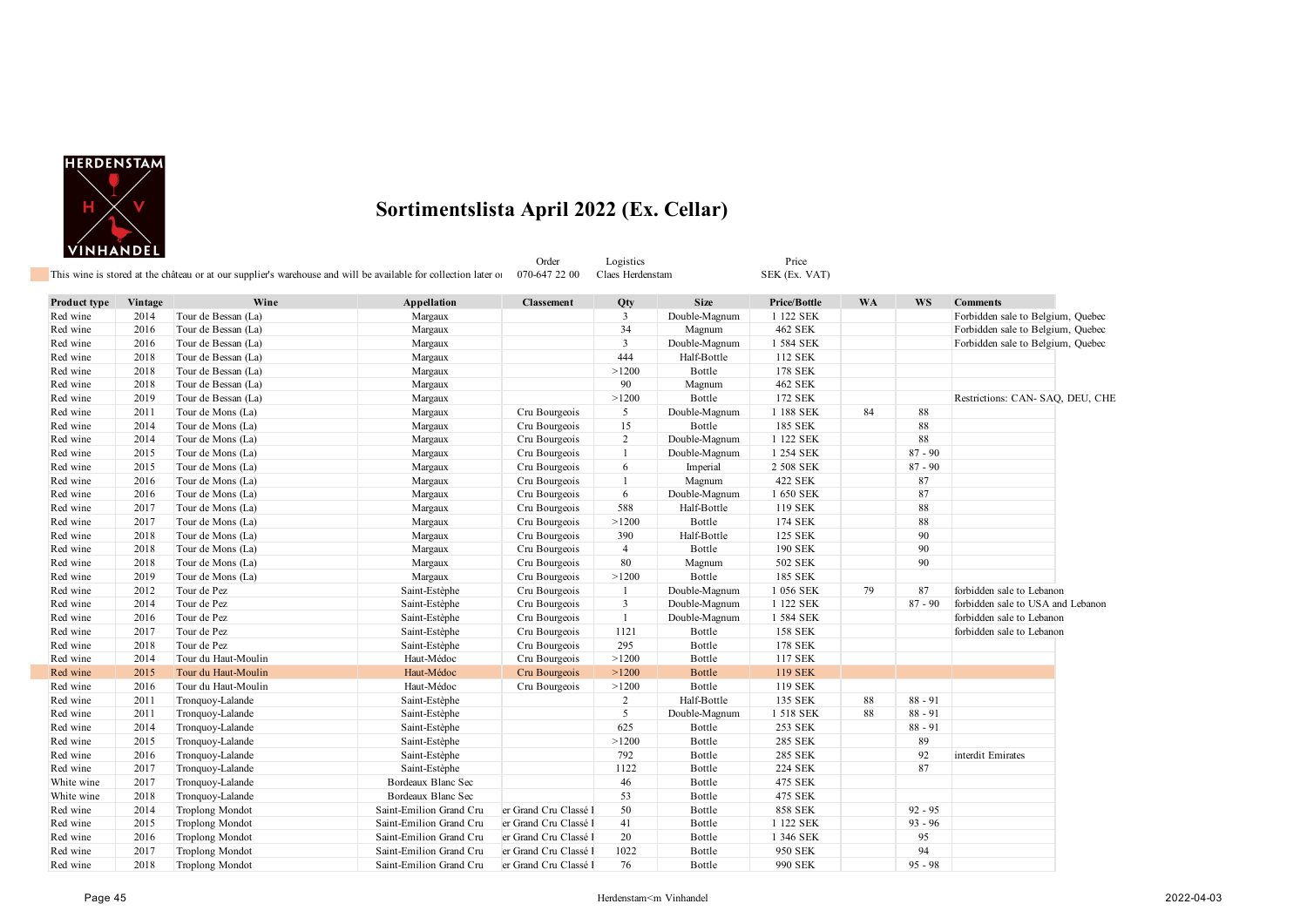

| VINHANDEL    |         |                       | This wine is stored at the château or at our supplier's warehouse and will be available for collection later of | Order<br>070-647 22 00 | Logistics<br>Claes Herdenstam |               | Price<br>SEK (Ex. VAT) |           |            |                                          |  |
|--------------|---------|-----------------------|-----------------------------------------------------------------------------------------------------------------|------------------------|-------------------------------|---------------|------------------------|-----------|------------|------------------------------------------|--|
| Product type | Vintage | Wine                  | Appellation                                                                                                     | <b>Classement</b>      | Qty                           | <b>Size</b>   | Price/Bottle           | <b>WA</b> | <b>WS</b>  | <b>Comments</b>                          |  |
| Red wine     | 2019    | Troplong Mondot       | Saint-Emilion Grand Cru                                                                                         | er Grand Cru Classé l  | 21                            | Bottle        | 924 SEK                |           |            |                                          |  |
| Red wine     | 2009    | Trotanoy              | Pomerol                                                                                                         |                        | 12                            | <b>Bottle</b> | 4 356 SEK              | 98        | 98         |                                          |  |
| Red wine     | 2015    | Trotanoy              | Pomerol                                                                                                         |                        | 12                            | Bottle        | 3 168 SEK              |           | $96 - 99$  |                                          |  |
| Red wine     | 2016    | Trotanoy              | Pomerol                                                                                                         |                        | 102                           | Bottle        | 3 300 SEK              |           | 96         |                                          |  |
| Red wine     | 2017    | Trotanoy              | Pomerol                                                                                                         |                        | 36                            | <b>Bottle</b> | 2 904 SEK              |           | 97         |                                          |  |
| Red wine     | 2018    | Trotanoy              | Pomerol                                                                                                         |                        | 6                             | Bottle        | 3 630 SEK              |           | $97 - 100$ |                                          |  |
| Red wine     | 2011    | Trotte Vieille        | Saint-Emilion Grand Cru                                                                                         | er Grand Cru Classé l  | 138                           | Bottle        | 673 SEK                | 90        | 90         |                                          |  |
| Red wine     | 2012    | <b>Trotte Vieille</b> | Saint-Emilion Grand Cru                                                                                         | er Grand Cru Classé I  | 49                            | Bottle        | 594 SEK                | 91        |            |                                          |  |
| Red wine     | 2017    | <b>Trotte Vieille</b> | Saint-Emilion Grand Cru                                                                                         | er Grand Cru Classé I  | 606                           | Bottle        | 792 SEK                |           | 89         |                                          |  |
| Red wine     | 2018    | <b>Trotte Vieille</b> | Saint-Emilion Grand Cru                                                                                         | er Grand Cru Classé l  | 528                           | Bottle        | 818 SEK                |           | $91 - 94$  |                                          |  |
| Red wine     | 2019    | Trotte Vieille        | Saint-Emilion Grand Cru                                                                                         | er Grand Cru Classé I  | 66                            | Bottle        | 792 SEK                |           |            |                                          |  |
| Red wine     | 2014    | Valandraud            | Saint-Emilion Grand Cru                                                                                         | er Grand Cru Classé l  | $\mathbf{1}$                  | Bottle        | 1 122 SEK              |           | $94 - 97$  |                                          |  |
| Red wine     | 2014    | Valandraud            | Saint-Emilion Grand Cru                                                                                         | er Grand Cru Classé I  | $10\,$                        | Magnum        | 2 508 SEK              |           | $94 - 97$  |                                          |  |
| Red wine     | 2014    | Valandraud            | Saint-Emilion Grand Cru                                                                                         | er Grand Cru Classé I  | $\overline{2}$                | Double-Magnum | 5 478 SEK              |           | $94 - 97$  |                                          |  |
| Red wine     | 2016    | Valandraud            | Saint-Emilion Grand Cru                                                                                         | er Grand Cru Classé l  | 48                            | Bottle        | 1703 SEK               |           | 96         |                                          |  |
| Red wine     | 2017    | Valandraud            | Saint-Emilion Grand Cru                                                                                         | er Grand Cru Classé l  | $\mathfrak{I}$                | Bottle        | 1 386 SEK              |           | 96         |                                          |  |
| Red wine     | 2018    | Valandraud            | Saint-Emilion Grand Cru                                                                                         | er Grand Cru Classé I  | 96                            | Bottle        | 1716 SEK               |           | $91 - 94$  |                                          |  |
| Red wine     | 2019    | Valandraud            | Saint-Emilion Grand Cru                                                                                         | er Grand Cru Classé l  | $18\,$                        | <b>Bottle</b> | 1 188 SEK              |           |            |                                          |  |
| Red wine     | 2009    | Vieux Chateau Certan  | Pomerol                                                                                                         |                        | 84                            | <b>Bottle</b> | 3 762 SEK              | 99        | 97         |                                          |  |
| Red wine     | 2010    | Vieux Chateau Certan  | Pomerol                                                                                                         |                        | 12                            | Bottle        | 4 092 SEK              | $96 - 98$ | 98         |                                          |  |
| Red wine     | 2014    | Vieux Chateau Certan  | Pomerol                                                                                                         |                        | 120                           | <b>Bottle</b> | 2 376 SEK              |           | $94 - 97$  |                                          |  |
| Red wine     | 2015    | Vieux Chateau Certan  | Pomerol                                                                                                         |                        | 120                           | Bottle        | 3 564 SEK              |           | 97         |                                          |  |
| Red wine     | 2015    | Vieux Chateau Certan  | Pomerol                                                                                                         |                        | -1                            | Double-Magnum | 16 500 SEK             |           | 97         |                                          |  |
| Red wine     | 2018    | Vieux Chateau Certan  | Pomerol                                                                                                         |                        | $\overline{3}$                | Magnum        | 7 524 SEK              |           |            |                                          |  |
| Red wine     | 2015    | Villemaurine          | Saint-Emilion Grand Cru                                                                                         | Grand Cru Classé       | $\mathbf{3}$                  | Double-Magnum | 2 112 SEK              |           |            | Forbidden sale to North Carolina, Brazil |  |
| Red wine     | 2016    | Villemaurine          | Saint-Emilion Grand Cru                                                                                         | Grand Cru Classé       | 24                            | Bottle        | 429 SEK                |           |            | Forbidden sale to North Carolina         |  |
| Red wine     | 2017    | Villemaurine          | Saint-Emilion Grand Cru                                                                                         | Grand Cru Classé       | 120                           | Bottle        | 364 SEK                |           |            |                                          |  |
| Red wine     | 2018    | Villemaurine          | Saint-Emilion Grand Cru                                                                                         | Grand Cru Classé       | 54                            | Bottle        | 429 SEK                |           | 88         |                                          |  |
| Red wine     | 2006    | Violette (La)         | Pomerol                                                                                                         |                        | 12                            | <b>Bottle</b> | 2 838 SEK              | 92        | 86         |                                          |  |
| Red wine     | 2007    | Violette (La)         | Pomerol                                                                                                         |                        | 12                            | <b>Bottle</b> | 2 112 SEK              | 91        | $85 - 88$  |                                          |  |
| Red wine     | 2007    | Violette (La)         | Pomerol                                                                                                         |                        | $\overline{3}$                | Double-Magnum | 7 260 SEK              | 91        | $85 - 88$  |                                          |  |
| Red wine     | 2009    | Violette (La)         | Pomerol                                                                                                         |                        | 12                            | Bottle        | 11 880 SEK             | 98        | 92         |                                          |  |
| Red wine     | 2010    | Violette (La)         | Pomerol                                                                                                         |                        | 12                            | Bottle        | 15 180 SEK             | $94 - 97$ | $91 - 94$  |                                          |  |
| Red wine     | 2010    | Violette (La)         | Pomerol                                                                                                         |                        | $\overline{3}$                | Magnum        | 33 660 SEK             | $94 - 97$ | $91 - 94$  |                                          |  |
| Red wine     | 2011    | Violette (La)         | Pomerol                                                                                                         |                        | 6                             | <b>Bottle</b> | 3 168 SEK              | 93        | $89 - 92$  |                                          |  |
| Red wine     | 2012    | Violette (La)         | Pomerol                                                                                                         |                        | 12                            | Bottle        | 5 280 SEK              | 97        | $88 - 91$  |                                          |  |
| Red wine     | 2013    | Violette (La)         | Pomerol                                                                                                         |                        | 12                            | <b>Bottle</b> | 2 112 SEK              | $86 - 88$ |            |                                          |  |
| Red wine     | 2014    | Violette (La)         | Pomerol                                                                                                         |                        | 12                            | <b>Bottle</b> | 3 366 SEK              |           | 92         |                                          |  |
| Red wine     | 2015    | Violette (La)         | Pomerol                                                                                                         |                        | 12                            | <b>Bottle</b> | 4 554 SEK              |           | $92 - 95$  |                                          |  |
| Red wine     | 2015    | Violette (La)         | Pomerol                                                                                                         |                        |                               | Magnum        | 9 702 SEK              |           | $92 - 95$  |                                          |  |

Red wine 2016 Violette (La) 2008 Pomerol 2016 Pomerol 2016 Pomerol 2021 Settle 4 224 SEK 92